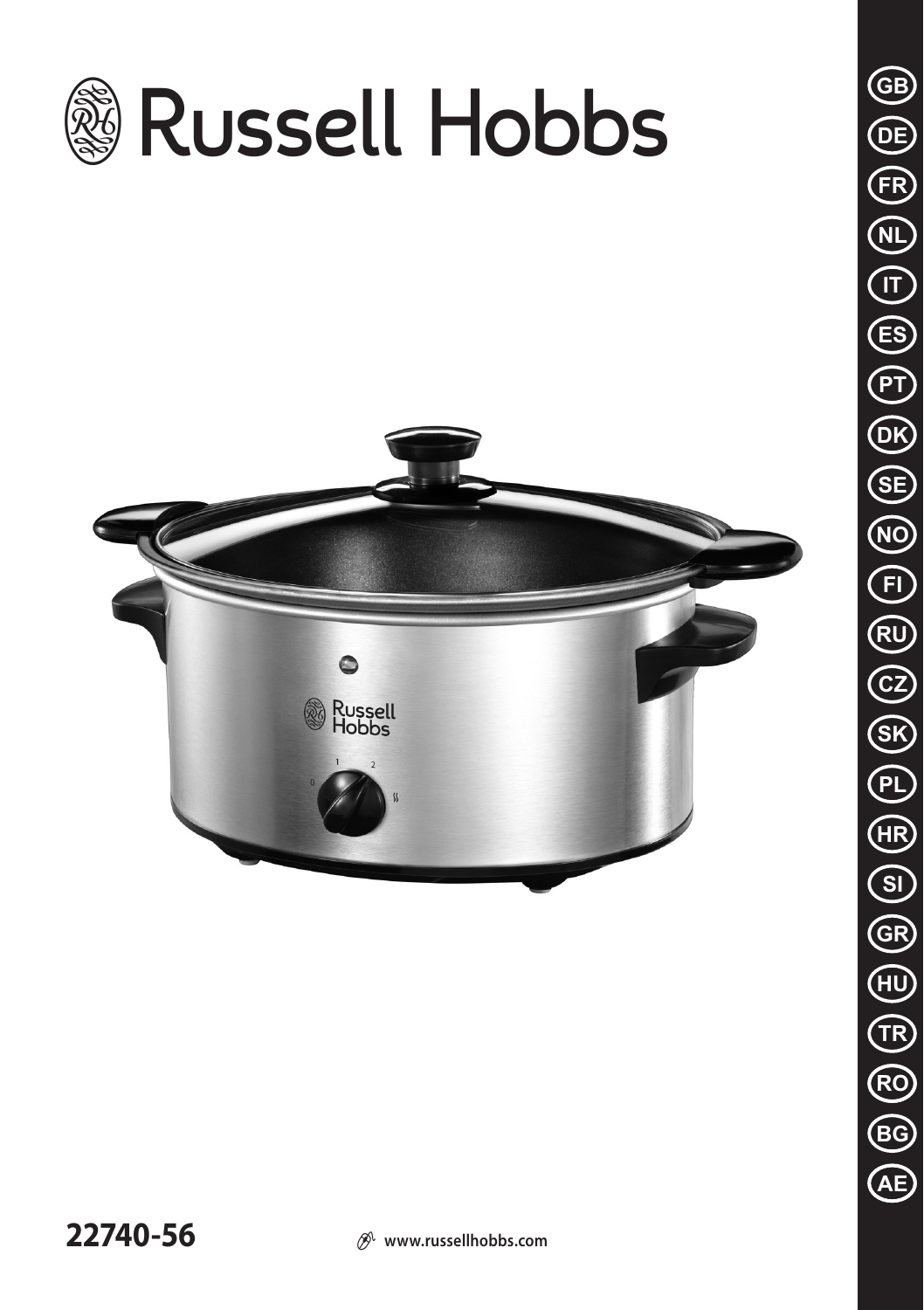



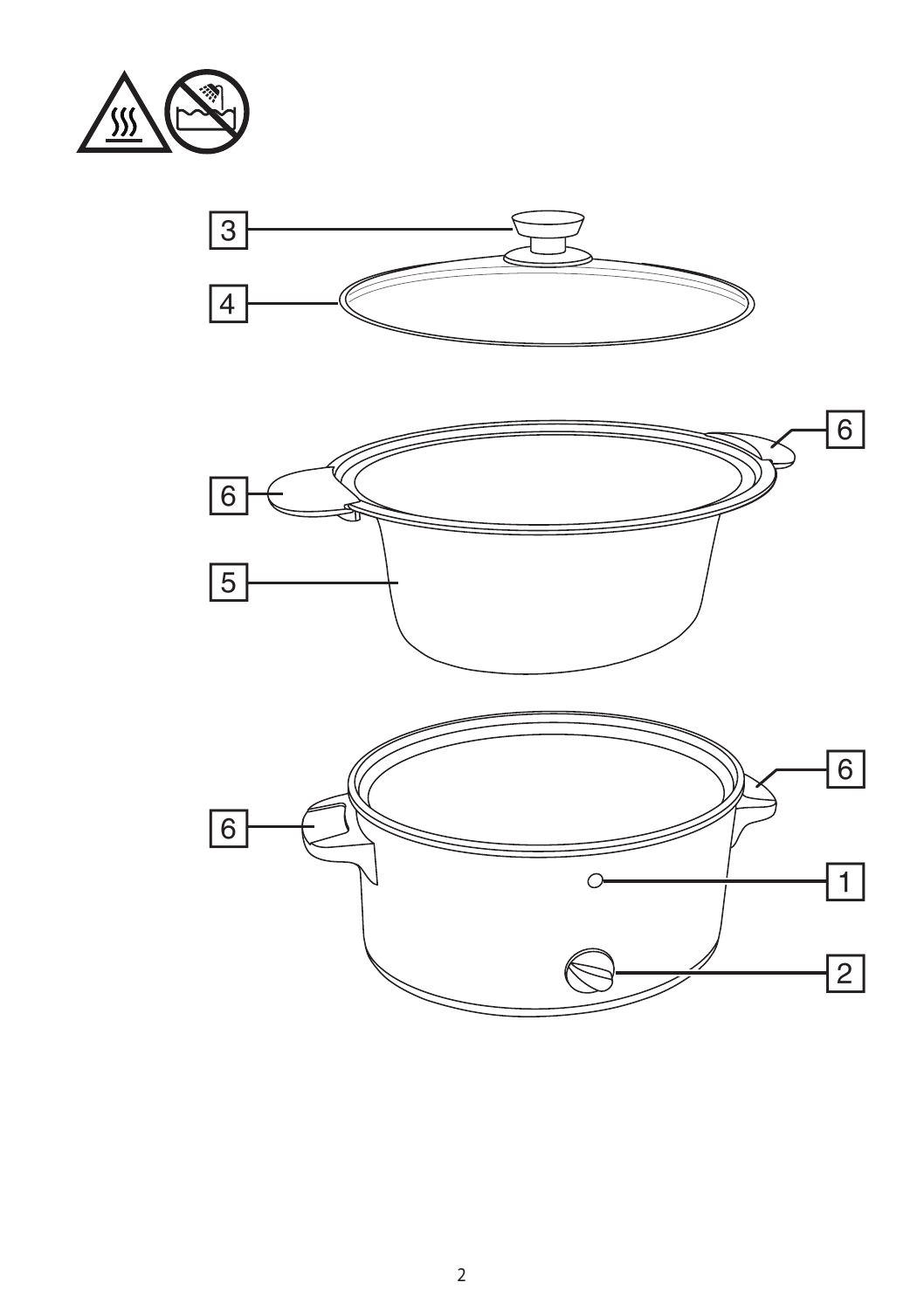Read the instructions, keep them safe, pass them on if you pass the appliance on. Remove all packaging before use.



## **IMPORTANT SAFEGUARDS**

Follow basic safety precautions, including:

This appliance can be used by children aged from 8 years and above and persons with reduced physical, sensory or mental capabilities or lack of experience and knowledge if they have been supervised/instructed and understand the hazards involved. Children shall not play with the appliance. Cleaning and user maintenance shall not be done by children unless they are older than 8 and supervised. Keep the appliance and cable out of reach of children under 8 years.

If the cable is damaged, it must be replaced by the manufacturer, its service agent, or someone similarly qualified, to avoid hazard.

 $\triangle$  The surfaces of the appliance will get hot.

 $\circledast$  Do not use this appliance near bathtubs, showers, basins or other

vessels containing water.

- Leave a space of at least 50mm all round the appliance.
- Don't cover the appliance or put anything on top of it.
- Unplug the appliance when not in use, before moving and before cleaning.
- Don't use the appliance for any purpose other than those described in these instructions.
- Don't operate the appliance if it's damaged or malfunctions.
- Cooking pot is only suitable for gas and electric hobs. Not suitable for induction hobs.
- Do not leave the cooking pot unattended when cooking on the hob

## **HOUSEHOLD USE ONLY**

### **PARTS**

- 1. Light
- 2. Temperature control
- 3. Lid knob
- 4. Lid
- 5. Cooking pot
- 6. Handle

## **THE BENEFITS OF SLOW COOKING**

**Health:** The gentle cooking action reduces damage to vitamins and retains more of the nutrients and flavours. **Economy:**Long, slow cooking can tenderise the cheaper, tougher cuts of meat, and uses about a quarter of the power of the small ring on the average hob.

**Convenience:** Prepare the ingredients the night before, put them in the slow cooker before you leave, and have a delicious meal waiting for you when you get home.

## **TEMPERATURE CONTROL**

- 0 Off
- 1 For traditional slow cooking.<br>2 For "fast cooking", using the
- For "fast cooking", using the appliance as an electric stewpot.
- $\mathcal{S}$  For keeping the food warm after cooking.

### **GENERAL**

Thaw frozen food completely before adding it to the cookpot.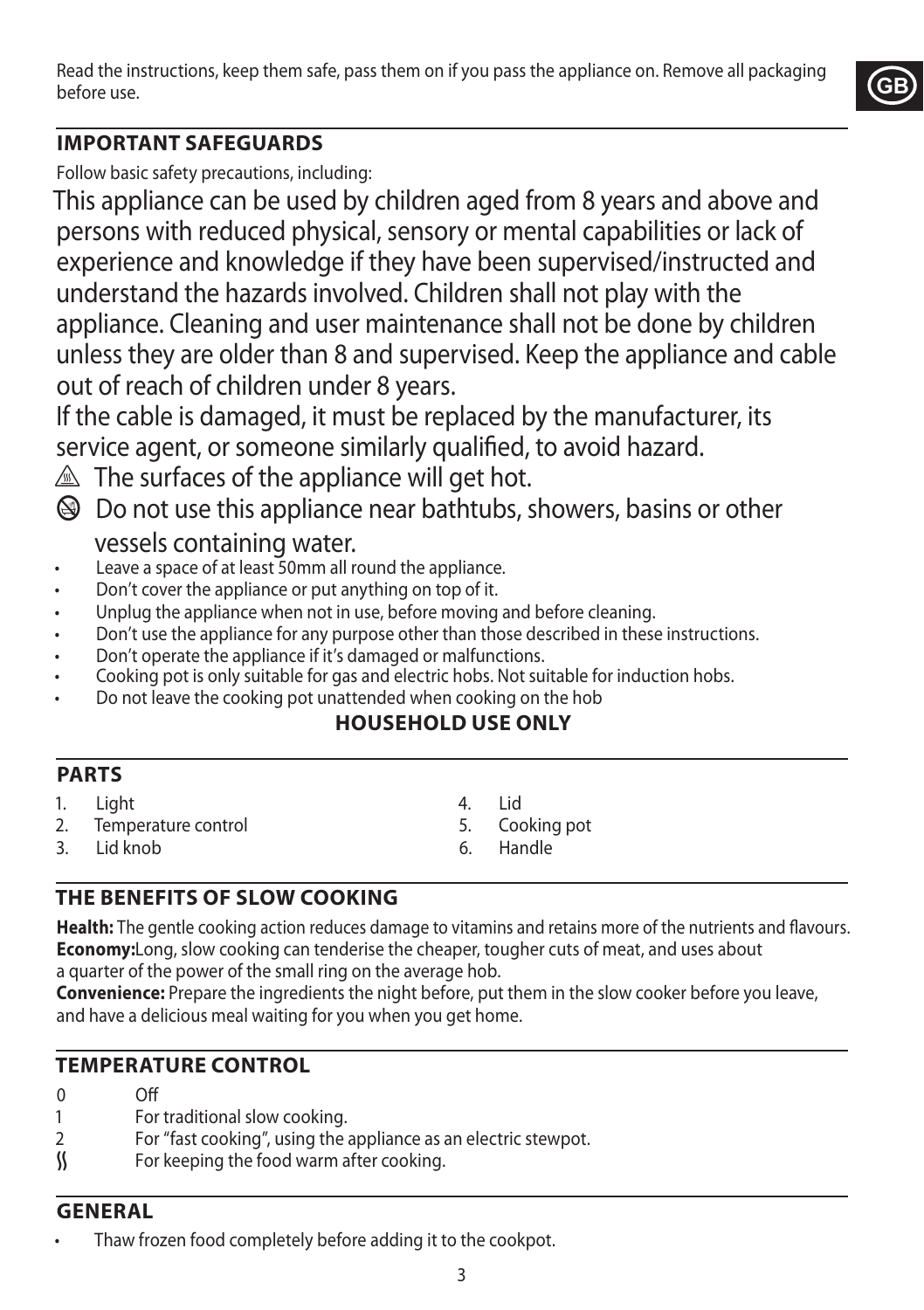- Brown the meat and sauté the vegetables in a pan or the cooking pot.
- You can use the cooking pot for searing browning, sautéing or frying,suitable for gas and electric hobs only, prior to using the slow cooker.

### **Meat**

- When roasting, the juices don't spit or evaporate, so flavour and nutritive value are retained. The size and shape of the joint, its quality, and the proportion of lean, fat and bone, all affect cooking times. Experience will soon help you judge these.
- Avoid meat which has a high proportion of fat, or trim the excess fat.

### **Poultry**

- Wash and dry the poultry and season inside and out.
- Brown the skin in its own fat or a little cooking oil, in a large frying pan.

### **Fish**

- To retain flavour and texture, fish shouldn't be cooked for long periods.
- Grease the base of the cookpot with butter or margarine.
- Clean, trim and wash the fish. Dry and place in the cookpot.
- Season, sprinkle with lemon juice, then add hot stock, water or wine.
- Dot butter over the fish, and cook on low (1) for 2-3 hours.

### **Vegetables**

- Quickly cooked vegetables, like frozen peas and sweetcorn, must be thawed, then added half an hour before the end of cooking.
- Root vegetables, tubers, and bulbs (carrots, potatoes, onions) take much longer to cook than meat, so cut them to about 5mm thick slices, sticks or dice, and sauté them gently for 2-3 minutes before adding to the cookpot.

### **Pulses (beans, peas and lentils)**

- You must boil dried beans (e.g. red kidney beans) for at least 10 minutes before adding them to the slow cooker. They're poisonous if eaten raw or under-cooked.
- Soak dried peas and beans for 8 hours (or overnight) before cooking, to soften them.
- You don't need to soak lentils overnight.
- When cooking with rice, use at least 150ml of cooking liquid for each 100g of rice. We've found that "easy-cook" rice gives the best results.
- Pasta gets too soft for slow cooking. If your recipe requires pasta, stir it in 30-40 minutes before the end of the cooking.

#### **Soup**

- Tasty, home-made soup can be left simmering all day or overnight.
- Brown the meat and vegetables in a pan.
- If thickening is required, stir in flour or cornflour, then gradually add stock.
- Bring to the boil, season to taste, and transfer to the cookpot.
- Don't add milk till the final half hour of cooking. Cream or egg yolk may be added just before serving.

### **Puddings**

- Use a heatproof pudding basin, which fits the cookpot without touching the sides.
- Fill the cookpot with enough water to come half-way up the basin.

#### **Pâté**

• Prepare the pâté as in the recipe and simply use the cookpot as a water bath to provide the gentle even temperature necessary for cooking this dish.

### **PREPARATION**

- 1. Decide when you want to eat and when you want to start cooking.
- 2. If you want to eat at 6 p.m., and you need to start cooking at 8 a.m., find a recipe that takes about 10 hours.
- 3. Sit the appliance on a stable, level, heat-resistant surface.
- 4. Set the temperature control to 0.
- 5. For recipes without searing put the cookpot in the slow cooker, fit the lid.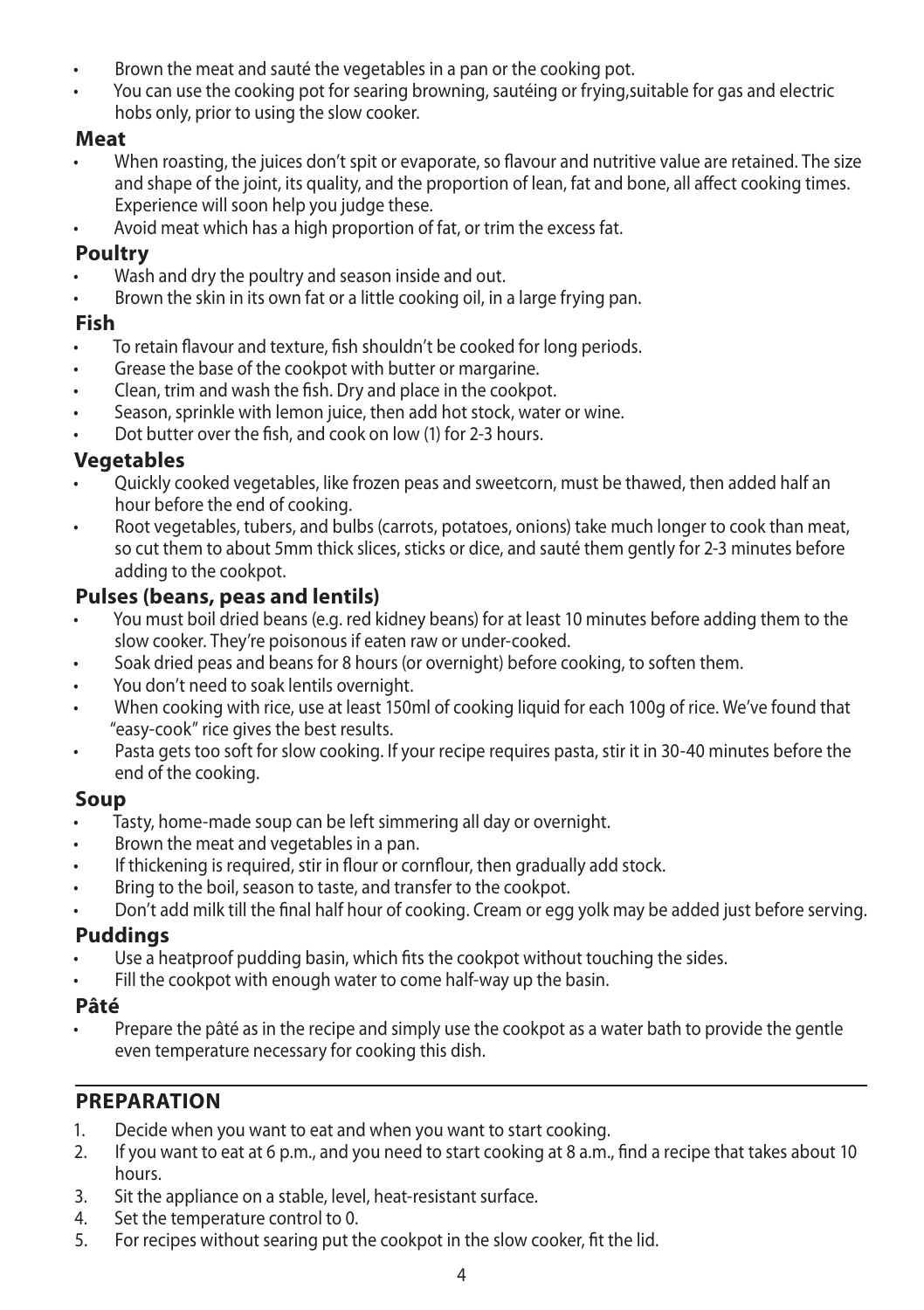- 6. Put the plug into the power socket.<br>  $\frac{1}{2}$  Set the temperature control to 2 and
- 7. Set the temperature control to 2, and let the appliance preheat for 20 minutes.<br>8. The light will come on
- The light will come on.

## **SEARING**

#### **Important points when using the cooking pot for searing:**

**When searing on the hob, the cooking pot will become very hot. Handle with care using oven gloves! On gas hobs, always use the correct sized burner. Do not use on a burner that is larger than the base area of the cooking pot.**

**GB**

### **Use an oven glove to hold the cooking pot during use and when stirring.**

- For recipes requiring ingredients to be seared, browned,sautéed or fried. Always use silicone, heatproof plastic or wood utensils to avoid scratching nonstick surface. Never use metal spoons, spatulas, tongs, forks or knives as these will damage the non-stick surface.
- If your recipe calls for searing, browning, sautéing or frying ingredients prior to slow cooking, remove the cooking pot from the slow cooker and place it directly on a hob to cook ingredients as per a normal frypan.
- Hob use is only suitable for gas and electric hobs. Not suitable for induction hobs.
- Do not leave the cooking pot unattended when cooking on the hob.
- Do not use the lid when searing on the stove top, otherwise ingredients will not sear or brown.
- Once food is seared or browned as required, add other ingredients and stir though.
- Using oven mitts grasp both handles and carefully place the cooking pot back into the slow cooker.

## **FILLING**

When the cookpot has heated up:

- 1. Use the lid knob to remove the lid.
- 2. Put the ingredients into the cookpot, then add the boiling cooking liquid.
- 3. Replace the lid.
- 4. Set the temperature control to 1 for traditional slow cooking, set it to 2, if you're using it as an electric stewpot.

## **FINISHED?**

- 1. Set the temperature control to 0. The light will go out.
- 2. Unplug the appliance.
- 3. Use the lid knob to remove the lid.
- 4. Remove all the food from the cookpot.

If you're not going to clean the cookpot immediately, fill it with warm water, to prevent the residual heat baking any food debris on to the cookpot.

## **CARE AND MAINTENANCE**

- 1. Unplug the appliance and let it cool.
- 2. Wipe all surfaces with a clean damp cloth.
- 3. Wash the lid and cookpot in hot soapy water, using a cloth or sponge, then rinse and dry thoroughly.

## **RECYCLING**



To avoid environmental and health problems due to hazardous substances, appliances<br>and rechargeable and non-rechargeable batteries marked with one of these symbols<br>must not be disposed of with unsorted municipal waste. Alw and rechargeable and non-rechargeable batteries marked with one of these symbols must not be disposed of with unsorted municipal waste. Always dispose of electrical and electronic products and, where applicable, rechargeable and non-rechargeable batteries, at an appropriate official recycling/collection point.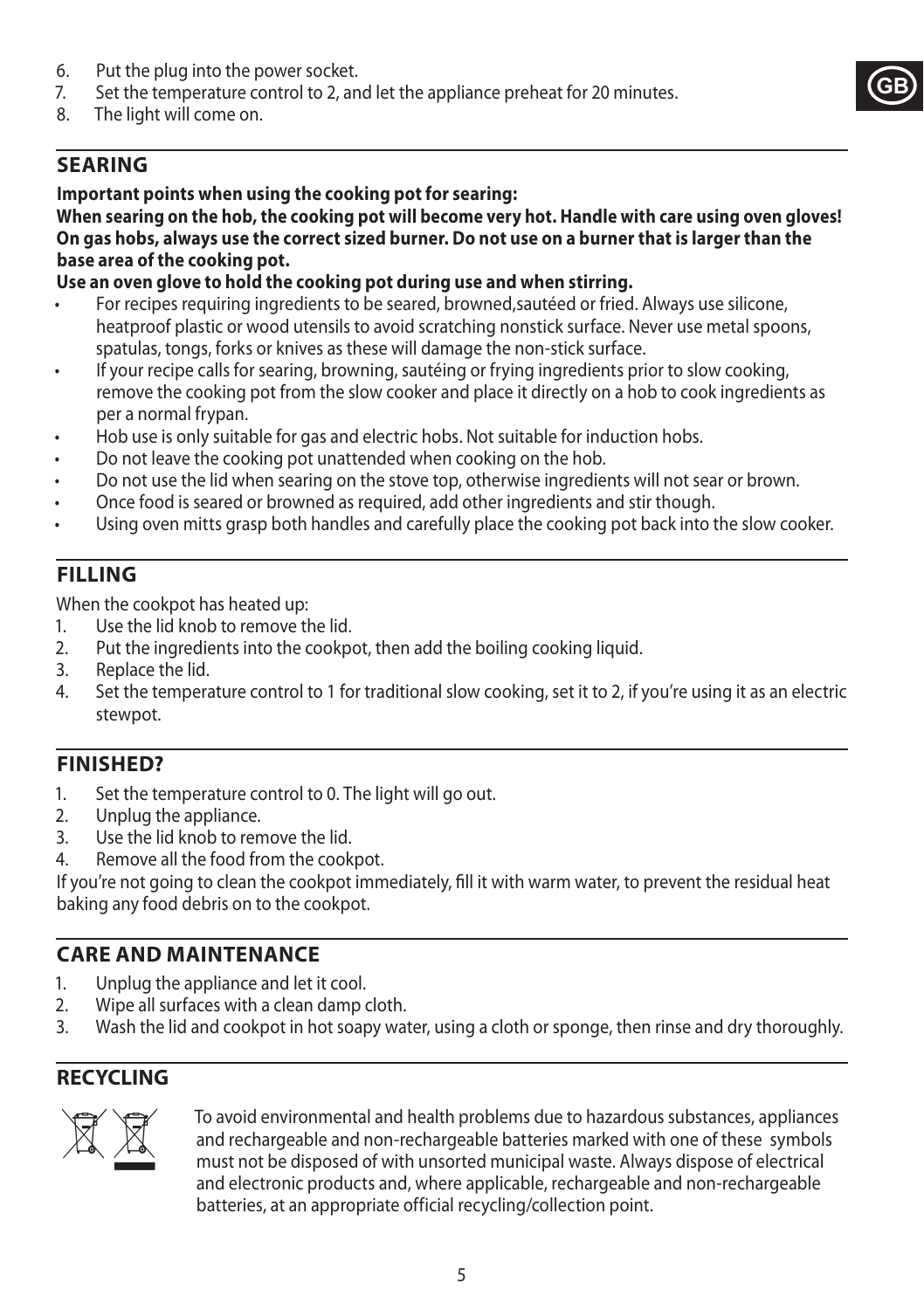Lesen Sie die Anleitung, bewahren Sie sie auf und falls Sie das Gerät an Dritte abgeben, geben Sie auch die Anleitung mit. Entfernen Sie die Verpackung vollständig, bevor Sie das Gerät einschalten.

## **WICHTIGE SICHERHEITSHINWEISE**

Beachten Sie bitte folgende grundlegende Vorsichtsmaßnahmen:

Dieses Gerät ist für die Nutzung von Kindern ab 8 Jahren und älter sowie von Personen mit eingeschränkten physischen, sensorischen oder geistigen Fähigkeiten oder Mangel an Erfahrung und Wissen geeignet, wenn ihnen die Handhabung erklärt wurde/ sie dabei beaufsichtigt werden und ihnen die damit verbundenen Gefahren bewusst sind. Kinder dürfen nicht mit dem Gerät spielen. Reinigung und Benutzerwartung dürfen nicht von Kindern durchgeführt werden, es sei denn sie sind älter als 8 Jahre und werden dabei beaufsichtigt. Bewahren Sie das Gerät und das Kabel außer Reichweite von Kindern unter 8 Jahren auf. Weist das Kabel Beschädigungen auf, muss es vom Hersteller, einer Wartungsvertretung des Herstellers oder einer qualifizierten Fachkraft ersetzt werden, um eine mögliche Gefährdung auszuschließen. Bei nicht ordnungsgemäßem Gebrauch kann es zu Verletzungen kommen. Achten Sie darauf, dass die Steckverbindungen nicht nass werden.

- b Verwenden Sie das Gerät nicht in der Nähe einer Badewanne, einem Behälter oder anderen Gefäßen, die Wasser enthalten.
- h Die Oberfläche des Geräts erhitzt sich. Die Restwärme hält die Oberfläche nach dem Gebrauch warm.
- b Verwenden Sie das Gerät nicht in der Nähe einer Badewanne, einem Behälter oder anderen Gefäßen, die Wasser enthalten.
- Lassen Sie um das Gerät herum mindestens einen Abstand von 50mm.
- Decken Sie das Gerät nicht ab und stellen Sie nichts darauf ab.
- Netzstecker des Geräts vor Umräumen und Säubern herausziehen und Gerät abkühlen lassen.
- Benutzen Sie das Gerät ausschließlich zu den in diesen Anweisungen beschriebenen Zwecken.
- Gerät keinesfalls benutzen, wenn es beschädigt ist oder Fehlfunktion zeigt.
- Der Kochtopf ist nur für den Gebrauch auf Gas- oder Elektrokochfeldern geeignet. Nicht für den Gebrauch auf Induktionskochfeldern geeignet.
- Lassen Sie den Kochtopf nicht unbeaufsichtigt, solange dieser auf dem eingeschalteten Kochfeld steht.

## **NUR FÜR DEN GEBRAUCH IM HAUSHALT**

## **BEZEICHNUNGEN**

- 1. Kontroll-lampe
- 2. Temperaturregler
- 3. Deckel griff
- 4. Deckel
- 5. Kochtopf
- 6. Griff

## **VORTEILE BEIM SCHONGAREN**

**Gesundheit:** Durch das langsame Garen gehen weniger Vitamine verloren und Nähr- und Geschmacksstoffe bleiben weitestgehend erhalten.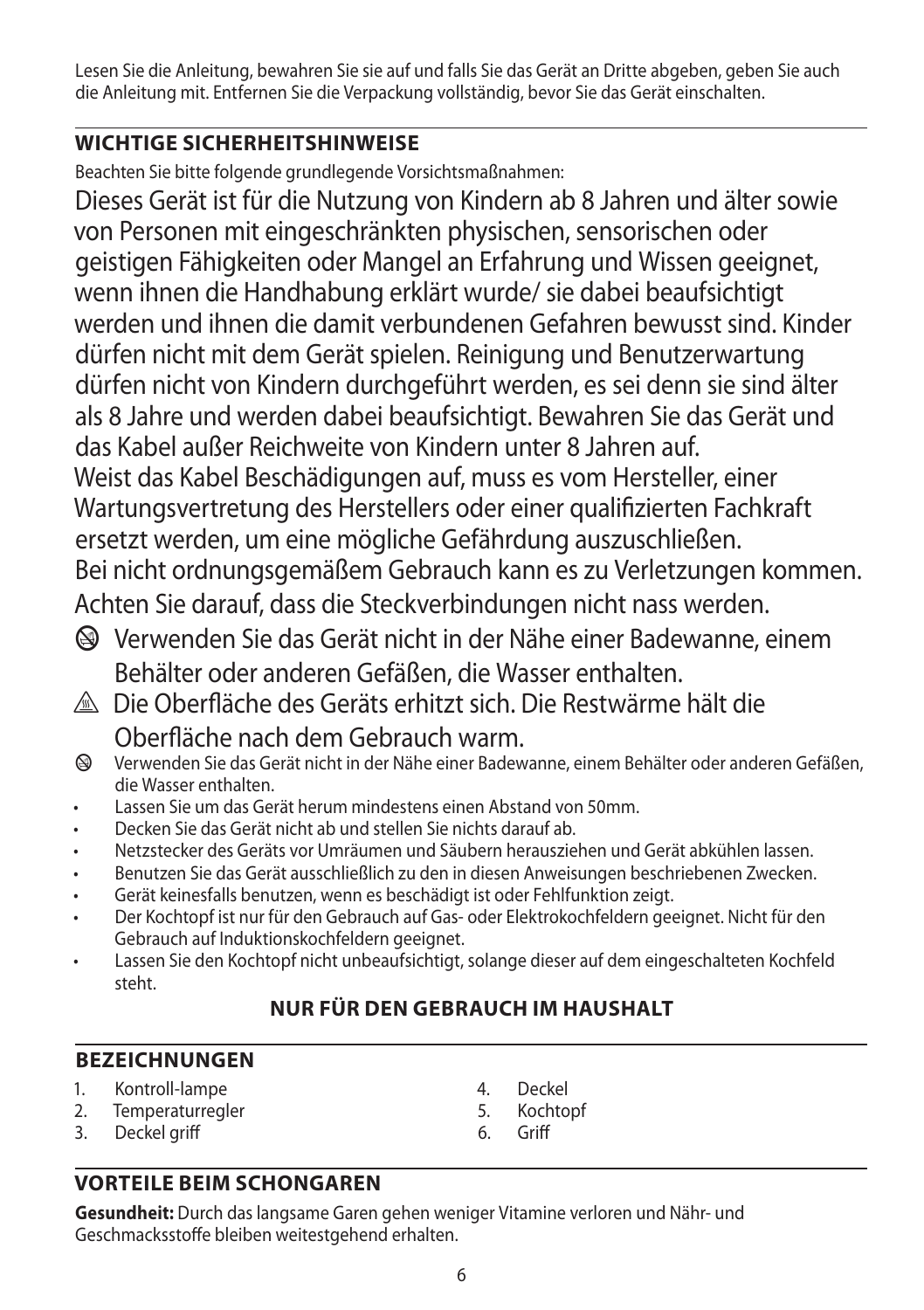**Wirtschaftlichkeit:** Durch langsames, zeitintensives Kochen können auch weniger teure, festere Fleischsorten zart zubereitet werden, außerdem wird beim Schongaren 25 Prozent weniger Energie verbraucht als beim Einsatz einer kleinen Kochplatte eines durchschnittlichen Kochfelds.

**Bequemlichkeit:** Bereiten Sie die Zutaten einen Abend zuvor vor und geben Sie sie in den Schongarer, bevor Sie am nächsten Tag gehen. Wenn Sie wieder nach Hause kommen, wartet ein schmackhaftes fertig zubereitetes Essen auf Sie.



### **TEMPERATURREGLER**

- 0 Aus
- 1 Für traditionelles Schongaren.<br>2 Für zeitsparendes Kochen Veri
- 2 Für zeitsparendes Kochen, Verwendung als elektrischer Schmortopf.<br>
Sollten um das Essen nach dem Kochen warmzuhalten.
- O Um das Essen nach dem Kochen warmzuhalten.

### **ALLGEMEINES**

- Lassen Sie tiefgefrorenes Essen vollständig auftauen, bevor Sie es in den Topf geben.
- Lassen Sie das Fleisch anbräunen und sautieren Sie das Gemüse. Verwenden Sie dafür eine Pfanne oder den Kochtopf.
- Sie können den Kochtopf, der nur für den Gebrauch auf Gas- oder Elektrokochfeldern geeignet ist, zum scharfen Anbraten, Anbräunen, Sautieren oder Braten verwenden, bevor Sie den Schongarer benutzen.

#### **Fleisch**

- Beim Braten bleibt das Fleisch schön saftig und Geschmack und Nährstoffe gehen nicht verloren. Die Größe und Beschaffenheit des Fleisches, die Qualität des Fleisches und das Verhältnis von mageren Teilen, Fett und Knochen wirken sich auf die Zubereitungszeit aus. Nach einiger Zeit können Sie diese mit der nötigen Erfahrung besser einschätzen.
- Verwenden Sie möglichst kein Fleisch mit hohem Fettanteil, oder schneiden Sie das überschüssige Fett ab.

### **Geflügel**

- Waschen und trocknen Sie das Geflügel und würzen Sie es von beiden Seiten.
- Braten Sie das Geflügel im eigenen Fett oder mit ein wenig Speiseöl in einer großen Pfanne an, bis sie braun ist.

#### **Fisch**

- Um Geschmack und Konsistenz nicht zu verlieren, sollte der Fisch nicht sehr lange gekocht werden.
- Fetten Sie den Boden des Topfs mit Butter oder Margarine ein.
- Säubern Sie den Fisch, schneiden Sie ihn zu und waschen Sie ihn. Trocknen Sie den Fisch und legen Sie ihn in den Topf.
- Würzen Sie ihn, geben Sie ein wenig Zitronensaft hinzu und fügen Sie anschließend heiße Brühe, Wasser oder Wein hinzu.
- Streuen Sie einige Flocken Butter über den Fisch und kochen Sie ihn auf niedriger Stufe (1) 2-3 Stunden lang.

#### **Gemüse**

- Gemüse, das schnell gar wird, wie tiefgefrorene Erbsen und Mais, muss aufgetaut werden und eine halbe Stunde, bevor das Essen fertig ist, hinzugegeben werden.
- Wurzel-, Knollen- und Zwiebelgemüse (Karotten, Kartoffeln, Zwiebeln) haben eine längere Garzeit als Fleisch, daher schneiden Sie es in etwa 5mm dicke Stücke, Streifen oder Würfel und braten es 2-3 Minuten leicht an, bevor Sie es in den Topf geben.

## **Hülsenfrüchte (Bohnen, Erbsen und Linsen)**

- Sie müssen getrocknete Bohnen (z.B. rote Kidneybohnen) mindestens 10 Minuten kochen, bevor Sie diese im Schongarer zubereiten. Die Bohnen sind giftig, wenn sie roh oder ungekocht verzehrt werden.
- Lassen Sie getrocknete Erbsen und Bohnen 8 Stunden (über Nacht) einweichen, bevor Sie sie zubereiten.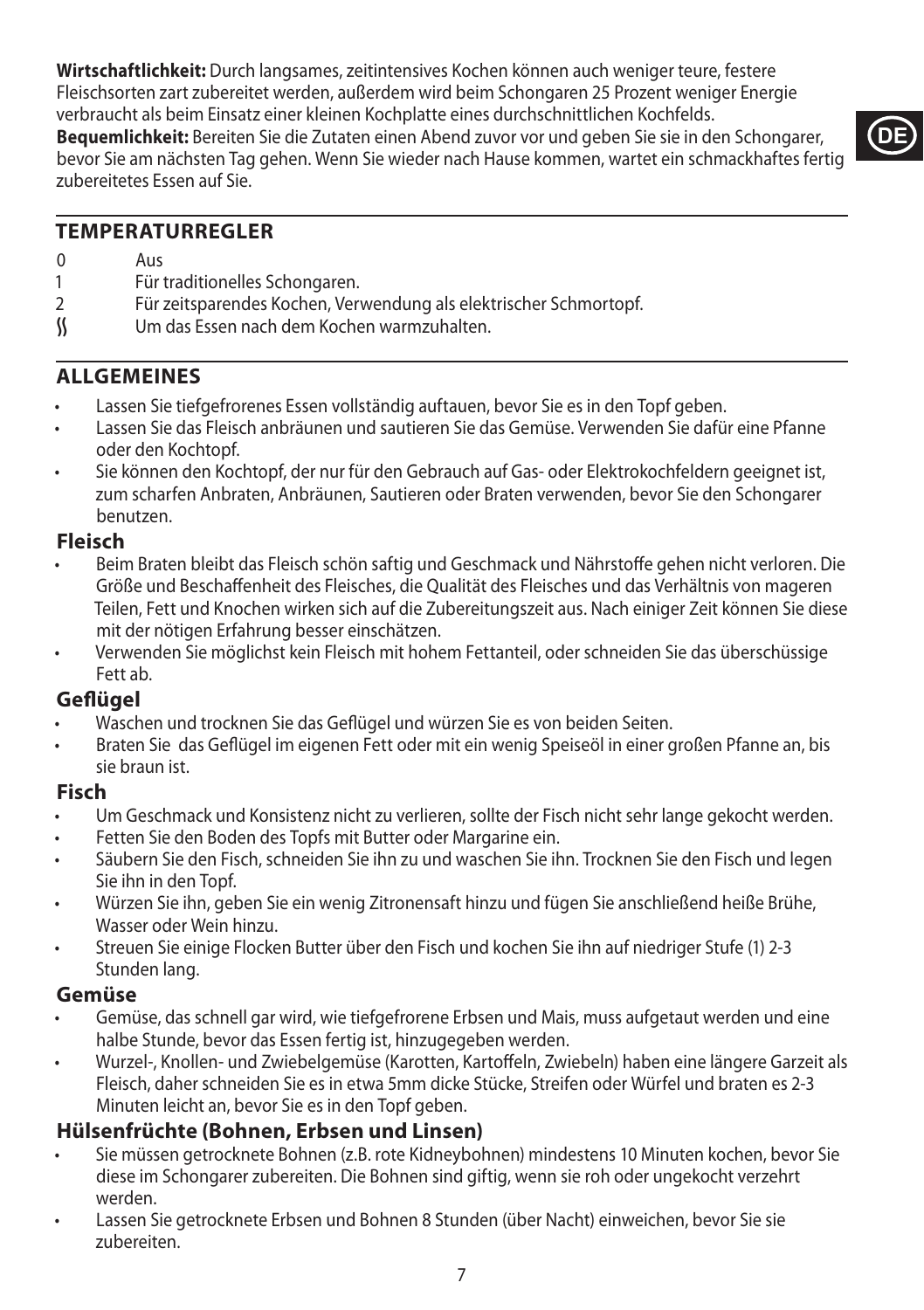- Linsen müssen nicht über Nacht eingeweicht werden.
- Bei der Zubereitung von Reis sollten Sie mindestens 150ml Flüssigkeit auf 100g Reis verwenden. Minuten-Reis eignet sich unserer Erfahrung nach am Besten.
- Nudeln werden bei der Zubereitung im Schongarer zu weich. Möchten Sie ein Gericht mit Nudeln kochen, geben Sie diese 30-40 Minuten, bevor das Essen fertig ist, hinzu.

## **Suppe**

- Schmackhafte, selbstzubereitete Suppen können Sie den ganzen Tag lang oder über Nacht köcheln lassen.
- Lassen Sie das Fleisch und Gemüse in einer Pfanne anbräunen.
- Muss das Ganze angedickt werden, rühren Sie zuerst Mehl oder Speisestärke unter, anschließend nach und nach die Brühe.
- Lassen Sie es aufkochen, nach Belieben abschmecken und in den Topf geben.
- Geben Sie Milch erst etwa eine halbe Stunde, bevor das Essen fertig ist, hinzu. Sahne oder Eigelb können Sie kurz vor dem Servieren hinzugeben.

## **Puddings**

- Verwenden Sie eine hitzebeständige Puddingform, die in den Topf passt, ohne dabei den Rand zu berühren.
- Füllen Sie soviel Wasser in den Topf, dass sich die Hälfte der Form im Wasser befindet.

### **Pastete**

• Bereiten Sie die Pastete wie im Rezept beschrieben zu und benutzen Sie einfach den Topf als Wasserbad, mit dem die für die Zubereitung dieses Gerichts benötigte gleichbleibende Schontemperatur gewährleistet wird.

## **ZUBEREITUNG**

- 1. Entscheiden Sie selbst, wann Sie essen möchten, und wann Sie anfangen möchten zu kochen.
- 2. Möchten Sie um 18 Uhr essen, und Sie müssen morgens um 8 Uhr anfangen zu kochen, suchen Sie sich ein Rezept aus, das etwa 10 Stunden Zeit in Anspruch nimmt.
- 3. Gerät auf eine stabile, ebene, hitzefeste Oberfläche stellen.
- 4. Drehen Sie den Temperaturregler auf 0.
- 5. Im Falle von Rezepten, die kein scharfes Anbraten erfordern, stellen Sie den Kochtopf in den Schongarer und setzen Sie den Deckel darauf.
- 6. Gerätenetzstecker in die Steckdose stecken.
- 7. Stellen Sie den Temperaturregler auf 2 ein und lassen Sie das Gerät 20 Minuten lang vorwärmen.
- 8. Die Kontroll-Lampe leuchtet auf.

## **SCHARFES ANBRATEN**

**Wichtige Punkte, die beim scharfen Anbraten mit dem Kochtopf zu beachten sind: Der Kochtopf wird sehr heiß, wenn er zum scharfen Anbraten auf einem Kochfeld verwendet wird. Seien Sie sehr vorsichtig und verwenden Sie Ofenhandschuhe! Benutzen Sie bei Gaskochfeldern immer die richtige Feldgröße. Benutzen Sie kein Feld, das größer** 

### **als die Bodenfläche des Kochtopfs ist.**

**Benutzen Sie einen Ofenhandschuh, um den Kochtopf beim Kochen und Umrühren festzuhalten.**

- Für Rezepte, bei denen die Zutaten scharf angebraten, angebräunt, sautiert oder gebraten werden. Verwenden Sie stets hitzebeständige Utensilien aus Silikon oder Holz, damit die Antihaftbeschichtung nicht zerkratzt wird. Verwenden Sie auf keinen Fall Löffel, Pfannenwender, Zangen, Gabeln oder Messer aus Metall, da diese die Antihaftbeschichtung beschädigen.
- Müssen die Zutaten laut Rezept vor dem Schongaren scharf angebraten, angebräunt, sautiert oder gebraten werden, nehmen Sie den Kochtopf aus dem Schongarer und stellen Sie ihn wie eine normale Bratpfanne direkt auf ein Kochfeld, um die Zutaten zuzubereiten.
- Nur für den Gebrauch auf Gas- und Elektrokochfeldern geeignet. Nicht geeignet für den Gebrauch auf Induktionskochfeldern.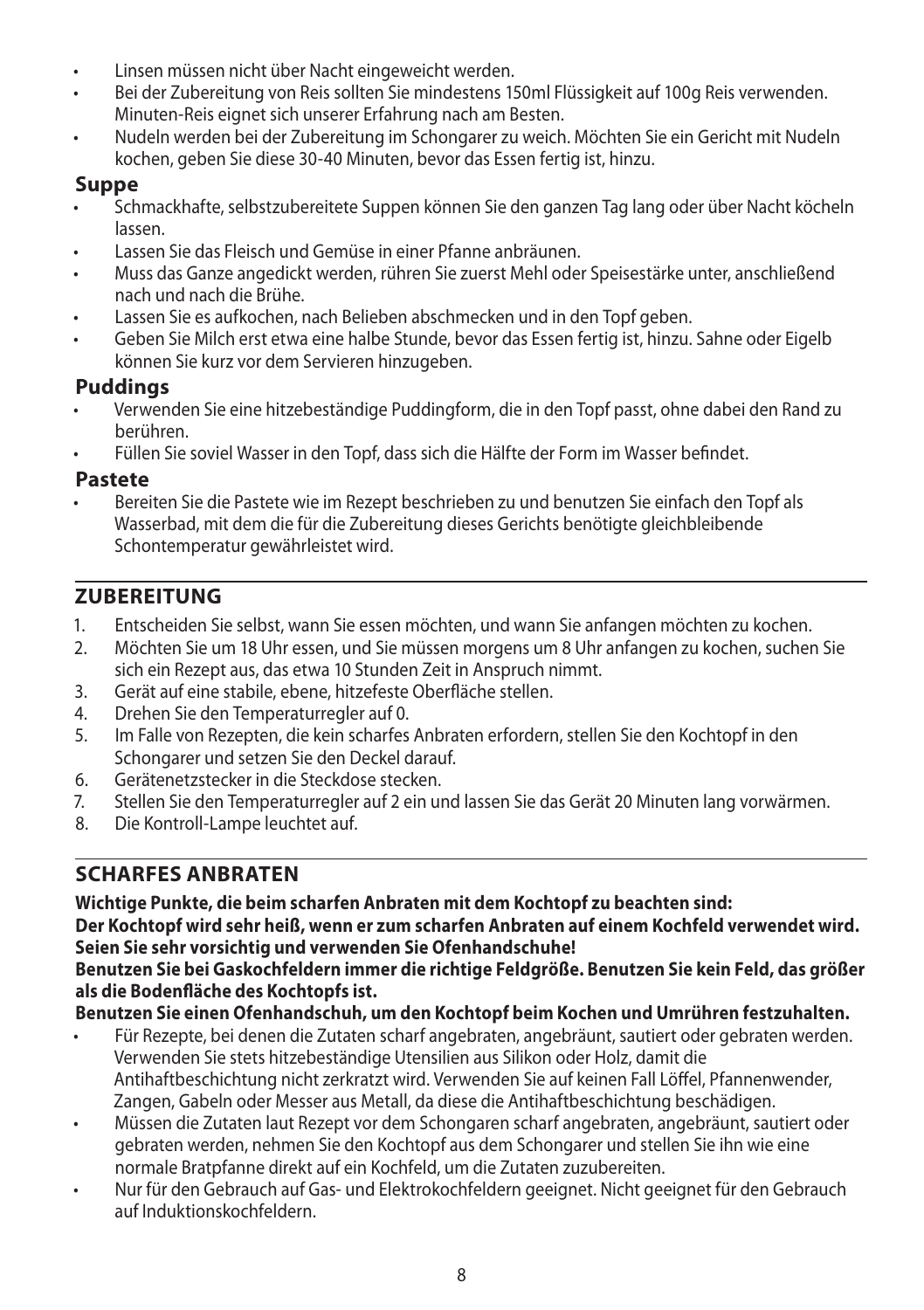- Lassen Sie den Kochtopf nicht unbeaufsichtigt, solange dieser auf dem eingeschalteten Kochfeld steht.
- Benutzen Sie den Topf ohne Deckel, wenn Sie ihn zum scharfen Anbraten auf dem Kochfeld verwenden. Andernfalls werden die Zutaten nicht scharf genug angebraten oder angebräunt.
- Sobald die Zutaten scharf genug angebraten sind, geben Sie die restlichen Zutaten hinzu und rühren Sie alles gut um.
- Benutzen Sie Ofenhandschuhe, um beide Griffe gut festzuhalten, und stellen Sie den Kochtopf vorsichtig zurück in den Schongarer.

## **AUFFÜLLEN**

Wenn der Topf aufgewärmt ist:

- 1. Benutzen Sie den Deckelgriff, um den Deckel abzunehmen.
- 2. Geben Sie die Zutaten in den Topf und füllen Sie anschließend den kochenden Sud darüber.<br>3. Deckel wieder aufsetzen.
- 3. Deckel wieder aufsetzen.
- 4. Für traditionelles Schongaren stellen Sie den Temperaturregler auf 1 ein, zur Verwendung als elektrischen Schmortopf stellen Sie ihn auf 2 ein.

### **FERTIG?**

- 1. Drehen Sie den Temperaturregler auf 0. Die Kontroll-Lampe erlischt.
- 2. Den Stecker des Geräts aus der Steckdose ziehen.
- 3. Benutzen Sie den Deckelgriff, um den Deckel abzunehmen.
- 4. Nehmen Sie das Essen aus dem Topf.

Wenn Sie den Topf nicht sofort reinigen, füllen Sie etwas warmes Wasser ein, damit keine Essensreste aufgrund der Restwärme am Topf haften bleiben.

## **PFLEGE UND INSTANDHALTUNG**

- 1. Ziehen Sie den Netzstecker vom Strom und lassen Sie das Gerät abkühlen.<br>2. Alle Oberflächen mit einem sauberen, feuchten Tuch abwischen.
- 2. Alle Oberflächen mit einem sauberen, feuchten Tuch abwischen.
- 3. Reinigen Sie den Deckel und den Topf mit heißem Seifenwasser und einem Lappen oder Schwamm. Spülen Sie ihn ab und lassen Sie ihn vollständig trocknen.

### **RECYCLING**



Um durch giftige Substanzen hervorgerufene Gefahren für Gesundheit und Umwelt zu<br>vermeiden, dürfen Geräte sowie wiederaufladbare und nicht wiederaufladbare<br>Batterien, die mit einem dieser Symbole gekennzeichnet sind, nicht vermeiden, dürfen Geräte sowie wiederaufladbare und nicht wiederaufladbare Batterien, die mit einem dieser Symbole gekennzeichnet sind, nicht mit unsortiertem Siedlungsabfall entsorgt werden. Entsorgen Sie elektrische und elektronische Produkte und gegebenenfalls wiederaufladbare und nicht wiederaufladbare Batterien bei entsprechenden amtlichen Recycling- / Rücknahmestellen.

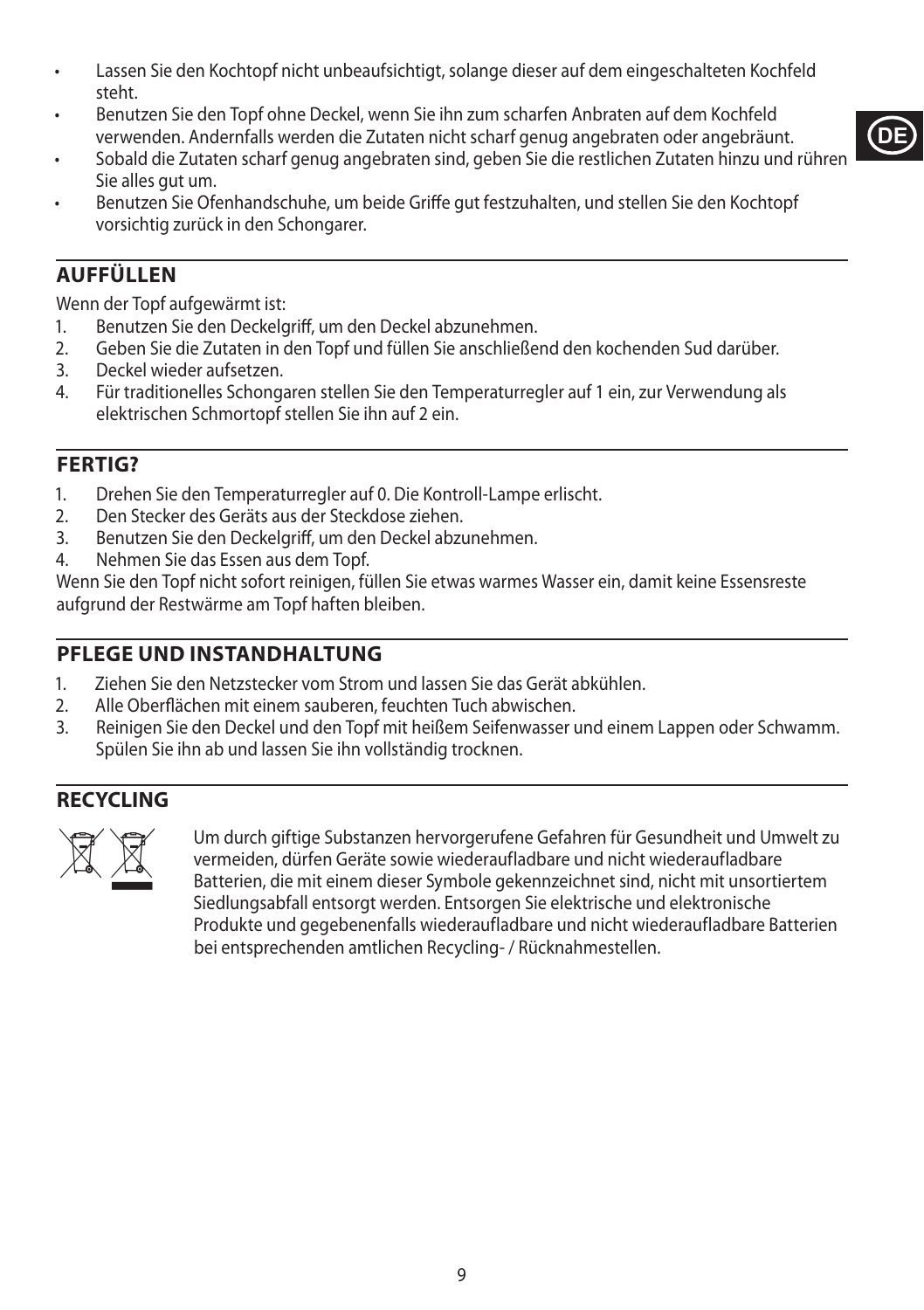Lisez les instructions, conservez-les et transférez-les si vous transférez l'appareil. Retirez tous les emballages avant utilisation.

## **PRÉCAUTIONS IMPORTANTES**

Suivez les précautions essentielles de sécurité, à savoir:

Cet appareil peut être utilisé par des enfants âgés de 8 ans et plus et par des personnes aux aptitudes physiques, sensorielles ou mentales réduites ou ne possédant pas l'expérience et les connaissances suffisantes, pour autant que ces personnes soient supervisées/aient reçu des instructions et soient conscientes des risques encourus. Les enfants ne peuvent pas jouer avec l'appareil. Le nettoyage et l'entretien par l'utilisateur ne doivent pas être effectués par des enfants, à moins qu'ils ne soient âgés de plus de 8 ans et qu'ils soient supervisés. Tenez l'appareil et le câble hors de portée des enfants de moins de 8 ans.

Si le câble est abîmé, vous devez le faire remplacer par le fabricant, un de ses techniciens agréés ou une personne également qualifiée, pour éviter tout danger.

Une utilisation inappropriée de l'appareil peut causer des blessures. Veuillez à maintenir les connecteurs au sec.

- $\triangle$  Les surfaces de l'appareil vont s'échauffer. La chaleur résiduelle permet de maintenir les surfaces chaudes après utilisation.
- b Veillez à ne pas utiliser cet appareil à proximité de baignoires, douches, lavabos ou autres récipients contenant de l'eau.
- Laissez un espace libre d'au moins 50 mm autour de l'appareil.
- Ne recouvrez pas l'appareil et ne posez rien dessus.
- Débranchez l'appareil lorsque vous ne l'utilisez pas, avant de le déplacer et avant de le nettoyer.
- N'utilisez pas l'appareil à d'autres fins que celles décrites dans ce mode d'emploi.
- N'utilisez pas l'appareil s'il est endommagé ou ne fonctionne pas correctement.
- Le cuiseur est uniquement approprié pour les plaques à gaz et les plaques électriques. Il ne convient pas pour être utilisé sur des plaques à induction.
- Veillez à ne pas laisser le cuiseur sans surveillance lorsqu'il est en fonctionnement sur la plaque de cuisson

## **USAGE MÉNAGER UNIQUEMENT**

## **SCHÉMAS**

1. Voyant

- 2. Thermostat
- 3. Pommeau du couvercle
- 4. Couvercle
- 5. Cuiseur
- 6. Poignée

## **LES AVANTAGES DE LA CUISSON LENTE**

**Santé:** L'action de la cuisson douce permet de mieux préserver les vitamines et de conserver une plus grande quantité de nutriments et de saveurs.

**Économie:** Une cuisson longue et lente peut attendrir les pièces de viande plus dures et plus économiques et utilise environ un quart de la puissance de la petite plaque de cuisson.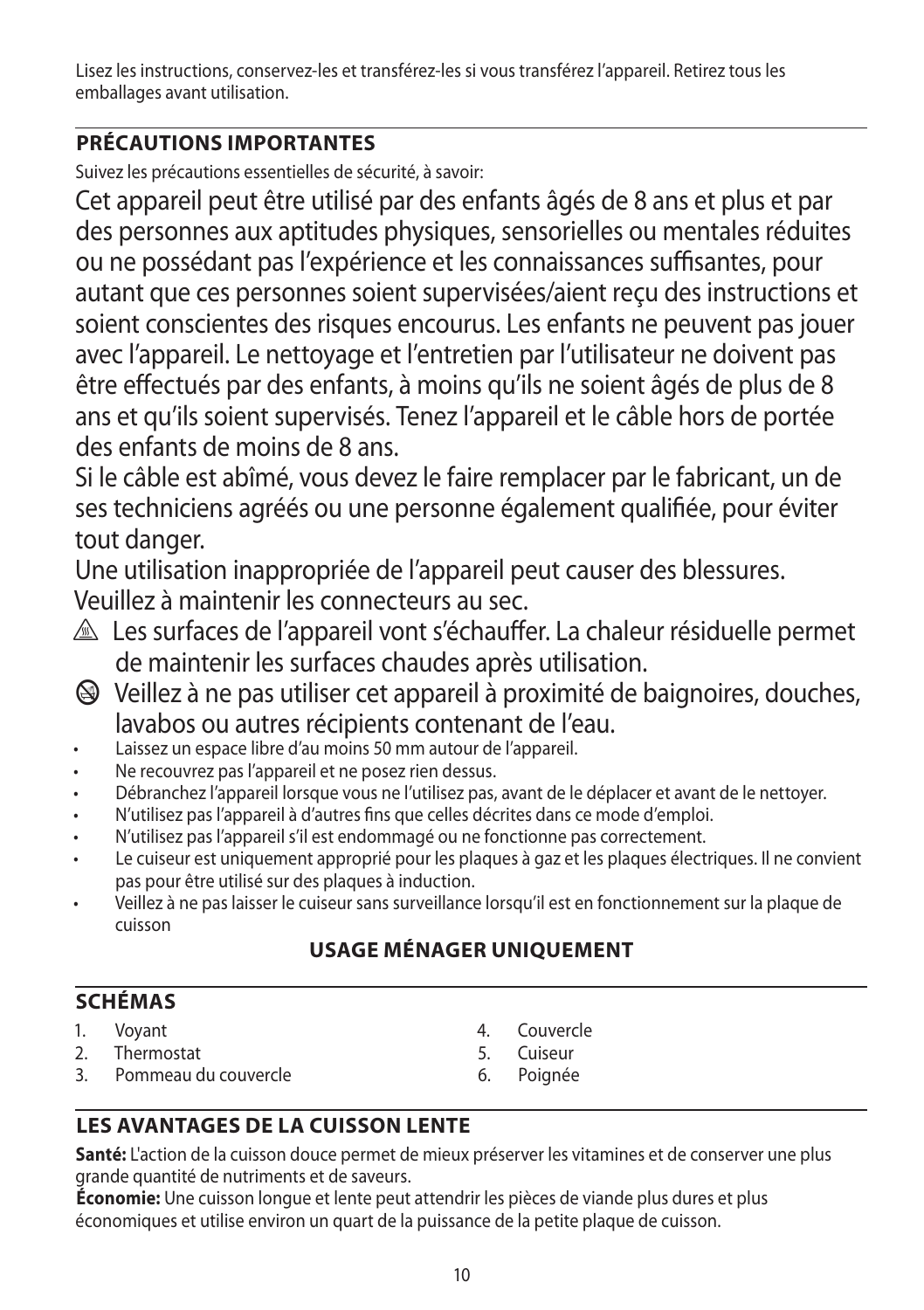**Commodité:** Préparez les ingrédients la veille, placez-les dans la mijoteuse avant de partir et un délicieux repas vous attendra à votre retour à la maison.

**FR**

### **THERMOSTAT**

- 0 arrêt
- 1 Pour une cuisson lente traditionnelle.
- 2 Pour une "cuisson rapide", en utilisant l'appareil comme un faitout électrique.<br>((Chingno pour maintenir les aliments chauds après la cuisson.
- Pour maintenir les aliments chauds après la cuisson.

## **GÉNÉRALITÉS**

- Décongelez complètement les aliments surgelés avant de les introduire dans la marmite.
- Faire revenir la viande et les légumes dans une casserole ou dans le cuiseur.
- Vous pouvez utiliser le cuiseur pour saisir les aliments, les dorer, les faire revenir ou les frire, exclusivement sur des plaques au gaz ou des plaques électriques, avant d'utiliser la mijoteuse.

#### **Viande**

- Lors du rôtissage, les jus ne sont pas projetés et ne s'évaporent pas, de telle sorte que la saveur et la valeur nutritionnelle sont conservées. La taille et la forme de l'articulation, sa qualité et la proportion de chair maigre, de graisse et d'os ont tous une incidence sur le temps de cuisson. L'expérience vous aidera bientôt à évaluer tous ces facteurs.
- Évitez la viande contenant une proportion élevée de graisse, ou retirez la graisse excédentaire.

#### **Volaille**

- Lavez et séchez la volaille et assaisonnez-la à l'intérieur et à l'extérieur.
- Dorez la peau dans sa propre graisse ou avec un peu d'huile de cuisson, dans une grande poêle à frire.

#### **Poisson**

- Pour conserver la saveur et la texture, le poisson ne doit pas être cuit pendant des périodes prolongées.
- Graissez la base de la marmite avec du beurre ou de la margarine.
- Videz, découpez et lavez le poisson. Séchez-le et placez-le dans la marmite.
- Assaisonnez, arrosez avec du jus de citron, puis ajoutez du bouillon chaud, de l'eau ou du vin.
- Couvrez le poisson de morceaux de beurre et cuisez à feu doux (1) pendant 2-3 heures.

#### **Légumes**

- Les légumes cuits rapidement, comme les pois congelés et le maïs doux, doivent être décongelés, puis ajoutés une demi-heure avant la fin de la cuisson.
- La cuisson des légumes-racines, des tubercules et des bulbes (carottes, pommes de terre, oignons) est beaucoup plus longue que celle de la viande. Coupez-les en lamelles, bâtons ou dés de 5 mm d'épaisseur environ et faites-les revenir doucement pendant 2-3 minutes avant de les ajouter à la marmite.

#### **Légumineuses (haricots, pois et lentilles)**

- Vous devez faire bouillir les haricots secs (par exemple, les haricots rouges) pendant au moins 10 minutes avant de les ajouter dans la mijoteuse. Ils sont toxiques s'ils sont consommés crus ou mal cuits.
- Faites tremper les pois et haricots secs pendant 8 heures (ou pendant une nuit) avant la cuisson, afin de les ramollir.
- Il n'est pas nécessaire de tremper les lentilles pendant la nuit.
- Pour la cuisson du riz, utilisez au moins 150 ml de liquide de cuisson pour 100 g de riz. Nous avons constaté que le riz de "cuisson rapide" donne les meilleurs résultats.
- Les pâtes ont tendance à se ramollir excessivement avec la cuisson lente. Si votre recette inclut des pâtes, ajoutez-les 30-40 minutes avant la fin de la cuisson.

#### **Potage**

Les savoureux potages maison peuvent mijoter tout au long de la journée ou de la nuit.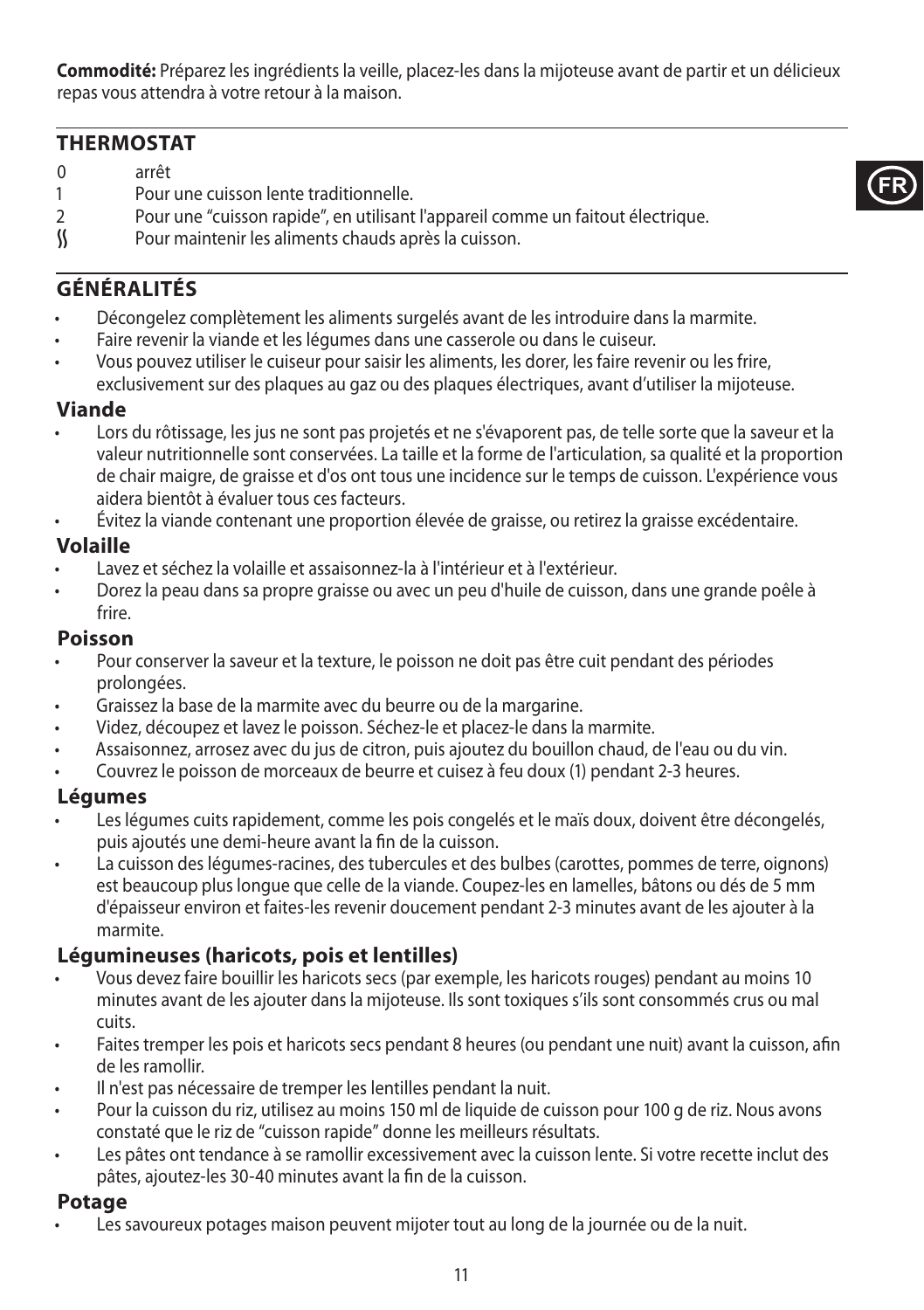- Faites revenir la viande et les légumes dans une casserole.
- S'il faut épaissir le mélange, ajoutez de la farine ou de la maïzena, puis versez du bouillon graduellement.
- Portez à ébullition, assaisonnez selon vos préférences et transférez le tout dans la marmite.
- N'ajoutez pas du lait avant la dernière demi-heure de cuisson. La crème ou le jaune d'œuf peut être ajouté juste avant de servir.

### **Flan**

- Utilisez un récipient pour flan résistant à la chaleur, qui peut être inséré dans la marmite sans toucher les bords.
- Remplissez la marmite avec suffisamment d'eau pour qu'elle arrive à mi-hauteur du récipient.

### **Pâté**

Préparez le pâté suivant la recette et utilisez simplement la marmite comme un bain-marie pour assurer la température douce et uniforme nécessaire pour la cuisson de ce plat.

## **PRÉPARATION**

- 1. Décidez le moment où vous souhaitez manger et le moment où vous souhaitez commencer la cuisson.
- 2. Si vous souhaitez manger à 18 heures et que vous devez commencer la cuisson à 8 heures, cherchez une recette qui prend environ 10 heures.
- 3. Posez l'appareil sur une surface stable, à niveau et résistante à la chaleur.
- 4. Réglez le thermostat sur 0
- 5. Pour les recettes ne nécessitant pas une saisie des aliments, placez le cuiseur dans la mijoteuse et installez le couvercle.
- 6. Mettez la fiche dans la prise de courant.
- 7. Réglez le contrôle de la température sur 2 et laissez l'appareil préchauffer pendant 20 minutes.
- 8. Le voyant s'allume.

## **SAISIE**

**Points importants à prendre en compte lors de l'utilisation du cuiseur pour saisir les aliments : Lorsque vous saisissez les aliments sur la plaque de cuisson, le cuiseur va devenir très chaud. Manipulez-le avec précaution en utilisant des gants de cuisine !**

**Sur les plaques au gaz, utilisez toujours le brûleur de la taille appropriée. N'utilisez pas un brûleur de taille supérieure à la surface de base du cuiseur.**

#### **Utilisez un gant de cuisine pour tenir le cuiseur pendant son utilisation et lorsque vous mélangez les aliments.**

- Pour les recettes dont les ingrédients doivent être saisis, dorés, sautés ou frits. Veillez à utiliser dans tous les cas des ustensiles en silicone, en plastique résistant à la chaleur ou en bois pour éviter de rayer la surface anti-adhérente. N'utilisez en aucun cas des cuillères, spatules, pinces, fourchettes ou couteaux métalliques qui risquent d'endommager la surface anti-adhérente.
- Si votre recette requiert que les aliments soient saisis, dorés, sautés ou frits avant d'être mijotés, retirez le cuiseur de la mijoteuse et placez-le directement sur une plaque de cuisson pour cuire les ingrédients comme dans une poêle ordinaire.
- L'utilisation des plaques de cuisson est uniquement appropriée pour les plaques au gaz et les plaques électriques. L'appareil ne convient pas pour être utilisé sur des plaques à induction.
- Veillez à ne pas laisser le cuiseur sans surveillance lorsqu'il est en fonctionnement sur la plaque de cuisson
- N'utilisez pas le couvercle lorsque vous saisissez les aliments sur la cuisinière, sinon les ingrédients ne seront pas saisis ni dorés.
- Une fois que les aliments sont saisis ou dorés selon les besoins, ajoutez les autres ingrédients et mélangez.
- Saisissez les deux poignées en utilisant des gants de cuisine et replacez le cuiseur avec précaution dans la mijoteuse.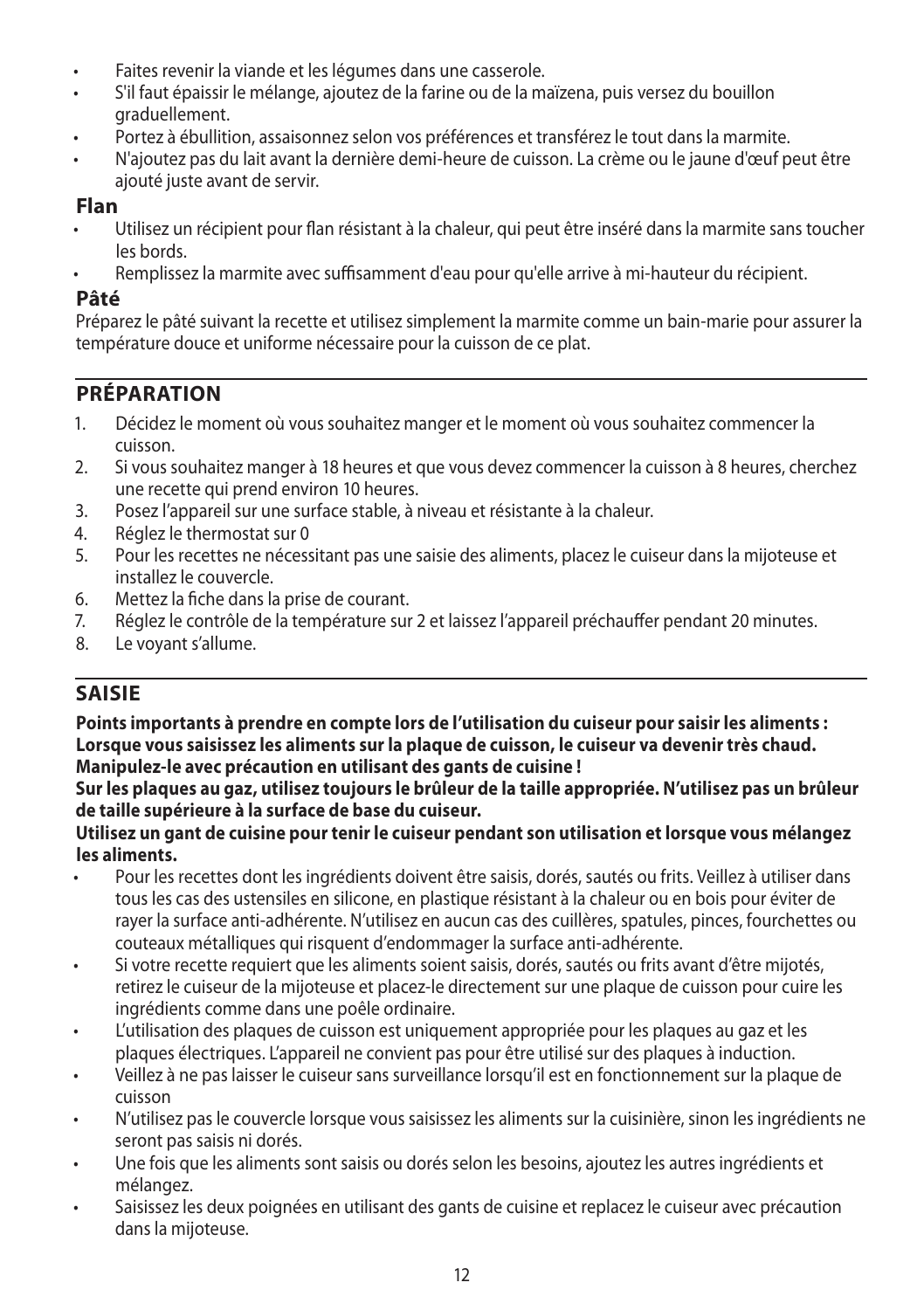## **REMPLISSAGE**

Lorsque la marmite a chauffé :

- 1. Utilisez le pommeau du couvercle pour retirer le couvercle.<br>2 Decez les ingrédients dans la marmite puis ajoutez le liquie
- 2. Placez les ingrédients dans la marmite, puis ajoutez le liquide de cuisson en ébullition.<br>3. Replacez le couvercle.
- Replacez le couvercle.
- 4. Réglez le contrôle de la température sur 1 pour une cuisson lente traditionnelle et sur 2 si vous utilisez l'appareil comme un faitout électrique.



### **TERMINÉ ?**

- 1. Réglez le thermostat sur 0. Le voyant s'éteint.
- 2. Débranchez l'appareil.<br>3. Utilisez le pommeau di
- Utilisez le pommeau du couvercle pour retirer le couvercle.
- 4. Retirez tous les aliments de la marmite.

Si vous n'allez pas nettoyer la marmite immédiatement, remplissez-la avec de l'eau chaude pour éviter que la chaleur résiduelle ne cuise tous résidus éventuels des aliments sur la marmite.

### **SOINS ET ENTRETIEN**

- 1. Débranchez l'appareil et laissez-le refroidir.
- 2. Essuyez toutes les surfaces avec un tissu humide et propre.
- 3. Lavez le couvercle et la marmite dans de l'eau chaude savonneuse, à l'aide d'un chiffon ou d'une éponge, puis rincez et séchez soigneusement.

### **RECYCLAGE**



Afin d'éviter les problèmes occasionnés à l'environnement et à la santé par des<br>substances dangereuses, les appareils et les batteries rechargeables et non<br>rechargeables présentant l'un de ces symboles ne doivent pas être substances dangereuses, les appareils et les batteries rechargeables et non rechargeables présentant l'un de ces symboles ne doivent pas être éliminés avec les déchets municipaux non triés. Éliminez dans tous les cas les produits électriques et électroniques et, le cas échéant, les batteries rechargeables et non rechargeables, dans un centre officiel et approprié de collecte/recyclage.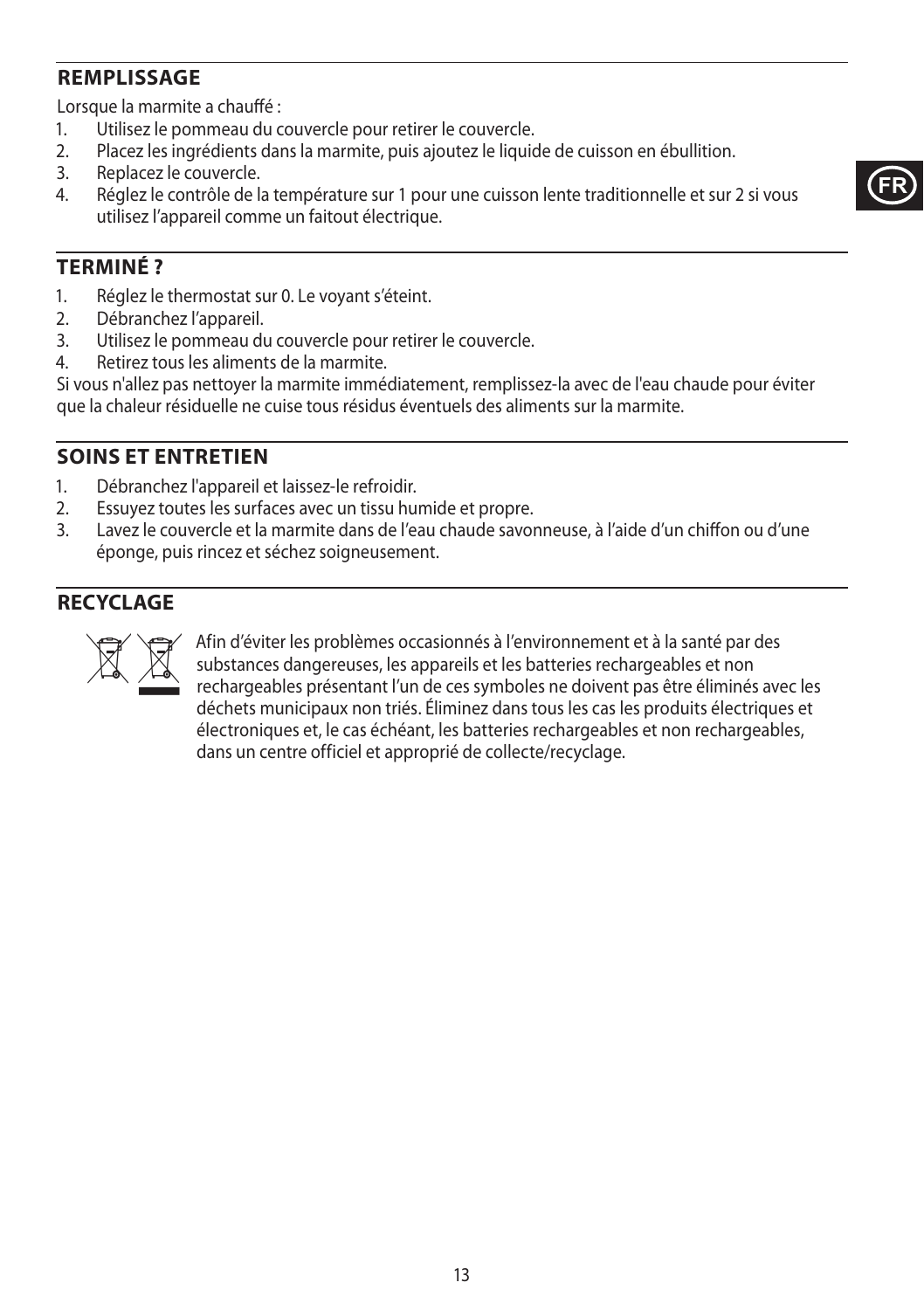Lees de instructies, bewaar ze goed en geef ze met het apparaat mee wanneer u deze aan een derde geeft. Verwijder alle verpakkingsmaterialen voor gebruik.

## **BELANGRIJKE VEILIGHEIDSMAATREGELEN**

Volg de gebruikelijke veiligheidsmaatregelen, zoals:

Dit apparaat kan gebruikt worden door kinderen van 8 jaar en ouder en personen met verminderde lichamelijke, zintuiglijke en verstandelijke vaardigheden of die onvoldoende ervaring of kennis hebben, indien zij onder toezicht staan of goed geïnformeerd zijn en zij de risico's begrijpen. Kinderen mogen niet met het apparaat spelen. Schoonmaak en gebruikersonderhoud mag niet door kinderen uitgevoerd worden, tenzij ze ouder dan 8 zijn en onder toezicht staan. Houd het apparaat en de kabel buiten het bereik van kinderen van jonger dan 8 jaar.

Indien het snoer beschadigd is, moet het door de fabrikant, een technicus of een ander deskundig persoon vervangen worden om eventuele risico's te vermijden.

Verkeerd gebruik van het apparaat kan leiden tot letsels.

Houd de contacten droog.

- $\triangle$  De oppervlakken van het apparaat zullen heet worden. De restwarmte houdt na gebruik de oppervlakken warm.
- $\bigcirc$  Gebruik het apparaat niet in de buurt van badkuipen, douches, wastafels of andere reservoirs die water of andere vloeistoffen bevatten.
- Laat tenminste 50mm ruimte vrij rondom het apparaat.
- Houd de bovenkant van het apparaat vrij; zet er niets bovenop.
- Haal de stekker uit het stopcontact wanneer het apparaat niet gebruikt wordt, verplaatst of gereinigd wordt.
- Gebruik het apparaat niet voor andere doeleinden dan degene die in deze gebruiksaanwijzing worden beschreven.
- Gebruik het apparaat niet bij beschadigingen of storingen.
- De kookpan is uitsluitend geschikt voor gasfornuizen en elektrische platen. Niet geschikt voor inductie.
- Laat de kookpan niet zonder toezicht tijdens het gebruik op een formuis.

## **UITSLUITEND VOOR HUISHOUDELIJK GEBRUIK**

## **AFBEELDINGEN**

- 1. Lampje
- 2. Temperatuurregelaar
- 3. Dekselknop
- 4. Deksel
- 5. Kookpan
- 6. Handvat

## **DE VOORDELEN VAN LANGZAAM KOKEN**

**Gezondheid:** De zachte manier van koken vermindert de schade aan vitaminen en houdt meer van de voedingsstoffen en smaak vast.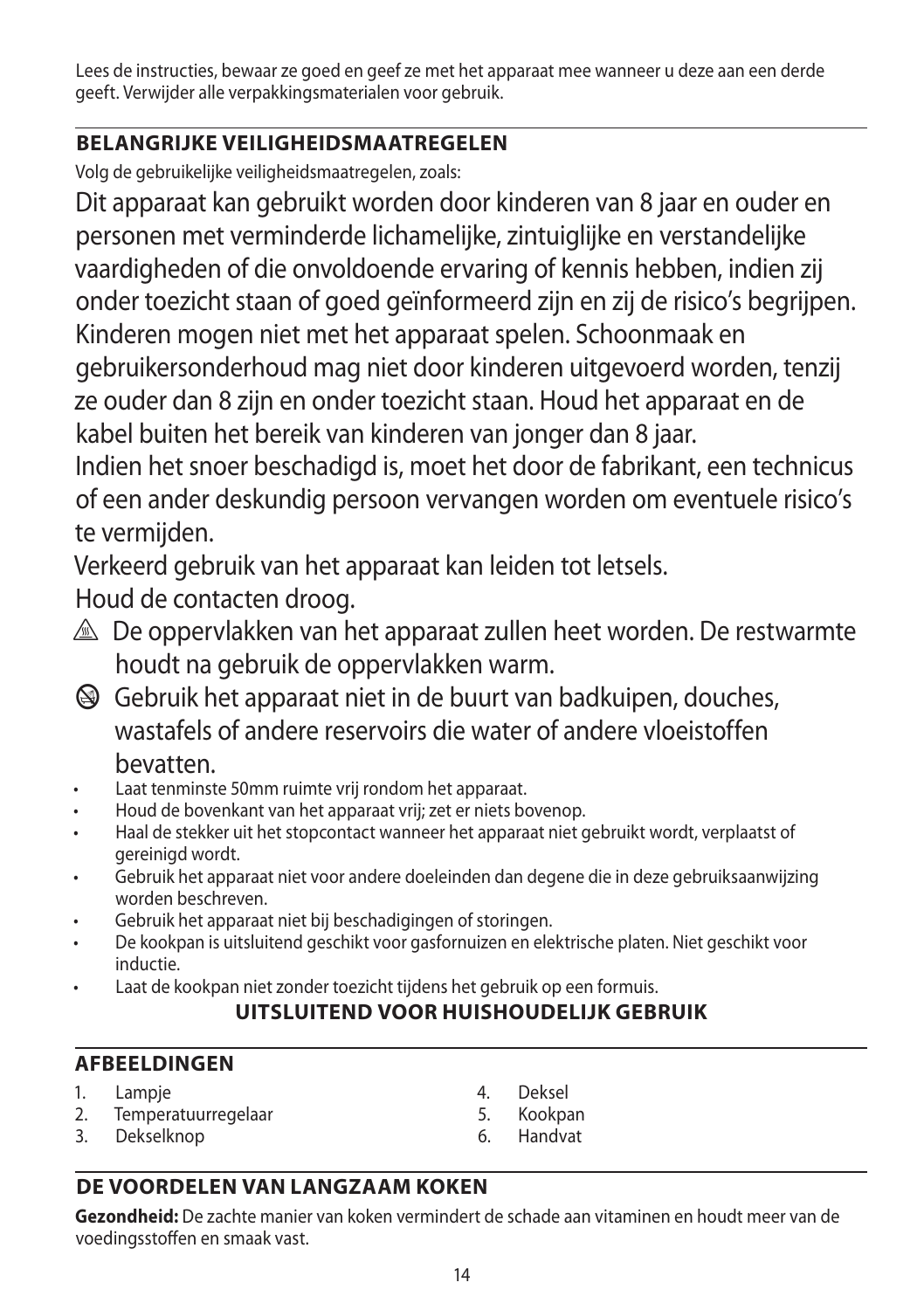**Zuinig:** Langdurig en langzaam koken kan de goedkopere, taaiere soorten vlees zachter maken, en gebruikt slechts een kwart van de energie van de kleine ring op de gemiddelde kookplaat. **Gemak:** Bereid de ingrediënten de nacht van te voren voor, plaats ze in de langzame koker voordat u weggaat en u heeft een heerlijke maaltijd op u wachten wanneer u thuiskomt.

**NL**

### **TEMPERATUURREGELAAR**

- $0$  uit
- 1 Voor traditioneel langzaam koken.<br>2 Voor "snel koken", door het appara
- 2 Voor "snel koken", door het apparaat als een elektrische kookpan te gebruiken.<br> $\mathcal{L}$  Voor het warm houden van eten na het koken.
- O Voor het warm houden van eten na het koken.

### **ALGEMEEN**

- Ontdooi bevroren voedsel volledig, voordat u het aan de kookpan toegevoegd.
- Braad het vlees en de groente aan in een koekenpan of de kookpan.
- U kunt de kookpan gebruiken voor aanbraden, sauteren of bakken, uitsluitend geschikt voor gasfornuizen en elektische platen, voorafgaand aan het gebruik van de sudderpan.

#### **Vlees**

- Tijdens het braden lekken en verdampen de sappen niet weg, waardoor de smaak en voedingswaarde bewaard blijft. Het formaat en de vorm van het gewricht, de kwaliteit en de verhouding tussen mager vlees, vet en bot; hebben allemaal invloed op de kooktijden. Ervaring zal u spoedig helpen bij het bepalen van deze tijden.
- Vermijd eten dat voor een groot gedeelte uit vet bestaat, of verwijder het overtollige vet.

### **Kip**

- Was en droog de kip, kruid de kip van binnen en van buiten.
- Maak de huid bruin in zijn eigen vet of een beetje bakolie, in een grote braadpan.

#### **Vis**

- Om smaak en textuur te behouden moet vis niet voor langere periodes gekookt worden.
- Smeer de bodem van de kookpot in met boter of margarine.
- Maak de vis schoon, snij hem bij en was hem schoon. Droog en plaats in de kookpot.
- Breng kruiden toe, besprenkel met citroensap en voeg hete jus en water of wijn toe.
- Plaats kleine stukjes boter over de vis en kook op de lage stand (1) voor 2-3 uren.

#### **Groenten**

- Snel gekookte groenten zoals bevroren doperwten en suikermaïs moeten ontdooid worden, en vervolgens een half uur voor het einde van het koken worden toegevoegd
- Wortelgroenten, knollen en bollen (wortels, aardappelen, uien) moeten veel langer koken dan vlees, snij ze daarom in plakjes, stokjes of blokjes van 5 mm dik en bak ze voorzichtig voor 2-3 minuten voordat u ze aan de kookpot toevoegt.

#### **Peulvruchten (bonen, doperwten en linzen)**

- U moet gedroogde bonen (bijv. bruine bonen) voor ten minste 10 minuten koken, voordat u ze toevoegt aan de langzame koker. Ze zijn giftig indien ze rauw zijn of te kort gekookt.
- Week gedroogde doperwten en bonen voor 8 uur (of 's nachts) voor ze te koken, zodat ze eerst zachter worden
- U hoeft linzen niet een nacht te laten weken.
- Voeg bij het koken van rijst ten minste 150 ml kookvocht toe voor elke 100 g rijst. Wij hebben geconstateerd dat "snelkookrijst" de beste resultaten geeft.
- Pasta wordt te zacht bij langzaam koken. Indien uw recept pasta vereist, roer het 30-40 minuten voor het einde van het koken in de kookpot.

### **Soep**

- Lekkere, zelfgemaakte soep kunt u de hele dag of 's nachts laten sudderen.
- Geef het vlees en de groenten een bruin randje in een pan.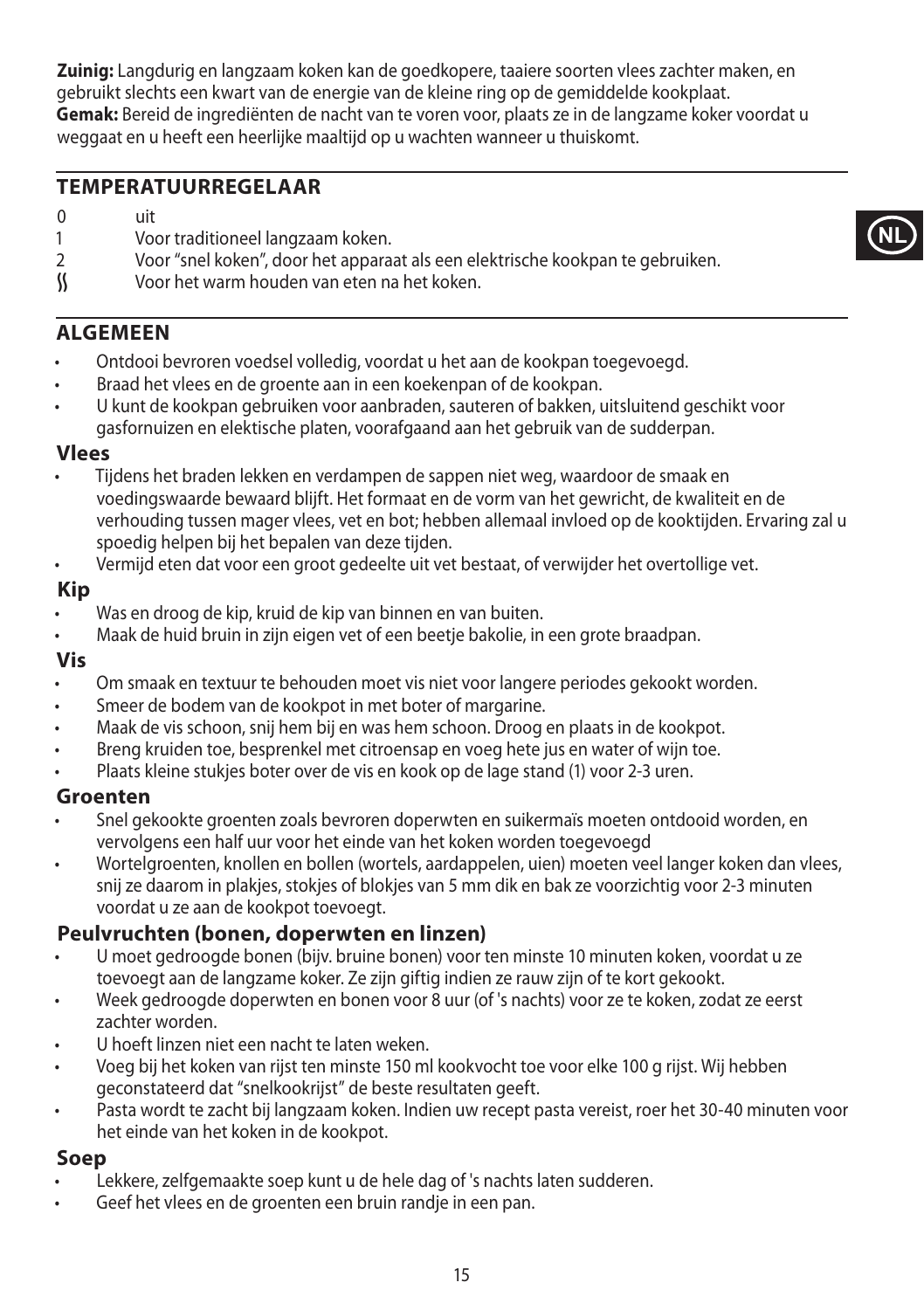- Indien het nodig is om het aan te dikken, roer er wat bloem of maïzena door heen, en voeg vervolgens geleidelijk aan jus toe.
- Laat het koken, kruid naar smaak en breng over naar de kookpot.
- Voeg geen melk toe, tot een half uur voor het koken. Crème of eigeel kan worden toegevoegd kort voor het serveren.

## **Pudding**

- Gebruik een hittebestendige puddingvorm, die in de kookpot past zonder de zijkanten aan te raken.
- Vul de kookpot met genoeg water om de vorm halverwege te vullen.

### **Paté**

• Bereid de paté voor zoals in het recept wordt beschreven, en gebruik de kookpot als een waterbad die voorzichtige de gelijke temperatuur levert die dit gerecht nodig heeft.

## **VOORBEREIDING**

- 1. Bepaal wanneer u wilt eten, en vervolgens wanneer u wilt beginnen met koken.
- 2. Indien u om 6 uur 's avonds wilt eten en wilt beginnen om 8 uur 's ochtends, moet u een recept zoeken dat zo'n 10 uur duurt om voor te bereiden.
- 3. Zet het apparaat op een stabiele, vlakke, hittebestendige ondergrond.
- 4. Zet de temperatuurregelaar op 0.<br>5. Voor recepten zonder aanbraden.
- 5. Voor recepten zonder aanbraden, zet u de pan op de sudderpan en doet het deksel erop.
- 6. Steek de stekker in het stopcontact.
- 7. Stel de temperatuurinstelling in op 2 en laat het apparaat 20 minuten voorverwarmen.
- Het lampje zal oplichten.

## **AANBRADEN**

#### **Belangrijke punten wanneer u de kookpan voor aanbraden gebruikt:**

#### **Bij het aanbraden op een fornuis wordt de kookpot heet. Wees voorzichtig en gebruik overwanten!**

#### **Op een gasfornuis moet u altijd de juiste maat brander gebruiken. Gebruik geen brander die groter is dan de onderkant van de kookpot.**

#### **Gebruik een ovenwant om de kookpot vast te houden tijdens het gebruik en bij het roeren.**

- Voor recepten met ingrediënten die aangebraden, gesauteerd of gebakken moeten worden. Gebruik altijd keukengerei van silicone, plastic of hout om krassen van de antiaanbaklaag te voorkomen. Gebruik nooit metalen lepels, spatels, tangen, vorken of messen, deze zullen de antiaanbaklaag beschadigen.
- Als ingrediënten moeten worden aangebraden, gesauteerd of gebakken voorafgaand aan het sudderen, verwijdert u de kookpot van de slow cooker en plaatst hem rechtstreeks op het fornuis om de ingrediënten te bakken als in een gewone koekenpan.
- Uitsluitend gebruiken op een gasfornuis of elektrische plaat. Niet geschikt voor inductieplaten.
- Laat de kookpan niet zonder toezicht bij gebruik op een fornuis.
- Gebruik het deksel niet als u aanbraadt op het fornuis, anders braden of bruinen uw ingrediënten niet.
- Zodra het voedsel aangebraden of gebruind is naar wens, voegt u de andere ingrediënten toe en roert.
- Pak beide handvaten vast met overwanten en plaats de kookpan voorzichtig terug op de slow cooker.

## **VULLEN**

#### Wanneer de kookpot is opgewarmd:

- 1. Gebruik de knop om het deksel te verwijderen.
- 2. Plaats de ingrediënten in de kookpot en voeg vervolgens het kokende kookvocht toe.
- 3. Plaats het deksel terug.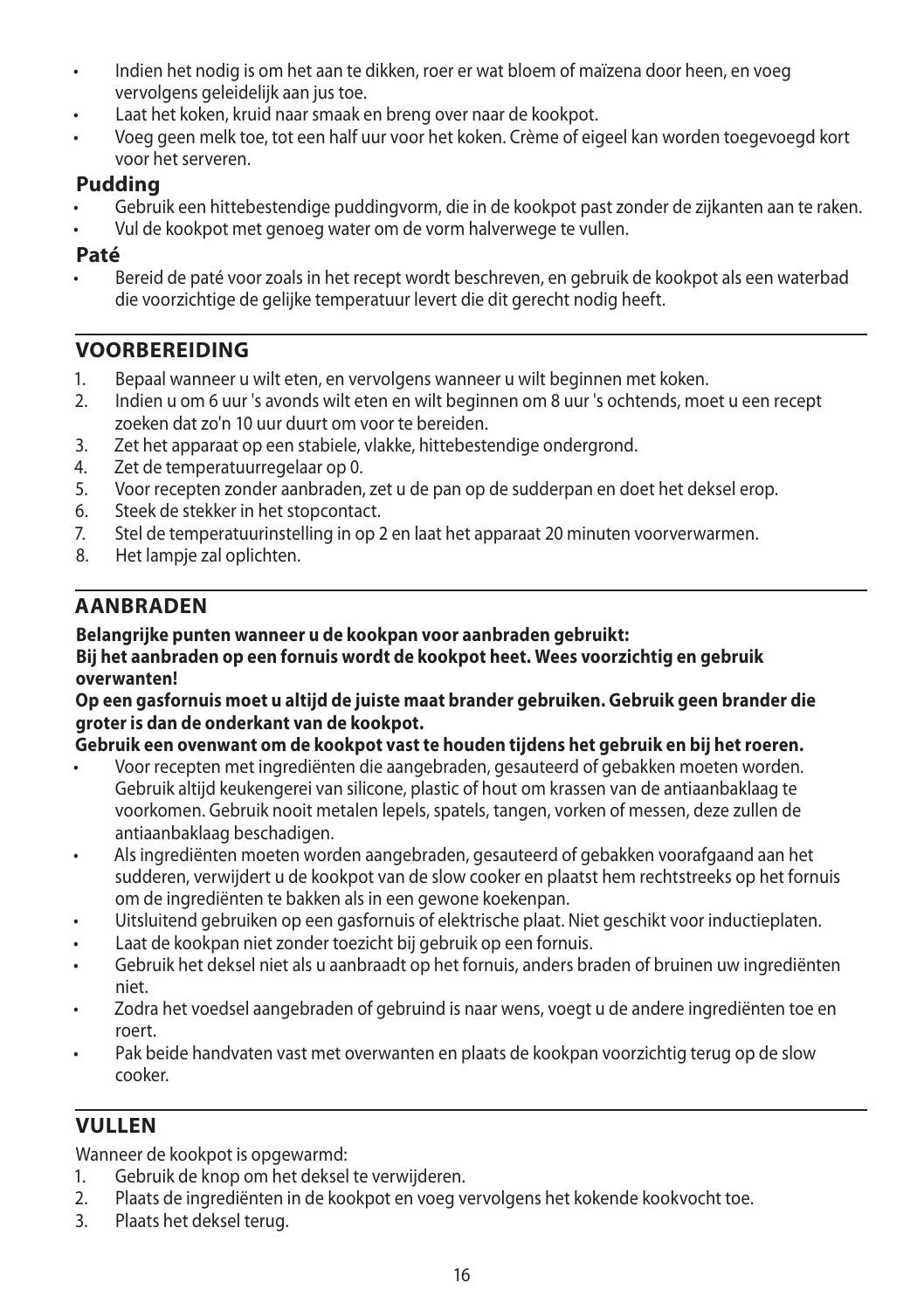4. Stel de temperatuurinstelling in op 1 voor traditioneel langzaam koken of stel in op 2, indien u het gebruikt als een elektrische kookpan.

## **KLAAR?**

- 1. Zet de temperatuurregelaar op 0. Het lampje zal uitgaan.
- 2. Haal de stekker van het apparaat uit het stopcontact.
- 3. Gebruik de knop om het deksel te verwijderen.
- 4. Verwijder al het eten uit de kookpot.

Indien u de kookpot niet onmiddellijk gaat schoonmaken vult u hem met warmwater, om het aanbakken van voedselresten door de resterende hitte te voorkomen.

## **ZORG EN ONDERHOUD**

- 1. Verwijder de stekker uit het stopcontact en laat het apparaat afkoelen.
- 2. Neem alle oppervlakken af met een schone vochtige doek.
- 3. Was het deksel en de kookpot in heet water met zeep, gebruik een doek of een spons en spoel en droog hem grondig af.

## **RECYCLING**



Om milieu- en gezondheidsproblemen door gevaarlijke stoffen te vermijden, mogen<br>apparaten en oplaadbare en niet oplaadbare batterijen met een van deze symbolen<br>niet samen met het huishoudelijk afval worden verwijderd. Bren apparaten en oplaadbare en niet oplaadbare batterijen met een van deze symbolen niet samen met het huishoudelijk afval worden verwijderd. Breng elektrische en elektronische producten en, indien van toepassing, oplaadbare en niet-oplaadbare batterijen, altijd naar een officieel recycling-/inzamelpunt.

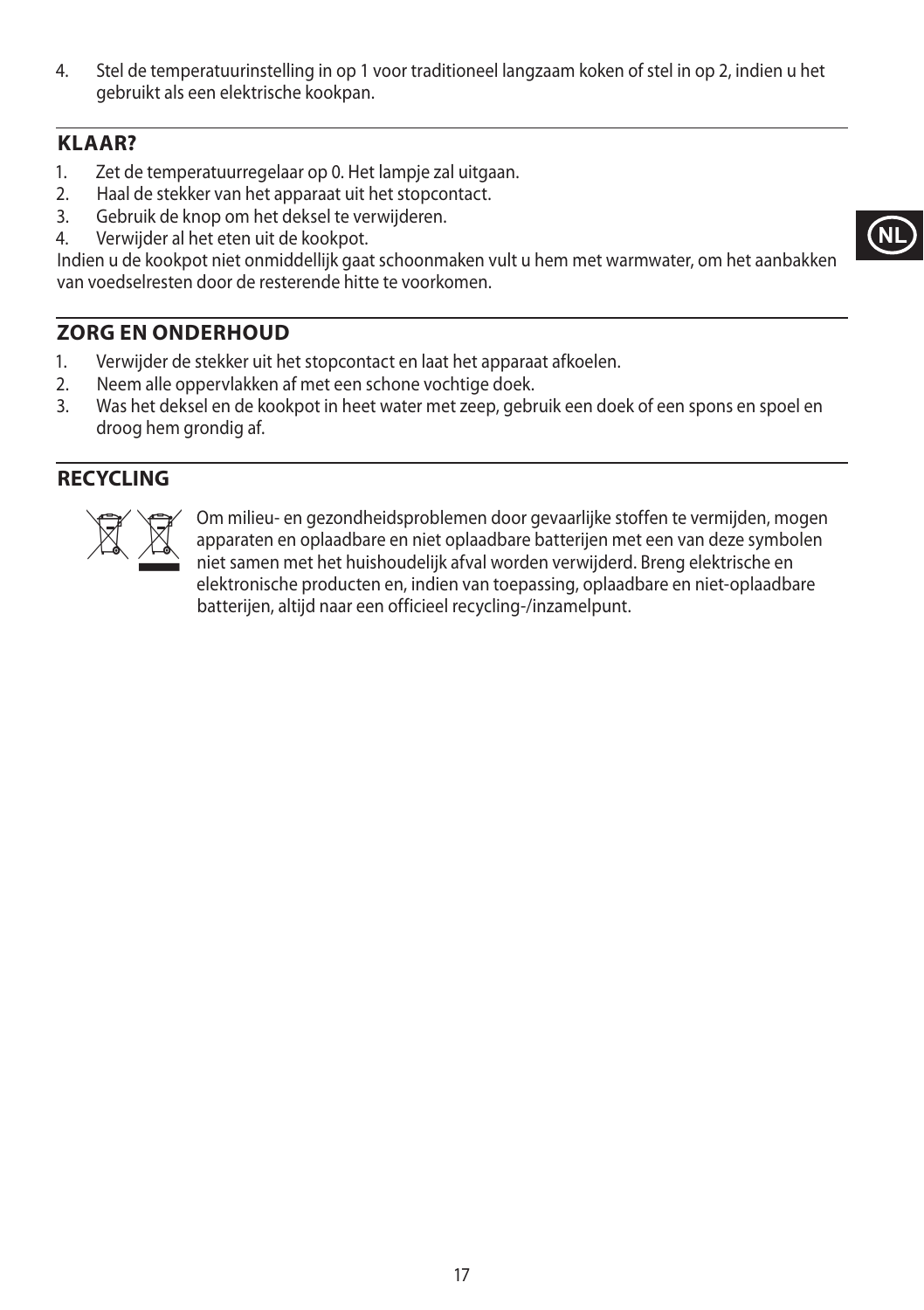Leggere le istruzioni e conservarle al sicuro. In caso di cessione dell'apparecchio ad altre persone, consegnare anche le istruzioni. Rimuovere tutto l'imballaggio prima dell'uso.

## **NORME DI SICUREZZA IMPORTANTI**

Osservare le precauzioni fondamentali di sicurezza e in particolare quanto segue:

L'apparecchio può essere utilizzato da bambini di almeno 8 ani e da persone con ridotte capacità fisiche, sensoriali o mentali o senza esperienza e conoscenza a condizione che vengano controllate/istruite e capiscano i pericoli in cui si può incorrere. I bambini non devono giocare con l'apparecchio. La pulizia e la manutenzione da parte dell'utente non devono essere effettuate da bambini di età inferiore agli 8 anni e sotto il controllo di un adulto. Tenere l'apparecchio e il cavo fuori dalla portata dei bambini di età inferiore agli 8 anni.

Se il cavo è danneggiato, farlo cambiare dal fabbricante, da un rivenditore autorizzato o da personale similmente qualificato, per evitare pericoli. L'uso errato dell'apparecchio può causare lesioni.

 $\triangle$  Le superfici dell'apparecchio diventeranno calde. Il calore residuo mantiene le superfici calde dopo l'uso.

Tenere i connettori asciutti.

- b Non utilizzare l'apparecchio vicino a vasche da bagno, docce, lavandini o altri recipienti contenenti acqua.
- Lasciare uno spazio di almeno 50mm intorno all'apparecchio.
- Non coprire l'apparecchio, e non metterci sopra niente.
- Staccare la spina quando l'apparecchio non viene utilizzato, prima di spostarlo e di pulirlo.
- Non usare l'apparecchio per altri scopi se non quelli per i quali è stato progettato, di seguito descritti in questo manuale di istruzioni.
- Non usare l'apparecchio se è danneggiato o funziona male.
- La pentola è adatta solo a fornelli a gas ed elettrici. Non è adatta a fornelli a induzione.
- Non lasciare la pentola incustodita quando si cucina sul fornello

## **SOLO PER USO DOMESTICO**

## **IMMAGINI**

- 1. Spia luminosa
- 2. Controllo della temperatura
- 3. Pomello del coperchio
- 4. Coperchio
- 5. Pentola
- 6. Manico

## **I VANTAGGI DELLA COTTURA LENTA**

**Salute:** La cottura lenta riduce i danni alle vitamine e trattiene più nutrienti e sapori.

**Economia:** La cottura lunga e lenta può rendere teneri i pezzi di carne più economici e più duri e consuma circa un quarto di energia del fornello piccolo del piano cottura.

**Comodità:** Preparate gli ingredienti la notte precedente, metteteli nella Slow Cooker prima di uscire e avrete un piatto delizioso che vi aspetta quando sarete a casa.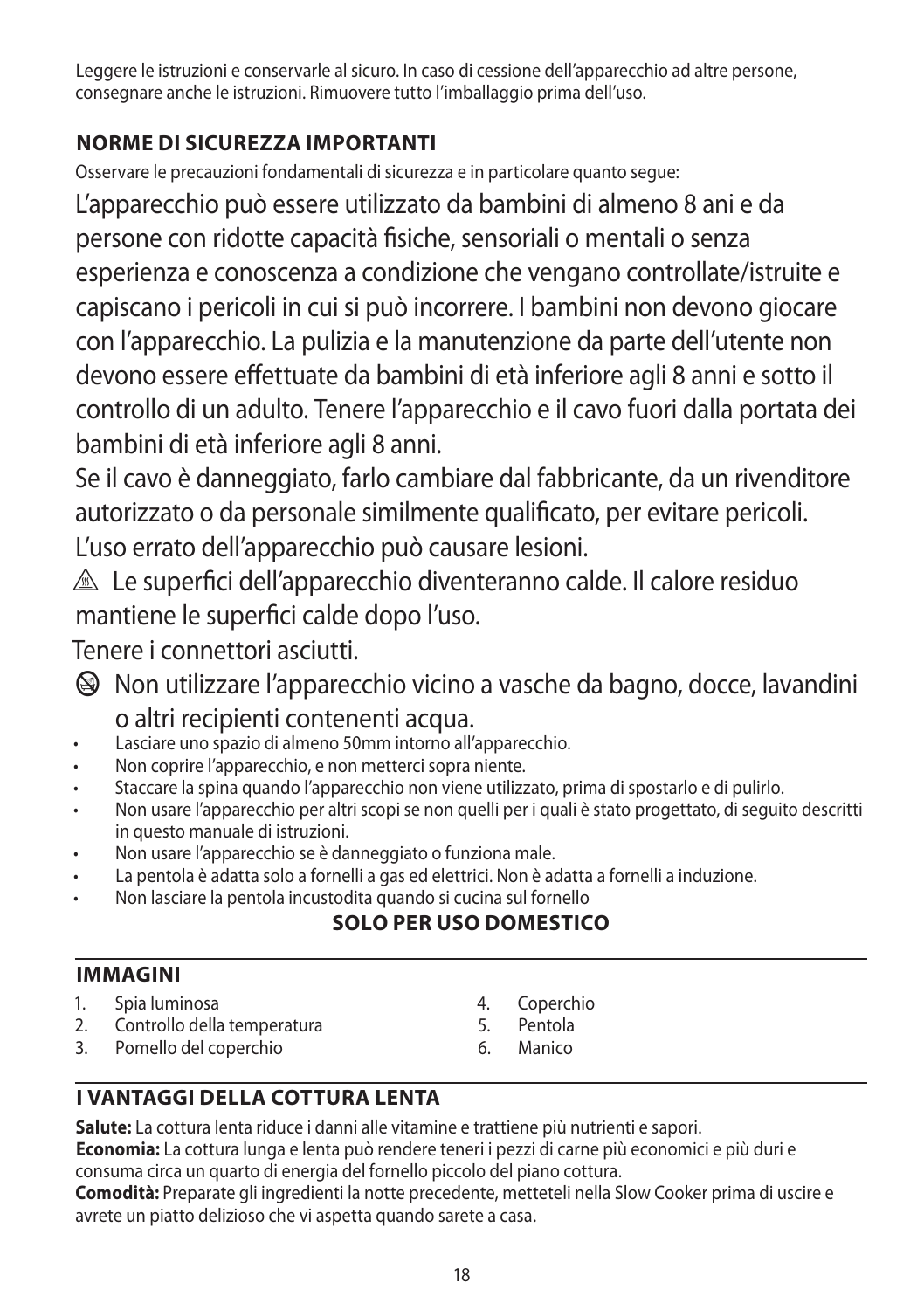## **CONTROLLO DELLA TEMPERATURA**

- 0 spento<br>1 Per la c
- 1 Per la cottura tradizionale lenta.<br>2 Per una "cottura rapida" usate l'a
- 2 Per una "cottura rapida" usate l'apparecchio come una pentola elettrica per cuocere in umido.<br>
Si Per mantenere il cibo caldo dopo la cottura.
- Per mantenere il cibo caldo dopo la cottura.

### **GENERALITÀ**

- Scongelate completamente il cibo prima di aggiungerlo nel recipiente antiaderente.
- Abbrustolire la carne e saltare le verdure in una padella o nella pentola.
- E' possibile utilizzare la pentola per rosolare, abbrustolire, saltare o friggere, adatta solo a fornelli a gas o elettrici, prima di utilizzare la pentola per cottura lenta.

#### **Carne**

- Mentre arrostite, i succhi non schizzano e non evaporano, in tal modo il sapore e i valori nutritivi si conservano. La dimensione e la forma del taglio, la sua qualità e la proporzione tra magro, grasso e osso influiscono sui tempi di cottura. L'esperienza vi aiuterà presto a capire la cottura giusta.
- Evitate la carne con elevato contenuto di grasso, o eliminate l'eccesso di grasso.

#### **Pollame**

- Lavate e asciugate il pollame e condite dentro e fuori.
- Fate rosolare la pelle nel suo grasso o in un po' di olio di cottura in una grande padella.

#### **Pesce**

- Per conservare sapore e consistenza, il pesce non deve cuocere a lungo.
- Ungete la base del recipiente antiaderente con burro o margarina.
- Pulite, tagliate e lavate il pesce. Asciugate e mettete nel recipiente antiaderente.
- Condite, spruzzate del succo di limone, poi aggiungete del brodo caldo, acqua o vino.
- Cospargete il pesce con un po' di burro e cuocete a temperatura bassa (1) per 2-3 ore.

#### **Verdure**

- Le verdure a cottura rapida, come i piselli e il mais surgelati, devono essere prima scongelati, poi aggiunti mezz'ora prima della fine della cottura.
- Le verdure a radice, a tuberi e a bulbi (carote, patate, cipolle) hanno bisogno di una cottura molto più lunga rispetto alla carne, quindi tagliateli a fette, bastoncini o dadini di circa 5mm di spessore e saltateli delicatamente per 2-3 minuti prima di aggiungerli nel recipiente antiaderente.

### **Legumi (fagioli, piselli e lenticchie)**

- Bollite i fagioli secchi (ad es. fagioli rossi) per almeno 10 minuti prima di aggiungerli nella pentola Slow Cooker. Sono velenosi se mangiati crudi o poco cotti.
- Mettete in ammollo i piselli e i fagioli per 8 ore (o tutta la notte) prima di cuocerli, in modo da ammorbidirli.
- Non c'è bisogno di mettere in ammollo le lenticchie tutta la notte.
- Quando cucinate con il riso, usate almeno 150ml di liquido di cottura per ogni 100g di riso. Abbiamo sperimentato che il riso "easy-cook" dà i risultati migliori.
- La pasta si scuoce nelle cotture lente. Se la vostra ricetta richiede della pasta, aggiungetela negli ultimi 30-40 minuti di cottura.

#### **Zuppa**

- Gustose zuppe casalinghe possono essere preparate a fuoco lento cuocendole per tutto il giorno o la notte.
- Rosolate la carne e le verdure in una padella.
- Se è necessario addensare, incorporate farina e amido di mais, poi aggiungete il brodo a poco a poco.
- Portate a ebollizione, condite a piacere e trasferite nel recipiente antiaderente.
- Non aggiungete latte prima dell'ultima mezz'ora di cottura. La panna o i rossi d'uovo possono essere aggiunti poco prima di servire.

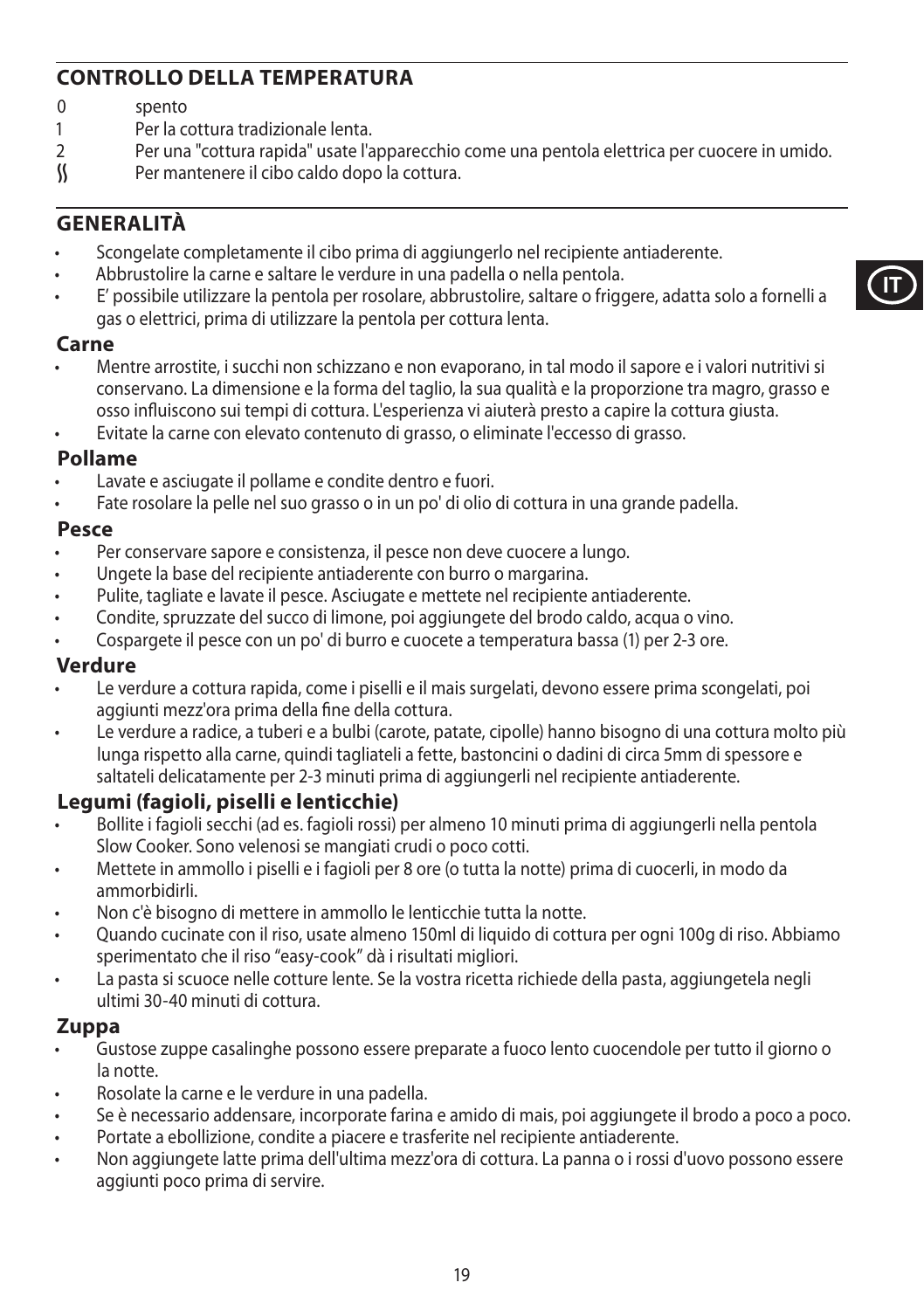## **Budini**

- Usate una ciotola termo-resistente per budini che si adatti al recipiente antiaderente senza toccare le parti laterali.
- Riempire il recipiente antiaderente con abbastanza acqua per riempire a metà la ciotola.

### **Paté**

• Preparate il paté come da ricetta e usate semplicemente il recipiente antiaderente a bagnomaria per fornire la temperatura necessaria per preparare questo piatto.

## **PREPARAZIONE**

- 1. Decidete quando volete mangiare e quando volete iniziare a cucinare.
- 2. Se volete mangiare intorno alle ore 18:00, e dovete cominciare a cucinare alle ore 8:00 del mattino, trovate una ricetta che preveda una cottura di circa 10 ore.
- 3. Posizionare l'apparecchio su una superficie stabile, in piano e resistente al calore.
- 4. Posizionare la temperatura su 0.<br>5 Per le ricette che non prevedonc
- 5. Per le ricette che non prevedono rosolatura mettere la pentola nella pentola per cottura lenta, inserire il coperchio.
- 6. Inserire la spina nella presa di corrente.
- 7. Impostate il controllo della temperatura sulla posizione 2, e lasciate l'apparecchio preriscaldare per 20 minuti.
- 8. La spia si accende.

## **ROSOLATURA**

#### **Raccomandazioni importanti quando si utilizza la pentola per rosolare: Quando si rosola sul fornello, la pentola diventa molto calda. Maneggiare con cura utilizzando guanti da forno!**

### **Sui fornelli a gas, utilizzare il fornello della dimensione corretta. Non utilizzare su un fornello più grande della base della pentola.**

### **Utilizzare un guanto da forno per reggere la pentola durante l'uso e mentre si mescola.**

- Per le ricette che richiedono ingredienti da rosolare, abbrustolire, saltare o friggere. Utilizzare utensili in silicone, plastica termoresistente o legno per evitare di graffiare la superficie antiaderente. Non utilizzare cucchiai, spatole, pinze, forchette o coltelli in metallo poiché questi danneggerebbero la superficie antiaderente.
- Se la ricetta richiede che gli ingredienti vengano rosolati, abbrustoliti, saltati o fritti prima di effettuare una cottura lenta, rimuovere la pentola dalla pentola per cottura lenta e collocarla direttamente su un fornello per cuocere gli ingredienti come in una normale padella.
- L'utilizzo su fornello si intende soltanto per fornelli a gas ed elettrici. Non adatta a fornelli a induzione.
- Non lasciare la pentola incustodita quando si cucina sul fornello.
- Non utilizzare il coperchio quando si rosola su un piano cottura, altrimenti gli ingredienti non si rosoleranno o non si abbrustoliranno come si desidera.
- Quando il cibo è rosolato o abbrustolito come si desidera, aggiungere gli altri ingredienti e mescolare il tutto.
- Utilizzando dei guanti da forno afferrare entrambi i manici e posizionare la pentola con attenzione sulla pentola per cottura lenta.

## **RIEMPIMENTO**

Quando il recipiente antiaderente si è scaldato:

- 1. Utilizzare il pomello del coperchio per rimuoverlo.
- 2. Mettete gli ingredienti nel recipiente antiaderente, poi aggiungete il liquido di cottura in ebollizione.
- 3. Riposizionare il coperchio.
- 4. Impostate il controllo della temperatura sulla posizione 1 per la cottura lenta tradizionale, impostate sulla posizione 2, se state usando l'apparecchio come un tegame elettrico per cuocere in umido.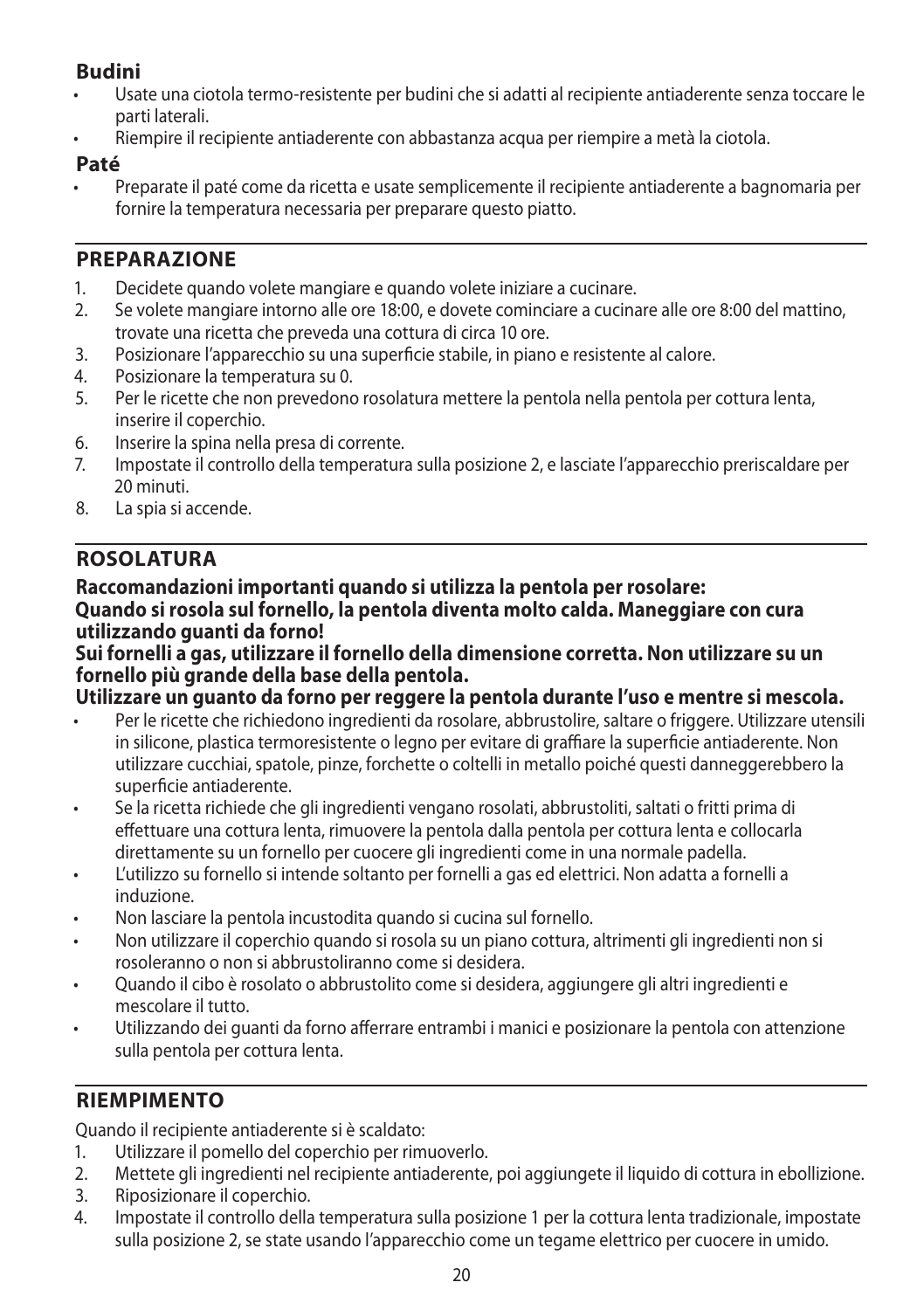## **FINITO?**

- 1. Posizionare la temperatura su 0. La spia si spegne.
- 2. Staccare la spina dalla presa di corrente.<br>3. Utilizzare il pomello del conerchio per ri-
- 3. Utilizzare il pomello del coperchio per rimuoverlo.
- 4. Rimuovete tutto il cibo dal recipiente antiaderente.

Se non pulite il recipiente antiaderente subito, riempitelo con acqua tiepida per evitare che il calore residuo bruci ogni rimasuglio di cibo nel recipiente.

## **CURA E MANUTENZIONE**

- 1. Scollegare l'apparecchio e lasciarlo raffreddare.
- 2. Passare su tutte le superfici un panno pulito inumidito.<br>3 lavate il conerchio e il recipiente antiaderente in acqua
- Lavate il coperchio e il recipiente antiaderente in acqua calda e detersivo, usando un panno o una spugna, poi sciacquate e asciugate accuratamente.

## **RICICLO**



Per evitare problemi di salute ed ambientali dovuti a sostanze pericolose, gli<br>apparecchi e le batterie ricaricabili e non ricaricabili contrassegnati con uno o<br>simboli non devono essere smaltiti con i rifiuti urbani indif apparecchi e le batterie ricaricabili e non ricaricabili contrassegnati con uno di questi simboli non devono essere smaltiti con i rifiuti urbani indifferenziati. Smaltire i prodotti elettrici ed elettronici e, quando possibile, le batterie ricaricabili e non ricaricabili, in un punto di raccolta autorizzato per il riciclo/la raccolta.

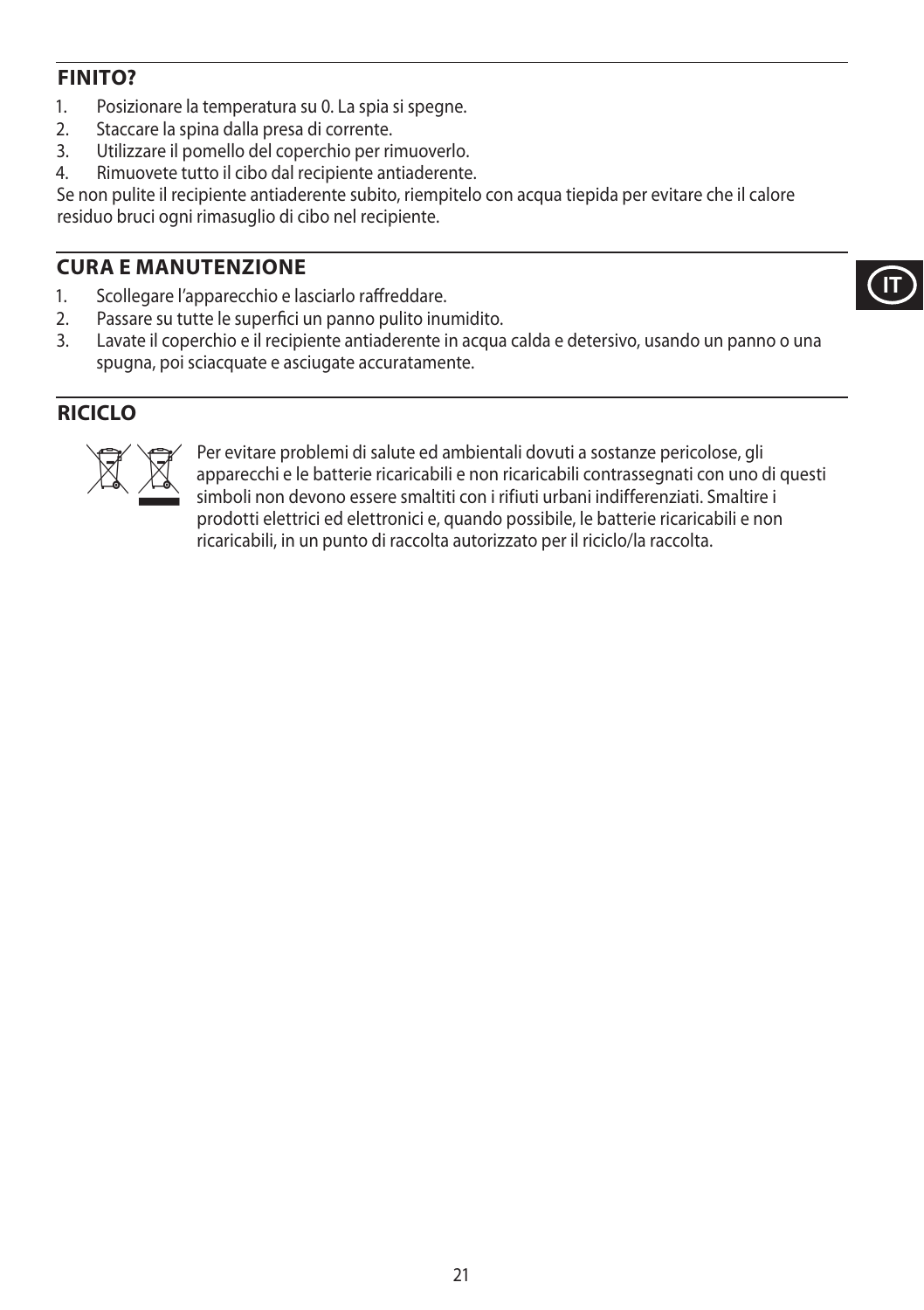Lea las instrucciones, guárdelas en un lugar seguro y, en caso de dar el aparato a otra persona, entrégueselas también. Retire todo el embalaje antes de usar el aparato.

## **MEDIDAS DE SEGURIDAD IMPORTANTES**

Siga las precauciones básicas de seguridad, incluyendo:

Este aparato puede ser utilizado por niños mayores de 8 años y por personas con discapacidad física, mental o sensorial o sin experiencia en su manejo, siempre que sean supervisadas o guiadas por otra persona y comprendan los posibles riesgos. Los niños no deben jugar con el aparato. Los niños solo deben realizar tareas de limpieza y mantenimiento si son mayores de 8 años y están supervisados por un adulto. Mantenga el aparato y el cable fuera del alcance de niños menores de 8 años. Si el cable está dañado, éste deberá ser cambiado por el fabricante, su agente de servicio, o alguien con cualificación similar para evitar peligro. El uso inadecuado del aparato puede ocasionar heridas. Mantenga secos los conectores.

- $\triangle$  Las superficies del aparato estarán calientes. El calor residual mantendrá las superficies calientes después de usar el aparato.
- b No utilice el aparato cerca de bañeras, duchas, lavabos u otros recipientes que contengan agua.
- Deje un espacio de en torno a 50 mm alrededor del aparato.
- No cubra el aparato ni ponga nada sobre él.
- Desenchufe el aparato cuando no esté en uso, antes de moverlo y de limpiarlo.
- No use el aparato para ningún fin distinto a los descritos en estas instrucciones.
- No use el aparato si está dañado o si no funciona bien.
- La cazuela se puede usar en placas de gas y eléctricas, pero no en placas de inducción.
- Cuando esté utilizando la cazuela en la placa, no la deje desatendida en ningún momento.

## **SOLO PARA USO DOMÉSTICO**

## **ILUSTRACIONES**

- $1.$   $\overline{1}$   $\overline{1}$
- 2. Control de temperatura
- 3. Asa de la tapa
- 4. Tapa
- 5. Cazuela
- 6. Asa

## **LOS BENEFICIOS DE LA COCCIÓN LENTA**

**Salud:** la cocción lenta reduce la pérdida de vitaminas y retiene más nutrientes y sabores. **Economía:** la cocción lenta y larga puede ablandar los cortes de carne más baratos y más duros y utiliza en torno a una cuarta parte de la potencia del quemador pequeño de una placa corriente. **Comodidad:** prepare los ingredientes la noche anterior, póngalos en la olla de cocción lenta antes de marcharse, y disfrute de una comida deliciosa esperándole cuando llegue a casa.

## **CONTROL DE TEMPERATURA**

0 Apagado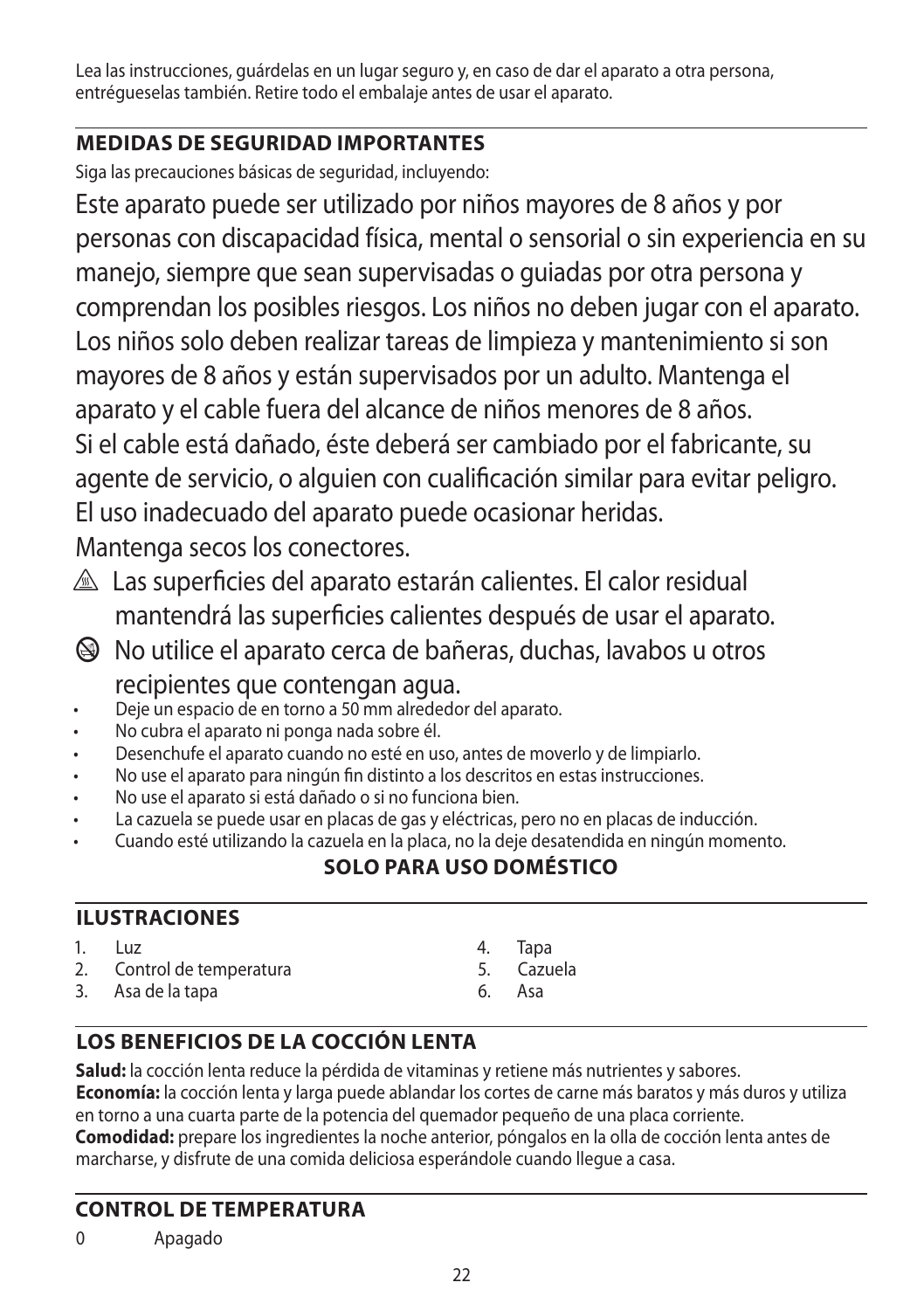- 1 Para la cocción lenta tradicional.<br>2 Para «cocción ránida» utilizando
- 2 Para «cocción rápida» utilizando el aparato como si fuese una olla eléctrica.<br>S Para mantener la comida caliente después de cocinarla.
- Para mantener la comida caliente después de cocinarla.

### **GENERAL**

- Descongele los alimentos congelados completamente antes de añadirlos a la olla.
- Dore la carne y rehogue las verduras en una sartén o en la cazuela.
- Puede utilizar la cazuela para sellar, dorar, saltear o freír solo en placas de gas y eléctricas antes de usar la olla de cocción lenta.

### **Carne**

• Al asar la carne, los jugos no saltan ni se evaporan, por lo que se retiene el sabor y el valor nutritivo. El tiempo de cocción depende del tamaño y la forma de la pieza de carne, así como de la proporción de magro, grasa y hueso. La experiencia pronto le ayudará a valorar estos factores.

**ES**

• Evite emplear carne que tenga una alta proporción de grasa o retire el exceso de grasa.

### **Aves**

- Lave y seque el ave y sazónela por dentro y por fuera.
- Tueste la piel en su propia grasa o con un poco de aceite para cocinar en una sartén grande.

### **Pescado**

- Para mantener el sabor y la textura, el pescado no se debe cocinar durante mucho tiempo.
- Unte la base de la cazuela con mantequilla o margarina.
- Limpie y lave el pescado. Séquelo e introdúzcalo en la cazuela.
- Sazónelo, añada unas gotas de zumo de limón y añada caldo caliente, agua o vino.
- Esparza mantequilla sobre el pescado y cocine en posición de temperatura baja (1) durante 2-3 horas.

### **Verduras**

- Las verduras de cocción más rápida, como los quisantes y el maíz congelados, deben descongelarse y añadirse media hora antes del final de la cocción.
- Las hortalizas de raíz, los tubérculos y los bulbos (zanahorias, patatas, cebollas) son de cocción mucho más lenta que la carne, por lo que conviene cortarlos en rodajas gruesas de unos 5 mm, en juliana o en dados, y saltearlos suavemente durante aproximadamente 2-3 minutos antes de añadirlos a la cazuela.

## **Legumbres (alubias, guisantes y lentejas)**

- Cueza las alubias secas (por ejemplo, las judías rojas) durante al menos 10 minutos antes de introducirlas en la olla de cocción lenta. Son nocivas para la salud si se consumen crudas o poco cocinadas.
- Ponga a remojo las legumbres durante 8 horas (o la noche anterior) para que se ablanden antes de cocinarlas.
- No es necesario poner a remojo las lentejas la noche anterior.
- Cuando cocine con arroz utilice al menos 150 ml de líquido para cocinar por cada 100g de arroz. Hemos comprobado que el arroz «fácil de cocer» (vaporizado) da los mejores resultados.
- La pasta queda demasiado blanda en la cocción lenta. Si su receta lleva pasta, añádala 30-40 minutos antes del final de la cocción.

### **Sopas**

- Una sabrosa sopa casera puede dejarse hirviendo a fuego lento todo el día o la noche anterior.
- Dore la carne y las verduras en la sartén.
- Si es necesario espesar la sopa añada harina o maicena, a continuación, añada el caldo poco a poco.
- Póngalo a hervir, sazone al gusto y páselo a la cazuela.
- No añada leche hasta la última media hora de cocción. Justo antes de servir se puede añadir nata o una yema de huevo.

### **Budín**

- Utilice un molde de budín resistente al calor que quepa en la cazuela sin tocar las superficies laterales.
- Llene la cazuela con suficiente agua hasta la mitad del molde.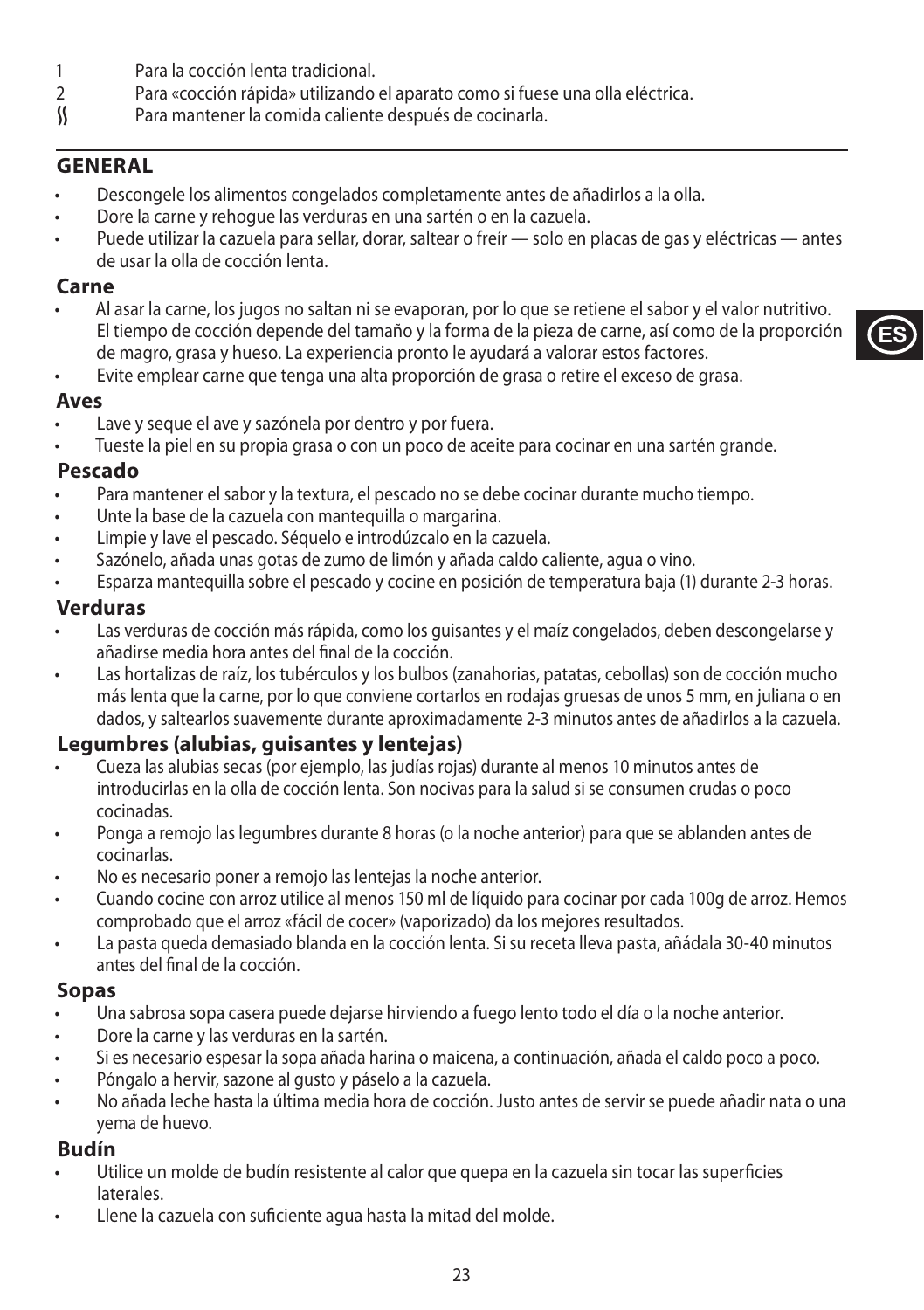## **Paté**

• Prepare el paté como indique la receta y utilice simplemente la cazuela para el baño María para darle la temperatura suave y uniforme necesaria para cocinar este plato.

## **PREPARACIÓN**

- 1. Decida cuándo quiere comer y cuándo desea empezar a cocinar.
- 2. Si desea comer a las 6 p. m., y tiene que empezar a cocinar a las 8 a. m., escoja una receta que tarde en torno a 10 horas.
- 3. Ponga el aparato en una superficie estable, nivelada y resistente al calor.
- 4. Gire el control de temperatura hasta 0.
- 5. Para las recetas en las que no se necesita sellar, coloque la cazuela en la olla de cocción lenta. Ajuste la tapa.
- 6. Enchufe el aparato a la corriente.
- 7. Fije el control de temperatura en posición 2 y deje que el aparato se caliente durante 20 minutos.
- 8. Se encenderá la luz.

### **SELLAR**

#### **Instrucciones importantes antes de utilizar la cazuela para sellar:**

**Cuando sellar sobre una placa, la cazuela se calentará mucho. Manéjela con cuidado y utilice guantes de cocina. En las placas de gas, siempre utilice el quemador del tamaño correcto. No utilice un quemador más grande que la base de la cazuela. Use guantes de cocina para manejar la cazuela durante su uso y cuando remueva los ingredientes que se encuentran en su interior.** 

- Cuando la receta requiera sellar, dorar, saltear o freír ingredientes, use siempre utensilios de silicona, de plástico resistente al calor o de madera, para evitar arañar la superficie antiadherente. Nunca utilice cucharas de metal, espátulas, pinzas, tenedores o cuchillos que puedan dañar la superficie antiadherente.
- Si quiere sellar, dorar, saltear o freír antes de meter los ingredientes en la olla de cocción lenta, quite la cazuela de la olla de cocción lenta y colóquela directamente en una placa para cocinar los ingredientes, como si se tratara de una sartén normal.
- La cazuela solo se puede utilizar en placas de gas o eléctricas. No se puede utilizar en placas de inducción.
- No deje la cazuela desatendida en ningún momento mientras la esté utilizando en una placa.
- No utilice la tapa cuando esté sellando en las placas, de lo contrario los ingredientes no se sellarán ni dorarán.
- Una vez la comida se haya sellado o dorado como desee, añada otros ingredientes y remueva todo con ayuda de algún utensilio.
- Con la ayuda de guantes de cocina, agarre ambas asas y vuelva a colocar con cuidado la cazuela en la olla de cocción lenta.

### **LLENADO**

Cuando la cazuela se haya calentado:

- 1. Use el asa de la tapa para quitarla.
- 2. Ponga los ingredientes en la cazuela y añada el líquido de cocción hirviendo.
- 3. Vuelva a colocar la tapa.
- 4. Fije el control de temperatura en posición 1 para cocción lenta tradicional, fíjelo en 2 si lo va a utilizar como olla eléctrica.

### **¿HA TERMINADO?**

- 1. Gire el control de temperatura hasta 0. Se apagará la luz.
- 2. Desenchufe el aparato.
- 3. Use el asa de la tapa para quitarla.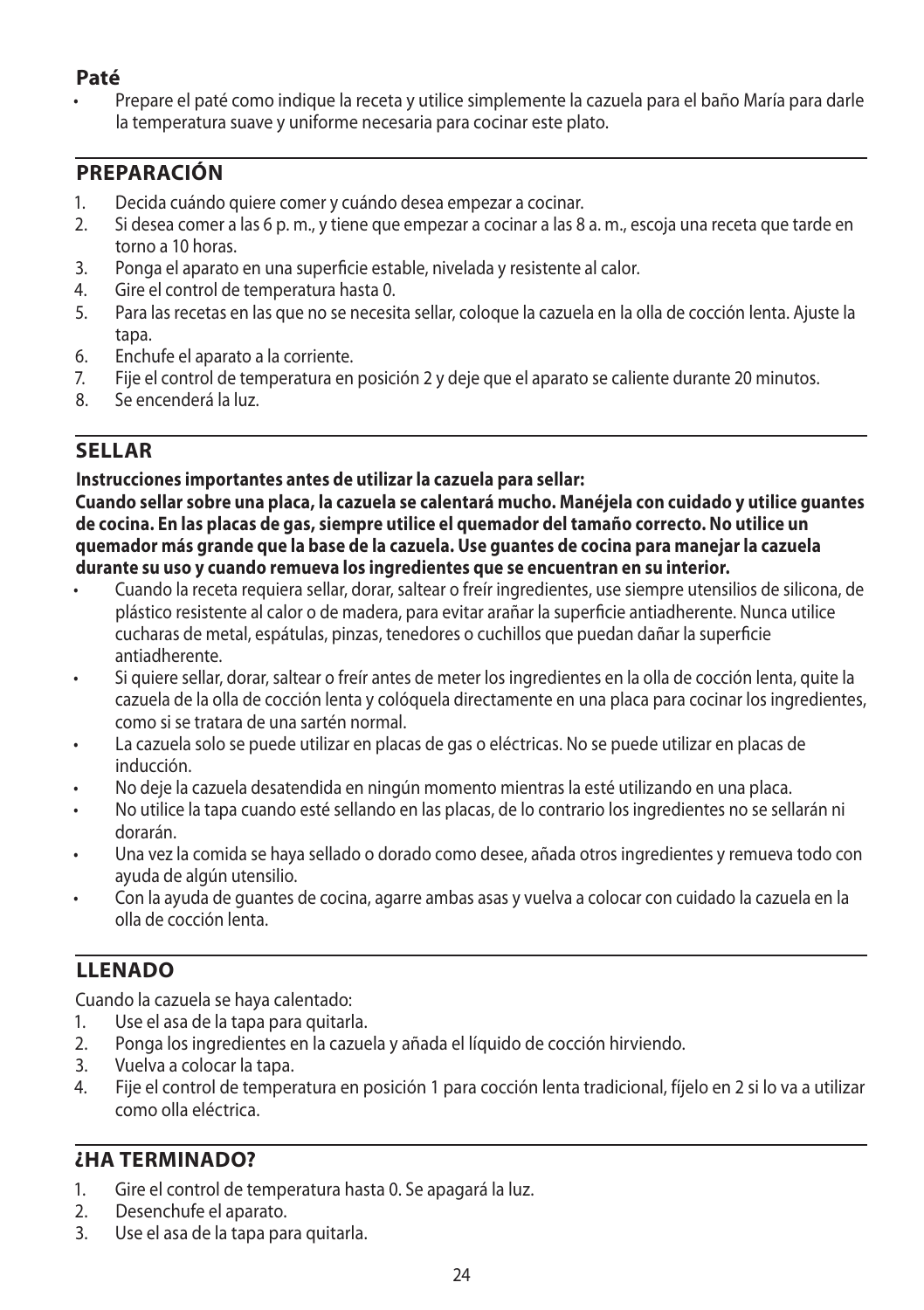4. Retire los alimentos de la cazuela.

Si no va a limpiar la cazuela inmediatamente, añada agua templada para impedir que el calor residual cueza restos de alimentos en la cazuela.

## **CUIDADO Y MANTENIMIENTO**

- 1. Desenchufe el aparato y deje que se enfríe.
- 2. Limpie todas las superficies con un paño húmedo limpio.<br>3. Lave la tana y la cazuela en aqua jabonosa caliente con un
- Lave la tapa y la cazuela en agua jabonosa caliente con una bayeta o esponia, a continuación, aclare y seque completamente.

## **RECICLAJE**



Para evitar problemas medioambientales y de salud derivados de sustancias<br>peligrosas, los electrodomésticos y las pilas recargables y no recargables en l<br>aparezca uno de estos símbolos no deben eliminarse junto con los res peligrosas, los electrodomésticos y las pilas recargables y no recargables en las que aparezca uno de estos símbolos no deben eliminarse junto con los residuos urbanos no seleccionados. Deseche siempre los aparatos eléctricos y electrónicos y, cuando corresponda, las pilas recargables y no recargables, en puntos oficiales de recogida/ reciclado adecuados.

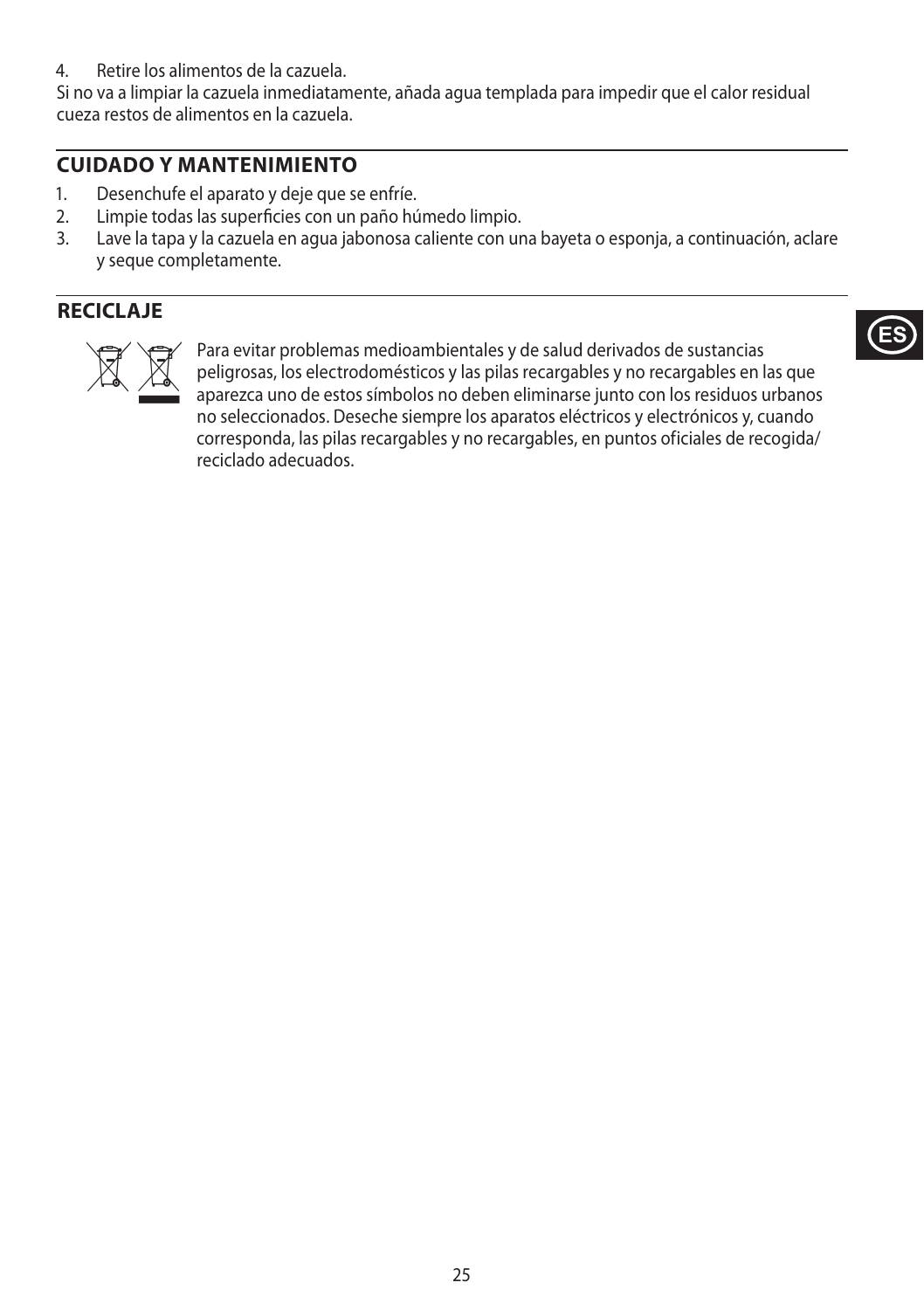Leia as instruções e guarde-as em lugar seguro. Forneça-as também caso venha a fornecer o aparelho a alguém. Retire todo o material de embalar antes da utilização.

## **MEDIDAS DE PRECAUÇÃO IMPORTANTES**

Siga as seguintes instruções básicas de segurança:

Este aparelho pode ser usado por crianças com idade de 8 anos ou superior e pessoas com capacidades físicas, sensoriais ou mentais reduzidas ou com falta de experiência e conhecimentos, desde que supervisionadas/instruídas e que compreendam os riscos envolvidos. As crianças não devem brincar com o aparelho. A limpeza e manutenção por parte do utilizador não deverão ser feitas por crianças a não ser que tenham mais de 8 anos e sejam supervisionadas. Mantenha o aparelho e o cabo fora do alcance de crianças com menos de 8 anos.

Se o cabo estiver danificado, o fabricante, o seu agente de assistência técnica ou alguém igualmente qualificado deverá substituí-lo a fim de evitar acidentes.

Mantenha os conectores secos.

Utilizar o aparelho incorretamente poderá resultar em ferimentos.

- $\triangle$  As superfícies do aparelho aquecerão. O calor residual manterá as superfícies quentes após a utilização.
- b Não utilize o aparelho perto de casas de banho, duches, bacias ou outros recipientes que contêm água.
	- Deixe um espaço de pelo menos 50 mm em redor do aparelho.
- Não cubra o aparelho nem coloque seja o que for sobre ele.
- Desligue o aparelho da tomada quando não estiver a ser utilizado, antes de o deslocar ou de o limpar.
- Não utilize o aparelho para quaisquer outras finalidades senão as descritas nestas instruções.
- Não utilize o aparelho se estiver danificado ou se o seu funcionamento for defeituoso.
- O recipiente de cozedura é apenas adequado para bicos a gás e placas elétricas. Não é adequado para placas de indução.
- Não deixe o recipiente de cozedura desacompanhado quando cozinhar no bico do fogão.

## **APENAS PARA USO DOMÉSTICO**

## **ESQUEMAS**

- $1.$   $| \text{u}z$
- 2. Controlo de temperatura
- 3. Pomo da tampa
- 4. Tampa
- 5. Recipiente de cozedura
- 6. Pega

## **VANTAGENS DA COZEDURA LENTA**

**Saúde:** ação de cozedura suave reduz os danos às vitaminas e retém mais nutrientes e sabores. **Economia:** a cozedura lenta e prolongada pode tornar mais tenros os cortes de carne mais económicos e duros, e consome cerca de um quarto da energia no bico pequeno de um fogão normal.

**Comodidade:** prepare os ingredientes de véspera, coloque-os na panela de cozedura lenta antes de sair de casa, e tenha uma deliciosa refeição à sua espera quando chegar a casa.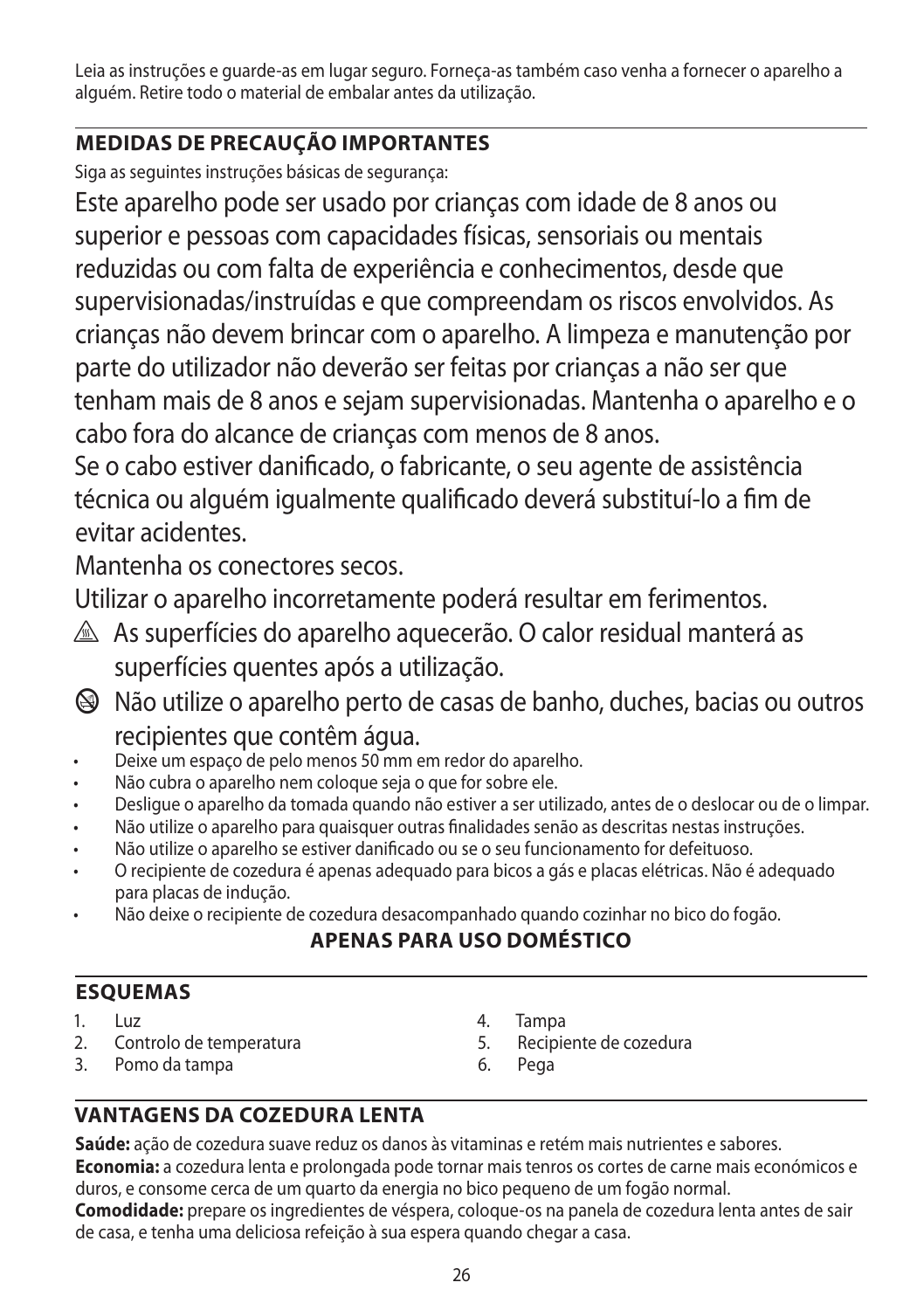## **CONTROLO DE TEMPERATURA**

- 0 Desligado<br>1 Para cozec
- 1 Para cozedura lenta tradicional.<br>2 Para «cozedura rápida» utilizano
- 2 Para «cozedura rápida», utilizando o aparelho como uma panela elétrica.<br>S Para manter os alimentos quentes depois de cozinhados.
- Para manter os alimentos quentes depois de cozinhados.

### **GERAL**

- Descongele os alimentos congelados na totalidade antes de os juntar ao recipiente de cozedura.
- Doure a carne e salteie os legumes numa panela ou recipiente de cozedura.
- Antes de usar a panela de cozedura lenta, pode usar o recipiente de cozedura para dourar, saltear ou fritar, sendo adequado apenas para bicos a gás e placas elétricas.

#### **Carne**

- Ao assar, os sucos não salpicam nem evaporam, por isso, os alimentos retêm o sabor e o valor nutricional. O tamanho e a forma da peça, a sua qualidade e a proporção de carne magra, gorda e osso, tudo isto afeta o tempo de cozedura. A experiência ajudá-lo-á a avaliar estes fatores em pouco tempo.
- Evite carne com uma grande proporção de gordura, ou apare a gordura em excesso.

#### **Aves**

- Lave e seque a ave e tempere por dentro e por fora.
- Aloure a pele na própria gordura ou num pouco de óleo alimentar, numa frigideira grande.

### **Peixe**

- Para reter o sabor e a textura, o peixe não deve ser cozinhado por longos períodos.
- Unte a base do recipiente de cozedura com manteiga ou margarina.
- Limpe, apare e lave o peixe. Seque e coloque no recipiente de cozedura.
- Tempere, regue com sumo de limão e, seguidamente, junte um caldo, água, ou vinho quentes.
- Coloque pedacinhos de manteiga sobre o peixe e cozinhe com o calor mínimo (1) durante 2-3 horas.

#### **Legumes**

- Legumes pré-cozinhados, como ervilhas ou milho congelados, devem ser descongelados e adicionados meia hora antes do final da cozedura.
- Legumes de raiz, tubérculos e bolbos (cenouras, batatas, cebolas) levam muito mais tempo a cozinhar que a carne, por isso, corte-os em rodelas, palitos ou cubos de cerca de 5 mm de espessura, e salteie-os suavemente durante 2-3 minutos antes de os adicionar ao recipiente de cozedura.

#### **Leguminosas (feijão, ervilhas e lentilhas)**

- Deverá cozer feijão seco (por exemplo, feijão vermelho) durante, pelo menos, 10 minutos antes de os adicionar à panela de cozedura lenta. Se forem comidos crus ou mal cozinhados, são tóxicos.
- Demolhe as ervilhas secas e os feijões durante 8 horas (ou durante a noite) antes de cozinhar, para os amaciar.
- As lentilhas não necessitam de ser demolhadas durante a noite.
- Ao cozinhar com arroz, utilize pelo menos 150 ml de líquido por cada 100 g de arroz. De acordo com a nossa experiência, o arroz vaporizado oferece os melhores resultados.
- A massa fica demasiado mole em cozedura lenta. Se a sua receita requerer massa, introduza-a 30-40 minutos antes do fim da cozedura.

#### **Sopa**

- Uma sopa caseira e saborosa pode cozinhar em lume brando o dia inteiro ou durante a noite.
- Aloure a carne e os legumes numa caçarola.
- Se for necessário engrossar, junte farinha ou farinha de milho e, seguidamente, vá adicionando caldo.
- Deixe levantar fervura, tempere a gosto e transfira para o recipiente de cozedura.
- Não junte leite até meia hora antes do final da cozedura. Poderá adicionar natas ou gema de ovo imediatamente antes de servir.

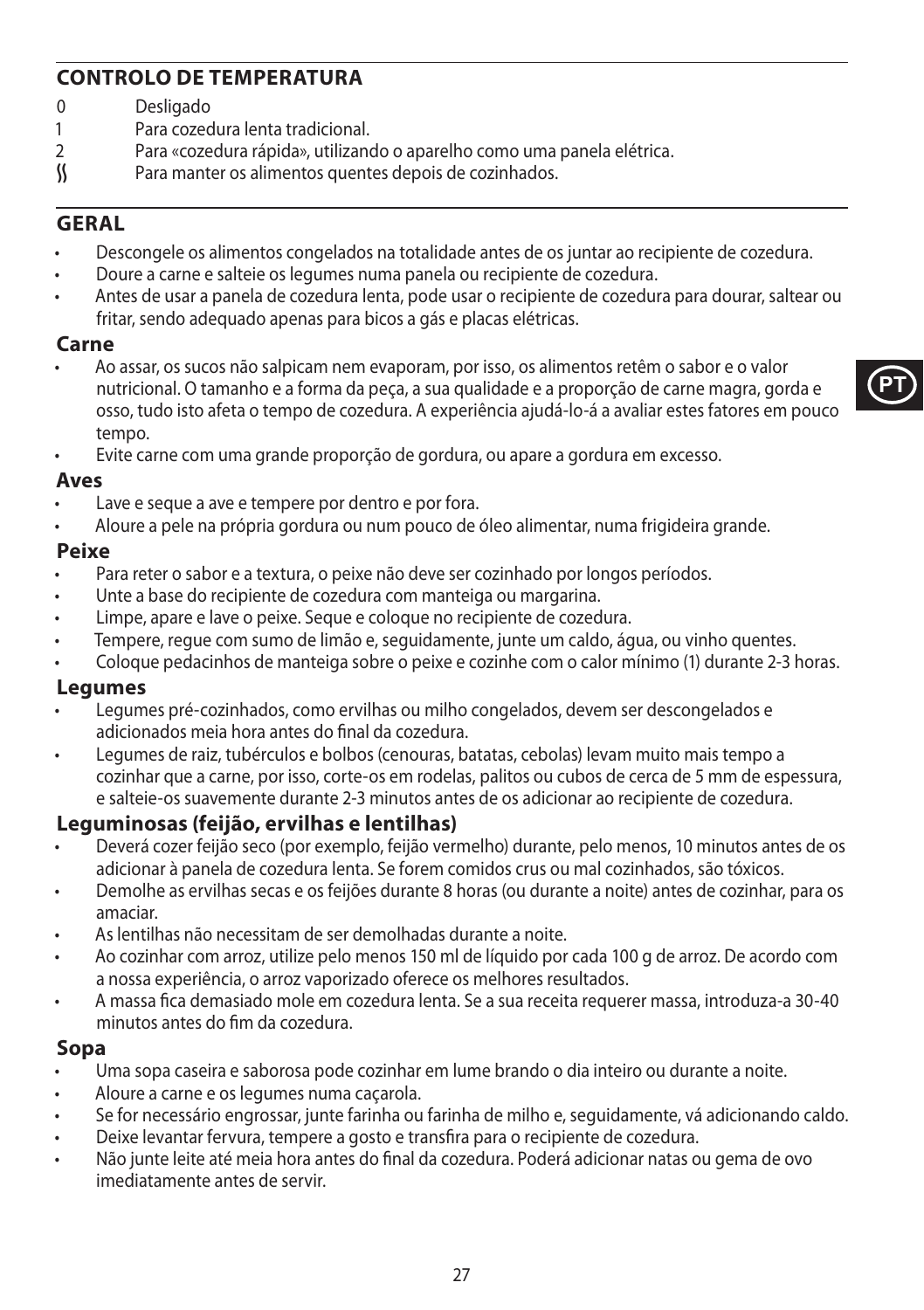## **Pudim**

- Utilize uma forma de pudim adequada a altas temperaturas, que caiba no interior do recipiente de cozedura, sem tocar nos lados.
- Encha o recipiente de cozedura com água até meio da forma.

#### **Paté**

• Prepare o paté consoante a receita e utilize o recipiente de cozedura apenas para o banho-maria, fornecendo a temperatura suave e uniforme necessária a este prato.

## **PREPARAÇÃO**

- 1. Decida quando pretende comer e quando pretende começar a cozinhar.
- 2. Se deseja comer às 18h, e tem de começar a cozinhar às 8 da manhã, encontre uma receita que demore cerca de 10 horas.
- 3. Coloque o aparelho numa superfície estável, plana, resistente ao calor.
- 4. Gire o controlo de temperatura para 0.<br>5. Para receitas em que não é necessário o
- 5. Para receitas em que não é necessário dourar, coloque o recipiente de cozedura na panela de cozedura lenta e encaixe a tampa.
- 6. Ligue a ficha à tomada elétrica.
- 7. Coloque o controlo de temperatura na posição 2 e deixe o aparelho pré-aquecer durante 20 minutos.
- 8. A luz acende.

## **DOURAR**

#### **Pontos importantes ao usar o recipiente de cozedura para dourar:**

**Quando está a dourar num bico de fogão, o recipiente de cozedura aquece consideravelmente. Manuseie-o com cuidado usando luvas de forno!**

**Em bicos a gás, utilize sempre o bico de tamanho correto. Não use um bico maior do que a base do recipiente de cozedura.**

**Use uma luva de forno para segurar o recipiente de cozedura durante a utilização e ao misturar.**

- Para receitas em que é necessário dourar, saltear ou fritar os ingredientes. Utilize sempre utensílios de silicone, plástico resistente ao calor ou madeira para evitar riscar a superfície antiaderente. Nunca use colheres, espátulas, pinças, garfos ou facas de metal, pois danificarão a superfície antiaderente.
- Se a receita necessitar que doure, salteie ou frite os ingredientes antes de os colocar em cozedura lenta, remova o recipiente de cozedura da panela de cozedura lenta e coloque-o diretamente num bico de fogão para cozinhar os ingredientes como o faria com uma frigideira normal.
- Adequado apenas para bicos a gás e placas elétricas. Não adequado a placas de indução.
- Não deixe o recipiente de cozedura desacompanhado quando cozinhar no bico do fogão.
- Não utilize a tampa quando dourar no bico do fogão, doutra forma os ingredientes não dourarão.
- Quando os alimentos estiverem suficientemente dourados, adicione os outros ingredientes e misture.
- Com luvas de forno, agarre ambas as pegas e, com cuidado, coloque o recipiente de cozedura novamente na panela de cozedura lenta.

## **ENCHER O DEPÓSITO**

Quando o recipiente de cozedura tiver aquecido:

- 1. Use o pomo da tampa para a retirar.
- 2. Coloque os ingredientes no recipiente de cozedura e, seguidamente, adicione o líquido a ferver.
- 3. Volte a colocar a tampa.
- 4. Coloque o controlo de temperatura na posição 1 para uma cozedura lenta tradicional, e na posição 2 caso utilize o aparelho como uma panela elétrica.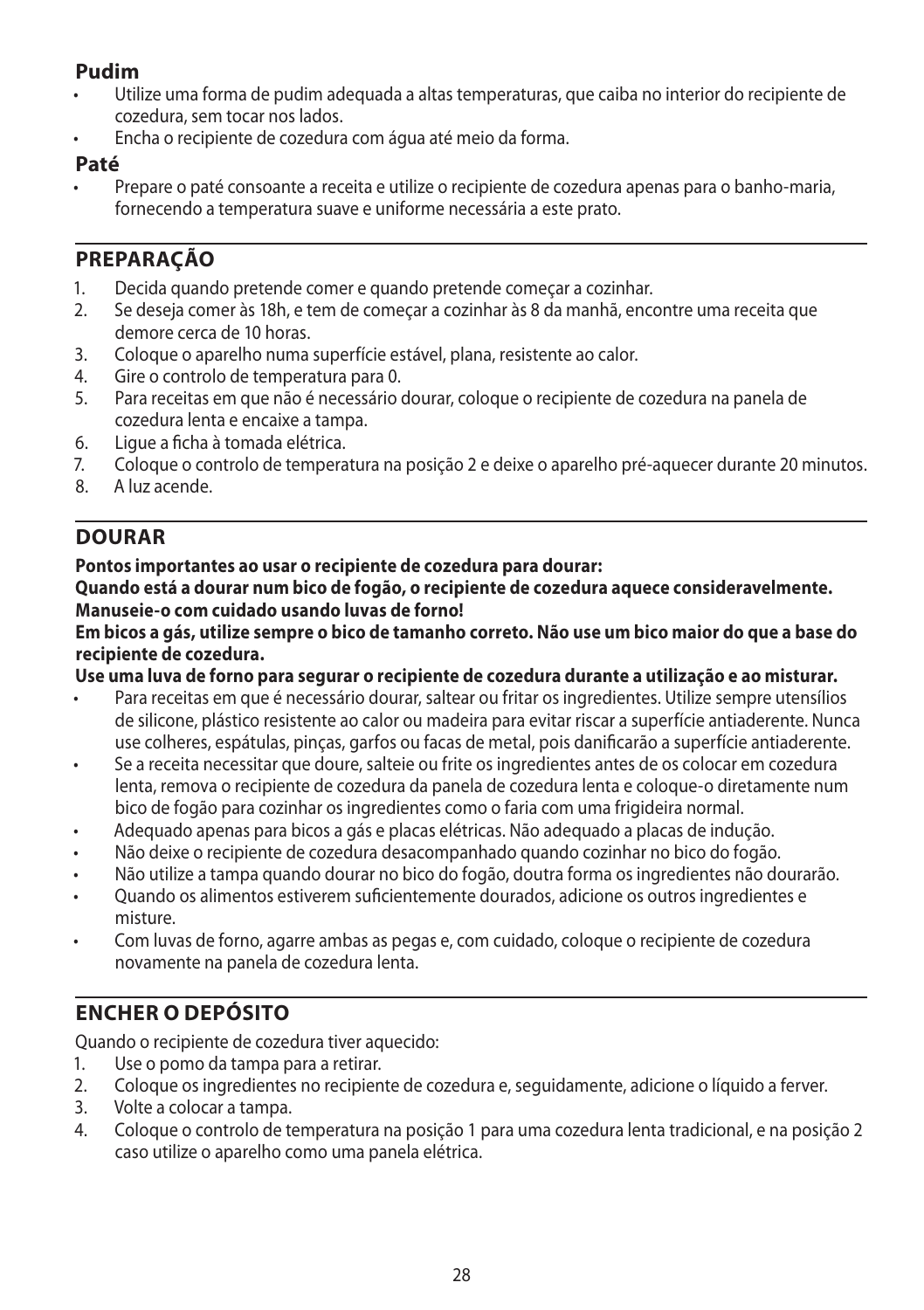## **TERMINOU?**

- 1. Gire o controlo de temperatura para 0. O sinal luminoso desliga-se.
- 2. Desligue o aparelho da tomada elétrica.<br>3. Use o nomo da tampa para a retirar
- Use o pomo da tampa para a retirar.
- 4. Remova todos os alimentos do recipiente de cozedura.

Caso não limpe imediatamente o recipiente de cozedura, encha-o com água quente, para evitar que o calor residual cozinhe os restos de alimentos no recipiente.

## **CUIDADO E MANUTENÇÃO**

- 1. Desligue o aparelho da corrente elétrica e aguarde que arrefeça.
- 2. Limpe todas as superfícies com um pano limpo e húmido.<br>3. Lave a tampa e o recipiente de cozedura em áqua quente e
- Lave a tampa e o recipiente de cozedura em água quente e detergente, com um pano ou uma esponja e, seguidamente, enxague e seque-os cuidadosamente.

## **RECICLAGEM**



Para evitar problemas ambientais e de saúde devido a substâncias perigosas, os<br>aparelhos e baterias recarregáveis e não recarregáveis com um destes símbolos i<br>deverão ser eliminados com o lixo doméstico normal. Elimine sem aparelhos e baterias recarregáveis e não recarregáveis com um destes símbolos não deverão ser eliminados com o lixo doméstico normal. Elimine sempre os produtos elétricos e eletrónicos e, quando aplicável, as baterias recarregáveis e não recarregáveis, no ponto de reciclagem/recolha oficial apropriado.

**PT**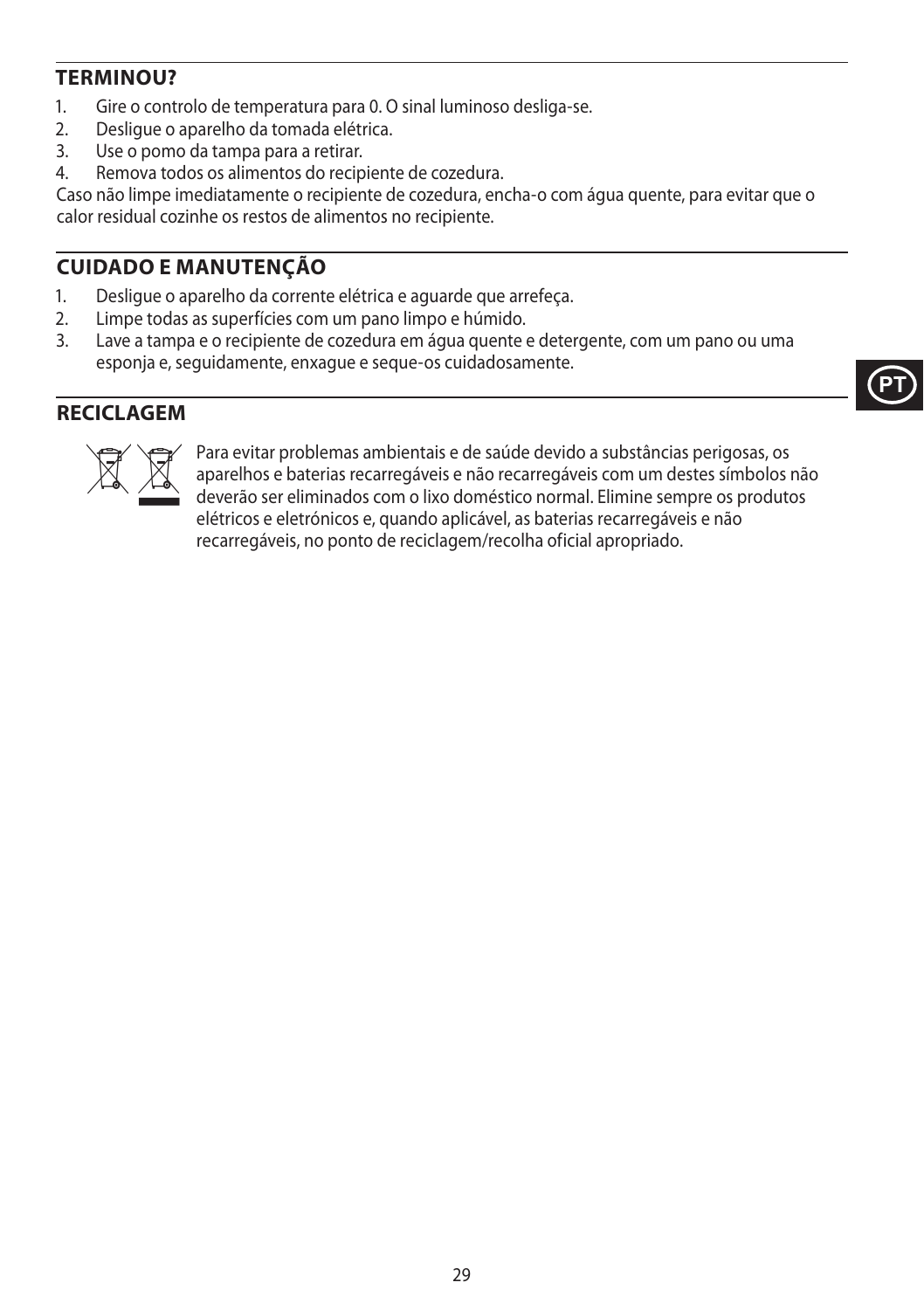Læs vejledningen og behold den til senere brug. Lad den følge med apparatet, hvis det overdrages til andre. Fjern al emballage før brug.

## **VIGTIGE SIKKERHEDSINSTRUKTIONER**

Følg altid de grundlæggende sikkerhedsregler, herunder:

Dette apparat kan anvendes af børn fra 8 år og derover og personer hvis fysiske, sansemæssige eller mentale evner er nedsat, eller personer uden den fornødne erfaring, hvis de er blevet instrueret/har været under opsyn og forstår de forbundne farer. Børn må ikke lege med apparatet.

Rengøring og vedligeholdelse må ikke foretages af børn, medmindre de er over 8 år og holdes under opsyn. Apparatet og ledningen skal holdes uden for rækkevidden af børn under 8 år.

Hvis ledningen er beskadiget, skal den udskiftes af producenten, serviceværkstedet eller en tilsvarende kvalificeret fagmand, så eventuelle skader undgås.

Forket brug af apparatet kan forårsage tilskadekomst.

Sørg for at kontakterne altid er tørre.

- $\triangle$  Apparatets overflader kan blive meget varme. Eftervarme holder overfladerne varme efter brug.
- b Brug ikke dette apparat i nærheden af et badekar, brusebad, håndvask eller andre beholdere med vand.
- Lad mindst 50mm plads være hele vejen rundt om apparatet.
- Undlad at tildække apparatet eller anbringe noget oven på det.
- Tag stikket ud af stikkontakten, når apparatet ikke er i brug, og før du flytter eller rengør det.
- Anvend ikke apparatet til andre formål end dem, der er beskrevet i denne brugsanvisning.
- Undlad at anvende apparatet, hvis det er beskadiget eller ikke fungerer korrekt.
- Stegegryden er kun egnet til gas- og elkomfurer. Ikke egnet til induktionskomfurer.
- Lad ikke stegegryden være uden opsyn, når den anvendes på komfuret

## **KUN TIL PRIVAT BRUG**

## **TEGNINGER**

- 1. Lampe
- 2. Temperaturvælger
- 3. Lågknop
- 4. Låg
- 5. Stegegryde
- 6. Håndtag

## **FORDELENE VED LANGTIDSKOGNING**

**Sundt:** Den nænsomme tilberedning bevirker at vitaminerne ikke forringes, maden bevarer flere næringsstoffer og mere smag.

**Økonomisk:** En lang, langsom tilberedning kan mørne de billigere, mere seje kødudskæringer, og bruger kun cirka en fjerdedel af strømforbruget svarende til den lille ring på et gennemsnitligt komfur.

**Praktisk:** Klargør ingredienserne aftenen før, læg dem i slow cooker madkogeren, inden du går og hav et lækkert måltid stående klar, når du kommer hjem.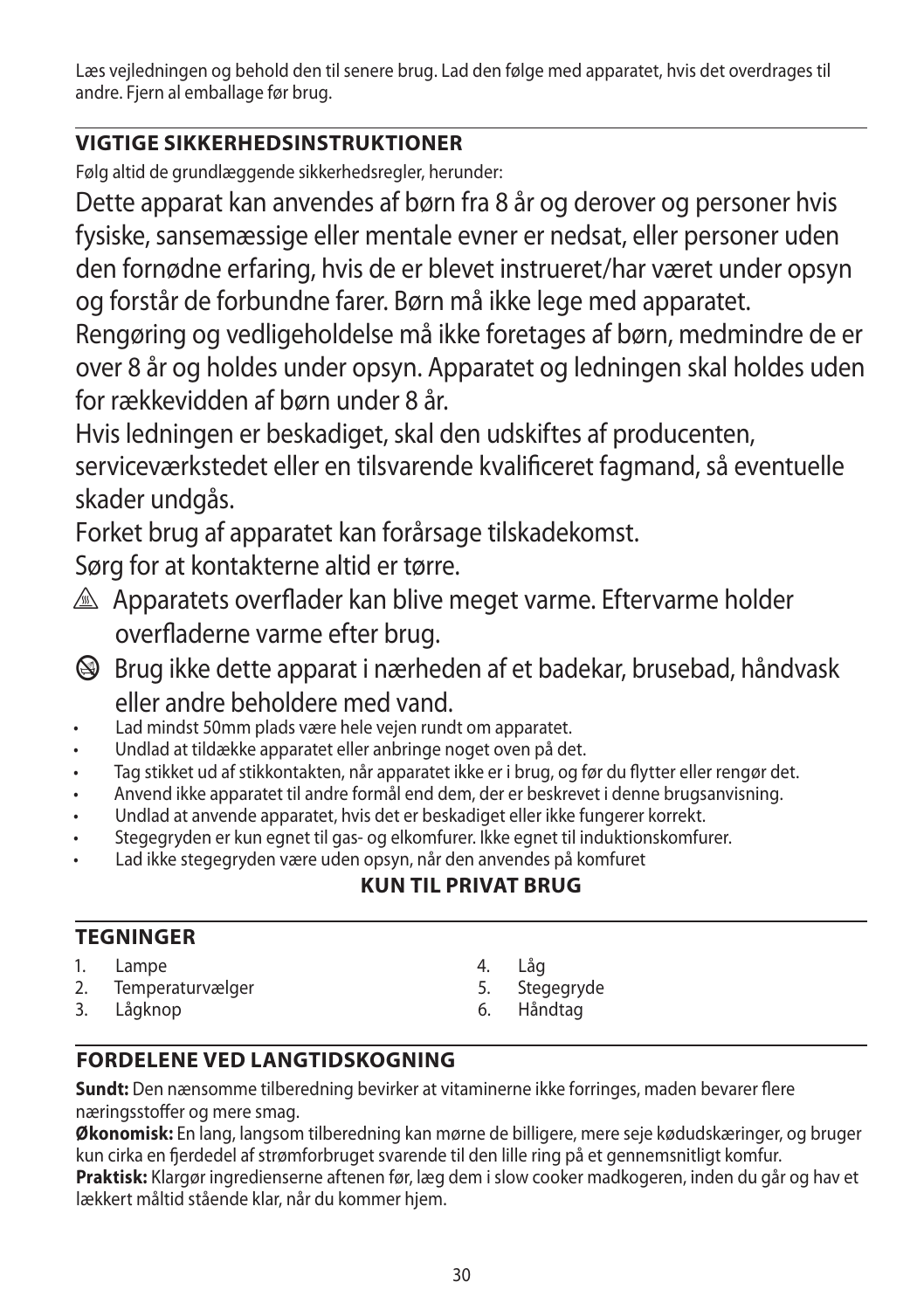## **TEMPERATURVÆLGER**

# 0 sluk<br>1 Almi

- 1 Almindelig "langsomkogning".<br>2 Fluttigkogning" bygrapparate
- 2 "Hurtigkogning", hvor apparatet bruges som en elektrisk stuvegryde.<br>K Hold maden varm efter tilberedning.
- Hold maden varm efter tilberedning.

### **GENERELLE TIPS**

- Optø frosne ingredienser helt, inden de tilsættes kogegryden.
- Brun kødet og sauter grøntsagerne i en pande eller i stegegryden.
- Du kan bruge stegegryden til bruning for at opnå en tynd stegeskorpe eller til sautering og fritering. Den er kun egnet til elkomfurer, inden anvendelse af slow cooker madkogeren.

#### **Kød**

• Når du steger kød, sprutter og fordamper kødsaften ikke, derved bevares smag og næringsstoffer. Størrelsen på kødstykket, dets kvalitet og andelen af skært kød, fedt og ben påvirker alt sammen tilberedningstiden. Dine erfaringer vil hurtigt hjælpe dig med at afgøre dette.

**DK**

• Undgå kød med en stor fedtandel eller skær overskydende fedt væk.

#### **Fjerkræ**

- Vask og tør fjerkræet og krydr indvendig og udvendig.
- Brun skindet i dets eget fedt eller i en smule madolie, i en stegepande.

#### **Fisk**

- For at bevare smag og tekstur, bør tilberedningstiden for fisk ikke være for lang.
- Smør kogegrydens bund med smør eller margarine.
- Rengør, klargør og skyl fisken. Dup tør og læg i kogegryden.
- Krydr, stænk med citronsaft og tilsæt dernæst bouillon, vand eller vin.
- Læg ikke smør på fisken og tilbered den på lav (1) i 2-3 timer.

#### **Grønsager**

- Grønsager med kort tilberedningstid, såsom frosne ærter og majs, skal optøs og tilsættes en halv time, inden tilberedningen er slut.
- Rodfrugter, rodknolde og knoldgrønsager (gulerødder, kartofler, løg) kræver meget længere tilberedningstid end kød, så skær dem i cirka 5mm tykke skiver, stave eller tern og sauter dem nænsomt i 2-3 minutter inden de tilsættes kogegryden.

#### **Bælgfrugter (bønner, ærter og linser)**

- Tørrede bønner (f.eks. kidney bønner) skal koges i mindst 10 minutter inden de lægges i slow cooker madkogeren. De er giftige, hvis de spises rå eller ikke koges tilstrækkeligt.
- Læg tørrede ærter og bønner i blød i 8 timer (natten over) inden de tilberedes, så de blødgøres.
- Linser behøver ikke stå i blød natten over.
- Ved tilberedning med ris tilsættes mindst 150ml kogevæske for hver 100g ris. Kog let ris giver det bedste resultat.
- Pasta bliver for Blødt ved langsom tilberedning. Hvis din opskrift kræver pasta, kan du røre det i 30-40 minutter inden endt tilberedning.

#### **Suppe**

- Lækker, hjemmelavet suppe kan efterlades simrende hele dagen eller natten over.
- Brun kød og grønsager i en gryde.
- Hvis der kræves jævning, røres mel eller majsmel i og dernæst tilsættes bouillon lidt efter lidt.
- Bringes i kog, smages til og hældes over i kogegryden.
- Tilsæt ikke mælk inden den sidste halve time af tilberedningstiden. Fløde og æggeblomme kan tilsættes lige inden servering.

#### **Buddinger**

- Brug en varmeresistent buddingform, som passer ned i kogegryden uden at røre ved siderne.
- Fyld kogegryden med vand, så det når halvvejs op på formen.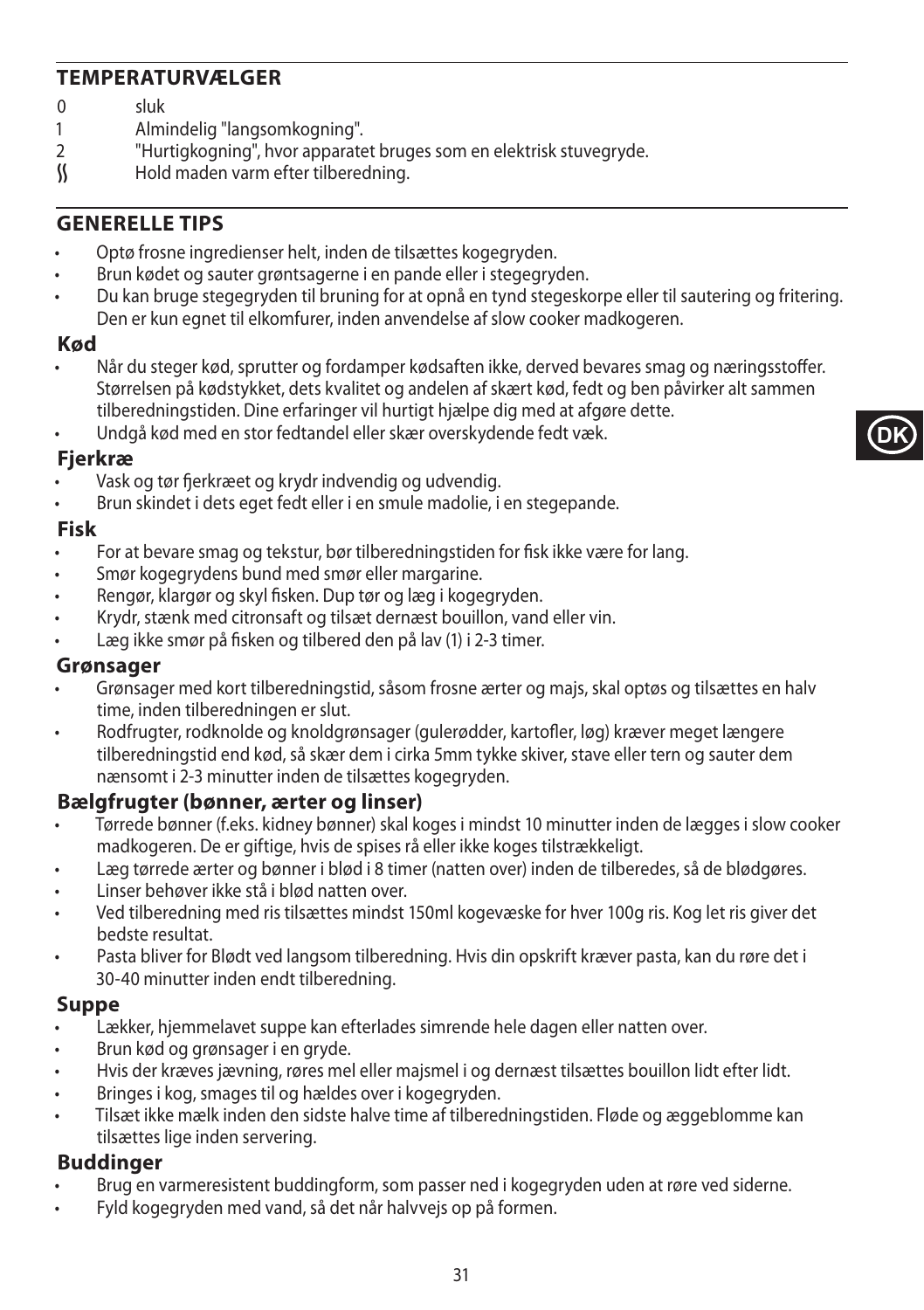## **Paté**

• Forbered pateen efter opskriften og brug blot kogegryden som et vandbad, der giver en nænsom jævn temperatur, som er nødvendig for tilberedning af denne ret.

## **FORBEREDELSE**

- 1. Bestem, hvornår du ønsker at spise, og hvornår du ønsker at starte med at lave mad.
- 2. Hvis du vil spise kl. 18, og du kan lave mad kl. 8 om morgenen, så find en opskrift, som tager cirka 10 timer.
- 3. Anbring apparatet på et stabilt, plant og varmebestandigt underlag.
- 4. Indstil temperaturen til 0.
- 5. Til opskrifter, som ikke kræver en tynd stegeskorpe stilles stegegryden ned i Slow cooker madkogeren og låget lægges på.
- 6. Tilslut apparatet til strøm.
- 7. Sæt temperaturvælgeren på 2 og lad apparatet forvarme i 20 minutter.
- Lampen tænder.

## **TYND STEGESKORPE**

#### **Vigtige punkter når stegegryden anvendes til bruning for at opnå en tynd stegeskorpe Ved bruning for at opnå en tynd stegeskorpe bliver stegegryden meget varm, når den står på komfuret. Håndter den forsigtigt og brug grillhandsker!**

#### **Brug altid den rigtige størrelse kogeplade, når stegegryden anvendes på et gaskomfur. Må ikke anvendes på en kogeplade, som er større end stegegrydens bund.**

#### **Hold ved stegegryden med en grillhandske, når du anvender eller rører i den.**

- Til opskrifter med ingredienser, som skal have en tynd stegeskorpe, sauteres eller friteres. Brug altid redskaber af silikone, varmeresistent plastik eller træ for at undgå at ridse nonstick-overfladen. Brug aldrig skeer, paletknive, pincetter eller knive af metal, da de vil beskadige nonstick-overfladen.
- Hvis ingredienserne i din opskrift skal have en tynd stegeskorpe, bruning, sautering eller fritering inden langsom tilberedning, skal du tage stegegryden op af slow cooker madkogeren og stille den direkte på komfuret for at tilberede ingredienserne som i en almindelig stegepande.
- Brug på komfur er kun egnet til gas- og elkomfurer. Ikke egnet til induktionskomfurer.
- Lad ikke gryden være uden opsyn, når den anvendes på komfuret.
- Brug ikke låget, når du steger en tynd stegeskorpe med stegegryden på komfuret, ellers får ingredienserne ikke den ønskede tynde stegeskorpe og bliver ikke brune.
- Når maden har fået en tynd stegeskorpe eller er blevet brunet tilsættes de resterende ingredienser, rør rundt.
- Brug grydelapper på begge håndtag og stil forsigtigt stegegryden tilbage i slow cooker madkogeren.

## **OPFYLDNING**

Når kogegryden er varmet op:

- 1. Benyt lågknoppen til at fjerne låget.
- 2. Lægges ingredienserne i kogegryden og dernæst tilsættes den kogende kogevæske.
- Udskift låget.
- 4. Sæt temperaturvælgeren på 1 for almindelig langsomkogning, og sæt den på 2, hvis du bruger den som elektrisk stuvegryde.

## **FÆRDIG?**

- 1. Indstil temperaturen til 0. Lampen slukkes.
- 2. Tag stikket ud af stikkontakten.
- 3. Benyt lågknoppen til at fjerne låget.
- 4. Tag alt maden op af kogegryden.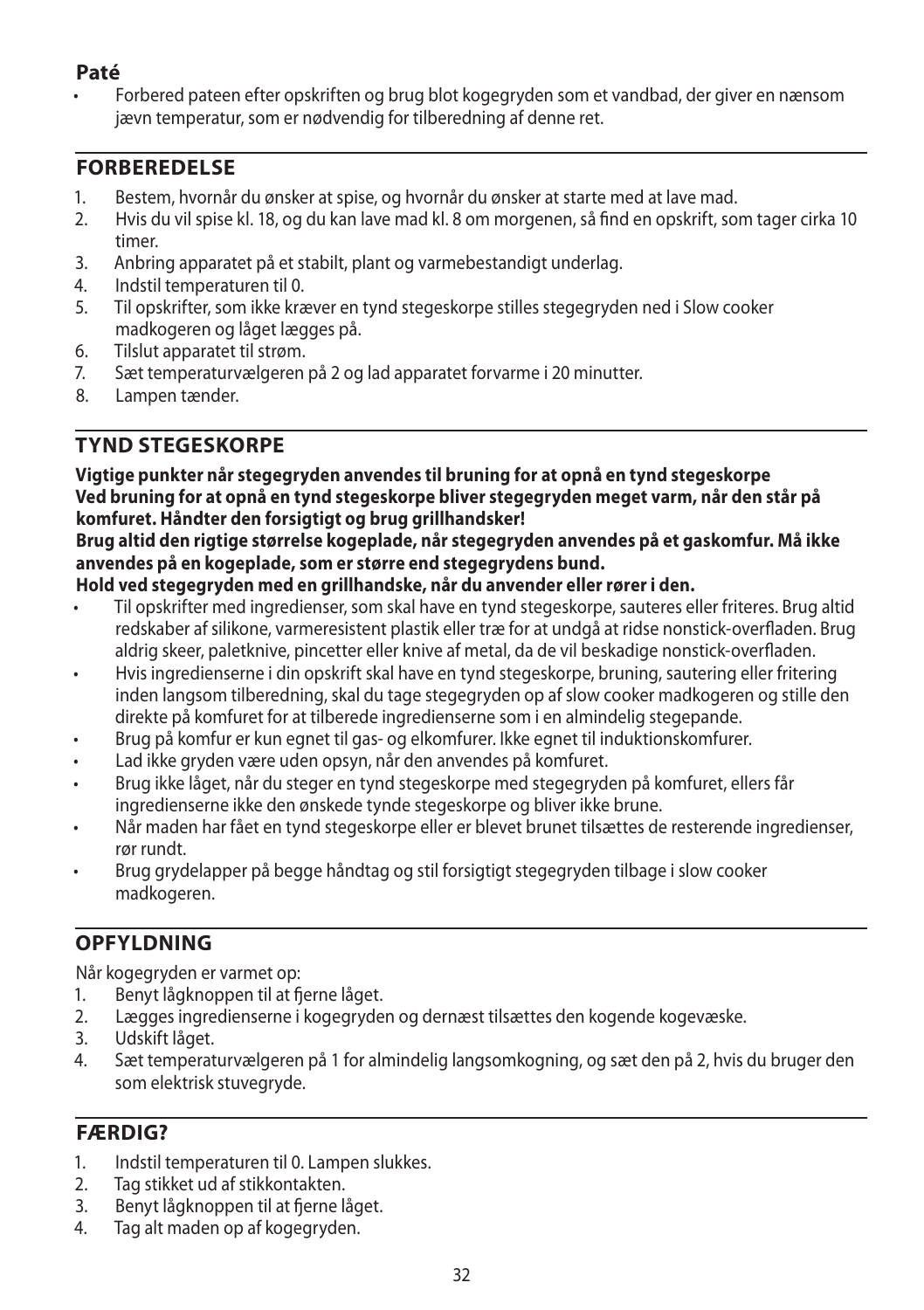Hvis du ikke rengør kogegryden med det samme, skal den fyldes med varmt vand, for at undgå, at eftervarmen får madrester til at gro fast på kogegryden.

### **PLEJE OG VEDLIGEHOLDELSE**

- 1. Tag apparatets stik ud og lad det køle af.
- 2. Tør alle overflader af med en ren, fugtig klud.
- 3. Vask låg og kogegryde af i varmt sæbevand med en klud eller svamp, og skyl og tør derefter omhyggeligt.

## **GENBRUG**



For at undgå miljø- og sundhedsmæssige problemer forårsaget af farlige stoffer, må<br>apparater og genopladelige og ikke-genopladelige batterier, der er mærket med et a<br>disse symboler, ikke kasseres sammen med almindeligt hus apparater og genopladelige og ikke-genopladelige batterier, der er mærket med et af disse symboler, ikke kasseres sammen med almindeligt husholdningsaffald. Udtjente elektriske og elektroniske produkter samt genopladelige og ikke-genopladelige batterier fra produkterne skal afleveres på en godkendt genbrugsplads eller indsamlingssted.

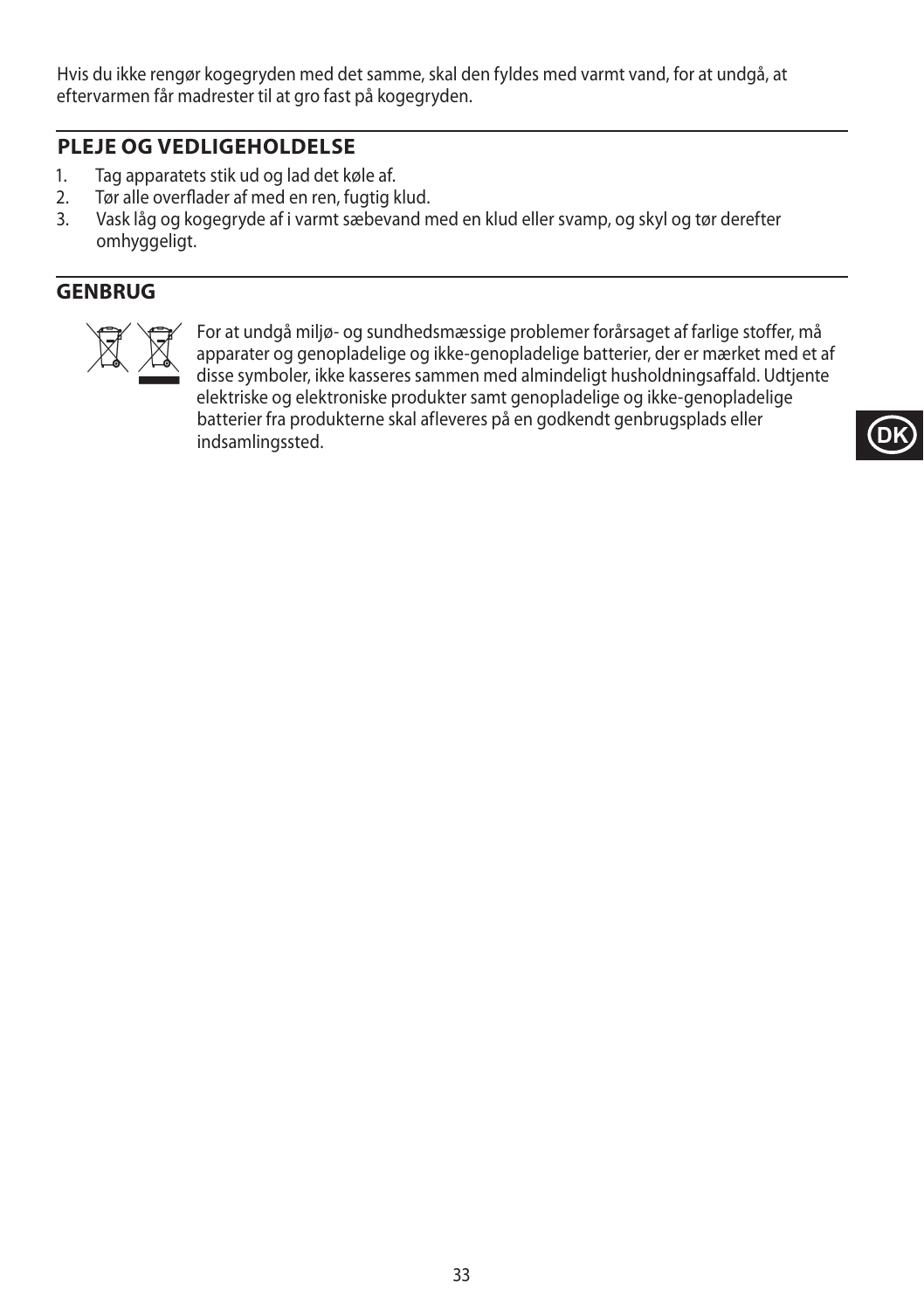Läs bruksanvisningen och spara den för framtida bruk. Låt bruksanvisningen följa med om du överlåter apparaten. Ta bort allt förpackningsmaterial före användning.

## **VIKTIGA SKYDDSÅTGÄRDER**

Följ allmänna säkerhetsföreskrifter, däribland följande:

Denna apparat kan användas av barn från 8 års ålder och uppåt och av personer med nedsatt fysisk, sensorisk eller mental förmåga eller med bristande erfarenhet och kunskap, om personerna i fråga är under uppsikt och har fått anvisningar om hur apparaten fungerar och om de har förstått vilka risker som användningen kan medföra. Barn ska inte leka med apparaten. Rengöring och användarunderhåll ska inte utföras av barn, såvida de inte är över 8 år och är under uppsikt. Håll apparat och elkabel utom räckhåll för barn under 8 år.

Om sladden är skadad måste den ersättas av tillverkaren, serviceombud eller någon med liknande kompetens för att undvika skaderisker. Felaktig användning av apparaten kan orsaka skada.

Se till att anslutningarna är torra.

- $\triangle$  Apparatens utsida blir varm. Eftervärmen gör att utsidorna fortfarande är varma efter avslutad användning.
- $\circledA$  Använd inte denna apparat nära badkar, dusch, handfat eller andra behållare för vatten.
- Det ska finnas ett utrymme på minst 50 mm runt hela apparaten.
- Täck inte över apparaten och lägg inte heller något ovanpå den.
- Dra ur sladden när apparaten inte används, innan den flyttas och före rengöring.
- Använd inte apparaten för några andra ändamål än sådana som beskrivs i denna bruksanvisning.
- Använd inte apparaten om den är skadad eller fungerar dåligt.
- Grytan är bara lämplig för gasspisar och elektriska kokplattor. Ej lämplig för induktionshällar.
- Lämna inte grytan utan tillsyn när mat tillagas på plattan

## **ENDAST FÖR HUSHÅLLSBRUK**

## **BILDER**

- 1. Signallampa
- 2. Temperaturreglage
- 3. Lockknopp
- 4. Lock
- 5. Gryta
- 6. Handtag

## **LÅNGKOKNINGENS FÖRDELAR**

**Din hälsa:** en varsam tillagning bevarar vitaminer samt närings- och smakämnen. **Din ekonomi:** en långsam tillagning gör köttet mört, detta gäller speciellt för billigare och grövre styckningsdelar. Dessutom behövs det bara en fjärdedel av den energi som annars förbrukas på den

minsta standardkokplattan. **Din bekvämlighet:** förbered matvarorna kvällen innan, lägg dem i långkoksgrytan innan du går

hemifrån och en härlig måltid väntar på dig när du kommer hem.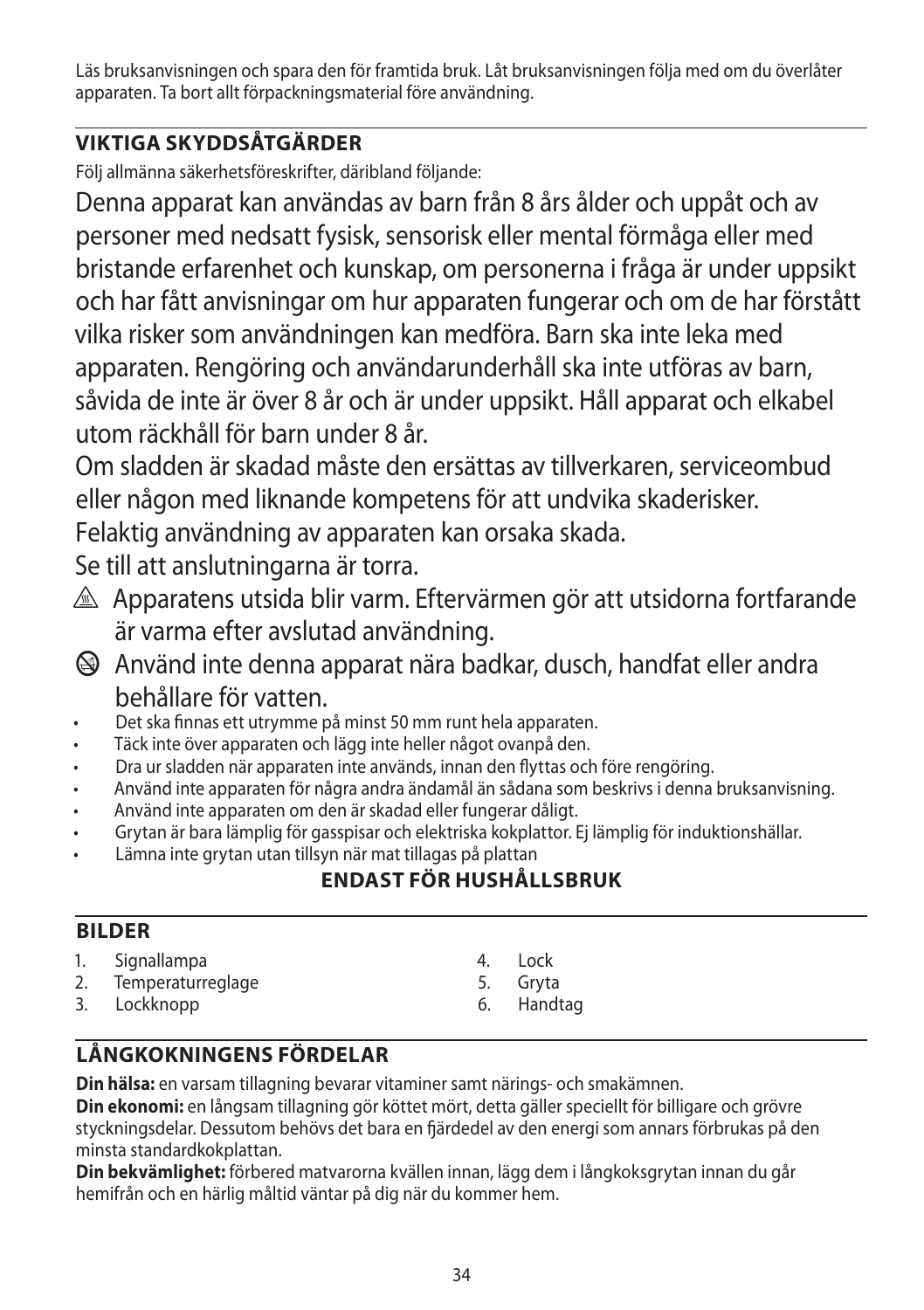## **TEMPERATURREGLAGE**

# $0$  av<br>1 Fö

- 1 För långsam tillagning i vanlig mening.<br>2 För "snabbtillagning" då annaraten anv
- 2 För "snabbtillagning" då apparaten används som en elektrisk stekgryta.<br>K För varmhållning efter tillagning.
- För varmhållning efter tillagning.

## **ALLMÄNT**

- Tina djupfrysta varor fullständigt innan du lägger dem i kokkärlet.
- Bryn köttet och fräs grönsakerna i en stekpanna eller i grytan.
- Du kan använda grytan för att bryna, fräsa eller steka, endast lämplig för gasspisar och elektriska kokplattor, innan du använder slowcookern.

#### **Kött**

• När du steker kött kommer inte köttsaften att stänka upp eller avdunsta och därför bevaras smakämnen och näringsvärde bättre. Tillagningstiden beror på köttstyckets storlek och form, om köttet är magert eller fettrikt och om det är en styckningsdel med ben. Övning ger färdighet och snart kan du anpassa tillagningstiden på bästa sätt.

**SE**

• Undvik kött med hög fetthalt eller skär bort överflödigt fett från köttbiten.

### **Fågel**

- Tvätta och torka fågeln och krydda in- och utsidan.
- Bryn skinnet i sitt eget fett eller lite matolja och använd en rymlig stekpanna.

#### **Fisk**

- För att bevara smakämnen och konsistens ska man inte koka fisk länge.
- Smörj kokkärlets botten med smör eller margarin.
- Skölj och rensa fisken. Torka av den och lägg den i kokkärlet.
- Krydda, häll i lite citronsaft och tillsätt därefter varm vätska buljong, vatten eller vin.
- Klicka smör över fisken och tillaga på låg värme (1) i 2–3 timmar.

#### **Grönsaker**

- Snabbkokta grönsaker, t.ex. djupfrysta ärtor och sockermajs, måste först tinas innan man tillsätter dem en halvtimme innan maträtten är färdig.
- Rotfrukter, t.ex. morötter, potatis, och lök, behöver längre tillredningstid än kött, så skär dem i ungefär en halv centimeter tjocka skivor, stavar eller tärningar och fräs först upp dem försiktigt i 2–3 minuter innan de läggs ned i kokkärlet.

### **Baljväxter (bönor, ärtor och linser)**

- Lägg inte ned torkade bönor (t.ex. röda kidneybönor) i långkoksgrytan utan att först ha kokat dem i minst tio minuter. Det är skadligt att äta torkade bönor som är råa eller underkokta.
- Blötlägg torkade ärtor och bönor i 8 timmar (eller över natten) före tillagning så att de mjuknar.
- Linser behöver inte blötläggas lika länge.
- Koka ris i minst 150 ml vätska för varje100 ml ris. Någon form av snabbris har visat sig ge bästa resultat.
- Pasta lämpar sig inte för långsam tillagning, den blir överkokt. Vänta därför med att röra ned pastan tills 30–40 minuter återstår innan maträtten är färdig.

#### **Soppa**

- Smakrik hemlagad soppa kan stå och småkoka hela dagen eller över natten.
- Bryn köttet och grönsakerna i en stekpanna.
- Rör ned mjöl eller majsena om soppan ska redas och tillsätt buljong efterhand.
- Koka upp soppan, krydda, smaksätt och häll över den i kokkärlet.
- Tillsätt ingen mjölk förrän den sista halvtimmen av tillagningen. Man kan också tillsätta grädde eller äggula strax före serveringen.

## **Äggstanning, chokladpudding och liknande**

- Använd en värmetålig form i lämplig storlek (den ska passa till kokkärlet men inte komma i beröring med kokkärlets sidor).
- Fyll vatten i kokkärlet upp till halva formen.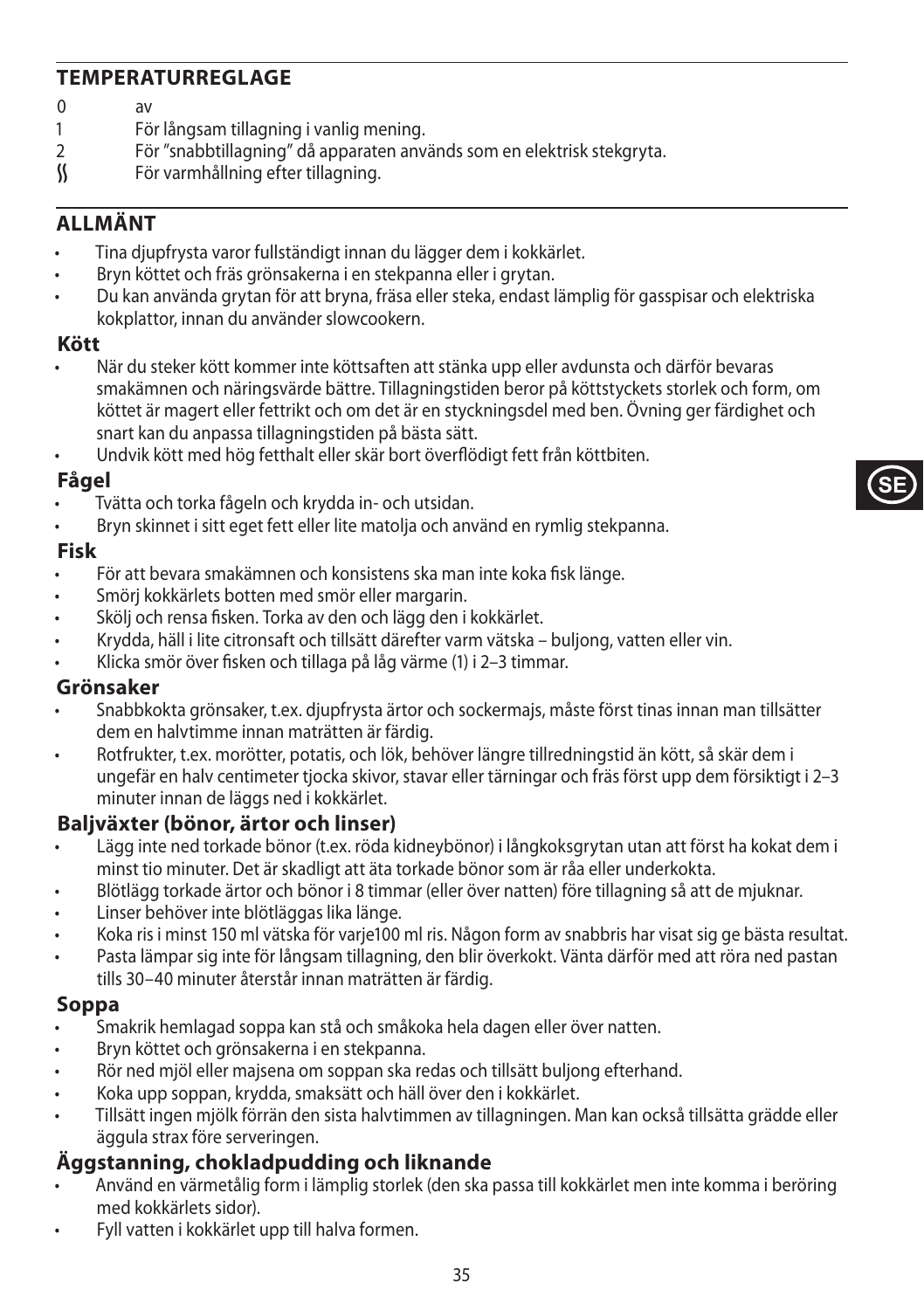## **Paté/pastej**

• Tillaga patén/pastejen efter recept och använd kokkärlet som vattenbad för att få den låga och jämna temperatur som denna maträtt kräver.

## **FÖRBEREDELSE**

- 1. Börja tillaga maträtten med tanke på när du önskar äta.
- 2. Om du tänker äta klocka 6 på kvällen, och du börjar tillagningen klockan 8 på morgonen, behöver du ett recept med en tillagningstid på 10 timmar.
- 3. Ställ apparaten på en fast, jämn och värmetålig yta.
- 4. Vrid temperaturreglaget till 0.<br>5. För recept utan bryning, place
- 5. För recept utan bryning, placera grytan i långkokaren och sätt på locket.
- 6. Sätt stickproppen i väggkontakten.
- 7. Ställ in temperaturreglaget på (2) och låt apparaten förvärmas i 20 minuter.
- Signallampan lyser.

## **BRYNA**

#### **Viktigt att tänka på när man använder grytan för att bryna:**

**När man bryner på plattan kommer grytan att bli väldigt varm. Hantera den varsamt och använd ugnsvantar!**

#### **Använd alltid rätt storlek på gasbrännare. Använd inte en gasbrännare som är större än grytans underdel.**

#### **Använd en ugnsvante för att hålla i grytan när du använder den och när du rör i den.**

- För recept som kräver att ingredienserna bryns, fräses eller steks. Använd alltid redskap av silikon, värmetålig plast eller trä så att inte ytbeläggningen repas. Använd aldrig skedar, stekspadar, tänger, gafflar eller knivar av metall eftersom dessa kan skada ytbeläggningen.
- Om receptet anger att ingredienserna ska brynas, fräsas eller stekas innan de långkokas ska man ta ut grytan ur slowcookern och placera den direkt på kokplattan för att tillaga ingredienserna som i en vanlig stekpanna.
- Användning på spis är endast lämplig för gasspisar och elektriska kokplattor. Ej lämplig för induktionshällar.
- Lämna inte grytan utan tillsyn när du tillagar mat på spisen.
- Använd inte locket när du bryner på spisen, då bryns inte ingredienserna.
- När maten har brynts enligt önskemål ska du tillsätta övriga ingredienser och röra om.
- Använd ugnsvantar och ta tag i båda handtagen för att försiktigt placera grytan i slowcookern på nytt.

## **FYLLA PÅ VATTEN**

När kokkärlet är förvärmt:

- 1. Använd lockknoppen för att ta bort locket.
- 2. Lägg ned ingredienserna i kokkärlet och tillsätt sedan den kokande tillagningsvätskan.
- 3. Sätt tillbaka locket.
- 4. Ställ in temperaturreglaget på (1) för vanlig långkokning och på (2) för användning som elektrisk stekgryta.

## **FÄRDIG?**

- 1. Vrid temperaturreglaget till 0. Signallampan slocknar.
- 2. Dra ur sladden på apparaten.
- 3. Använd lockknoppen för att ta bort locket.
- 4. Ta upp maten från kokkärlet.

Häll varmt vatten i kokkärlet om du inte diskar det med en gång så att inga matrester bränns vid av restvärmen.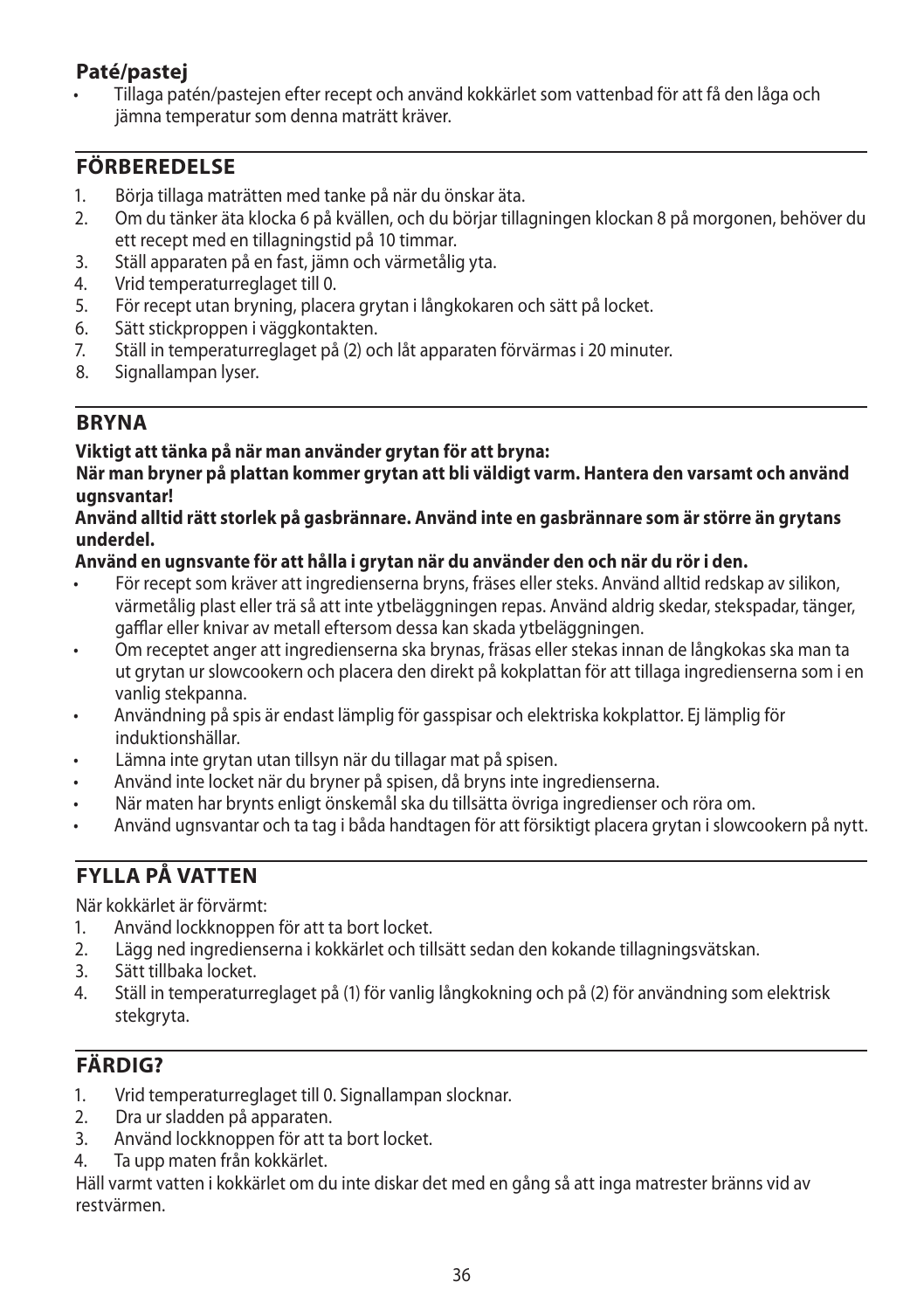# **SKÖTSEL OCH UNDERHÅLL**

- 1. Dra ur sladden till apparaten och låt apparaten svalna.<br>2. Torka av alla vtor med en ren och fuktig trasa.
- 2. Torka av alla ytor med en ren och fuktig trasa.<br>2. Diska lock och kokkärl med diskmadel i varmt
- 3. Diska lock och kokkärl med diskmedel i varmt vatten och använd en disktrasa eller svamp. Skölj och torka sedan noggrant.

# **ÅTERVINNING**



För att undvika miljö- och hälsoproblem pga. farliga ämnen får man inte kassera<br>apparater eller laddningsbara och icke-laddningsbara batterier märkta med någe<br>dessa symboler i osorterat kommunalt avfall. Elektriska och ele apparater eller laddningsbara och icke-laddningsbara batterier märkta med någon av dessa symboler i osorterat kommunalt avfall. Elektriska och elektroniska produkter och, där tillämpligt, laddningsbara och icke-laddningsbara batterier ska alltid kasseras vid en lämplig, officiell återvinnings-/uppsamlingsstation.

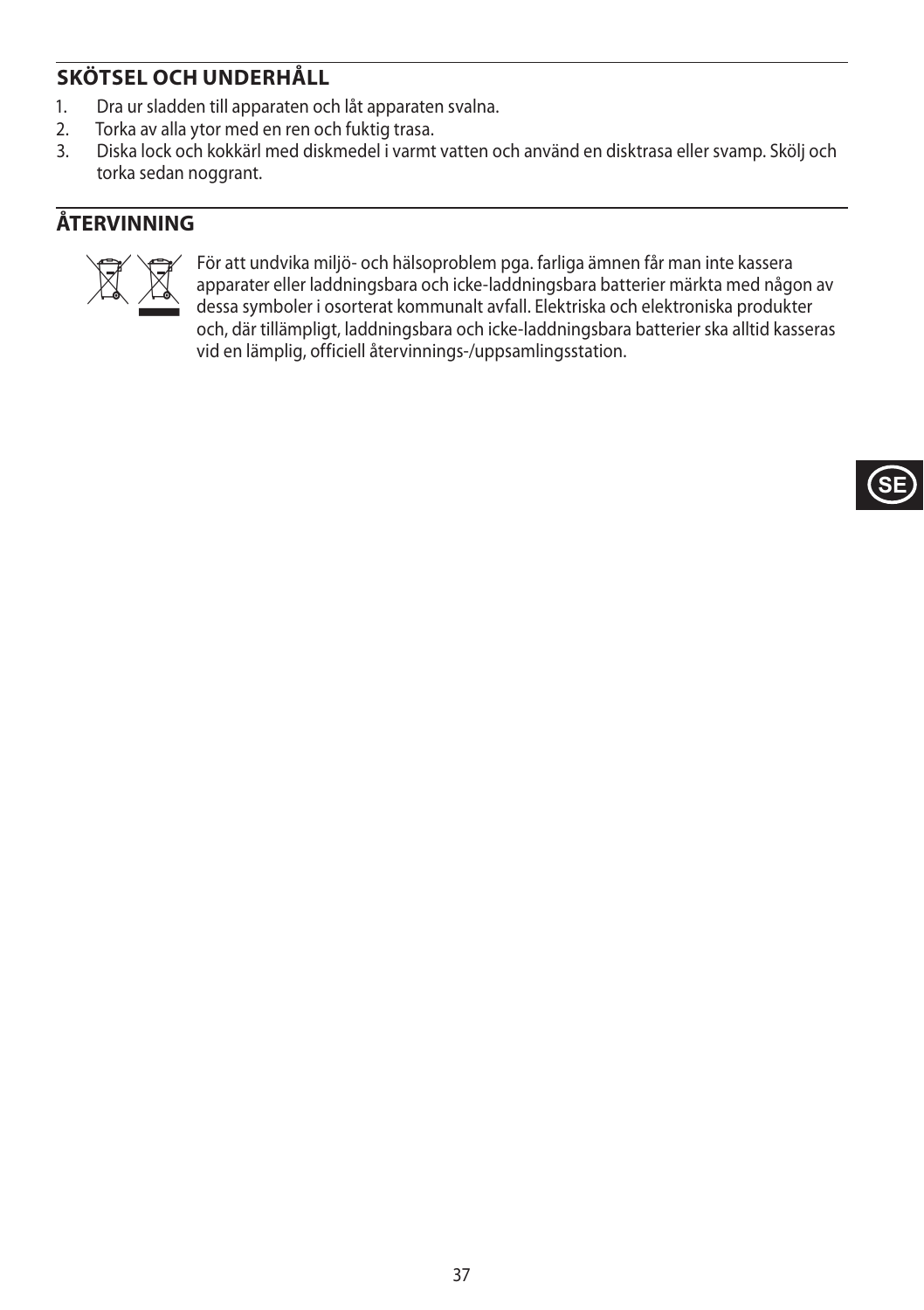Les instruksjonene, oppbevar dem på et trygt sted, og send de med apparatet hvis du gir det videre. Fjern all emballasje før bruk.

# **VIKTIG SIKKERHETSTILTAK**

Følg sikkerhetsinstruksene, inkludert

Dette apparatet kan brukes av barn fra åtte år og personer med nedsatte fysiske, sansende eller mentale evner eller manglende erfaring eller kunnskap hvis slike personer har fått opplæring eller blir holdt under oppsyn og forstår farene som er tilknyttet bruken av apparatet. Barn skal ikke leke med apparatet. Rengjøring og vedlikehold skal ikke utføres av barn med mindre de er over åtte år og holdes under oppsyn. Hold apparatet og ledningen utilgjengelig for barn under åtte år. Hvis kabelen er skadet så må den bli erstattet av fabrikanten, servicekontoret eller andre som er kvalifiserte for å unngå fare. Feil bruk av apparatet kan føre til skader.

Hold koplingene tørre.

- A Apparatets overflater vil bli varme. Restvarmen vil holde overflatene varme etter bruk.
- b Dypp aldri apparatet i væsker, ikke bruk det på baderom, nær vann eller utendørs.
- La det være minst 50 mm fri plass rundt hele apparatet.
- Ikke dekk til apparatet eller ha noe på det.
- Trekk ut kontakten fra apparatet når det ikke er i bruk, før flytting og før rengjøring.
- Ikke bruk apparatet til andre formål enn det som beskrives i disse instruksene.
- Ikke bruk apparatet hvis det er skadet eller har mangler.
- Gryten egner seg bare for bruk på gasskokeplater og elektriske kokeplater, ikke på induksjonskokeplater.
- Ikke la gryten stå uten tilsyn når den står på varm kokeplate

# **KUN FOR BRUK I HJEMMET**

# **FIGURER**

- $1.$  lys
- 2. Temperaturkontroll
- 3. Dekselknott
- 4. Deksel
- 5. Gryte
- 6. Håndtak

# **FORDELENE MED LANGSOM KOKING**

**Sunt:** Langsom koking reduserer skaden på vitaminer og beholder flere næringsstoffer og mer smak. **Økonomisk:** Langsom koking kan gjøre billigere, hardere kjøtt mørt, og bruker omtrent en fjerdedel av kraften på den minste ringen på en vanlig komfyrplate.

**Praktisk:** Forbered ingrediensene natten i forveien, legg dem i «slow cookeren» når du drar hjemmefra, og ha et deilig måltid ventende på deg når du kommer hjem.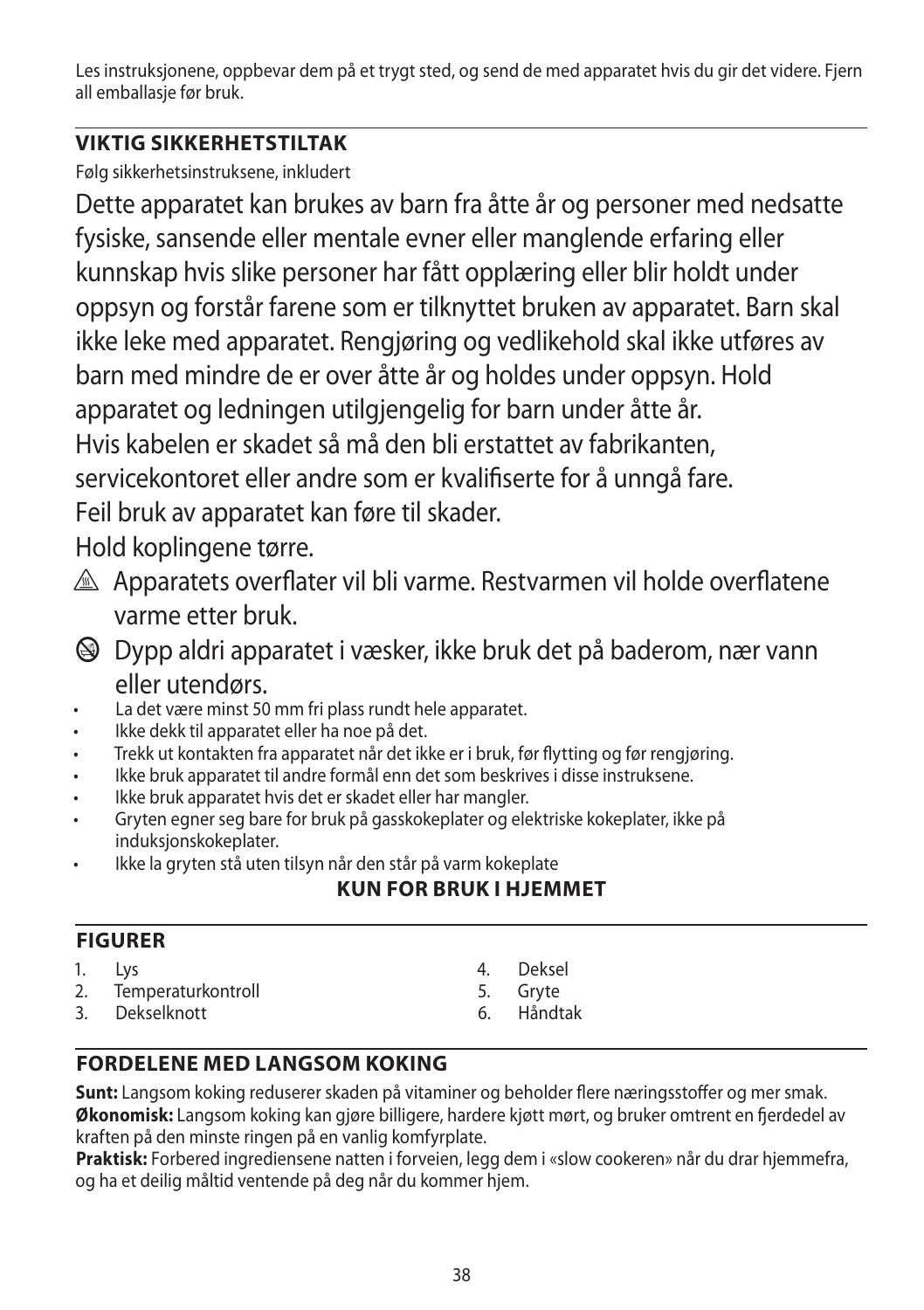## **TEMPERATURKONTROLL**

- $0 \quad \text{av}$
- 1 For tradisjonell langsom koking.<br>2 For «burtigkoking» apparatet b
- 2 For «hurtigkoking» apparatet brukes som en elektrisk gryte.<br>
Som a holde maten varm etter tilberedning.
- For å holde maten varm etter tilberedning.

## **GENERELT**

- Tin frossen mat før den går i kjelen.
- Brun kjøttet og sauter grønnsakene i en panne eller i gryten.
- Du kan bruke gryten til brenning, bruning, sautering eller steking før tilberedning i saktekokeren. Bare egnet for gasskokeplater og elektriske kokeplater.

### **Kjøtt**

• Saftene fordamper ikke under steking, slik at smak og næring beholdes i maten. Stekens størrelse og form, dens kvalitet og fordelingen av magert kjøtt, ben og fett påvirker tilberedningstiden. Dette blir lettere å avgjøre etter hvert som du får erfaring.

**NO**

• Unngå kjøtt som har en stor andel av fett, eller skjær eventuelt bort fettet du ikke vil ha.

#### **Høns**

- Vask og tørk fuglen krydre fra innsiden.
- Brun skinnet i sitt eget fett eller i litt olje i en stor stekepanne.

### **Fisk**

- For at fisken skal beholde smak og form, må den ikke kokes for lenge.
- Smør bunnen av kjelen med smør eller margarin.
- Rens, skjær og vask fisken. Tørk den og legg den i kjelen.
- Krydre, hell på litt sitronjuice og tilsett varmt buljongvann, vann eller vin.
- Legg smør over fisken og kok den på lav innstilling (1) i 2-3 timer.

### **Grønnsaker**

- Grønnsaker som skal kokes i kort tid, som frosne erter og mais, må tines og deretter tilsettes den siste halvtimen av koketiden.
- Rotgrønnsaker, rotfrukt og løker (gulrøtter, poteter, løk) må koke i mye lengre tid enn kjøtt. Kutt dem derfor i omtrent 5 mm tykke skiver, pinner eller terninger, og sautere dem forsiktig i 2-3 minutter før de tilsettes kjelen.

## **Belgfrukt (bønner, erter og linser)**

- Du må koke tørkede bønner (f.eks. røde snittebønner) i minst 10 minutter før du legger dem i «slow cookeren». De er giftige hvis de spises råe eller for lite kokt.
- Væt tørkede erter og bønner i åtte timer (eller over natten) før du koker dem, slik at de blir myke.
- Du trenger ikke væte linser over natten.
- Når du koker ris, må du bruke minst 150 ml væske for hvert 100 gram med ris. Vi har sett at hurtigris gir de beste resultatene.
- Pasta blir for myk til å egne seg for langsom koking. Hvis pasta er del av oppskriften, rører du den inn 30-40 minutter på slutten av koketiden.

### **Suppe**

- Smakfull, hjemmelaget suppe kan stå å småkoke hele dagen eller over natten.
- Brun kjøtt og grønnsaker i en panne.
- Hvis suppen må jevnes, rører du inn mel eller maismel og tilsetter så buljongvannet gradvis.
- Kok opp, smak til med krydder og før alt over i kjelen.
- Ikke tilsett melk før den siste halvtimen av kokingen. Fløte eller eggeplomme skal tilsettes rett før servering.

### **Puddinger**

- Bruk en varmebestandig puddingform som passer i kjelen uten å komme nær sidene.
- Fyll kjelen med vann opp til halvveis av puddingformen.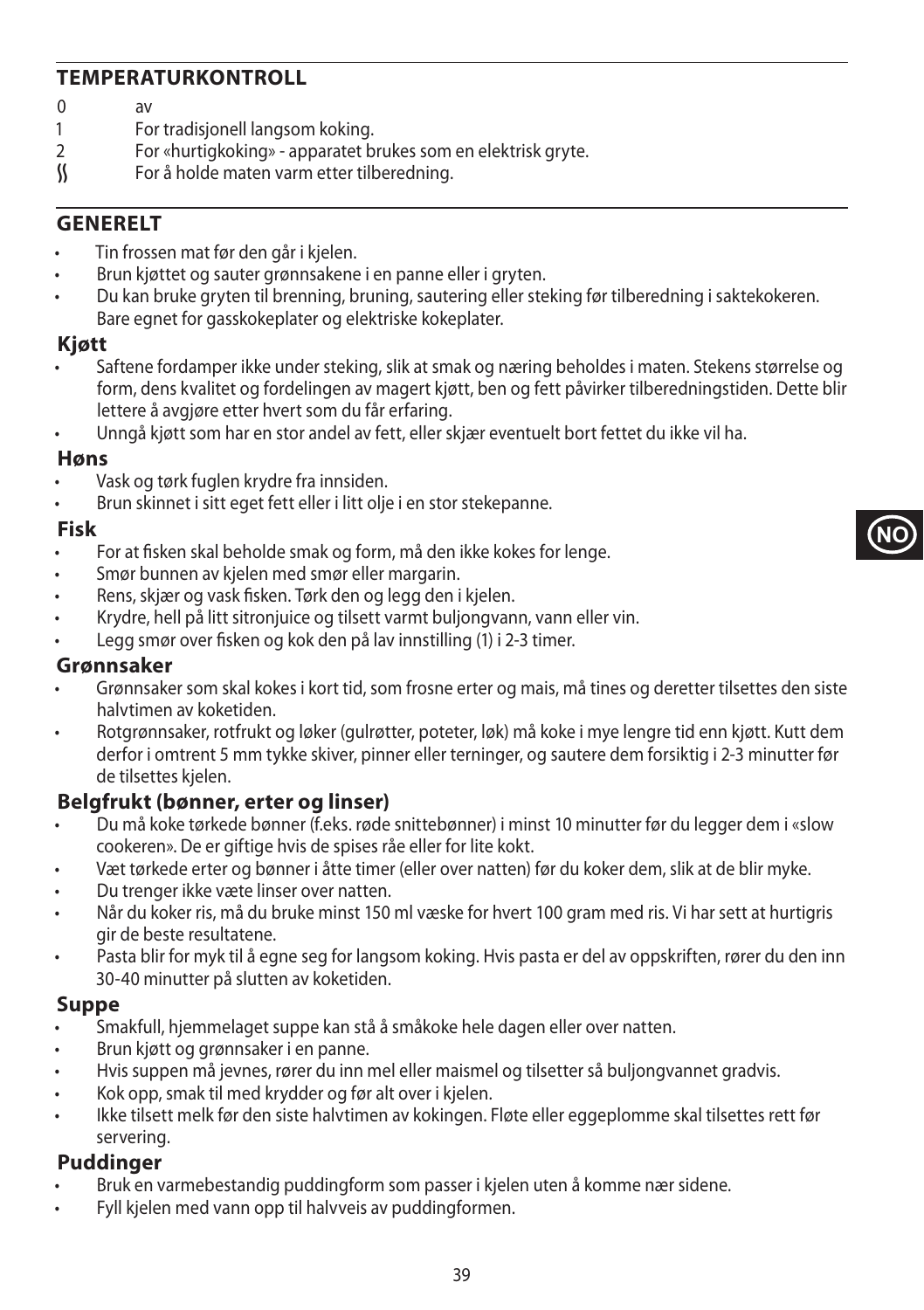# **Pâté**

• Tilbered pâteen etter oppskriften og bruk ganske enkelt kjelen som et vannbad, slik at du påfører den svake og jevne temperaturen som en slik rett krever.

## **FORBEREDELSE**

- 1. Bestem deg for når du vil spise og når du vil begynne tilberedningen.
- 2. Hvis du vil spise kl. 18 og er nødt til å starte matlagingen kl. 8, kan du finne en oppskrift som tar ca. 10 timer.
- 3. Sett apparatet på en stabil, flat og varmeherdet overflate.
- 4. Still inn temperaturkontrollen til 0.<br>5. For oppskrifter uten brenning sette
- 5. For oppskrifter uten brenning setter du gryten i saktekokeren og setter på lokket.
- 6. Ha kontakten i støpselet.
- 7. Sett temperaturkontrollen på 2, og la apparatet varme seg opp i 20 minutter først.
- 8. Lyset vil komme på.

# **BRENNING**

#### **Viktig ved brenning i gryten:**

**Når du brenner mat på kokeplaten, blir gryten svært varm. Vær forsiktig, og bruk kjøkkenvotter! På gasskokeplater må du alltid bruke brenneren med riktig størrelse. Ikke bruk en brenner som er større enn grytens flate.**

### **Bruk ovnsvotter når du skal holde i gryten under bruk og ved røring.**

- For oppskrifter som krever at ingrediensene brennes, brunes, sauteres eller stekes. Bruk alltid redskaper av silikon, varmebestandig plast eller tre for å unngå riper i den klebefrie overflaten. Bruk aldri metallskjeer, spatler, tenger, gafler eller kniver, da disse redskapene vil skade den klebefrie overflaten.
- Hvis oppskriften sier at ingrediensene skal brennes, brunes, sauteres eller stekes før saktekokingen, må du ta gryten av saktekokeren og plassere den rett på en kokeplate for å tilberede ingrediensene som i en vanlig stekepanne.
- Gryten er bare egnet for bruk på gasskokeplater og elektriske kokeplater. Ikke egnet for induksjonskokeplater.
- Ikke la gryten stå uten tilsyn på varm kokeplate.
- Ikke bruk lokket når du brenner på komfyren; ingrediensene vil da verken brennes eller brunes.
- Når maten er brent eller brunet som nødvendig, tilsetter du de andre ingrediensene og rører om.
- Bruk ovnsvotter til å ta tak i begge håndtakene, og plasser gryten forsiktig tilbake på saktekokeren.

# **FYLLING**

Når kjelen er varm:

- 1. Bruk dekselknotten til å ta av dekselet.
- 2. Legg ingrediensene i kjelen og tilsett så den kokende kokevæsken.
- 3. Sett dekselet tilbake.
- 4. Sett temperaturkontrollen til 1 for vanlig langsom koking. Sett den til 2 hvis du bruker den som en elektrisk gryte.

# **FERDIG?**

- 1. Still inn temperaturkontrollen til 0. Lyset vil slås av.
- 2. Koble fra apparatet
- 3. Bruk dekselknotten til å ta av dekselet.
- 4. Ta all maten ut av kjelen.

Hvis du ikke skal rengjøre kjelen med engang, kan du fylle den med varmt vann, slik at ikke matrestene fester seg i den.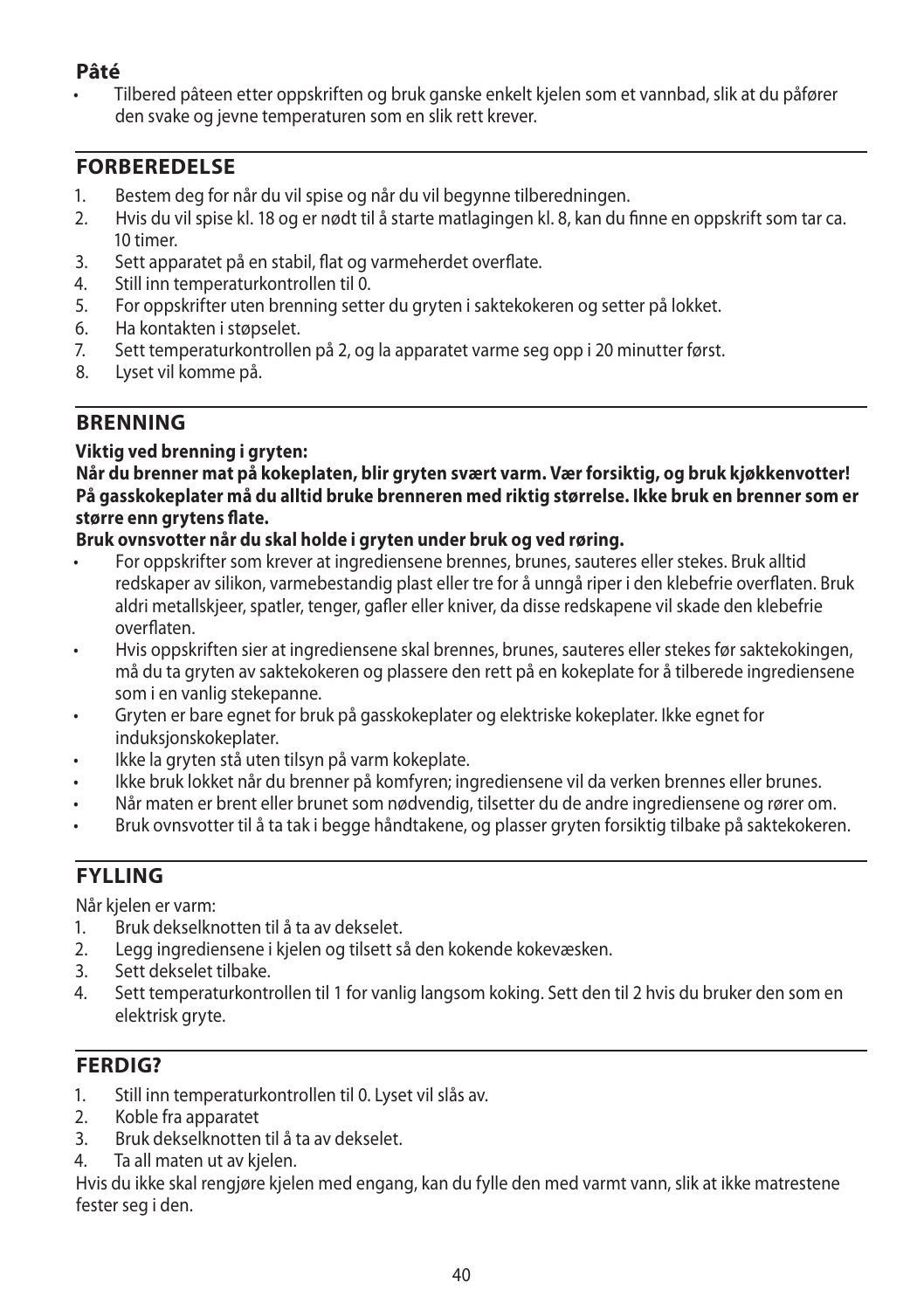# **BEHANDLING OG VEDLIKEHOLD**

- 1. Koble fra apparatet og la det kjøle seg.<br>2. Tørk av alle overflater med en ren fuktio
- 2. Tørk av alle overflater med en ren fuktig klut.<br>3. Vask lokket og kjelen i varmt sånevann med k
- Vask lokket og kjelen i varmt såpevann med klut eller svamp, før du skyller og tørker det godt.

## **RESIRKULERING**



For å unngå miljø- og helseproblemer på grunn av farlige stoffer, må apparater og<br>oppladbare og ikke-oppladbare batterier markert med en av disse symbolene ikke<br>kastes i usortert offentlig avfall. Kast alltid elektriske og oppladbare og ikke-oppladbare batterier markert med en av disse symbolene ikke kastes i usortert offentlig avfall. Kast alltid elektriske og elektroniske produkter og, hvis relevant, oppladbare og ikke-oppladbare batterier, på et egnet retursted for offentlig resirkulering/innsamling.

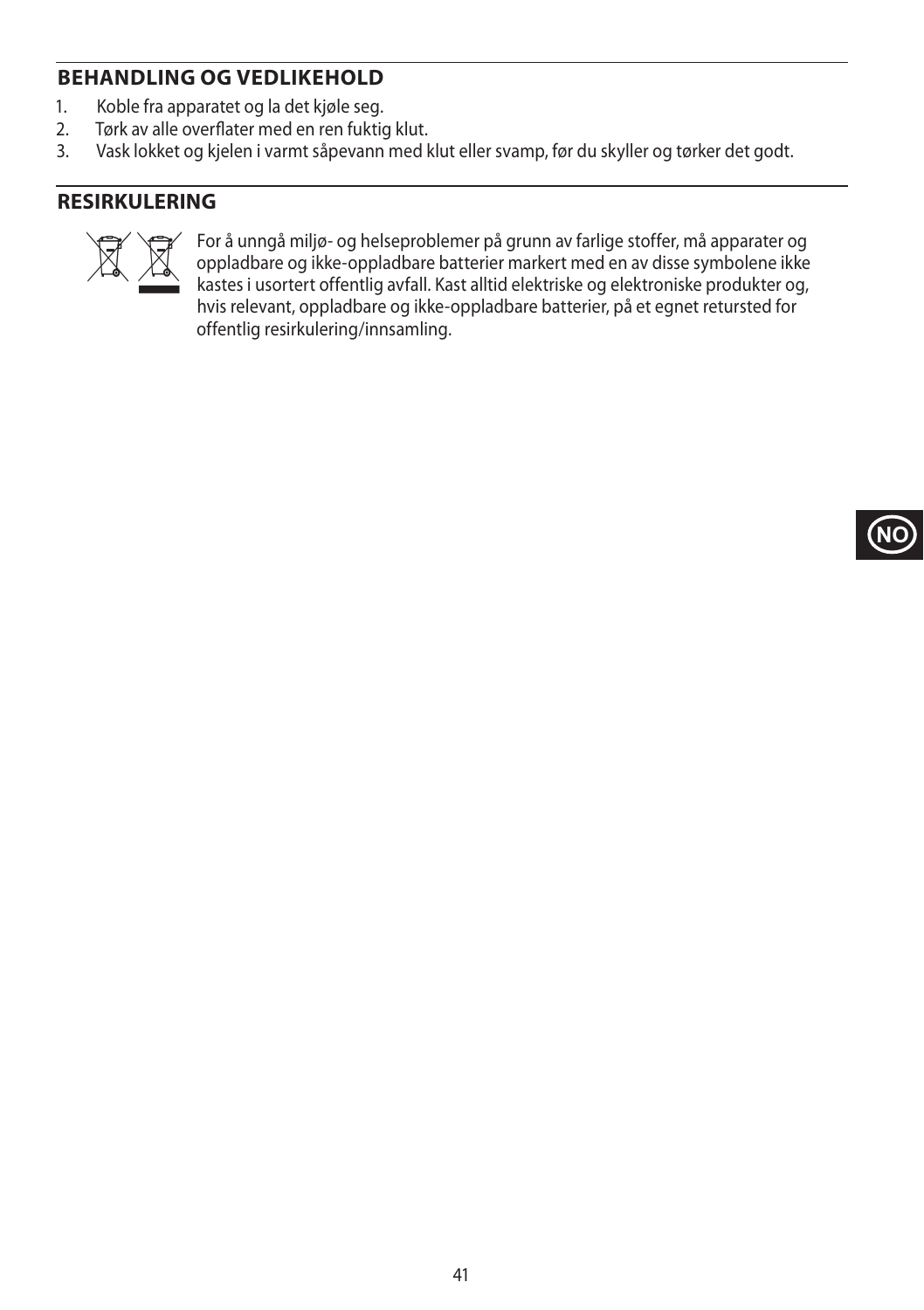Lue käyttöohjeet, säilytä ne ja anna ne laitteen mukana, mikäli luovutat sen toiselle henkilölle. Poista kaikki pakkausmateriaali ennen käyttöä.

# **TÄRKEITÄ VAROTOIMIA**

Seuraa perusvarotoimia, muun muassa seuraavia ohjeita:

Laitetta saavat käyttää yli 8-vuotiaat lapset ja henkilöt, joiden fyysinen, aistienvarainen tai henkinen toimintakyky on heikentynyt, tai joilla ei ole kokemusta ja tietoa, jos heitä valvotaan/ohjeistetaan, ja he ymmärtävät käyttöön liittyvät vaarat. Lapset eivät saa leikkiä laitteella. Lapset eivät saa puhdistaa tai tehdä hoitotoimia, jos he eivät ole yli 8-vuotiaita ja valvonnan alla. Pidä laite ja kaapeli alle 8-vuotiaiden ulottumattomissa.

Jos sähköjohto on vahingoittunut, se pitää antaa valmistajan, tämän huoltopalvelun tai vastaavan pätevyyden omaavan henkilön vaihdettavaksi vaarojen välttämiseksi.

Laitteen väärinkäyttö saattaa aiheuttaa henkilövahingon. Pidä liittimet kuivina.

- $\triangle$  Laitteen pinnat tulevat kuumiksi. Jälkilämpö pitää pinnat kuumina käytön jälkeen.
- $\circledast$  Älä käytä tätä laitetta kylpyammeen, suihkun, pesualtaan tai muun vettä sisältävän säiliön lähellä.
- Jätä vähintään 50 mm tyhjä tila laitteen ympärille.
- Irrota laite sähköverkosta, kun se ei ole käytössä, ennen sen siirtämistä tai puhdistamista.
- Älä käytä laitetta muihin kuin tässä käyttöohjeessa kuvattuihin tarkoituksiin.
- Älä käytä laitetta, jos se on vahingoittunut tai toimii huonosti.
- Valmistuspata soveltuu vain kaasu- ja sähköliesille. Ei sovellu induktioliesille.
- Älä jätä valmistuspataa ilman valvontaa, kun valmistat ruokaa liedellä

# **VAIN KOTIKÄYTTÖÖN**

# **PIIRROKSET**

- 1. Valo
- 2. Lämpötilansäätö
- 3. Kannen kahva
- 4. Kansi
- 5. Valmistuspata
- 6. Kahva

# **HITAAN HAUDUTTAMISEN EDUT**

**Terveys:** Pehmeä haudutustoiminto vähentää vitamiinien tuhoutumista ja ravintoaineet sekä aromit säilyvät paremmin.

**Taloudellisuus:** Pitkä, hidas hauduttaminen mureuttaa halvemmat ja sitkeämmät lihapalat ja kuluttaa energiaa vain neljäsosan siitä, mitä tavallisen lieden pieni keittolevy.

**Mukavuus:** Valmistele ainekset edellisenä iltana, laita ne haudutuspataan ennen kuin lähdet kotoa ja kun tulet kotiin sinulla on herkullinen ateria valmiina odottamassa.

# **LÄMPÖTILANSÄÄTÖ**

0 pois

1 Perinteiseen ruoanlaittoon hauduttamalla.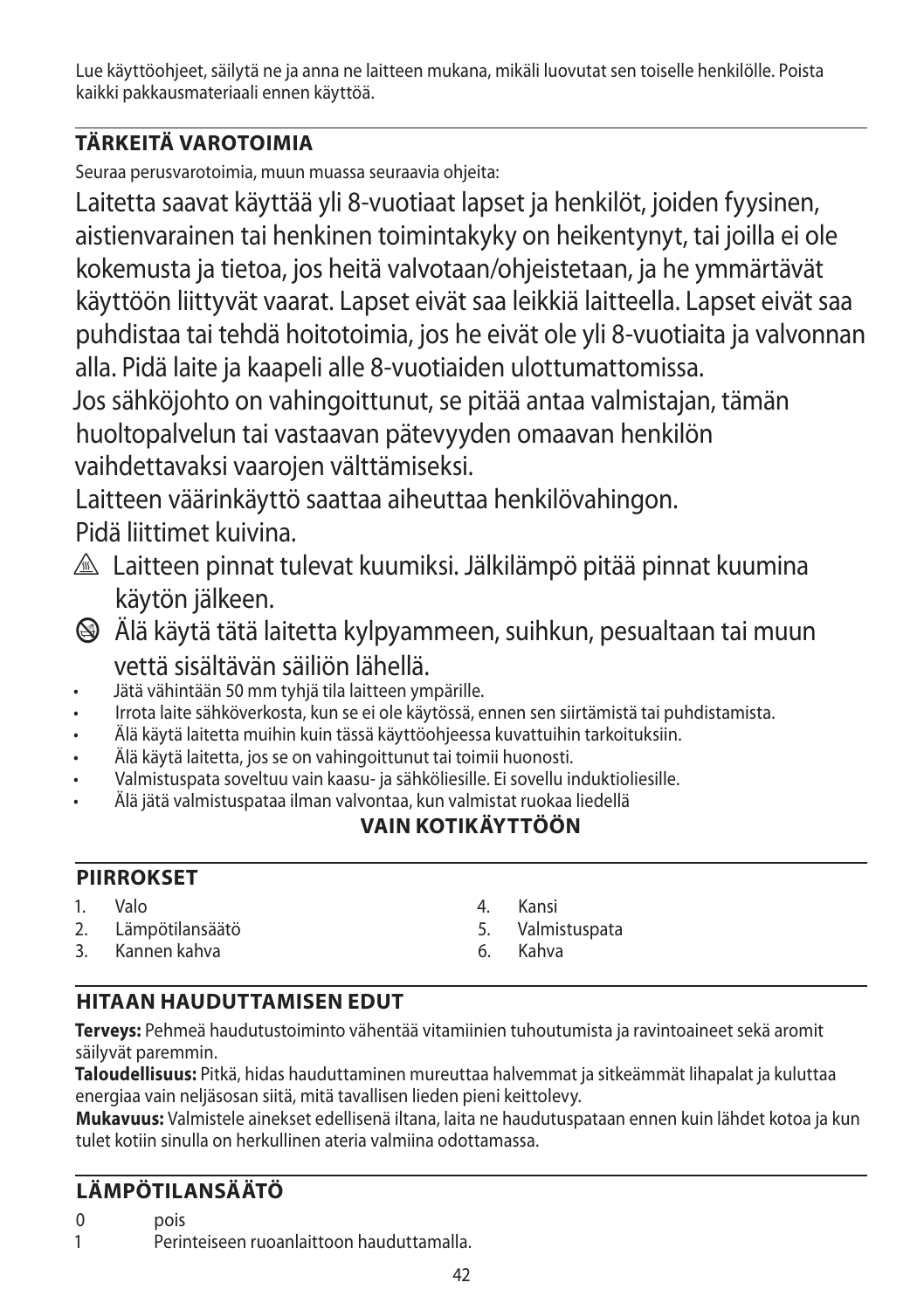- 2 Voit käyttää laitetta myös sähköpatana "nopeaan valmistukseen".<br>K kuoan lämpimänä pitämiseen valmistuksen jälkeen.
- Ruoan lämpimänä pitämiseen valmistuksen jälkeen.

# **YLEISTÄ**

- Sulata pakastetut ainekset ennen niiden lisäämistä pataan.
- Ruskista liha ja kuullota vihannekset paistinpannussa tai valmistuspadassa.
- Voit käyttää valmistuspataa pintaruskistamiseen, ruskistamiseen, kuullottamiseen tai paistamiseen, soveltuu vain kaasu- ja sähköliesille, ennen haudutuspadan käyttämistä.

### **Liha**

- Valmistuksessa lihan mehut eivät valu eivätkä haihdu, joten maku ja ravintoarvo säilyvät. Lihakappaleen koko ja muoto, sen laatu sekä vähärasvaisen lihan, rasvan ja luiden osuus vaikuttavat valmistusaikaan. Kokemus auttaa sinua löytämään oikean valmistusajan.
- Vältä lihaa, jossa on paljon rasvaa tai poista ylimääräinen rasva.

## **Siipikarja**

- Pese sekä kuivaa lintu ja mausta pinnalta ja sisältä.
- Ruskista pinta omassa rasvassaan tai pienessä määrässä öljyä käyttäen suurta paistinpannua.

## **Kala**

- Kalaa ei saa hauduttaa liian pitkään, jotta sen maku ja rakenne säilyvät.
- Voitele padan pohja voilla tai margariinilla.
- Puhdista, perkaa ja pese kala. Kuivaa ja laita pataan.
- Mausta, pirskottele sitruunamehua, lisää kuuma liemi vesi tai viini.
- Älä voitele kalan pintaa, hauduta matalalla (1) asetuksella 2–3 tuntia.

## **Vihannekset**

- Nopeasti kypsyvät vihannekset, kuten pakastetut pavut ja maissi, sulatetaan ja lisätään puoli tuntia ennen ruoan valmistumista.
- Juurekset ja mukulakasvit (porkkanat, perunat, sipulit) kypsyvät paljon kauemmin kuin liha, pilko ne noin 5 mm paksuisiksi viipaleiksi, suikaleiksi tai kuutioiksi ja kuullota niitä 2–3 minuuttia ennen kuin lisäät ne pataan.

# **Palkokasvit (pavut, herneet ja linssit)**

- Kuivattuja papuja (esim. punaiset kidneypavut) täytyy keittää vähintään 10 minuuttia ennen niiden lisäämistä haudutuspataan. Pavut ovat myrkyllisiä, jos niitä syödään raakoina tai puolikypsinä.
- Liota kuivattuja papuja ja herneitä 8 tuntia (tai yön yli) ennen valmistusta, jotta ne pehmenevät.
- Linssejä ei tarvitse liottaa yön yli.
- Jos valmistat riisiä, käytä vähintään 150 ml nestettä 100 g:lle riisiä. Olemme huomanneet, että "pikariisit" antavat parhaan tuloksen.
- Pastasta tulee liian pehmeää hauduttamalla. Jos reseptisi vaatii pastaa, sekoita se joukkoon 30–40 minuuttia ennen ruoan valmistumista.

### **Keitot**

- Maukas, kotona tehty keitto voidaan jättää kiehumaan hiljaa koko päiväksi tai yöksi.
- Ruskista liha ja vihannekset pannulla.
- Jos keitto vaatii suurustamista, sekoita ensin vehnä- tai maissijauho, lisää sitten neste vähitellen.
- Kiehauta, mausta maun mukaan ja siirrä pataan.
- Älä lisää maitoa ennen kuin vasta puoli tuntia ennen valmistumista. Smetana tai munankeltuainen voidaan lisätä vasta juuri ennen tarjoilua.

## **Hyytelöt**

- Käytä lämpöä kestävää hyytelövuokaa, joka mahtuu pataan koskettamatta padan reunoja.
- Täytä pata vedellä siten, että hyytelövuoka peittyy puoleen väliin.

## **Pâté**

• Valmista pâté reseptin mukaan, käytä pataa vain vesihauteena saadaksesi tämän ruokalajin vaatiman hellävaraisen ja tasaisen lämpötilan.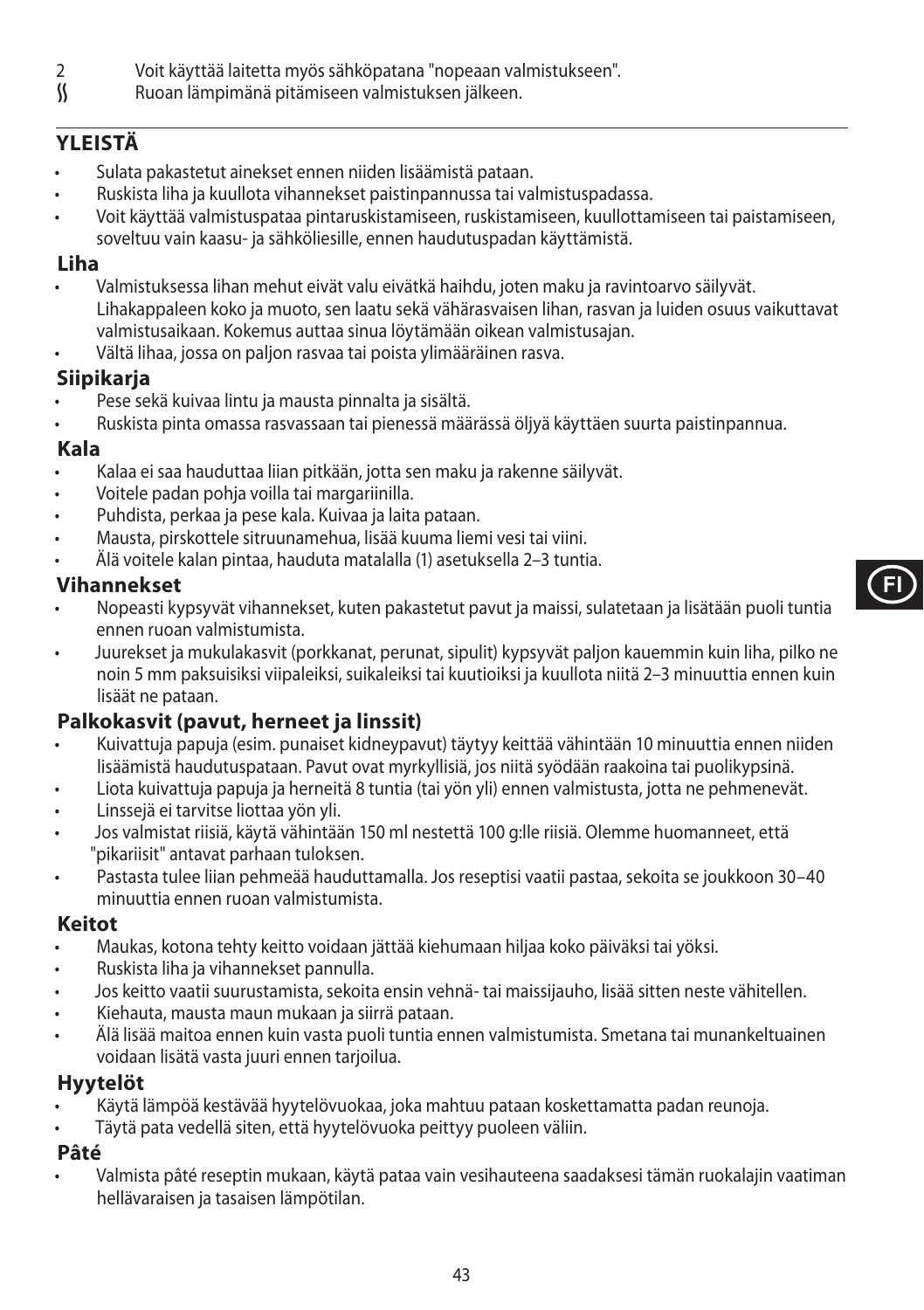# **VALMISTELU**

- 1. Päätä milloin haluat syödä ja milloin haluat aloittaa valmistuksen.
- 2. Jos haluat syödä klo 18, ja sinun täytyy aloittaa valmistus klo 8, etsi resepti, jossa valmistusaika on noin 10 tuntia.
- 3. Aseta laite vakaalla, tasaiselle ja kuumuutta kestävälle alustalle.
- 4. Aseta lämpötilansäädin asentoon 0.<br>5. los resenti ei vaadi pintaruskistamist
- 5. Jos resepti ei vaadi pintaruskistamista, aseta valmistuspata haudutinosaan, aseta kansi päälle.
- 6. Laita pistoke kiinni pistorasiaan.
- 7. Aseta lämpötilan säädin asentoon 2 ja jätä laite lämpenemään 20 minuutiksi.
- Valo syttyy.

# **PINTARUSKISTUS**

### **Tärkeitä asioita, kun valmistuspataa käytetään pintaruskistukseen:**

**Kun pintaruskistaminen tehdään liedellä, valmistuspadasta tulee erittäin kuuma. Käsittele sitä varoen patakintaita käyttäen!**

#### **Käytä kaasuliedellä aina oikean kokoista poltinta. Älä käytä poltinta, joka on isompi kuin valmistuspadan pohja-alue.**

### **Käytä patakinnasta pitäessäsi valmistuspataa käytön ja sekoittamisen aikana.**

- Reseptit, jotka vaativat aineksien pintaruskistamista, ruskistamista, kuullottamista tai paistamista. Käytä aina silikonista, lämpöä kestävästä muovista tai puusta valmistettuja välineitä, jotta vältät tarttumattoman pinnan naarmuuntumisen. Älä käytä koskaan metallisia lusikoita, lastoja, pihtejä, haarukoita tai veitsiä, koska ne vaurioittavat tarttumatonta pintaa.
- Jos reseptissä vaaditaan ainesten pintaruskistamista, ruskistamista, kuullottamista tai paistamista ennen hauduttamista, poista valmistuspata haudutinosasta ja aseta se suoraan liedelle, jolloin voit valmistaa ainekset kuin normaalissa paistinpannussa.
- Pata soveltuu vain kaasu- ja sähköliesille. Ei sovellu induktioliesille.
- Älä jätä valmistuspataa ilman valvontaa, kun valmistat ruokaa liedellä.
- Älä käytä kantta, kun pintaruskistat liedellä, muutoin ainekset eivät pintaruskistu tai ruskistu.
- Kun ruoka on pintaruskistettu tai ruskistettu tarpeen mukaan, lisää muut ainekset ja sekoita kunnolla.
- Käytä patakintaita, tartu kumpaankin kahvaan ja aseta valmistuspata varovasti takaisin haudutusosaan.

# **TÄYTTÖ**

Kun pata on lämmennyt:

- 1. Käytä kannen kahvaa ottaaksesi kannen pois.<br>2. Laita ainekset pataa ja lisää kiehuva keittones
- 2. Laita ainekset pataa ja lisää kiehuva keittoneste.
- 3. Laita kansi takaisin paikoilleen.
- 4. Aseta lämpötilan säädin asentoon 1, jos käytät perinteistä haudutusta ja asentoon 2, jos haluat käyttää sähköpataa.

# **VALMISTA?**

- 1. Aseta lämpötilansäädin asentoon 0. Valo sammuu.
- 2. Irrota laite sähköverkosta.
- 3. Käytä kannen kahvaa ottaaksesi kannen pois.
- 4. Poista kaikki ruoka padasta.

Jos et aio puhdistaa pataa heti, täytä se lämpimällä vedellä estääksesi ruokajäämien palamisen kiinni pataan jälkilämmön takia.

# **HOITO JA HUOLTO**

- 1. Irrota laite verkkovirrasta ja anna sen jäähtyä.
- 2. Pyyhi kaikki pinnat puhtaalla, kostealla liinalla.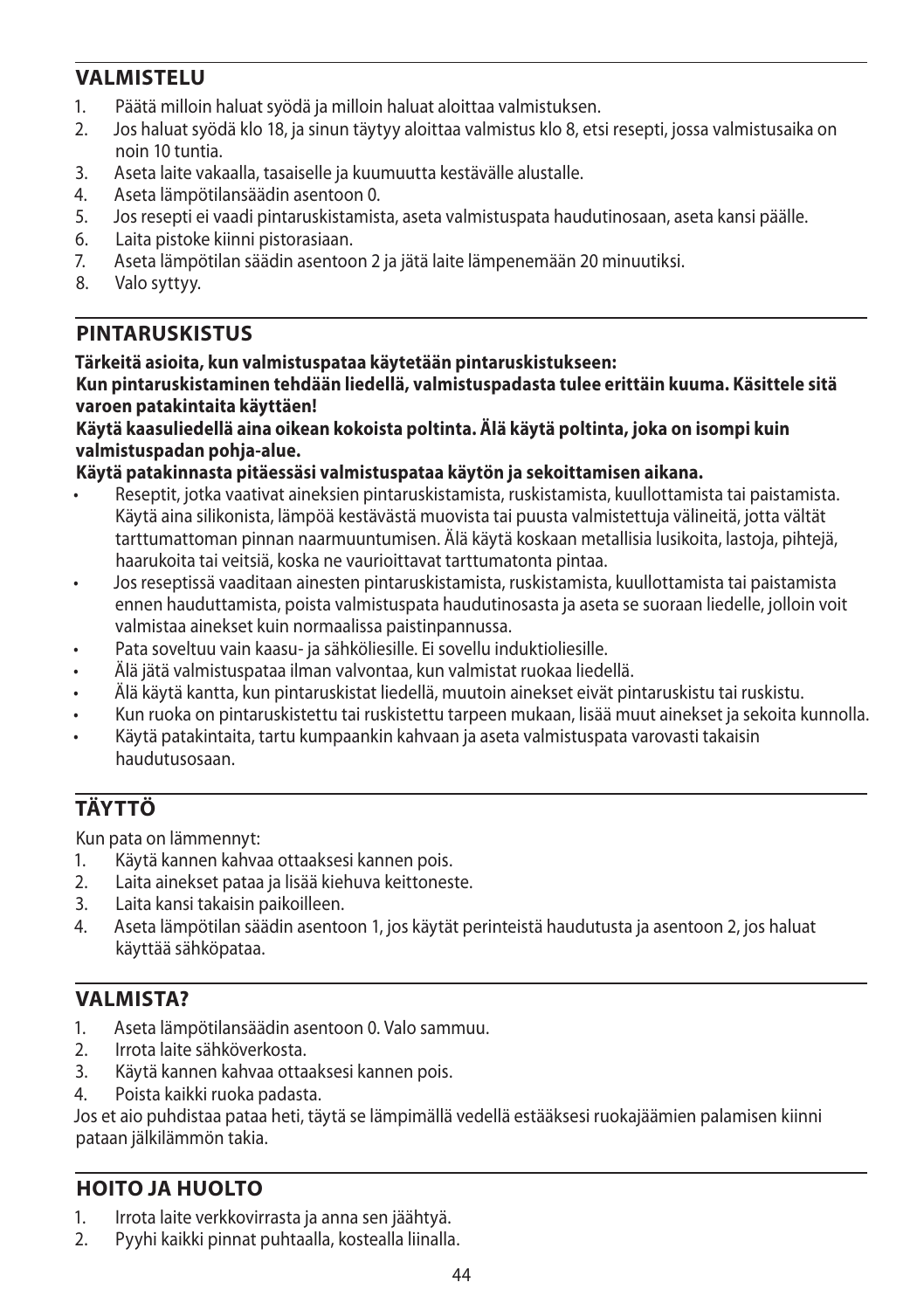3. Pese kansi ja pata lämpimällä saippuavedellä, käytä liinaa tai sientä, huuhtele ja kuivaa kunnolla.

# **KIERRÄTYS**



Jotta vältettäisiin vaarallisista aineista ympäristölle ja terveydelle koituvat haitat, näillä<br>symboleilla varustettuja laitteita sekä ladattavia ja kertakäyttöisiä paristoja ei saa<br>hävittää lajittelemattomana sekajätteenä symboleilla varustettuja laitteita sekä ladattavia ja kertakäyttöisiä paristoja ei saa hävittää lajittelemattomana sekajätteenä. Hävitä sähkö- ja elektroniikkatuotteet sekä, mikäli sovellettavissa, ladattavat ja kertakäyttöiset paristot asianmukaiseen viralliseen kierrätys-/keräilypisteeseen.

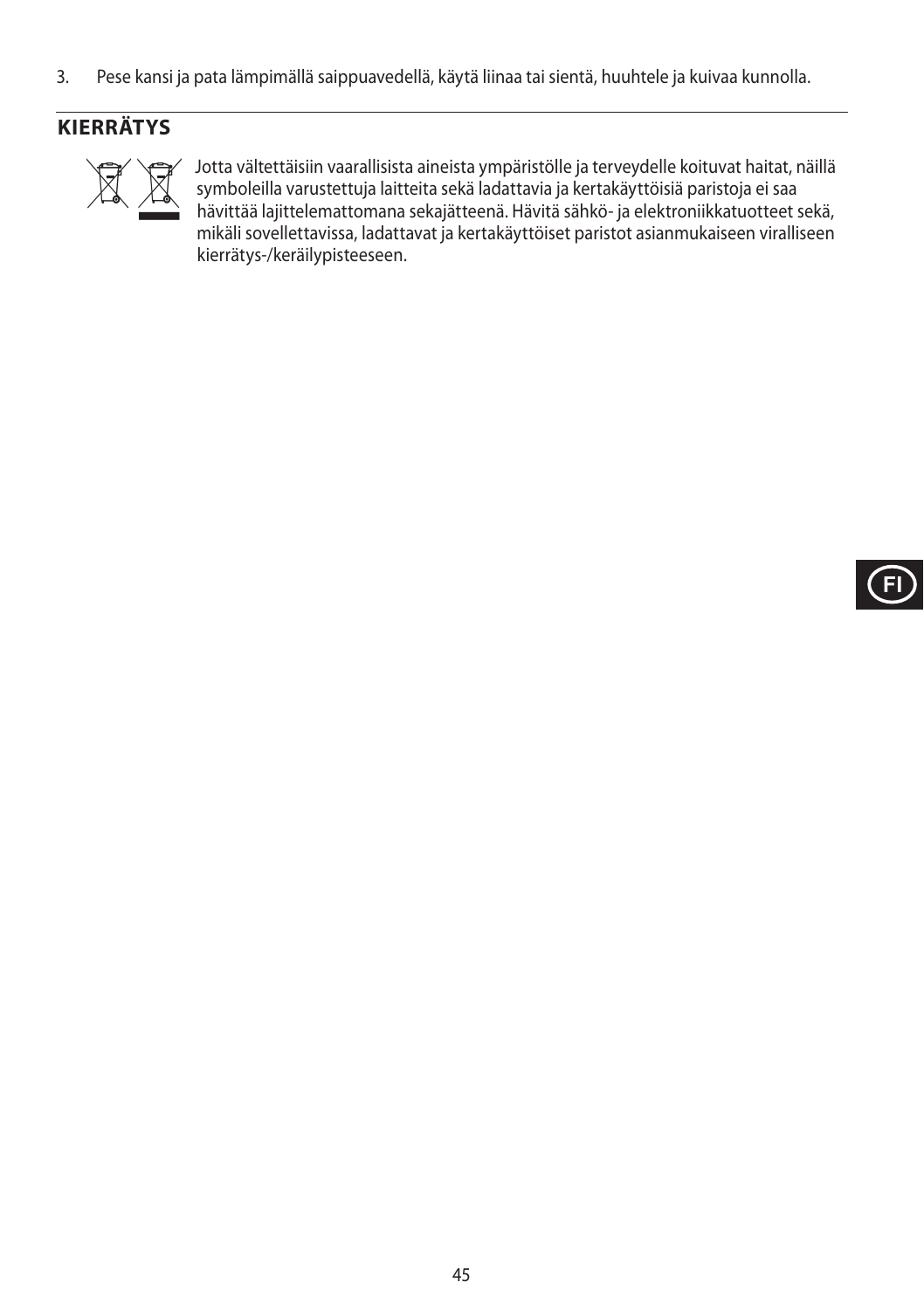## **МЕДЛЕННОВАРКА**

Прочтите инструкции, сохраните их, при передаче сопроводите инструкцией. Перед применением изделия снимите с него упаковку.

# **ВАЖНЫЕ МЕРЫ ПРЕДОСТОРОЖНОСТИ**

Следуйте основным инструкциям по безопасности, включая следующие:

Использование данного устройства детьми старше 8 лет, лицами с ограниченными физическими, сенсорными или умственными способностями, недостатком опыта или знаний допускается при условии контроля или инструктажа и осознания связанных рисков. Детям запрещено играть с устройством. Очистку и обслуживание устройства могут выполнять дети старше 8 лет при условии наблюдения взрослыми. Храните устройство и кабель в недоступном для детей до 8 лет месте.

Если кабель поврежден, он должен быть заменен производителем, сервисным агентом или другим квалифицированным лицом для предотвращения опасности.

Неправильное использование прибора может привести к травме. Разъемы должны всегда быть сухими.

- $\triangle$  Поверхности прибора нагреваются. За счет остаточного тепла поверхности будут оставаться горячими после использования.
- b Не пользуйтесь устройством вблизи ванны, душа, бассейна или прочих емкостей с водой.
- Оставьте по меньшей мере 50 мм пространства вокруг устройства.
- Не накрывайте прибор и не размещайте ничего на его поверхности.
- Отключайте прибор от сети, когда не используете ее, перед переноской или чисткой.
- Прибор не может работать от внешнего таймера или дистанционной системы управления.
- Не используйте прибор, если он поврежден или работает с перебоями.
- Кастрюля предназначена только для газовых и электрических конфорок. Не предназначена для использования на индукционных конфорках.
- При готовке на конфорке не оставляйте кастрюлю без присмотра.

# **ТОЛЬКО ДЛЯ БЫТОВОГО ИСПОЛЬЗОВАНИЯ**

## **ИЛЛЮСТРАЦИИ**

- 1. Подсветка
- 2. Регулятор температуры
- 3. Кнопка крышки
- 4. Крышка
- 5. Кастрюля<br>6 Ручка
- Ручка

# **ПРЕИМУЩЕСТВА МЕДЛЕННОГО ПРИГОТОВЛЕНИЯ**

**Здоровье:** Процесс медленного приготовления уменьшает вред, наносимый витаминам, и сохраняет больше питательных веществ и ароматов.

**Экономия:** Длительное, медленное приготовление пищи может размягчить жесткие куски мяса и потребляет около четверти мощности малого кольца на средней конфорке.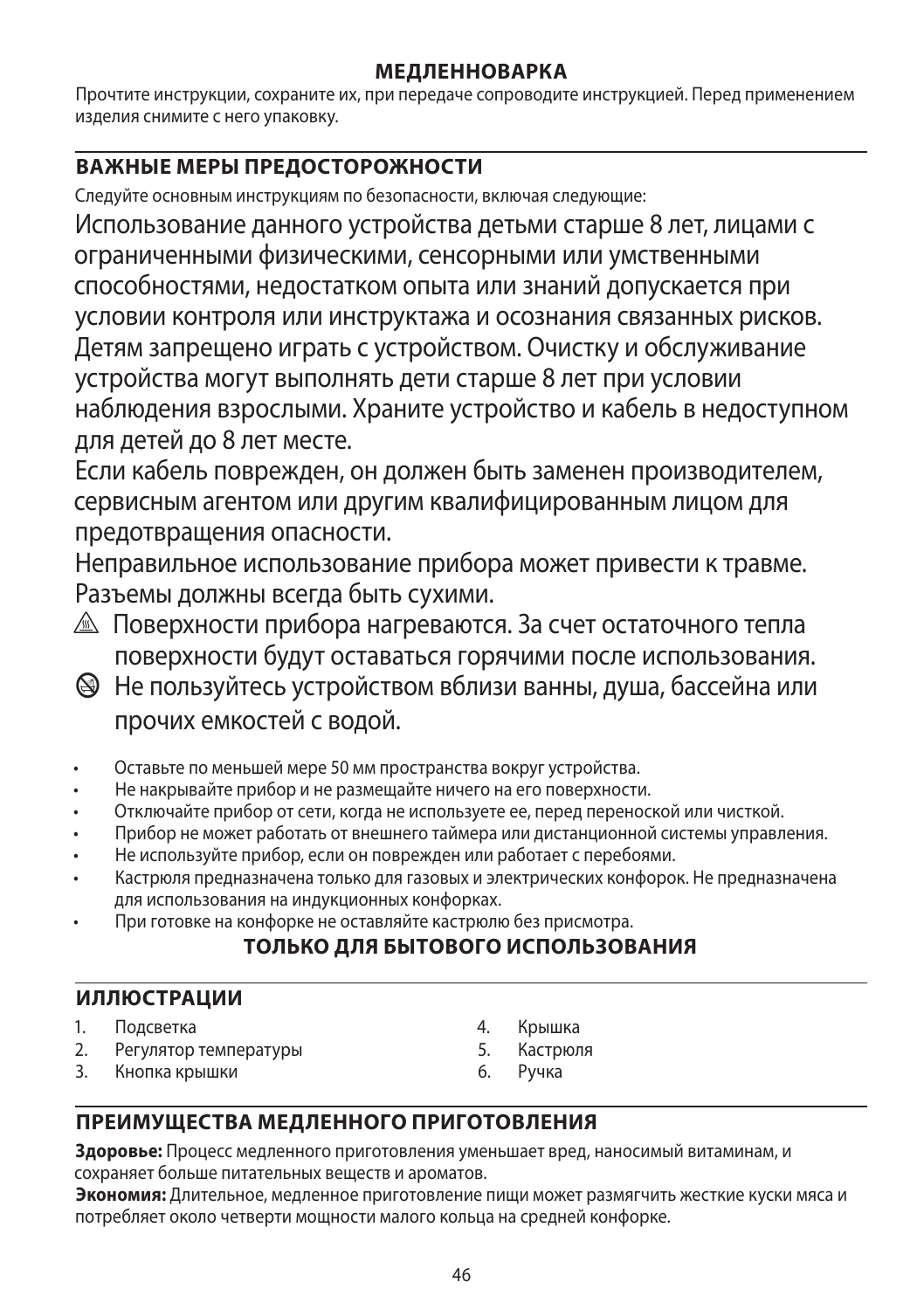**Удобство:** Подготовьте ингредиенты для приготовления пищи накануне, поместите их в медленноварку перед уходом, и восхитительная еда будет готова к Вашему возвращению домой.

### **РЕГУЛЯТОР ТЕМПЕРАТУРЫ**

- 0 кнопка выключения<br>1 Лля тралиционного
- 1 Для традиционного медленного приготовления пищи.<br>2 Лля "быстрого приготовления" используя устройство і
- 2 Для "быстрого приготовления", используя устройство как электрический сотейник.<br>К чтобы сохранить пишу теплой после приготовления.
- Чтобы сохранить пишу теплой после приготовления.

#### **ОБЩИЕ ПОЛОЖЕНИЯ**

- Полностью разморозьте замороженные продукты перед тем, как помещать их в котелок.
- Обжаривайте мясо или пассеруйте овощи на сковороде или в кастрюле.
- Кастрюлю можно использовать для предварительного подрумянивания, обжаривания, пассерования или жарки на газовых или электрических конфорках перед готовкой в медленноварке.

#### **Мясо**

• При запекании сок не разбрызгивается и не испаряется, поэтому аромат и питательная ценность сохраняются. Размер и форма кусков мяса, качество и пропорции мяса, жира и костей – все влияет на время приготовления. Вы сможете рассчитать его только опытным путем.

• Не используйте мясо с высоким содержанием жира или срежьте излишний жир.

#### **Птица**

- Вымойте и высушите курицу, приправьте ее специями внутри и снаружи.
- Подрумяньте ее в собственном жире или с добавлением небольшого количества масла, на большой сковороде для жарки.

#### **Рыба**

- Для сохранения аромата и структуры, рыбу не следует готовить в течение долгого времени.
- Смажьте основание котелка маслом или маргарином.
- Почистите и промойте рыбу. Высушите и поместите в котелок.
- Приправьте специями, сбрызните лимонным соком, затем добавьте горячий бульон, воду или вино.
- Положите небольшие кусочки масла на рыбу и готовьте ее на низкой настройке (1) в течение 2-3 часов.

#### **Овощи**

- Полуфабрикаты из овощей, такие как замороженный горох и кукуруза необходимо разморозить, добавляйте их за полчаса до окончания приготовления.
- Корнеплоды, клубнеплоды, морковь, картофель и луковицы готовятся гораздо дольше, чем мясо, поэтому разрежьте их на толстые кусочки, брусочки или кубики толщиной 5 см и обжарьте их в течение 2-3 минут перед тем, как помещать их в медленноварку.

#### **Бобы (фасоль, горох и чечевица)**

- Сушеные бобы (например, красная фасоль) должны вариться в течение 10 минут как минимум, прежде чем их можно было помещать в медленноварку. В сыром или недоваренном виде они ядовиты.
- Поставьте сухой горох и бобы замачиваться на 8 часов (или на ночь) для того, чтобы размягчить их перед приготовлением.
- Нет необходимости замачивать чечевицу на ночь.
- При приготовлении риса, используйте минимум 150 мл жидкости на 100 г риса. Мы обнаружили, что рис быстрого приготовления дает наилучшие результаты.
- Паста становится слишком мягкой при медленном приготовлении. Если в рецепте есть паста, добавьте ее за 30-40 минут до окончания приготовления пищи.



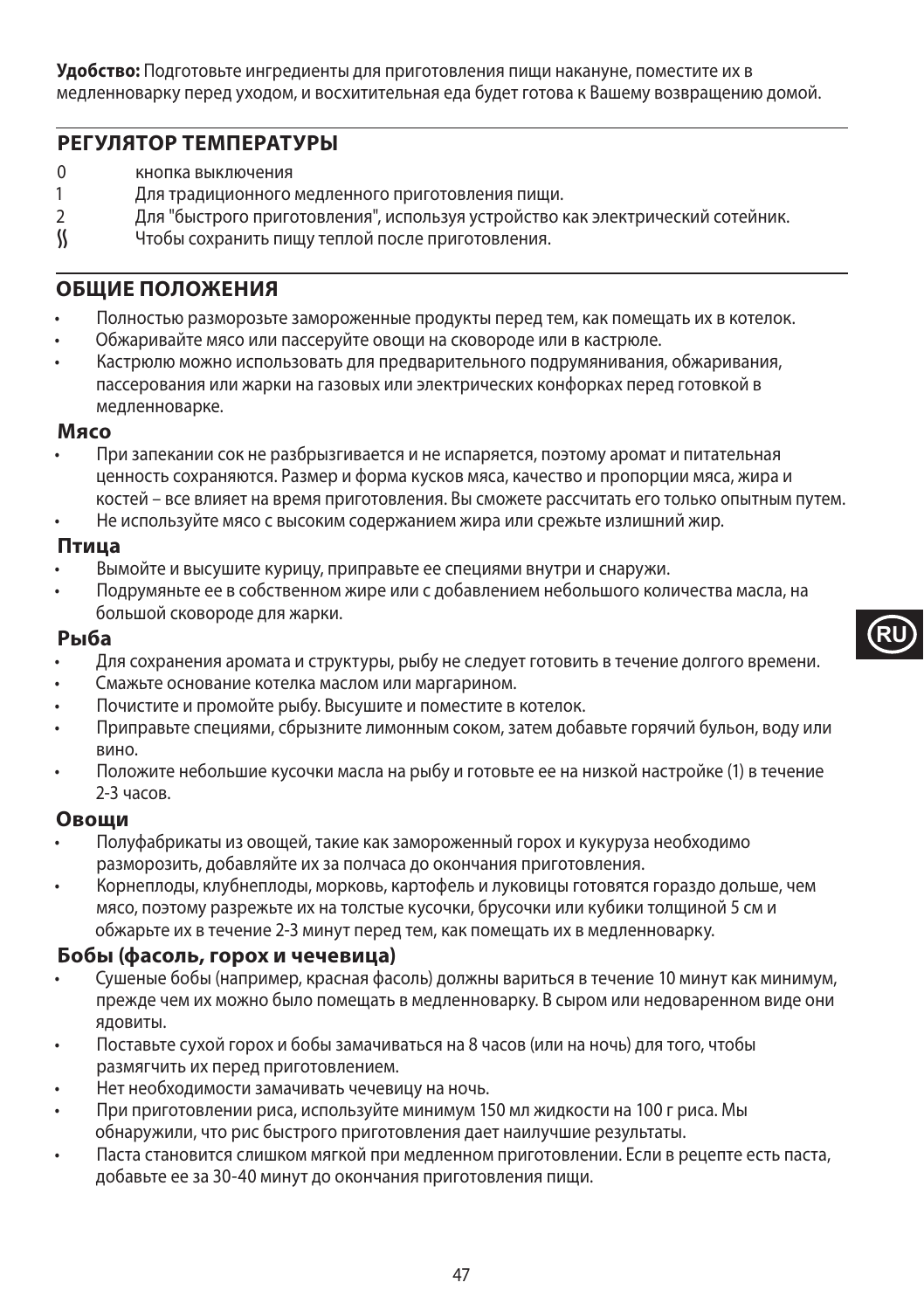# **Суп**

- Вкусный, домашний суп можно оставить медленно кипящим в течение всего дня или ночи.
- Подрумяньте мясо и овощи на сковороде.
- Если необходимо загустевание, подмешайте муку или кукурузную муку, затем постепенно добавьте бульон.
- Доведите до кипения, приправьте по вкусу и переместите в котелок.
- Молоко можно добавлять только в последние полчаса приготовления. Сливки или яичный желток можно добавлять только перед подачей.

### **Пудинг**

- Используйте жаропрочную форму для пудингов, которая помещается в котелке и не касается его сторон.
- Наполните котелок наполовину водой.

#### **Паштет**

• Приготовьте паштет по рецепту и просто используйте котелок как водяную баню для получения равномерной температуры, необходимой для приготовления этого блюда.

## **ПРИГОТОВЛЕНИЕ**

- 1. Примите решение, о времени начала приема пищи и времени начала ее приготовления.<br>2. Ресли Вы хотите поесть в 18.00, а начать готовить в 8.00, найдите рецепт, приготовление
- 2. Если Вы хотите поесть в 18.00, а начать готовить в 8.00, найдите рецепт, приготовление которого занимает 10 часов.
- 3. Устанавливайте прибор на устойчивую, горизонтальную, термостойкую поверхность.
- 4. Установите регулятор температуры на 0.
- 5. Если рецепт не предусматривает подрумянивание, вставьте кастрюлю в медленноварку и накройте крышкой.
- 6. Вставьте вилку в розетку.
- 7. Установите регулятор температуры на 2, и дайте прибору прогреться в течение 20 минут.
- 8. Включится подсветка.

# **ПОДРУМЯНИВАНИЕ**

**Важные замечания при использовании кастрюли для подрумянивания.**

**При подрумянивании пищи на конфорке кастрюля становится очень горячей. Будьте осторожны и используйте кухонные рукавицы!**

**На газовых плитах выбирайте конфорки правильного размера. Не используйте конфорки, размер которых больше дна кастрюли.**

#### **Во время готовки и помешивания пищи придерживайте кастрюлю, используя кухонную рукавицу.**

- Для рецептов, предусматривающих подрумянивание, обжаривание, пассерование или жарку ингредиентов. Используйте кухонные принадлежности из силикона, термостойкой пластмассы или дерева, чтобы не повредить антипригарную поверхность. Не используйте металлические ложки, лопатки, щипцы, вилки и ножи, поскольку они могут повредить антипригарную поверхность.
- Если рецепт предусматривает подрумянивание, обжаривание, пассерование или жарку ингредиентов перед медленным приготовлением, снимите кастрюлю с медленноварки и поставьте ее непосредственно на конфорку, чтобы готовить ингредиенты, как на обычной сковороде.
- Кастрюля предназначена только для газовых и электрических конфорок. Не предназначена для использования на индукционных конфорках.
- При готовке на конфорке не оставляйте кастрюлю без присмотра.
- Подрумянивая пищу на плите, не накрывайте кастрюлю крышкой, иначе ингредиенты не подрумянятся и не обжарятся.
- Когда пища подрумянится или обжарится до нужного состояния, добавьте другие ингредиенты и перемешайте.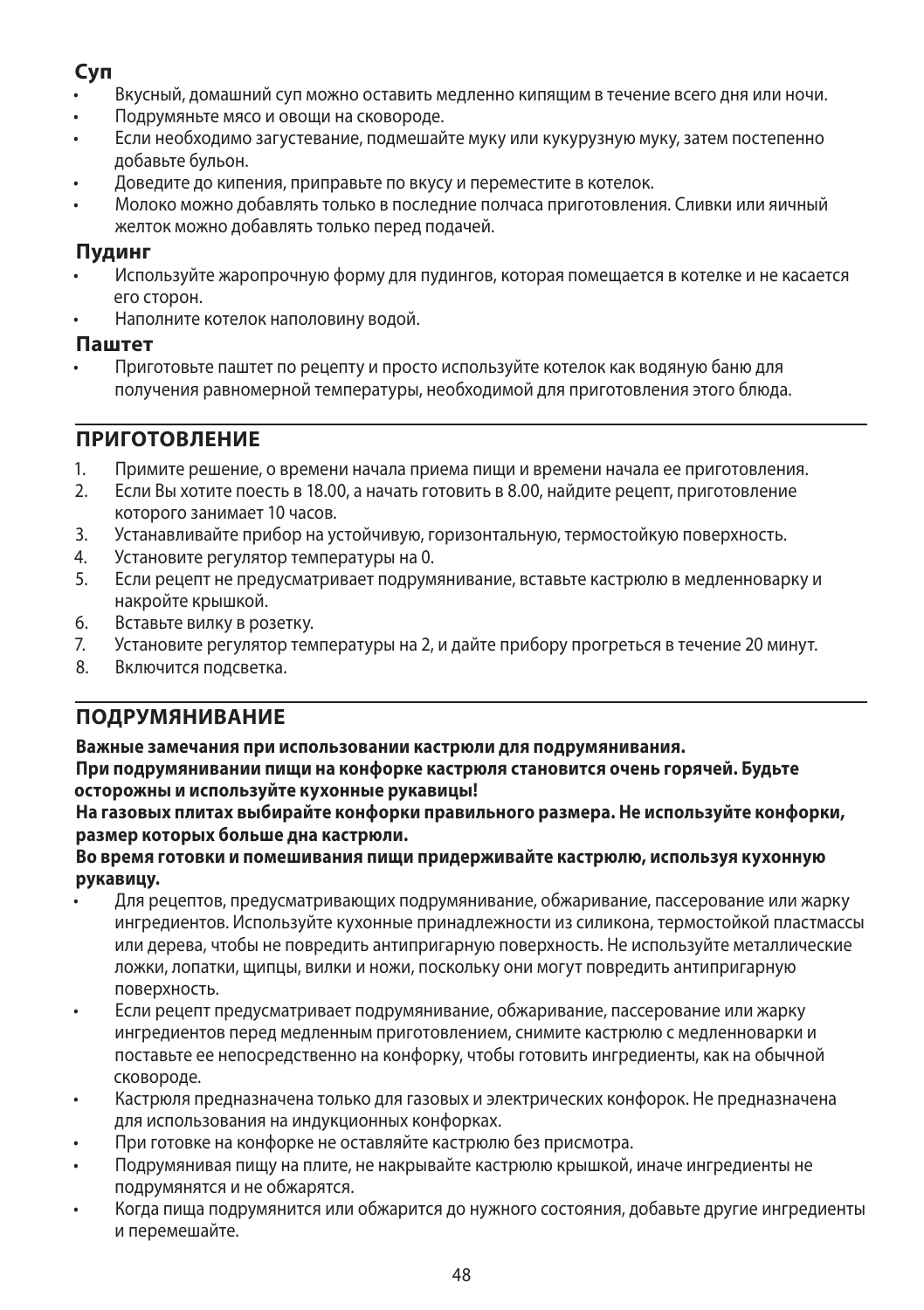• Надев кухонные рукавицы, возьмите кастрюлю за обе ручки и осторожно поставьте ее обратно в медленноварку.

## **НАПОЛНЕНИЕ**

Когда котелок прогреется:

- 1. Используйте кнопку снятия крышки для снятия крышки.
- 2. Поместите ингредиенты в котелок, затем добавьте кипящий бульон.
- 3. Установите крышку на место.
- 4. Установите регулятор температуры на 1 для традиционного медленного приготовления пищи, установите его на 2, если вы используете его как электрический сотейник.

## **ЗАКОНЧИЛИ?**

- 1. Установите регулятор температуры на 0. Подсветка погаснет.
- 2. Отключите прибор от электросети.
- 3. Используйте кнопку снятия крышки для снятия крышки.
- 4. Уберите все продукты из котелка.

Если вы не собираетесь мыть котелок сразу, залейте его теплой водой, чтобы остатки пищи не запеклись на нем из-за остаточного тепла.

## **УХОД И ОБСЛУЖИВАНИЕ**

- 1. Отключите прибор от розетки и дайте ему остыть.
- 2. Протрите поверхность чистой влажной тканью.
- 3. Вымойте крышку и котелок теплой мыльной водой, используя ткань или губку, а затем ополосните и тщательно просушите их.

### **ПОВТОРНАЯ ПЕРЕРАБОТКА**



WBO избежание воздействия вредных веществ на окружающую среду и здоровье<br>приборы и батареи одноразового или многоразового использования,<br>помеченные одним из этих символов, необходимо утилизировать отдельно от<br>несортирован приборы и батареи одноразового или многоразового использования, помеченные одним из этих символов, необходимо утилизировать отдельно от несортированных бытовых отходов. Обязательно утилизируйте электрические и электронные изделия, а также (если это применимо) батареи одноразового или многоразового использования в соответствующих официальных пунктах повторной переработки / сбора отходов.

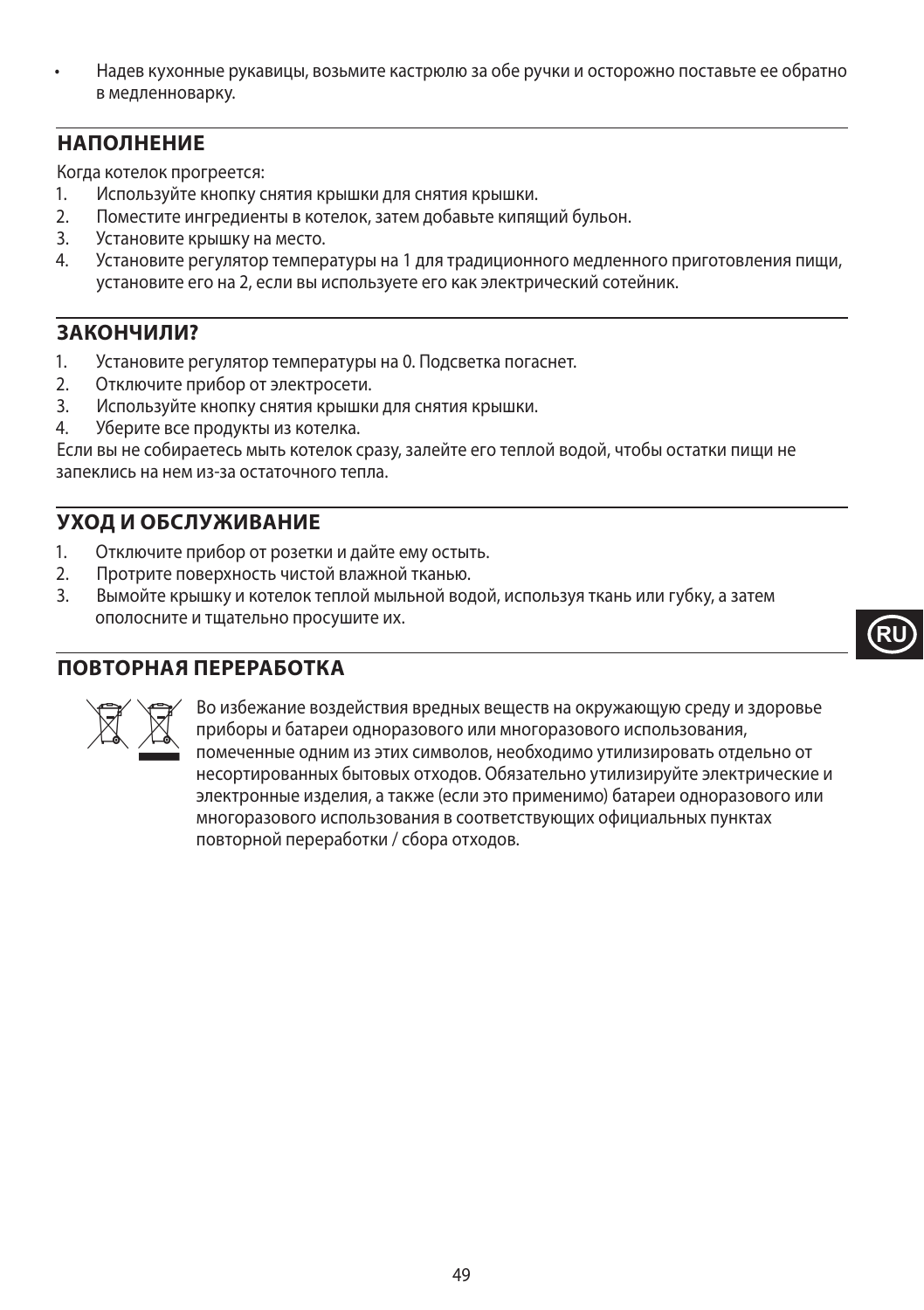Přečtěte si pokyny a uschovejte je. Pokud zařízení předáte dál, předejte ho i s návodem. Před použitím odstraňte všechny obaly.

# **DŮLEŽITÁ BEZPEČNOSTNÍ OPATŘENÍ**

Dodržujte základní bezpečnostní pokyny, jako jsou:

Tento přístroj mohou používat děti ve věku od 8 let a osoby se sníženými fyzickými, senzorickými či mentálními schopnostmi nebo osoby, které výrobek nikdy nepoužívaly nebo jej neznají, pokud tak činí pod dozorem/ byly poučeny a rozumí souvisejícím rizikům. S přístrojem si nesmějí hrát děti. Děti nesmějí provádět čištění a běžnou údržbu, pokud nedosáhly věku alespoň 8 let a nejsou-li pod dozorem. Přístroj i kabel uchovávejte mimo dosah dětí mladších 8 let.

Pokud je poškozený kabel, musí jej vyměnit výrobce, jeho servisní zástupce nebo osoba podobně kvalifikovaná, aby nedošlo k riziku. Neponořujte přístroj do kapaliny.

Nesprávné použití zařízení může vést ke zranění.

Kontakty udržujte v suchu.

- $\triangle$  Povrchy přístroje budou pálit. Zbytkové teplo zajistí, že povrchy po použití zůstanou horké.
- b Tento přístroj nepoužívejte v blízkosti van, sprch, umyvadel či jiných nádob obsahujících vodu.
- Kolem přístroje mějte volný prostor alespoň 50 mm do všech stran.
- Nezakrývejte spotřebič a nic na něj nestavte.
- Když spotřebič nepoužíváte, před přesunem a čištěním jej odpojte.
- Tento spotřebič nesmí být ovládán externím časovačem nebo systémem dálkového ovládání.
- Nepoužívejte spotřebič, je-li poškozen nebo se objevují poruchy.
- Tento hrnec je vhodný jen k vaření na plynové či elektrické plotně. Není vhodný k vaření na indukční plotně.
- Nenechávejte hrnec bez dozoru, když v něm na plotně vaříte.

# **JEN PRO DOMÁCÍ POUŽITÍ**

|         | u   |    |
|---------|-----|----|
| н<br>м. | INN | ۰. |

- 1. Kontrolka
- 2. Regulátor teploty
- 3. Držátko víčka
- 4. Víčko
- 5. Hrnec
- 6. Držadlo

# **VÝHODY POMALÉHO VAŘENÍ**

**Zdraví:** Jemný způsob vaření neničí tolik vitamíny a zachovává více živin a chutí.

**Úspora:** Při dlouhém pomalém vařením změknou i levnější tužší plátky masa a je zapotřební jen čtvrtina energie malé plotýnky běžného sporáku.

**Pohodlí:** Ingredience si připravte už večer před vařením. Před odchodem je dejte do pomalého vařiče a až se vrátíte domů, bude na vás čekat lahodné jídlo.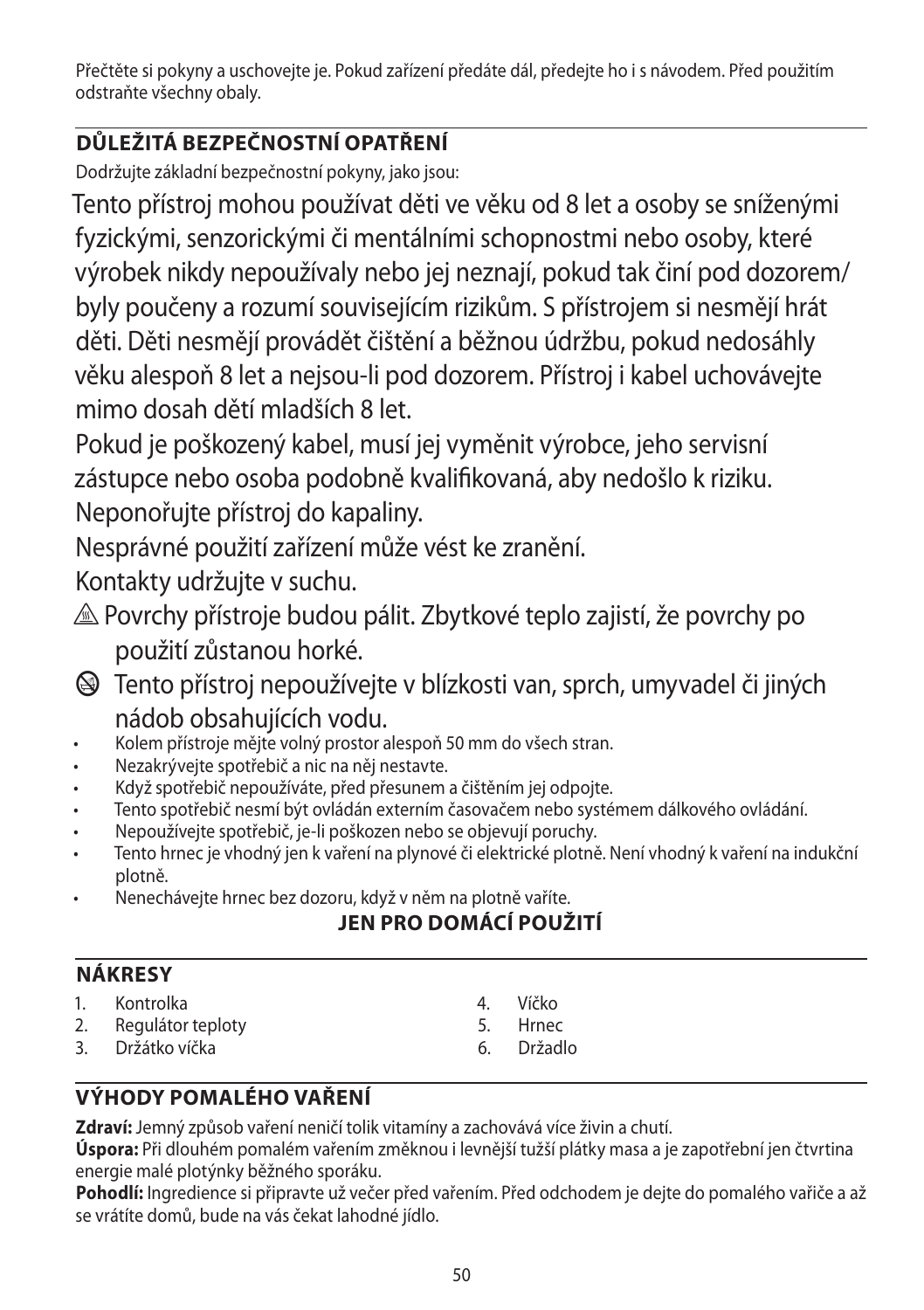# **REGULÁTOR TEPLOTY**

- 0 vypnuto<br>1 Pro tradi
- 1 Pro tradiční pomalé vaření.<br>2 Pro "rvchlé vaření" přístro
- 2 Pro "rychlé vaření" přístroj je použit jako elektrický hrnec na dušení.<br>S Aby uvařené jídlo nevychladlo.
- O Aby uvařené jídlo nevychladlo.

## **OBECNÉ**

- Napřed zmražené potraviny úplně rozmrazte a teprve potom je dejte do nádoby na vaření.
- Maso osmahněte do hněda a zeleninu orestujte na pánvi nebo v tomto hrnci.
- Předtím, než začnete vařit v pomalém hrnci, můžete tento hrnec použít k prudkému osmahnutí, osmahnutí do hněda, orestování či smažení, ale je vhodný pouze k vaření na plynové či elektrické plotně.

#### **Maso**

- Při pečení masa šťáva neprská ani se neodpaří, čili chuť a nutriční hodnota masa je zachována. Rozměr a tvar pečeně, její kvalita a podíl libového masa, tuku a kostí ovlivňuje dobu vaření. Brzy získáte zkušenost a budete vědět, jak si s tím poradit.
- Snažte se nepoužívat maso, které má velký podíl tuku, anebo přebytečný tuk odřízněte.

### **Drůbež**

- Drůbež omyjte, osušte a okořeňte zevnitř i zvenku.
- Kůži pečte dozlatova ve vlastní šťávě nebo na troše oleje. Použijte velkou pánev.

#### **Ryba**

- Aby zůstala zachována chuť a konzistence, nemůžeme rybu vařit příliš dlouho.
- Dno nádoby na vaření vymažte máslem nebo margarínem.
- Rybu očistěte, okrájejte a umyjte. Pak ji osušte a dejte do nádoby na vaření.
- Okořeňte a pokapte citrónovou šťávou. Potom přidejte horký vývar, vodu či víno.
- Na rybu dejte plátek másla a vařte 2-3 hodiny na nízkou teplotu (1).

#### **Zelenina**

- Zeleninu, která se vaří krátce, jako je zmrzlý hrášek a kukuřice, je třeba napřed rozmrazit a přidat až půl hodiny před koncem vaření.
- Vaření kořenové zeleniny, hlíz a cibulové zeleniny (mrkev, brambory, cibule) trvá déle, než vaření masa. Čili nakrájejte zeleninu na asi 5 mm tlusté plátky, nudle či kostky, a předtím, než je dáte do nádoby na vaření, je asi 2-3 minuty osmažte .

### **Luštěniny (fazole, hrášek a čočka)**

- Než dáte sušené fazole (např. červené fazole) do pomalého vařiče, musíte je nechat alespoň 10 minut povařit. Za syrova či nedovařené jsou jedovaté.
- Sušený hrášek a fazole dejte před vařením namočit asi na 8 hodin (nebo přes noc), aby změkl.
- Čočku není třeba namáčet přes noc.
- Pokud vaříte rýži, použijte alespoň 150 ml vody na každých 100 g rýže. Zjistili jsme, že nejlepších výsledků lze dosáhnout s předpařenou rýží.
- Těstoviny jsou příliš jemné na pomalé vaření. Pokud máte podle receptu použít těstoviny, vmíchejte je do nádoby až 30-40 minut před koncem vaření.

### **Polévka**

- Chutnou domácí polévku můžete nechat zvolna vařit celý den či přes noc.
- Dozlatova na pánvi osmažte maso a zeleninu.
- Pokud je třeba jídlo zahustit, vmíchejte obyčejnou mouku nebo kukuřičnou mouku a pak postupně přidávejte vývar.
- Přiveďte k varu, dochuťte a přendejte do nádoby na vaření.
- Mléko přidejte až v poslední půlhodině vaření. Smetanu či žloutek lze přidat těsně před servírováním.

### **Pudinky**

• Použijte žáruvzdornou pudinkovou misku, která se vejde do nádoby na vaření, aniž by se dotýkala jeho stěn.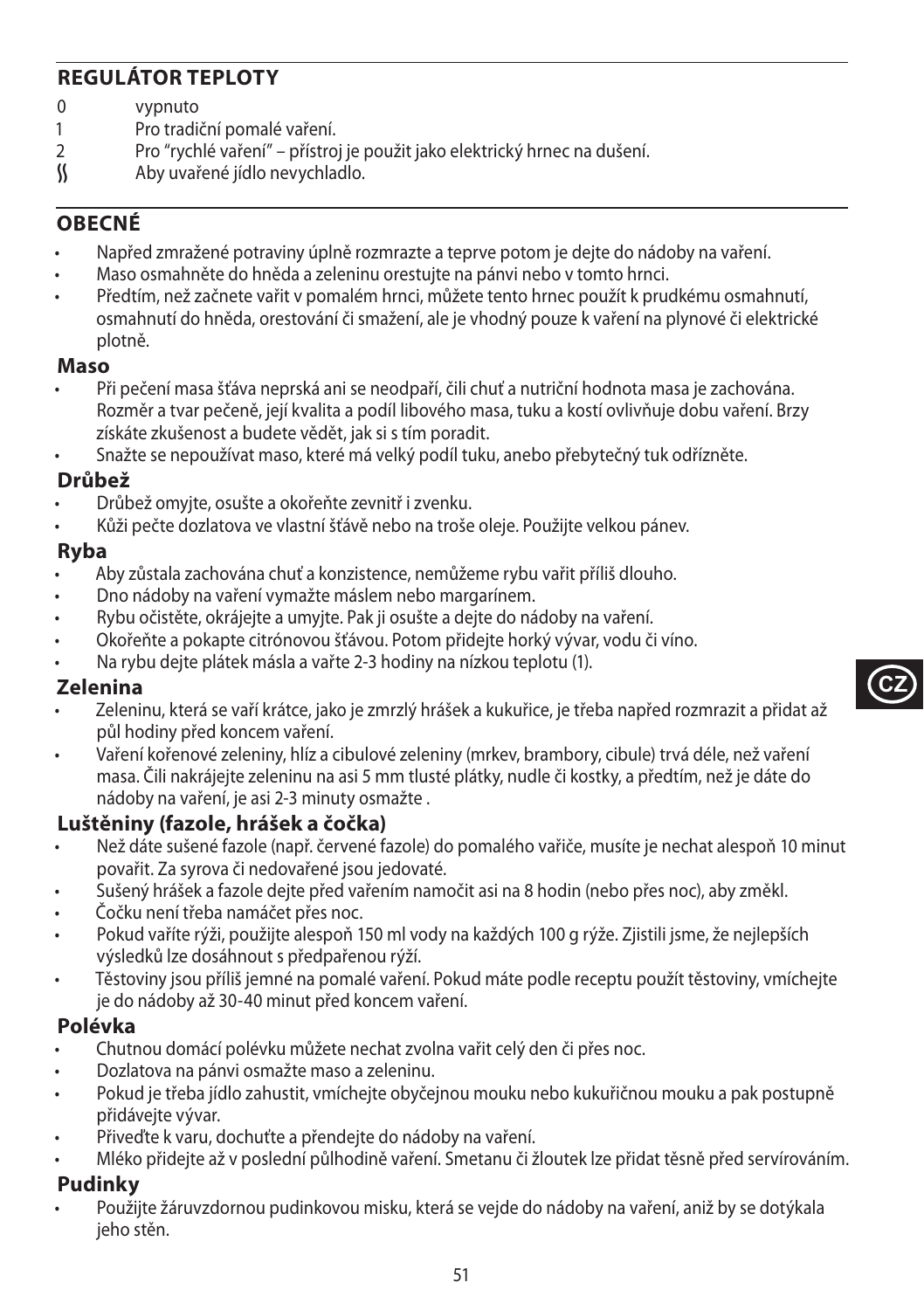• Do nádoby na vaření nalijte takové množství vody, aby hladina sahala do poloviny misky.

## **Paštiky**

• U paštiky postupujte podle receptu a nádobu na vaření použijte jen jako vodní lázeň, která při přípravě zajistí jemnou a rovnoměrnou teplotu.

# **PŘÍPRAVA**

- 1. Rozhodněte se, kdy chcete začít jíst a kdy chcete začít s vařením.<br>2. Pokud chcete jíst v 18.00 a potřebujete začít vařit v 8.00. naiděte
- 2. Pokud chcete jíst v 18.00 a potřebujete začít vařit v 8.00, najděte si recept, který trvá asi 10 hodin.
- 3. Umístěte spotřebič na stabilní, rovnou plochu odolnou vůči teplu.
- 4. Regulátor teploty nastavte na symbol 0.<br>5. U receptů, kde není vyžadováno prudké
- 5. U receptů, kde není vyžadováno prudké osmahnutí, vložte hrnec do pomalého hrnce a zadělejte poklicí.
- 6. Zasuňte zástrčku do zásuvky.<br>7. Regulátor teploty nastavte na
- 7. Regulátor teploty nastavte na 2 a nechte přístroj 20 minut zahřát.<br>8. Rozsvítí se kontrolka.
- 8. Rozsvítí se kontrolka.

# **PRUDKÉ OSMAHNUTÍ**

## **Důležité rady při používání hrnce k prudkému osmahnutí:**

#### **Při prudkém osmahnutí na plotně se hrnec velmi zahřeje. Manipulujte s ním opatrně a používejte rukavice na vaření! Při používání na plynové plotně vždy zvolte správnou velikost hořáku. Nepoužívejte na hořáku, který je větší než spodní část hrnce.**

### **Při držení hrnce během vaření a při míchání používejte rukavice na vaření.**

- U receptů, které obsahují ingredience, které je třeba prudce osmahnout, osmahnout do hněda, orestovat či smažit, používejte vždy silikonové, žáruvzdorné, plastové či dřevěné nádobí, abyste nepoškrábali antiadhezní povlak. Nikdy nepoužívejte kovové lžíce, obracečky, kleště, vidličky či nože – došlo by k poškození antiadhezního povlaku.
- Pokud je v receptu napsáno, že máte ingredience prudce osmahnout, osmahnout do hněda, orestovat či smažit předtím, než začnete jídlo vařit v pomalém hrnci, vyjměte hrnec z pomalého hrnce a umístěte jej přímo na plotnu, čímž získá funkci běžné pánve na smažení.
- Tento hrnec je vhodný jen k vaření na plynové či elektrické plotně. Není vhodný k vaření na indukční plotně.
- Nenechávejte hrnec bez dozoru, když v něm na plotně vaříte.
- Když chcete na plotně ingredience prudce osmahnout, nepoužívejte poklici ingredience by se neosmahly ani nezhnědly.
- Až budou ingredience dobře osmahnuté a zbarvené do hněda, přidejte další ingredience a promícheite.
- Hrnec uchopte za obě rukojeti pomocí rukavic na vaření a opatrně jej vložte zpět do pomalého hrnce.

# **PLNĚNÍ**

Když je nádoba na vaření zahřátá:

- 1. Držátkem víčka otevřete víko.
- 2. Dejte do nádoby na vaření ingredience a potom jídlo podlijte.
- 3. Vraťte zpět víko.
- 4. Regulátor teploty nastavte na 1 pro tradiční pomalé vaření. Pokud přístroj používáte jako elektrický hrnec na dušení, použijte polohu 2.

# **HOTOVO?**

- 1. Regulátor teploty nastavte na symbol 0. Kontrolka zhasne.
- 2. Vytáhněte přístroj ze zásuvky.
- 3. Držátkem víčka otevřete víko.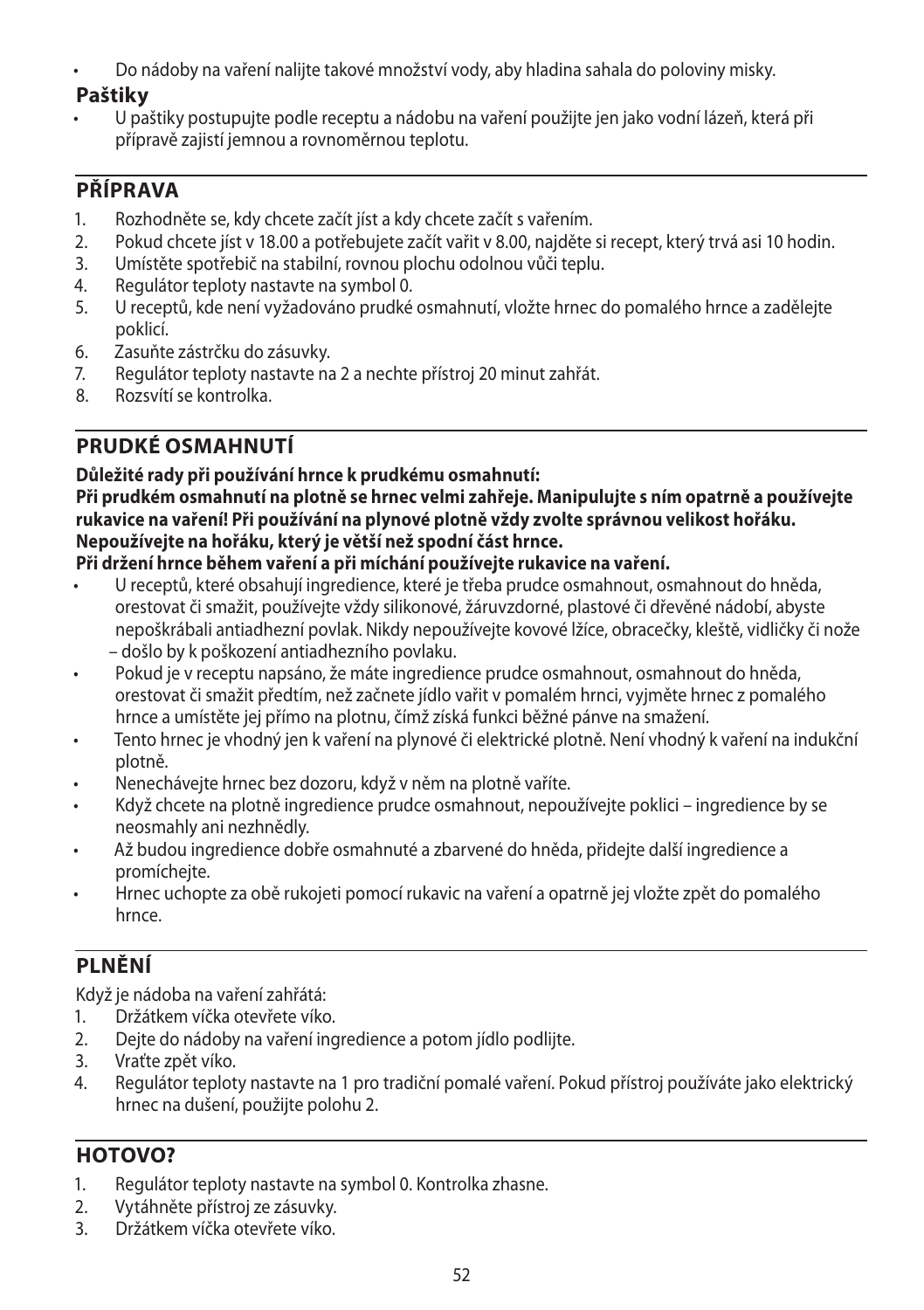4. Všechno jídlo z nádoby na vaření vyjměte.

Pokud nechcete nádobu na vaření hned umývat, napusťte do ní teplou vodu, aby se zbytkovým teplem nepřipekly zbytky potravin na stěny nádoby.

# **PÉČE A ÚDRŽBA**

- 1. Přístroj vypojte ze sítě a nechte vychladnout.
- 2. Všechny plochy otřete čistým vlhkým hadrem.<br>3. Umvite poklici a nádobu na vaření v teplé mýd
- 3. Umyjte poklici a nádobu na vaření v teplé mýdlové vodě a použijte hadřík nebo houbu. Pak nádobu vypláchněte a dobře osušte.

# **RECYKLACE**



MAby nedocházelo k ničení životního prostředí a zdraví kvůli obsaženým nebezpečným<br>látkám, přístroje a dobíjecí i nedobíjecí baterie označené jedním z těchto symbolů<br>nesmějí být vyhazovány do směsného komunálního odpadu. E látkám, přístroje a dobíjecí i nedobíjecí baterie označené jedním z těchto symbolů nesmějí být vyhazovány do směsného komunálního odpadu. Elektrické a elektronické výrobky, a pokud to přísluší, i dobíjecí i nedobíjecí baterie, vždy likvidujte na oficiálním recyklačním/sběrném místě.

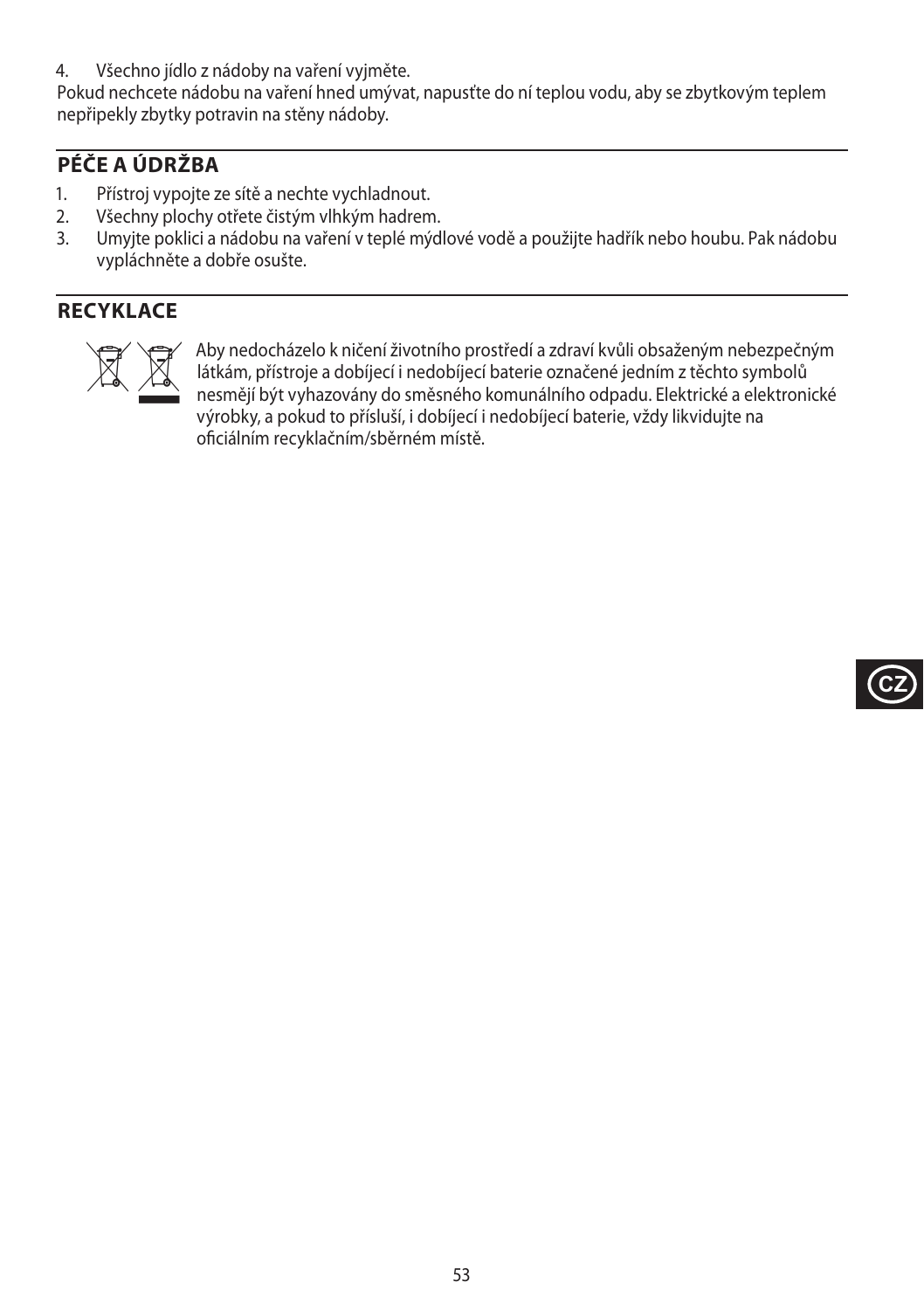Prečítajte si pokyny a odložte tak, aby ste ich mohli priložiť pri prípadnom odovzdaní výrobku niekomu inému. Pred použitím odstráňte všetky obaly.

# **DÔLEŽITÉ BEZPEČNOSTNÉ OPATRENIA**

Dodržujte základné bezpečnostné opatrenia, vrátane:

Tento prístroj môžu používať deti od 8 rokov a osoby so zníženými fyzickými, zmyslovými alebo psychickými schopnosťami alebo nedostatkom skúseností a vedomostí ak sú pod dozorom/poučení a sú si vedomí s tým spojených rizík. Deti sa s prístrojom nemajú hrať. Čistenie a používateľská údržba nemajú byť vykonávané deťmi ak nie sú staršie ako 8 rokov a pod dozorom. Prístroj a elektrickú šnúru uchovávajte mimo dosahu detí mladších ako 8 rokov.

Ak je prívodný kábel poškodený, musí byť vymenený výrobcom, jeho servisným technikom alebo iným kvalifikovaným odborníkom, aby nedošlo k riziku.

Nesprávne používanie spotrebiča môže viesť k poraneniu.

 $\triangle$  Povrchy spotrebiča budú horúce. Zvyškové teplo bude po použití udržiavať povrchy teplé.

Konektory udržiavajte v suchu.

- b Nepoužívajte tento prístroj v blízkosti vane, sprchy, umývadla alebo iných nádob s vodou.
- Okolo celého spotrebiča nechajte voľný priestor aspoň 50 mm.
- Spotrebič neprikrývajte a na jeho vrchnú časť nedávajte žiadne predmety.
- Spotrebič odpojte od prívodu elektrickej energie, keď ho nepoužívate, premiestňujete alebo čistíte.
- Tento spotrebič nesmie byť ovládaný prostredníctvom externého časového spínača alebo diaľkového ovládania.
- Nepoužívajte tento spotrebič, ak je poškodený alebo vznikne porucha.
- Varná nádoba je vhodná iba pre elektrické a plynové sporáky. Nie je vhodná pre indukčné varné dosky.
- Nenechávajte varnú nádobu pri varení na sporáku bez dozoru.

# **LEN NA POUŽITIE V DOMÁCNOSTI**

# **NÁKRESY**

- 1. Svetelná kontrolka
- 2. Regulátor teploty
- 3. Uško veka
- 4. Veko
- 5. Varná nádoba
- 6. Rukoväť

# **VÝHODY POMALÉHO VARENIA**

**Zdravotné:** Mierne varenie znižuje poškodenie vitamínov a zachováva viac výživných látok a chutí **Ekonomické:** Dlhé, pomalé varenie dokáže zjemniť lacnejšie a tuhšie kusy mäsa a spotrebuje asi štvrtinu energie malej platničky na bežnom sporáku

**Pohodlie:** Suroviny si pripravte deň pred plánovaným varením, vložte ich do pomalého hrnca pred odchodom z domu a po návrate domov na vás čaká vynikajúci pokrm.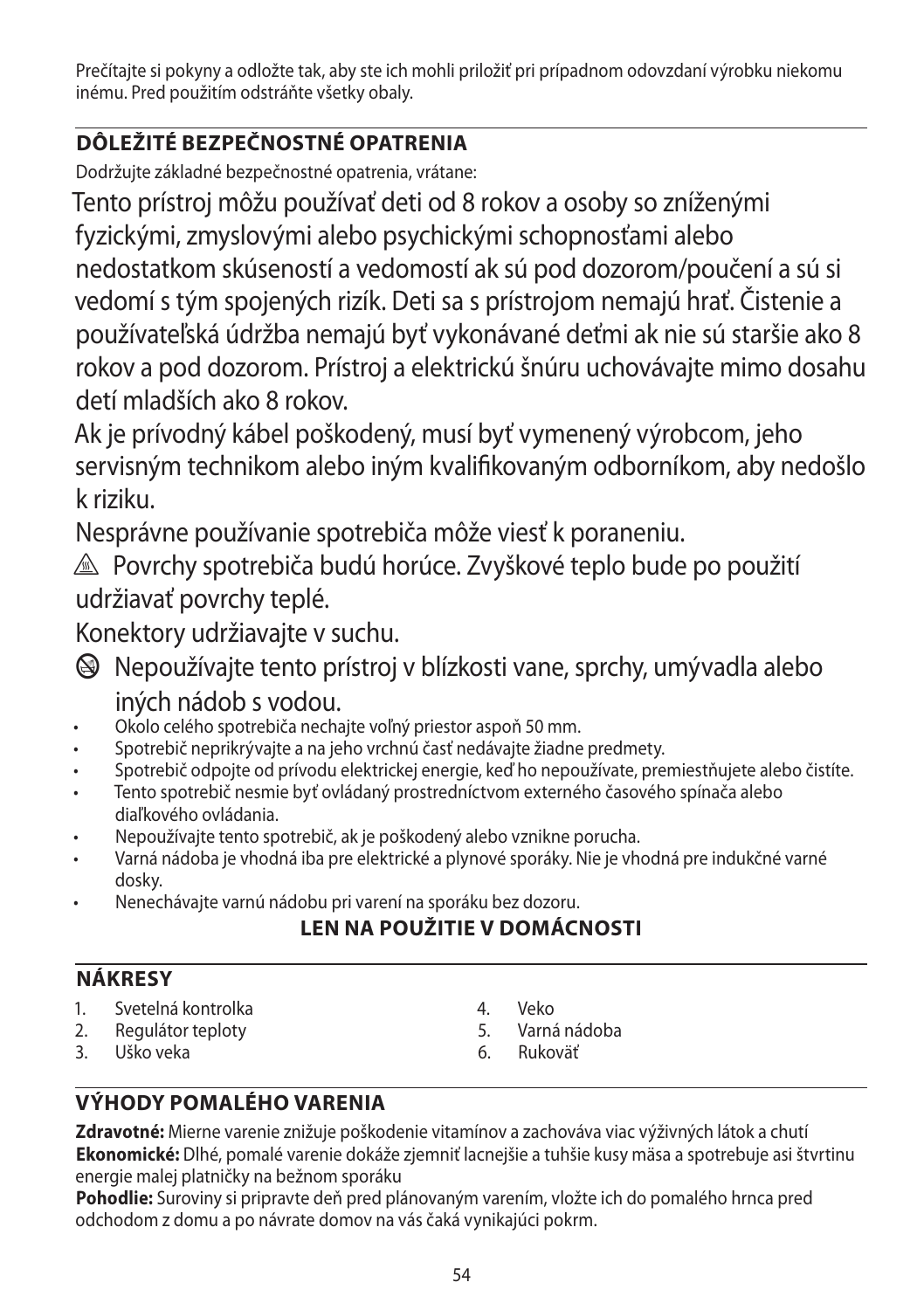# **REGULÁTOR TEPLOTY**

- 0 vypnutý<br>1 Na tradič
- 1 Na tradičné pomalé varenie.<br>2 Na "rýchle varenie" prístroi
- 2 Na "rýchle varenie" prístroj sa používa ako elektrický hrniec na varenie.<br>K Na udržiavanie teploty uvareného iedla.
- Na udržiavanie teploty uvareného jedla.

## **VŠEOBECNE**

- Mrazené potraviny pred vložením do varnej nádoby úplne rozmrazte.
- Mäso opražte a zeleninu orestujte na panvici alebo vo varnej nádobe.
- Predtým ako začnete variť v pomalom hrnci, môžete použiť varnú nádobu na prudké opečenie, osmaženie do hneda, orestovanie alebo smaženie. Je však vhodný iba pre plynové a elektrické sporáky.

#### **Mäso**

- Pri pečení šťava nestrieka ani sa nevyparuje, takže je zachovaná chuť aj výživná hodnota mäsa. Doba prípravy závisí od veľkosti a tvaru mäsa, jeho kvality a podielu chudého mäsa, tuku a kosti. Skúsenosti vám rýchlo pomôžu stanoviť potrebnú dobu varenia.
- Vyhýbajte sa mäsu s veľkým podielom tuku, alebo prebytočný tuk odstráňte.

### **Hydina**

- Hydinu umyte, osušte a okoreňte z vonkajšej aj vnútornej strany.
- Kožu opečte do hneda na vlastnom tuku alebo na troche kuchynského oleja na veľkej panvici.

### **Ryby**

- Aby ste zachovali chuť a štruktúru rybieho mäsa, nemalo by sa pripravovať dlho.
- Dno varnej nádoby potrite maslom alebo margarínom.
- Rybu očistite, nakrájajte a umyte. Vysušte a vložte do varnej nádoby.
- Okoreňte, pokvapkajte citrónom a pridajte horúci vývar, vodu alebo víno.
- Poukladajte na rybu malé kúsky masla a pripravujte na nízkom stupni (1) po dobu 2 3 hodín.

### **Zelenina**

- Rýchlo uvarená zelenina, ako mrazený hrášok a kukurica, musí byť rozmrazená a pridáva sa pol hodinu pred koncom varenia.
- Koreňová zelenina, hľuzy a cibuľoviny (mrkvy, zemiaky, cibule) sa varia oveľa dlhšie ako mäso, takže ich nakrájajte na asi 5 mm široké kolieska, prúžky alebo kocky a pred pridaním do varnej nádoby ich krátko osmažte po dobu 2 – 3 minút.

## **Strukoviny (fazuľa, hrášok a šošovica)**

- Sušenú fazuľu (napr. červenú fazuľu) musíte pred pridaním do pomalého hrnca variť aspoň 10 minút. Surová alebo nedovarená je škodlivá.
- Sušený hrach a fazuľu dajte pred varením namočiť na 8 hodín (alebo cez noc), aby zmäkli.
- Šošovicu nie je potrebné namáčať cez noc.
- Pri varení s ryžou pridajte aspoň 150 ml varenej tekutiny na každých 100 g ryže. Zistili sme, že najvhodnejšia je predparená "rýchlovarná" ryža.
- Cestoviny sa pri pomalom varení rozvaria. Ak máte v recepte cestoviny, zamiešajte ich do variaceho sa jedla 30 – 40 minút pred ukončením varenia.

### **Polievka**

- Chutná domáca polievka sa môže nechať pomaly variť celý deň alebo cez noc.
- Osmažte mäso a zeleninu na panvici.
- Ak sa vyžaduje zahustenie, primiešajte múku alebo kukuričnú múku a potom postupne pridávajte vývar.
- Priveďte do varu, okoreňte podľa chuti a prelejte do varnej nádoby.
- Nepridávajte mlieko skôr ako polhodinu pred ukončením varenia. Smotana alebo vaječný žĺtok môžete pridať tesne pred podávaním.

### **Nákypy**

• Použite teplovzdornú nádobu na nákyp, ktorá vojde do varnej nádoby bez toho, aby sa dotýkala jej stien.



55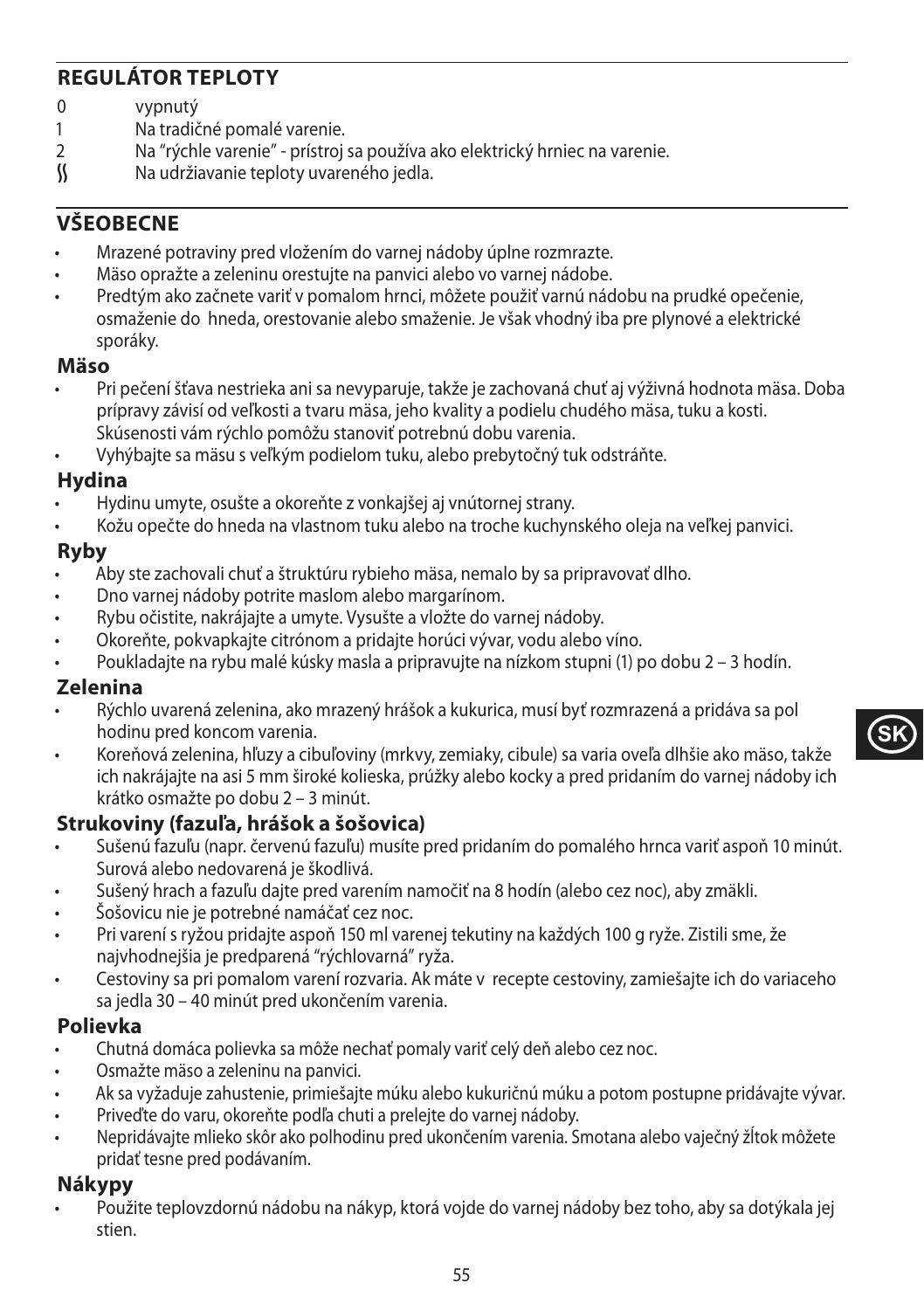• Varnú nádobu naplňte dostatočným množstvom vody tak, aby siahala do polovice nádoby s nákypom.

## **Paštéta**

• Pripravte paštétu podľa receptu a jednoducho použite varnú nádobu ako vodný kúpeľ, ktorý zabezpečí miernu a rovnomernú teplotu potrebnú na prípravu tohto pokrmu.

# **PRÍPRAVA**

- 1. Rozhodnite sa, kedy chcete jesť a kedy chcete začať s varením.<br>2. Ak chcete jesť o 6 večer a potrebujete začať variť o 8 hodine rár
- 2. Ak chcete jesť o 6 večer a potrebujete začať variť o 8 hodine ráno, vyhľadajte si recept, ktorý trvá približne 10 hodín.
- 3. Spotrebič postavte na stabilný, vodorovný a teplovzdorný povrch.<br>4. Regulátor teploty nastavte na 0.
- 4. Regulátor teploty nastavte na 0.
- 5. Pri receptoch bez opekania vložte varnú nádobu do pomalého hrnca, založte pokrievku/veko.
- 6. Vložte zástrčku do zásuvky na stene.<br>7. Nastavte regulátor teploty na 2 a nec
- Nastavte regulátor teploty na 2 a nechajte prístroj predhriať 20 minút.
- 8. Zasvieti svetelná kontrolka.

# **OPEKANIE**

### **Dôležité poznámky pri používaní varnej nádoby na opekanie:**

**Pri opekaní na sporáku sa varná nádoba stane veľmi horúcou. Narábajte s ňou opatrne pomocou kuchynských chňapiek!**

#### **Na plynových sporákoch používajte vždy horák správnej veľkosti. Nepoužívajte horák, ktorý je väčší ako základňa varnej nádoby.**

### **Na držanie varnej nádoby počas používania a pri miešaní používajte kuchynskú chňapku.**

- Pri receptoch, ktoré si vyžadujú, aby bolo jedlo opečené, opražené, orestované alebo vypražené používajte vždy silikónové, tepelne odolné plastové alebo drevené náčinie, aby ste predišli poškriabaniu nelepivého povrchu. Nikdy nepoužívajte kovové lyžice, varešky, kliešte, vidličky alebo nožíky, keďže tieto poškodia nelepivý povrch.
- Ak váš recept vyžaduje opečenie, opraženie, orestovanie alebo vyprážanie jedla pred pomalým varením, vyberte varnú nádobu z pomalého hrnca a položte ju priamo na platničku, aby ste prísady tepelne upravili ako v obyčajnej panvici.
- Používanie na sporáku je vhodné iba pre elektrické a plynové sporáky. Nie je vhodné pre indukčné sporáky.
- Pri varení na sporáku nenechávajte varnú nádobu bez dozoru.
- Pri opekaní na sporáku nepoužívajte pokrievku, inak sa prísady neopečú alebo neopražia.
- Keď je jedlo opečené alebo opražené podľa potreby, pridajte ďalšie prísady a premiešajte.
- Pomocou kuchynských chňapiek uchopte obe rukoväte a opatrne vložte varnú nádobu späť do pomalého hrnca.

# **PLNENIE**

Po zohriatí varnej nádoby:

- 1. Na zdvihnutie veka použijete uško veka
- 2. Vložte do varnej nádoby všetky suroviny a potom jedlo podlejte.
- 3. Veko vráťte na svoje miesto.
- 4. Nastavte regulátor teploty na 1 pri tradičnom pomalom varení, na 2 ak ho používate ako elektrický hrniec na dusenie.

# **HOTOVO?**

- 1. Regulátor teploty nastavte na 0. Svetelná kontrolka zhasne.
- 2. Odpojte prístroj z elektrickej siete.
- 3. Na zdvihnutie veka použijete uško veka
- 4. Vyberte z varnej nádoby všetok pokrm.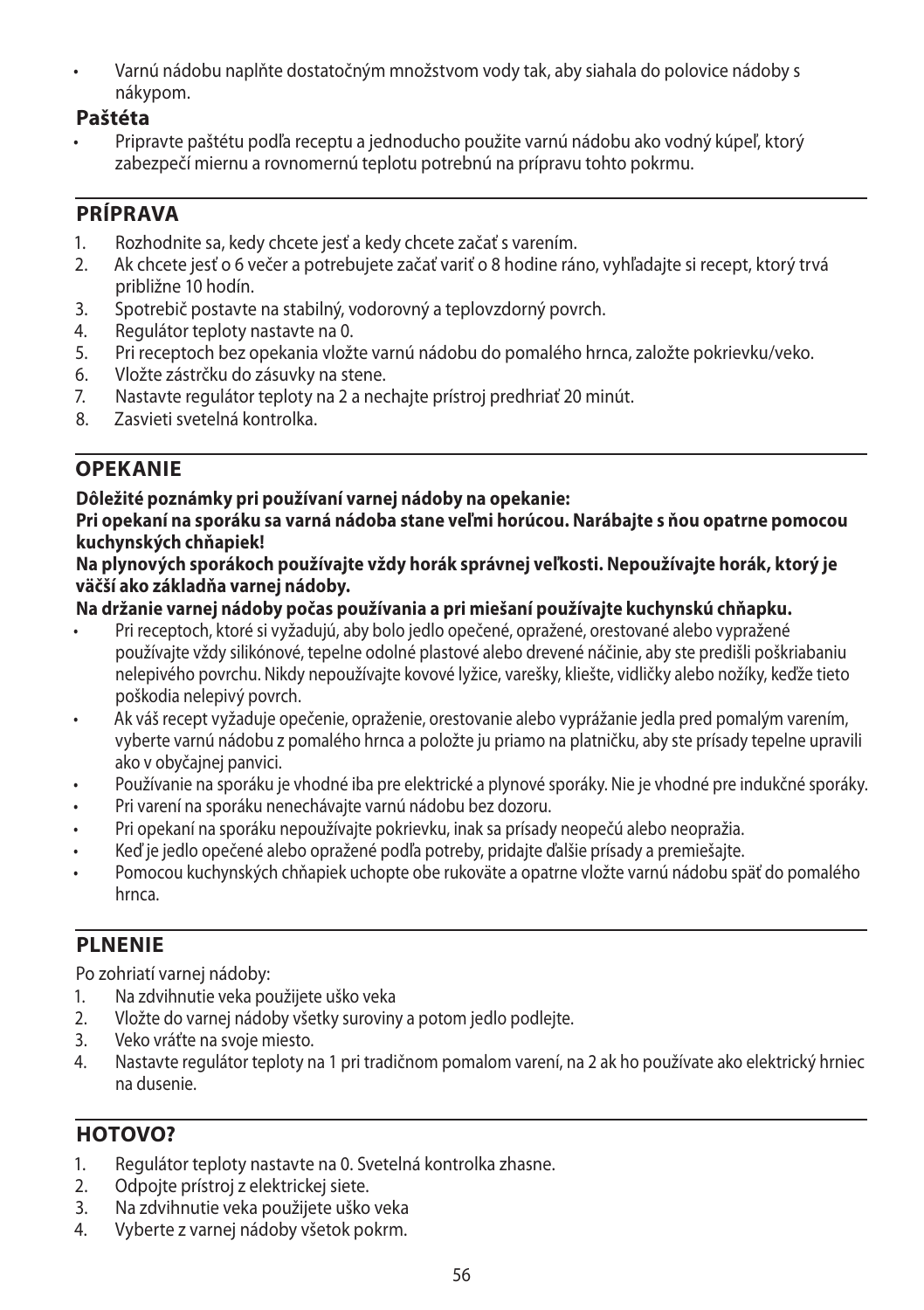Ak sa nechystáte vyčistiť varnú nádobu okamžite, naplňte ju teplou vodou, aby ste predišli pripáleniu akýchkoľvek zvyškov jedla na steny varnej nádoby.

# **STAROSTLIVOSŤ A ÚDRŽBA**

- 1. Spotrebič vytiahnite zo zásuvky a nechajte vychladnúť.
- 2. Všetky povrchy utrite čistou vlhkou utierkou.
- 3. Vrchnák a varnú nádobu umývajte v teplej vode so saponátom pomocou utierky alebo špongie, potom ich opláchnite a dobre vysušte.

# **RECYKLÁCIA**



Aby nedochádzalo k ohrozeniu zdravia a životného prostredia vplyvom<br>nebezpečných látok, prístroje a nabíjacie a nenabíjacie batérie označení<br>týchto symbolov nesmú byť likvidované s netriedeným komunálnym od<br>Elektrické a el nebezpečných látok, prístroje a nabíjacie a nenabíjacie batérie označené niektorým z týchto symbolov nesmú byť likvidované s netriedeným komunálnym odpadom. Elektrické a elektronické výrobky a prípadne nabíjacie a nenabíjacie batérie vždy odovzdajte na príslušnom oficiálnom mieste pre recykláciu / zber.

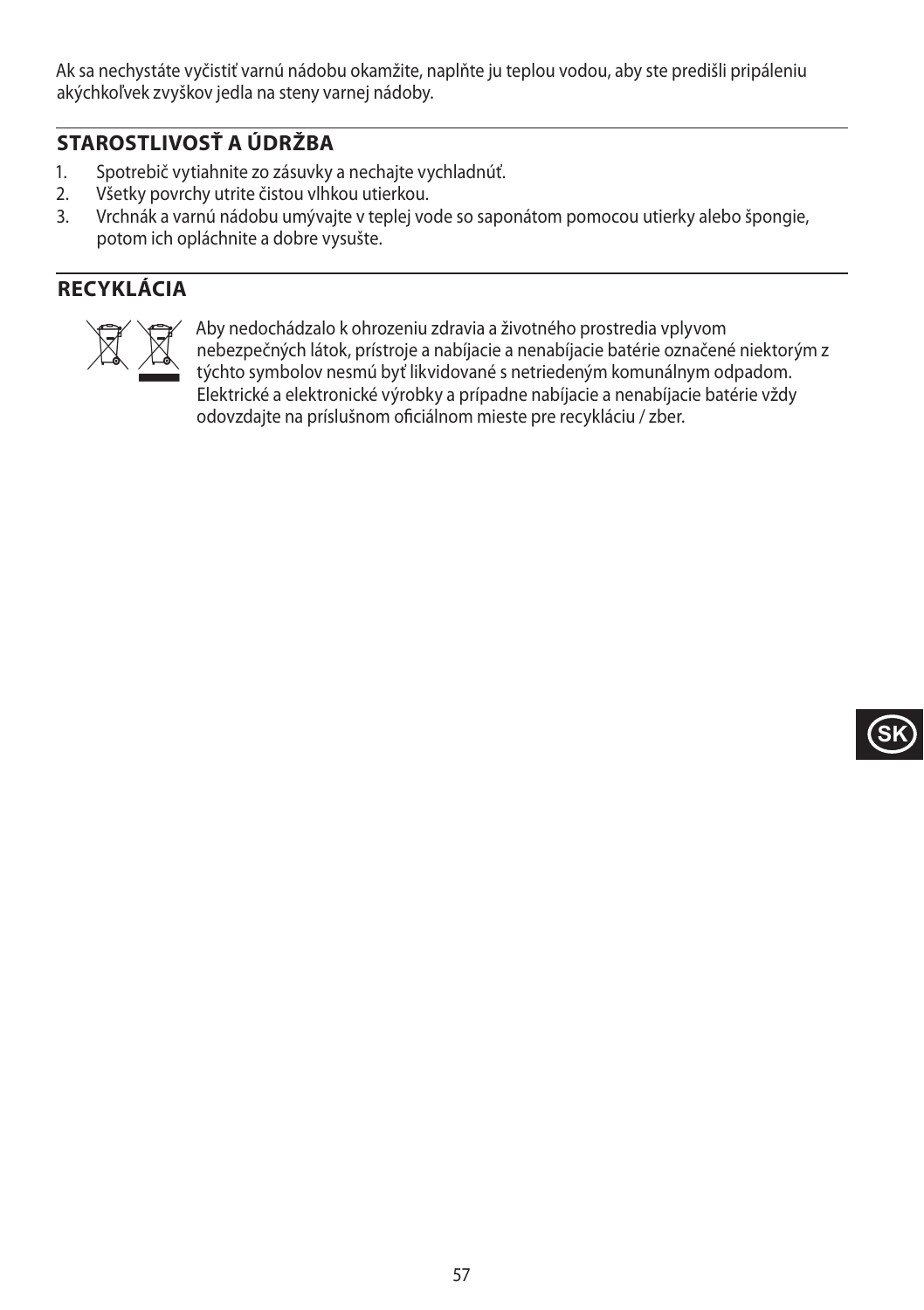Instrukcję należy przeczytać, zachować, przekazać kolejnemu użytkownikowi, jeśli odstępujemy urządzenie innej osobie. Wyjmij z opakowania przed użyciem.

# **WSKAZÓWKI DOTYCZĄCE BEZPIECZEŃSTWA**

Postępuj zgodnie ze wskazówkami dotyczącymi bezpieczeństwa, między innymi:

Urządzenie może być użytkowane przez dzieci w wieku od 8 lat i starsze oraz osoby o ograniczonej sprawności fizycznej, czuciowej lub psychicznej lub osoby niemające doświadczenia lub znajomości urządzenia, jeśli odbywa się to pod nadzorem / z instruktażem, oraz są świadome istniejących zagrożeń. Dzieci nie powinny bawić się urządzeniem. Dzieci nie powinny czyścić i obsługiwać urządzenia, o ile nie są starsze niż 8 lat i są nadzorowane. Przechowuj urządzenie i przewód zasilania w miejscu niedostępnym dla dzieci w wieku poniżej 8 lat.

Jeżeli przewód zasilający ulegnie uszkodzeniu, powinien być wymieniony przez producenta, jego serwis techniczny lub specjalistyczny zakład naprawczy w celu uniknięcia zagrożenia.

Styki powinny być suche.

Niewłaściwe użytkowanie urządzenia może spowodować obrażenia ciała.

- $\triangle$  Powierzchnie urządzenia rozgrzewają się. Resztkowe ciepło powoduje, że powierzchnie jeszcze pozostają gorące po użyciu.
- $\bigcirc$  Nie należy używać tego urządzenia w pobliżu wanny, prysznica, umywalki lub innych naczyń zawierających wodę.
- Ze wszystkich stron urządzenia należy pozostawić, co najmniej 50mm wolnej przestrzeni.
- Nie przykrywaj urządzenia i niczego na nim nie stawiaj.
- Jeśli urządzenie nie jest używane, przed przestawieniem w inne miejsce i przed czyszczeniem, wyjmij wtyczkę zasilania.
- Nigdy nie używaj urządzenia niezgodnie z jego przeznaczeniem określonym w niniejszej instrukcji.
- Nigdy nie używaj uszkodzonego urządzenia lub jeśli zaczęło wadliwie działać.
- Garnek do gotowania przeznaczony jest wyłącznie na kuchenki gazowe lub elektryczne. Nie nadaje się do kuchenek indukcyjnych
- W czasie gotowania nie pozostawiaj garnka do gotowania bez nadzoru

# **TYLKO DO UŻYTKU DOMOWEGO**

# **RYSUNKI**

- 1. Lampka
- 2. Regulator temperatury
- 3. Gałka pokrywy
- 4. Pokrywa
- 5. Garnek do gotowania
- 6. Uchwyt

# **ZALETY WOLNEGO GOTOWANIA**

**Zdrowie:** proces wolnego gotowania zmniejsza utratę witamin i zachowuje więcej składników odżywczych i smakowych.

**Oszczędność:** długie powolne gotowanie umożliwia zmiękczanie i skruszanie tańszych, twardszych mięs zużywając tylko około jedną czwartą mocy na małym palniku przeciętnej płyty.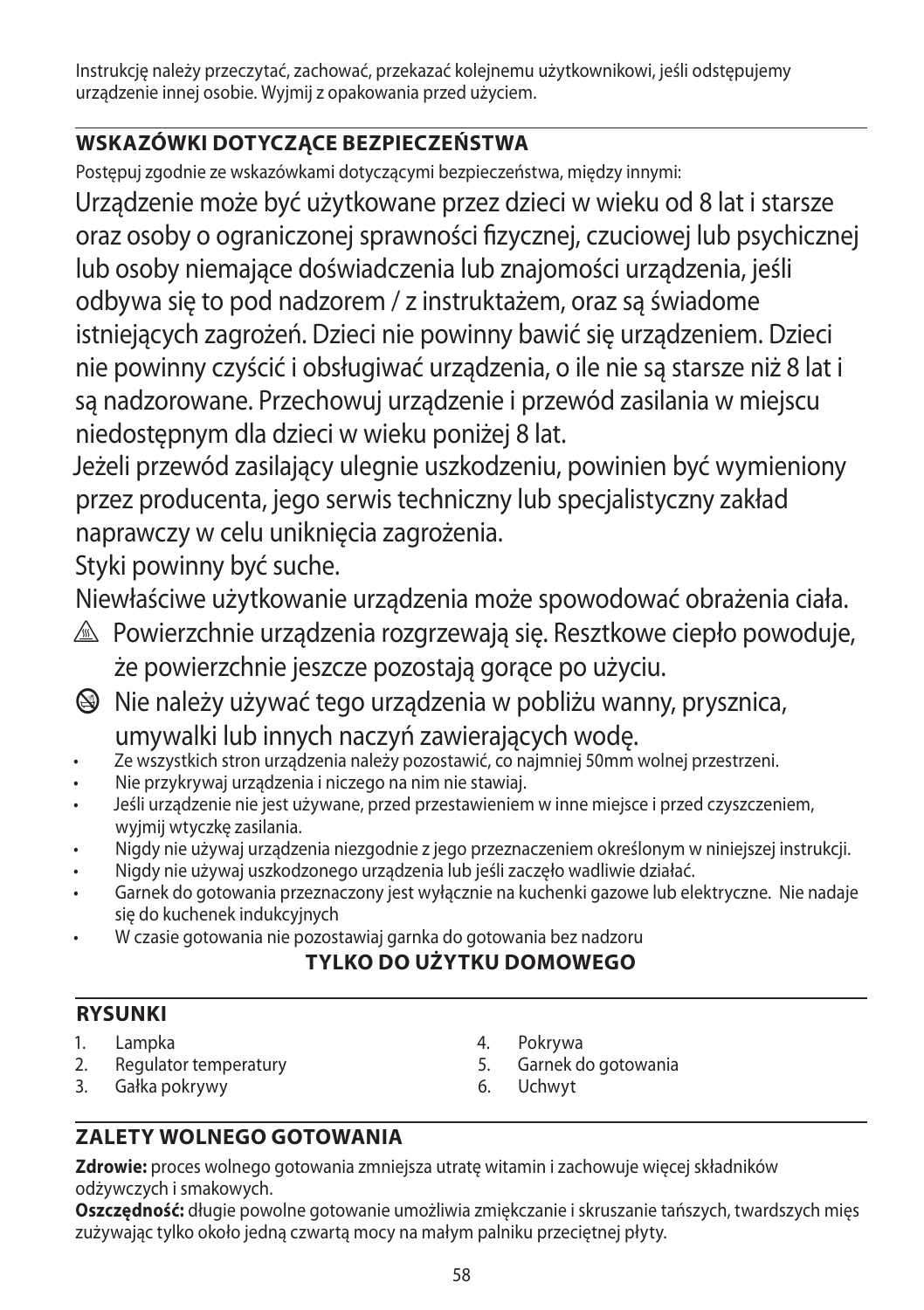**Wygoda:** przygotuj składniki poprzedniego dnia wieczorem, włóż do wolnowaru, smaczny posiłek będzie czekał, kiedy wrócisz do domu.

## **REGULATOR TEMPERATURY**

- 0 wyłączony<br>1 Do tradycyj
- Do tradycyjnego powolnego gotowania.
- 2 Do "szybkiego gotowania" zastosuj, jako elektryczny garnek do duszenia.<br>
So utrzymania temperatury jedzenia po ugotowaniu.
- O Do utrzymania temperatury jedzenia po ugotowaniu.

## **OGÓLNE UWAGI**

- Przed włożeniem do wolnowaru, mrożonki muszą być całkowicie rozmrożone.
- Mięso podsmaż, a warzywa zeszklij na patelni lub w garnku do gotowania.
- Garnek do gotowania można stosować do podsmażania, szklenia lub smażenia w tłuszczu; tylko na kuchenkach gazowych i elektrycznych, przed użyciem wolnowaru.

#### **Mięso**

- W trakcie pieczenia wydzielane soki nie wytryskają ani nie odparowują, więc smak i wartość odżywcza są zachowane. Na czas gotowania mają wpływ zarówno kształt kawałka mięsa, jego jakość jak i proporcje treści chudej, tłustej oraz kości. Po kilku razach nabierzesz doświadczenia i będziesz potrafił dokonać oceny surowca.
- Unikaj mięsa o wysokiej zawartości tłuszczu albo wycinaj nadmiar tłuszczu.

### **Drób**

- Drób trzeba umyć, osuszyć i natrzeć przyprawami z zewnątrz i w środku.
- Przyrumień skórkę na dużej patelni, we własnym sosie lub z dodatkiem niewielkiej ilości oliwy.

### **Ryby**

- Aby zachować smak i konsystencję ryb, nie powinno się ich gotować nadmiernie długo.
- Posmaruj dno garnka masłem lub margaryną.
- Oczyść, spraw i umyj rybę. Osusz i włóż do garnka.
- Dodaj przyprawy, skrop sokiem z cytryny, a następnie zalej gorącym bulionem, wodą lub winem.
- Na rybie połóż trochę masła i gotuj na małym ogniu (1) przez 2-3 godziny.

### **Warzywa**

- Podgotowane warzywa, jak mrożony groszek i kukurydza cukrowa, trzeba rozmrozić i dodać na pół godziny przed końcem gotowania.
- Warzywa korzeniowe, bulwy i cebule (marchew, ziemniaki, cebula) gotują się znacznie dłużej niż mięsa, dlatego należy je pokroić na plastry, paski lub kostki około 5mm grubości i delikatnie podsmażyć przez 2-3 minuty przed włożeniem do garnka.



- Suszoną fasolę (np. czerwoną fasolę) przed włożeniem do wolnowaru należy gotować, przez co najmniej 10 minut. Fasola spożywana na surowo lub niedogotowana, ma właściwości toksyczne.
- Suszony groch i fasolę przed gotowaniem, aby zmiękły, namoczyć w wodzie przez 8 godzin (albo przez noc).
- Soczewica nie wymaga wcześniejszego namoczenia.
- Przy gotowaniu ryżu, na każde 100g ryżu należy użyć co najmniej 150 ml płynu. Sprawdziliśmy, że ryż gotuje się najlepiej w trybie "easy-cook".
- Makaron nie nadaje się do wolnego gotowania, robi się zbyt miękki. Jeśli przepis wymaga makaronu, włóż go do garnka na 30-40 minut przed końcem gotowania.

## **Zupy**

- Smaczna, domowa zupa może pozostać na wolnym ogniu przez cały dzień lub noc.
- Mięso i warzywa przyrumieniaj na patelni.
- Jeśli trzeba zagęścić zupę, weź trochę mąki lub mąki kukurydzianej stopniowo dodając bulion.
- Doprowadź do wrzenia, dopraw do smaku i przełóż do garnka.
- Nie należy dodawać mleka w trakcie gotowania. Śmietana lub żółtko można dodać tuż przed podaniem.

59



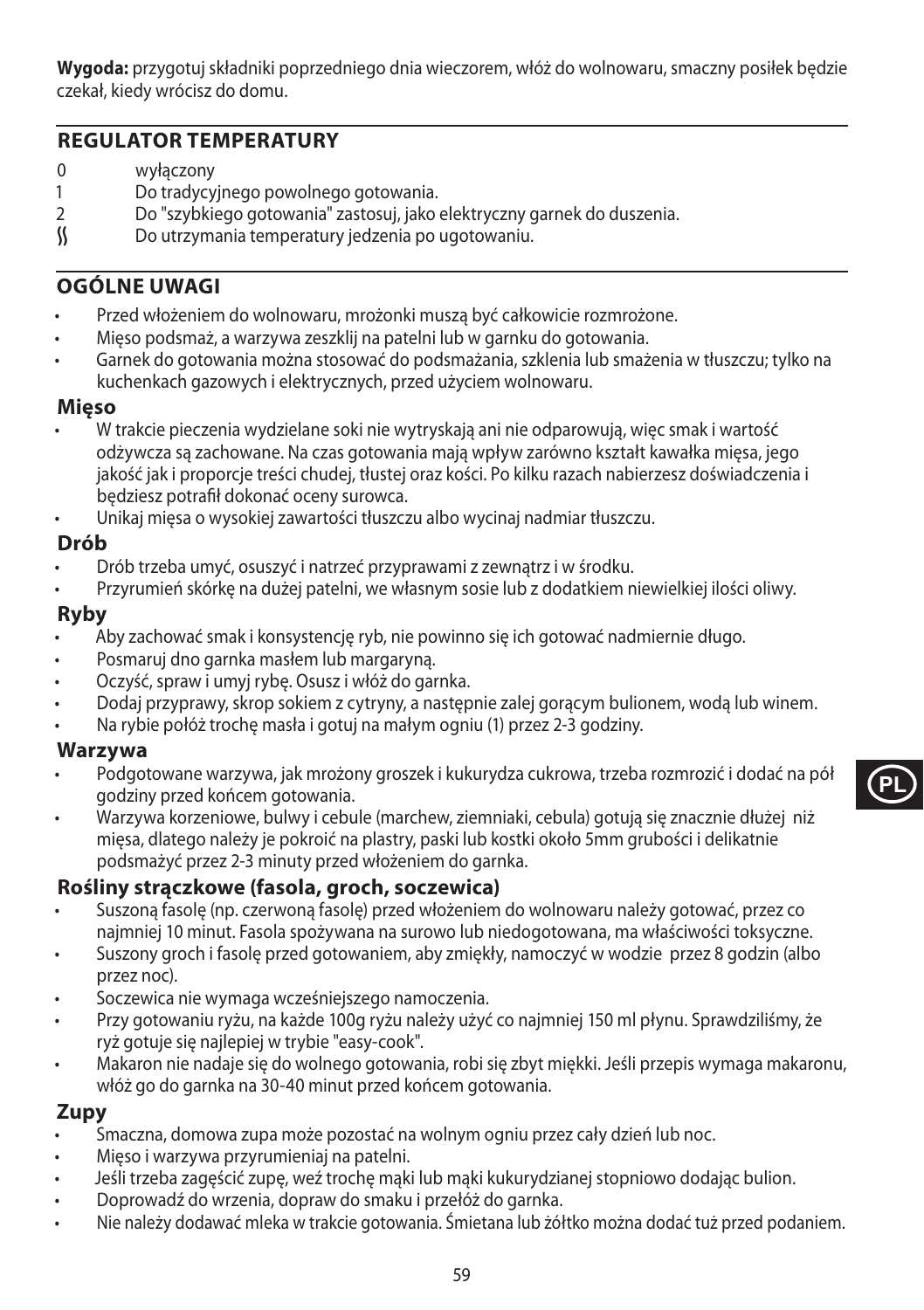# **Budynie**

- Stosuj żaroodporną miskę do budyniu, dopasowaną do garnka i niedotykającą jego ścian.
- Napełnij garnek wodą do poziomu połowy wysokości garnka.

### **Pasztet**

• Przygotuj pasztet według przepisu i zastosuj garnek jako łaźnię wodną, żeby zapewnić równą łagodną temperaturę niezbędną dla przygotowania dobrego pasztetu.

## **PRZYGOTOWANIE**

- 1. Ustal, kiedy potrawa ma być jedzona i kiedy ma się rozpocząć gotowanie.
- 2. Jeśli chcesz jeść o 6 po południu, a gotowanie ma się rozpocząć o 8 rano, znajdź przepis na potrawę, której przygotowanie trwa ok. 10 godzin.
- 3. Ustaw urządzenie na stabilnej, równej i termoodpornej powierzchni.
- 4. Ustaw regulator temperatury na 0.
- 5. W przepisach nie wymagających smażenia, umieść garnek do gotowania w wolnowarze i przykryj pokrywą.
- 6. Włóż wtyczkę w gniazdko sieciowe.
- 7. Ustaw regulator temperatury na 2, niech urządzenia podgrzewa się przez 20 minut.
- Zaświeci się lampka.

# **SMAŻENIE**

**Ważne wskazówki, jeśli garnek do gotowania jest użyty do smażenia: W trakcie smażenia na kuchence, garnek do gotowania może być bardzo gorący. Zachowaj ostrożność stosując rękawice kuchenne! W kuchence gazowej zawsze używaj palnika odpowiedniej wielkości. Nie używaj palnika większego od podstawy garnka do gotowania. Stosuj rękawice kuchenne, gdy trzymasz garnek do gotowania i w nim mieszasz.**

- W przepisach wymagających smażenia, podsmażania, szklenia lub smażenia w tłuszczu. Zawsze używaj przyborów silikonowych, plastikowych albo drewnianych, aby nie uszkodzić powierzchni zapobiegającej przywieraniu. Nie używaj metalowych łyżek, łopatek, szczypiec, widelców i noży, gdyż mogą one uszkodzić powłokę zapobiegającą przywieraniu.
- Jeśli przed gotowaniem w wolnowarze przepis wymaga smażenia, podsmażania, szklenia, smażenia w tłuszczu, wyjmij garnek do gotowania z wolnowaru, ustaw na kuchence i użyj jak zwyczajnej patelni.
- Stosować wyłącznie na kuchenkach gazowych lub elektrycznych. Nie nadaje się do kuchenek indukcyjnych
- W czasie gotowania nie pozostawiaj garnka do gotowania bez nadzoru
- Przy smażeniu na kuchence nie przykrywaj garnka do gotowania pokrywą, bo składniki nie przysmażą się i nie zrumienią.
- Gdy jedzenie jest usmażone lub przyrumienione, dodaj pozostałe składniki i dobrze wymieszaj.
- Chwytając przez rękawice kuchenne za obydwa uchwyty ostrożnie wstaw garnek do gotowania w wolnowar.

# **NAPEŁNIANIE**

Kiedy garnek nagrzeje się:

- 1. Użyj gałki do zdjęcia pokrywy.
- 2. Włóż składniki do garnka, a następnie zalej je wrzącym płynem z patelni.
- 3. Ponownie załóż pokrywę.
- 4. Nastaw regulację temperatury na 1 do zwykłego powolnego gotowania, ustaw 2, jeśli stosujesz garnek jako elektryczny garnek do duszenia potraw.

# **SKOŃCZONE?**

- 1. Ustaw regulator temperatury na 0. Światełko zgaśnie.
- 2. Wyjąć wtyczkę z gniazdka.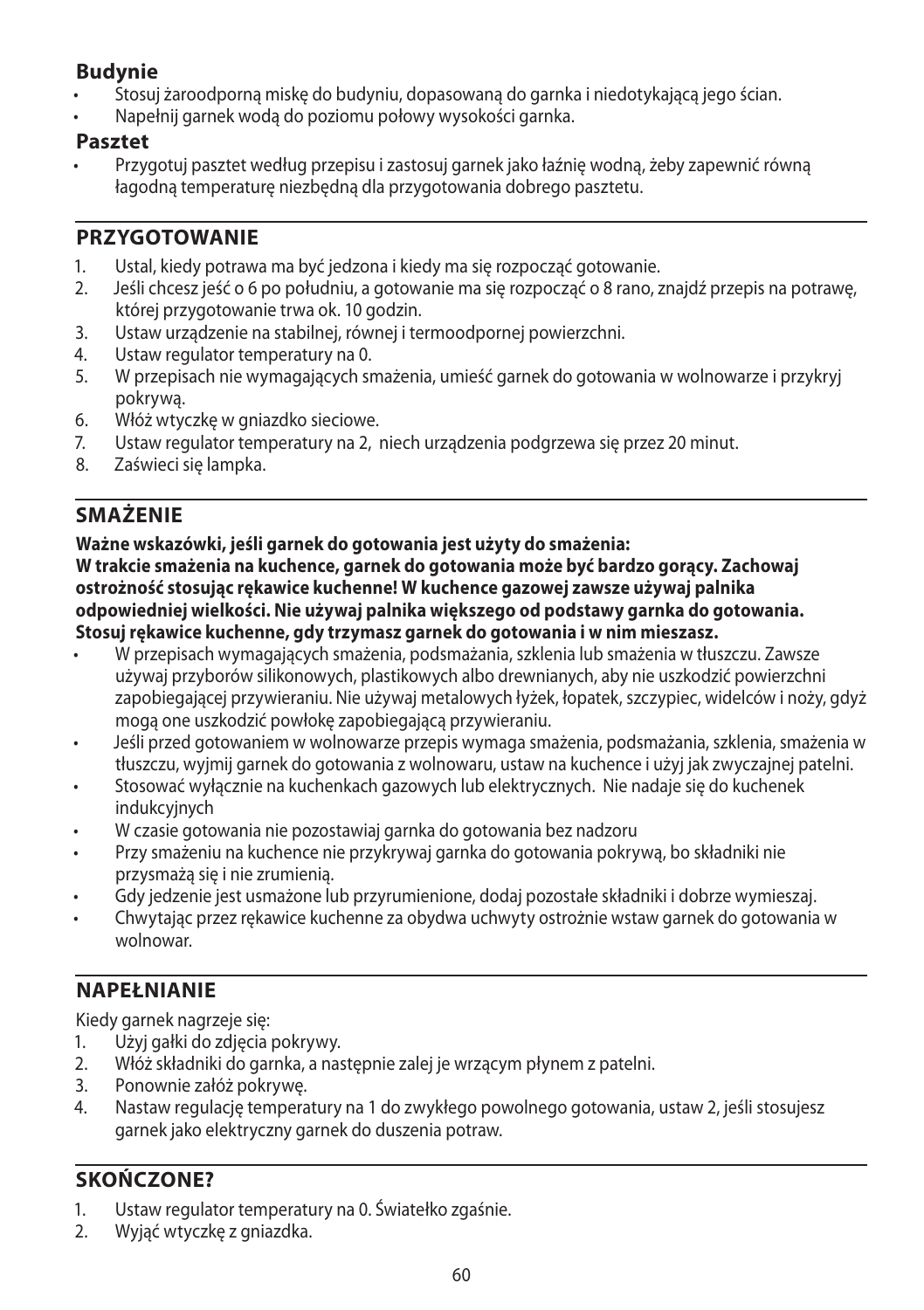- 3. Użyj gałki do zdjęcia pokrywy.
- 4. Wyjmij z garnka całą zawartość.

Jeśli nie zamierzasz czyścić garnka od razu, napełnij go ciepłą wodą, aby zapobiec przypieczeniu pozostałości potrawy przez ciepło resztkowe.

# **KONSERWACJA I OBSŁUGA**

- 1. Wyjmij wtyczkę z gniazdka i ostudź urządzenie.<br>2. Wytrzyj wszystkie powierzchnie czysta wilgotna
- 2. Wytrzyj wszystkie powierzchnie czystą wilgotną szmatką.
- 3. Umyj pokrywę i wnętrze garnka gorącą wodą z mydłem za pomocą ściereczki lub gąbki, następnie spłucz i wysusz.

# **RECYKLING**



MAby uniknąć problemów środowiskowych i zdrowotnych spowodowanych<br>niebezpiecznymi substancjami, sprzętu, akumulatorów i baterii oznaczonyc<br>z tych symboli nie należy wyrzucać z nieposortowanymi odpadami komuna<br>Produkty elek niebezpiecznymi substancjami, sprzętu, akumulatorów i baterii oznaczonych jednym z tych symboli nie należy wyrzucać z nieposortowanymi odpadami komunalnymi. Produkty elektryczne i elektroniczne, w tym, baterie jednorazowe i akumulatory, należy zawsze utylizować w odpowiednim publicznym punkcie zbiórki odpadów/ recyklingu.

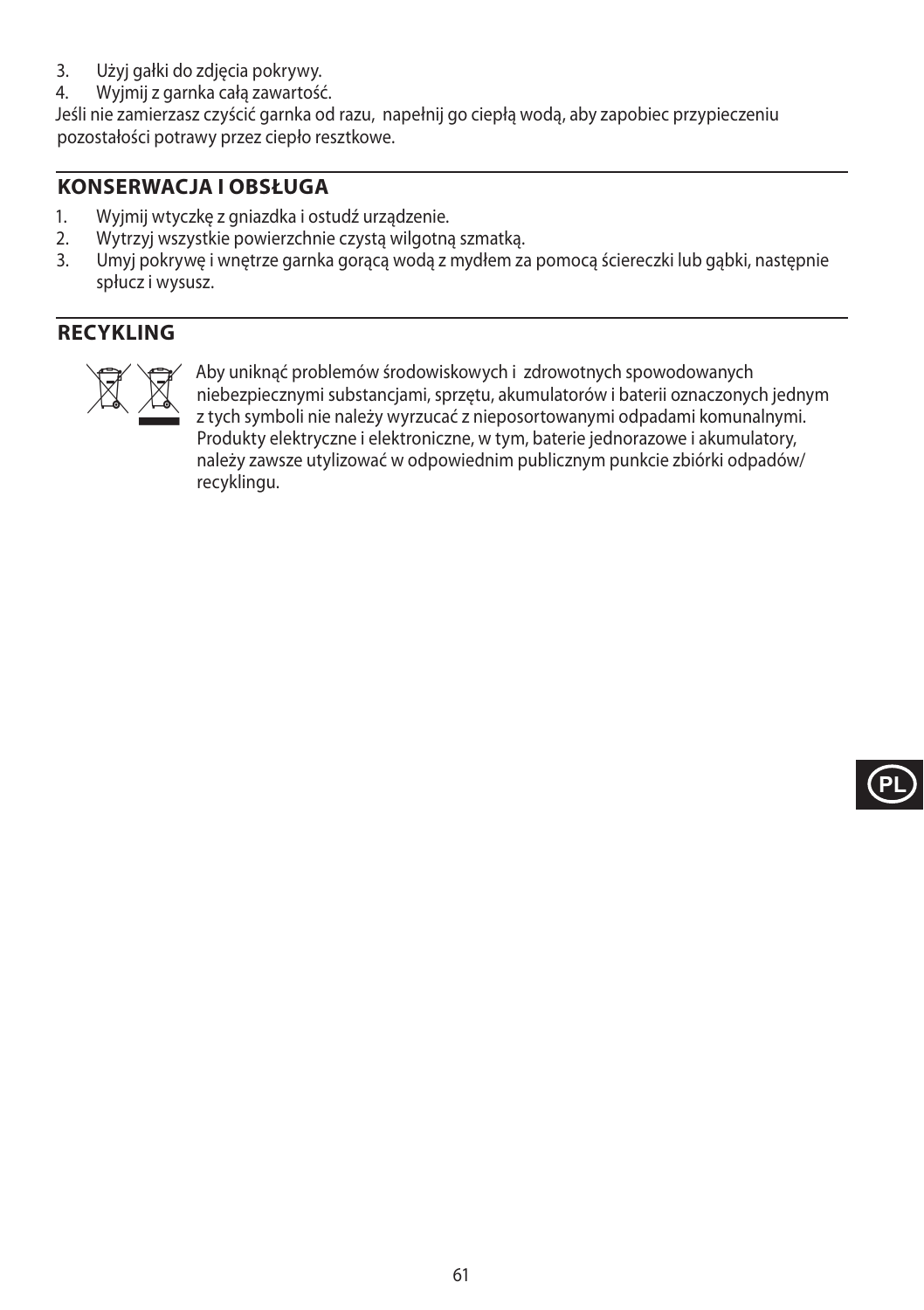Pročitajte upute, držite ih na sigurnom mjestu, proslijedite ih ako dajete uređaj. Uklonite cijelo pakiranje prije uporabe.

# **VAŽNE SIGURNOSNE MJERE**

Poštujte osnovne sigurnosne mjere, uključujući slijedeće:

Ovaj uređaj mogu koristiti djeca od 8 godina pa na više i osobe smanjenih tjelesnih, osjetilnih ili mentalnih sposobnosti ili osobe koje ne raspolažu iskustvom i znanjem ako su pod nadzorom ili rade po uputama, te razumiju uključene opasnosti. Djeca se ne smiju igrati s uređajem. Čišćenje i održavanje ne smiju vršiti djeca ako nisu starija od 8 godina i moraju biti pod nadzorom. Držite uređaj i kabel van dosega djece mlađe od 8 godina. Ako je kabel oštećen, radi izbjegavanja opasnosti, mora ga zamijeniti proizvođač, ovlašteni servis ili osoba slične stručnosti.

Nemojte uranjati uređaj u tekućinu.

Pogrešna uporaba aparata može uzrokovati ozljedu.

Održavajte sve priključke suhim.

- $\triangle$  Površine uređaja će postati vruće. Preostala toplina održavat će površine toplim nakon uporabe.
- b Nemojte koristiti ovaj uređaj u blizini kada, tuševa, umivaonika ili drugih posuda s vodom.
- Ostavite najmanje 50 mm prostora oko uređaja.
- Nemojte stavljati poklopac ili neki drugi predmet na uređaj.
- Iskopčajte uređaj iz utičnice kad ga ne koristite, prije pomicanja i čišćenja.
- Nemojte koristiti uređaj u bilo koje druge svrhe osim onih opisanih u ovim uputama.
- Nemojte koristiti uređaj ako je oštećen ili neispravan.
- Lonac za kuhanje je prikladan samo za plinske i električne ploče. Nije prikladan za indukcijske ploče za kuhanie.
- Nemojte ostavljati lonac za kuhanje bez nadzora dok kuhate na ploči.

# **ISKLJUČIVO ZA KUĆNU UPORABU**

# **CRTEŽI**

- 1. Svjetlo
- 2. Kontrolna temperature
- 3. Okrugla ručica
- 4. Poklopac
- 5. Lonac za kuhanje
- 6. Ručka

# **PREDNOSTI SPOROG KUHANJA**

**Zdravlje:** Nježno kuhanje smanjuje oštećenje vitamina i zadržava više hranljivih tvari i okusa.

**Ekonomičnost:** Dugo, lagano kuhanje može omekšati jeftinije, grublje komade mesa, a koristi oko četvrtine malog kola za kuhanje na prosječnoj grijaćoj ploči.

**Udobnost:** pripremite sastojke prethodnu večer, stavite ih u lonac za lagano kuhanje prije nego što odete i ukusno jelo će vas čekati prije nego što se vratite doma.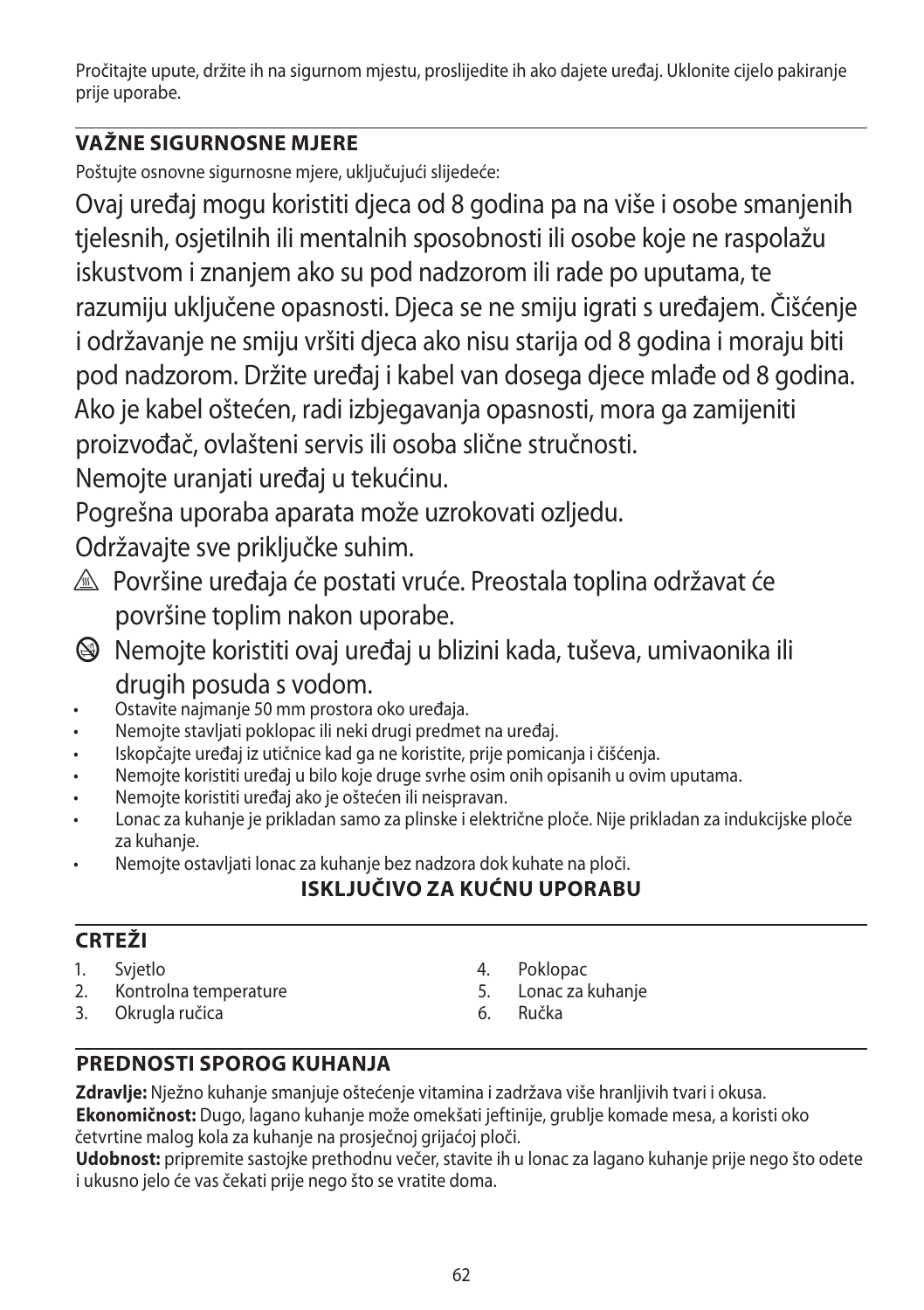# **KONTROLNA TEMPERATURE**

- 0 isključeno<br>1 Za tradicio
- 1 Za tradicionalno sporo kuhanje.<br>2  $\frac{7}{2}$  brzo kuhanje" koristite uređ
- 2 Za "brzo kuhanje", koristite uređaj kao što je električni ekspres-lonac.<br>
S Za održavanje hrane toplom nakon kuhanja.
- Za održavanje hrane toplom nakon kuhanja.

# **OPĆE UPUTE**

- Odmrznite hranu do kraja prije dodavanja u lonac za kuhanje.
- Zarumenite meso i pirjajte povrće u tavi ili loncu za kuhanje.
- Možete koristiti lonac za kuhanje za poprživanje, rumenjenje, pirjanje ili prženje, prikladan samo za plinske i električne ploče, prije korištenja kuhala za sporo kuhanje.

### **Meso**

- Kod pečenja sokovi ne kapaju i ne isparavaju, stoga se zadržavaju okus i hranljiva vrijednost. Veličina i oblik zgloba, kvaliteta i omjer mesa, masnoće i kostiju utječu na vrijeme kuhanja. Iskustvo će vam brzo pomoći u prosudbi.
	- Izbjegavajte meso s velikim udjelom masnoće ili obrežite višak masnoće.

## **Piletina**

- Operite i osušite piletinu i dodajte začine iznutra i izvana.
- Popržite kožu u njenoj masnoći ili na malo ulja za kuhanje u velikoj tavi za pečenje.

## **Riba**

- Da bi zadržala okus i teksturu, riba se ne smije dugo kuhati.
- Namastite dno lonca za kuhanje maslacem ili margarinom.
- Očistite, obrežite i operite ribu. Osušite i stavite u lonac za kuhanje.
- Začinite, pospite limunovim sokom, zatim dodajte vrući temeljac, vodu ili vino.
- Nemojte stavljati maslac na ribu i kuhajte na laganom (1) 2-3 sata.

## **Povrće**

- Povrće za lagano kuhanje, kao što su smrznuti grašak i slatki kukuruz, mora se odlediti a zatim dodati pola sata prije kraja kuhanja.
- Povrću s korijenjem, gomoljima i lukovicama (mrkva, krumpir, luk) treba puno više da se skuha nego mesu, stoga ih narežite na režnjeve, štapiće ili kockice debele oko 5 mm, i lagano ih dinstajte 2-3 minute prije dodavanja u lonac za kuhanje.

# **Grahorice (grah, grašak i leća)**

- Morate kuhati suhi grah (npr. crveni grah) najmanje 10 minuta prije dodavanja u lonac za sporo kuhanje. Otrovan je ako se jede sirov ili nedovoljno kuhan.
- Namočite suhi grašak i grah 8 sati (ili preko noći) prije kuhanja, tako da ih omekšate.
- Nemojte leću natapati preko noći.
- Kad kuhate rižu, koristite najmanje 150 ml tekućine za kuhanje za svakih 100g riže. Otkrili smo da riža za lako kuhanje daje najbolje rezultate.
- Tjestenina previše omekša za sporo kuhanje. Ako je za vaš recept potrebna tjestenina, umiješajte je 30-40 minuta prije kraja kuhanja.

## **Juha**

- Ukusna domaća juha se može ostaviti da lagano kuha cijeli dan ili preko noći.
- Popržite meso i povrće u tavi.
- Ako je potrebno zgušnjavanje, umiješajte obično ili kukuruzno brašno, zatim postupno dodajte temeliac.
- Ostavite da zakuha, začinite po želji i prebacite u lonac za kuhanje.
- Nemojte dodavati mlijeko do pola sata prije kraja kuhanja. Vrhnje ili žumanjak jajeta se mogu dodati neposredno prije serviranja.

## **Puding**

• Koristite podlogu za puding otpornu na toplinu koja odgovara loncu za kuhanje bez dodirivanja stranica.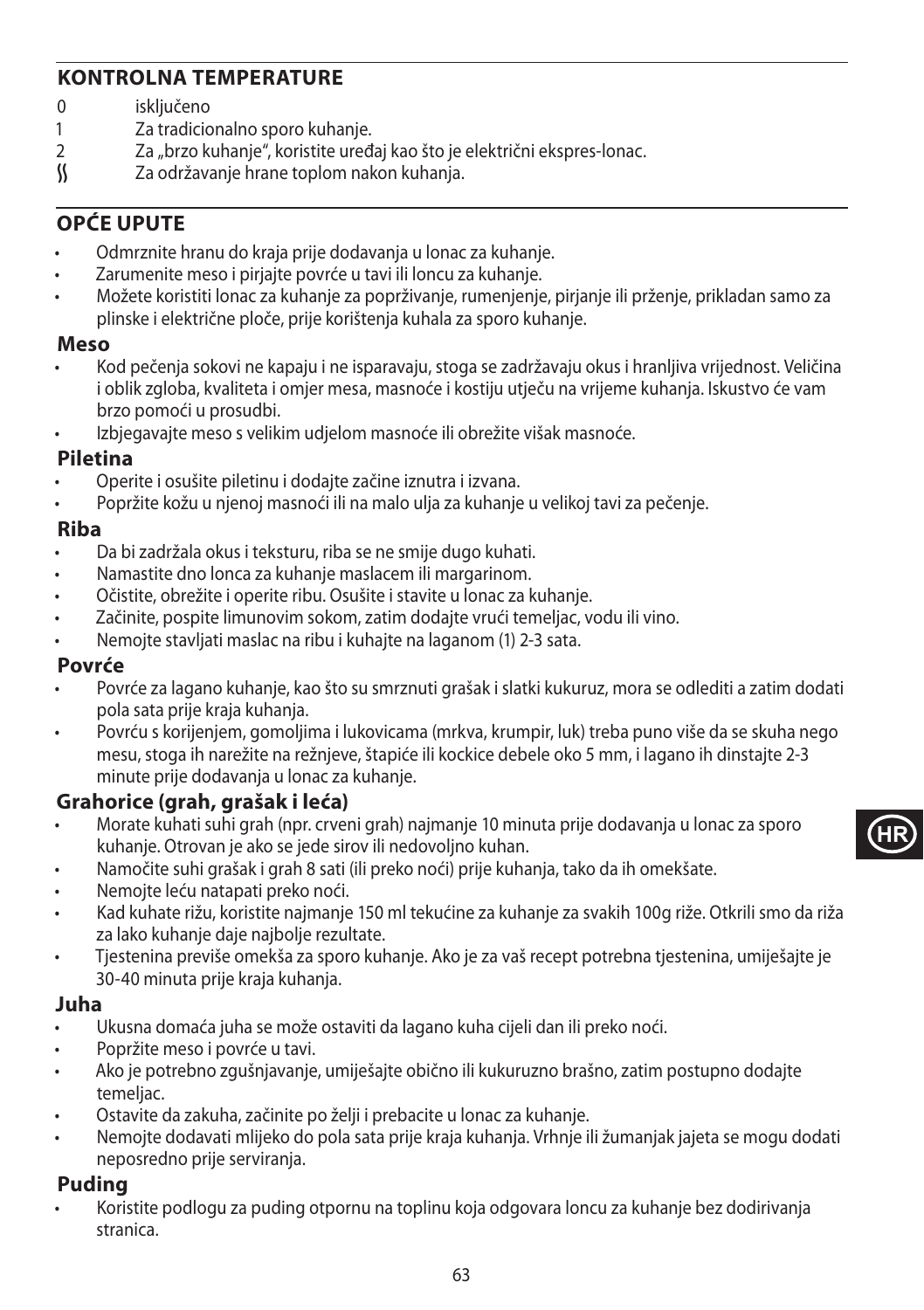• Napunite lonac za kuhanje s dovoljno vode da dođe do polovice od dna.

## **Pašteta**

• Pripremite paštetu prema receptu i jednostavno koristite lonac za kuhanje kao podlogu s vodom koja će vam dati nježnu i ravnomjernu temperaturu koja je potrebna za kuhanje jela.

# **PRIPREMA:**

- 1. Odlučite kada želite jesti i kada želite početi s kuhanjem.
- 2. Ako želite jesti u 6 popodne, a trebate početi kuhati u 8 navečer, pronađite recept za koji je potrebno 10 sati.
- 3. Postavite uređaj na stabilnu, ravnu površinu, otpornu na toplinu.
- 4. Postavite kontrolnu temperature na 0.<br>5. Za recepte bez poprživanja stavite lona
- 5. Za recepte bez poprživanja stavite lonac za kuhanje u kuhalo za sporo kuhanje i stavite poklopac.
- 6. Stavite utikač u utičnicu.
- 7. Postavite kontrolu temperature na 2 i pustite da se uređaj zagrijava 20 minuta.
- 8. Svjetlo će se upaliti.

# **POPRŽIVANJE**

## **Važne točke kad koristite lonac za kuhanje za poprživanje:**

#### **Kad vršite poprživanje na ploči, lonac za kuhanje će postati vrlo vruć. Pažljivo rukujte njime koristeći se rukavicama za pećnicu!**

### **Na plinskim pločama uvijek koristite plamenik ispravne veličine. Nemojte koristiti plamenik koje je širi od osnovice lonca za kuhanje.**

## **Tijekom uporabe i miješanja držite lonac za kuhanje rukavicama za pećnicu.**

- Za recepte za koje je potrebno popržiti, zarumeniti, pirjati ili pržiti sastojke. Uvijek koristite silikonska, plastična, otporna na toplinu ili drvena kuhinjska pomagala kako bi se izbjeglo grebanje neprianjajuće površine. Nikad nemojte koristiti metalne žlice, špatule, hvataljke, vilice ili noževe jer će oni oštetiti neprianjajuću površinu.
- Ako je prema vašem receptu potrebno popržiti, zarumeniti, pirjati ili pržiti sastojke prije sporog kuhanja, skinite lonac za kuhanje s kuhala za sporo kuhanje i postavite ga izravno na ploču kako biste kuhali sastojke kao u običnoj tavi za prženje.
- Uporaba lonca na pločama prikladna je samo ako se radi o plinskim i električnim pločama. Nije prikladan za indukcijske ploče za kuhanje.
- Nemojte ostavljati lonac za kuhanje bez nadzora dok kuhate na ploči.
- Nemojte koristiti poklopac kad popržavate na štednjaku jer se sastojci neće popržiti ili zarumeniti.
- Nakon što je hrana popržena ili se zarumenila kako treba, dodajte druge sastojke i promiješajte ih.
- Koristeći se rukavicama za pećnicu uhvatite obje ručke i pažljivo postavite lonac za kuhanje natrag na kuhalo za sporo kuhanje.

# **PUNJENJE**

Kad se zagrije lonac za kuhanje:

- 1. Da biste otvorili poklopac, koristite se okruglom ručicom.
- 2. Stavite sastojke u lonac za kuhanje i zatim dodajte kipuću tekućinu za kuhanje.
- 3. Zatvorite poklopac.
- 4. Postavite kontrolnu temperature na 1 za tradicionalno sporo kuhanje, postavite na 2 ukoliko želite koristiti kao električni lonac za kuhanje.

# **JESTE LI ZAVRŠILI?**

- 1. Postavite kontrolnu temperature na 0. Svjetlo će se ugasiti.
- 2. Izvucite utikač iz utičnice za napajanje.
- 3. Da biste otvorili poklopac, koristite se okruglom ručicom.
- 4. Izvadite svu hranu iz lonca za kuhanje.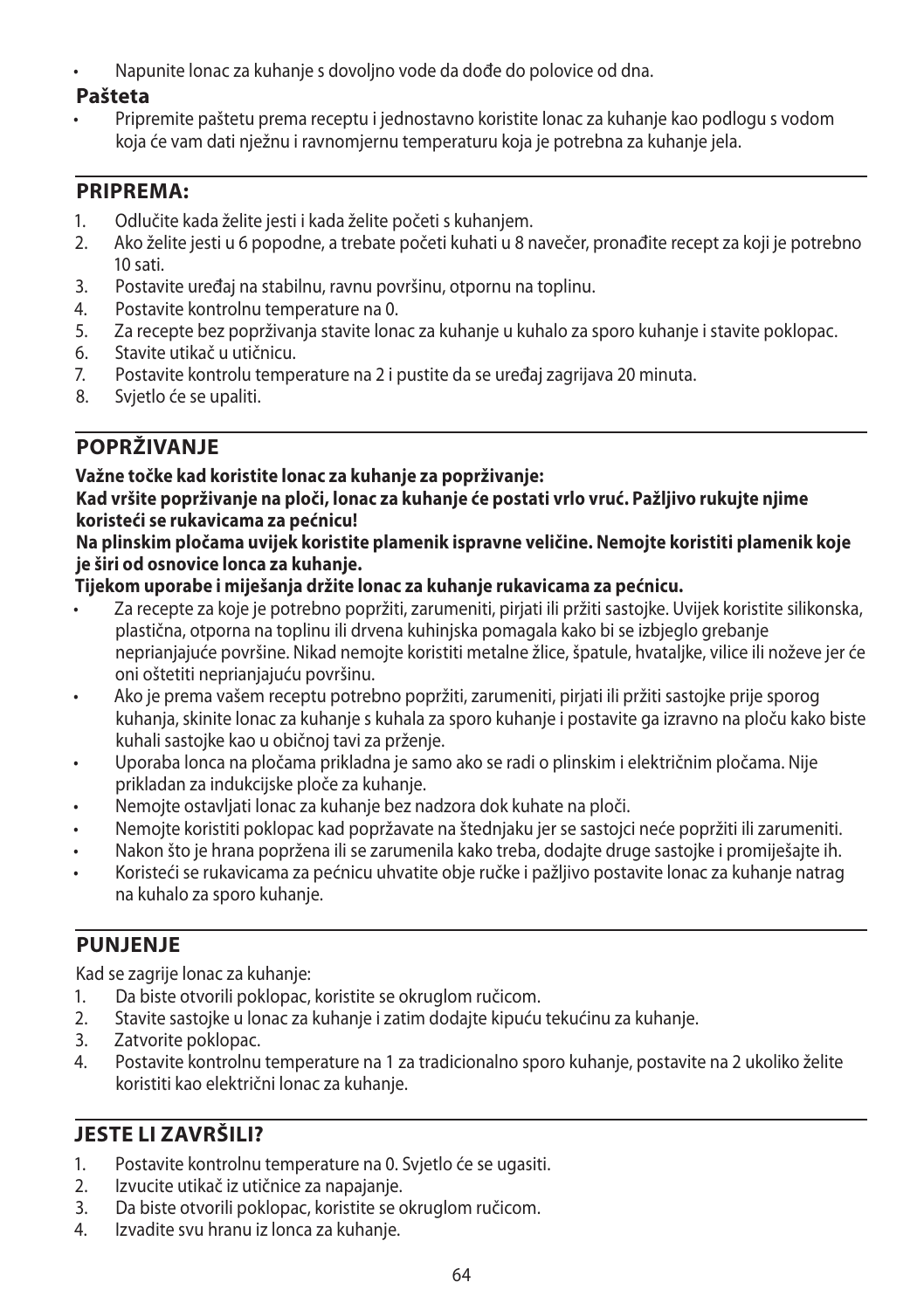Ako nećete odmah očistiti lonac za kuhanje, napunite ga toplom vodom, da biste spriječili da preostala toplina zapeče sve ostatke hrane na loncu za kuhanje.

# **ČIŠĆENJE I ODRŽAVANJE**

- 1. Izvucite utikač iz utičnice i ostavite uređaj da se ohladi.
- 2. Obrišite sve površine čistom vlažnom krpom.<br>3. Operite poklopac i lonac za sporo kuhanie u t
- 3. Operite poklopac i lonac za sporo kuhanje u toploj vodi sa sapunicom, zatim isperite i dobro osušite.

# **RECIKLAŽA**



Xako bi se izbjegle štetne posljedice na okoliš i zdravlje zbog opasnih supstanci,<br>uređaji i punjive i nepunjive baterije obilježene jednim od ovih simbola ne smiju<br>zbrinjavati kao nerazvrstani komunalni otpad. Uvijek odlo uređaji i punjive i nepunjive baterije obilježene jednim od ovih simbola ne smiju se zbrinjavati kao nerazvrstani komunalni otpad. Uvijek odložite električne i elektroničke proizvode i , gdje je primjenljivo, punjive i nepunjive baterije, u odgovarajućem zvaničnom mjestu za sakupljanje/reciklažu.

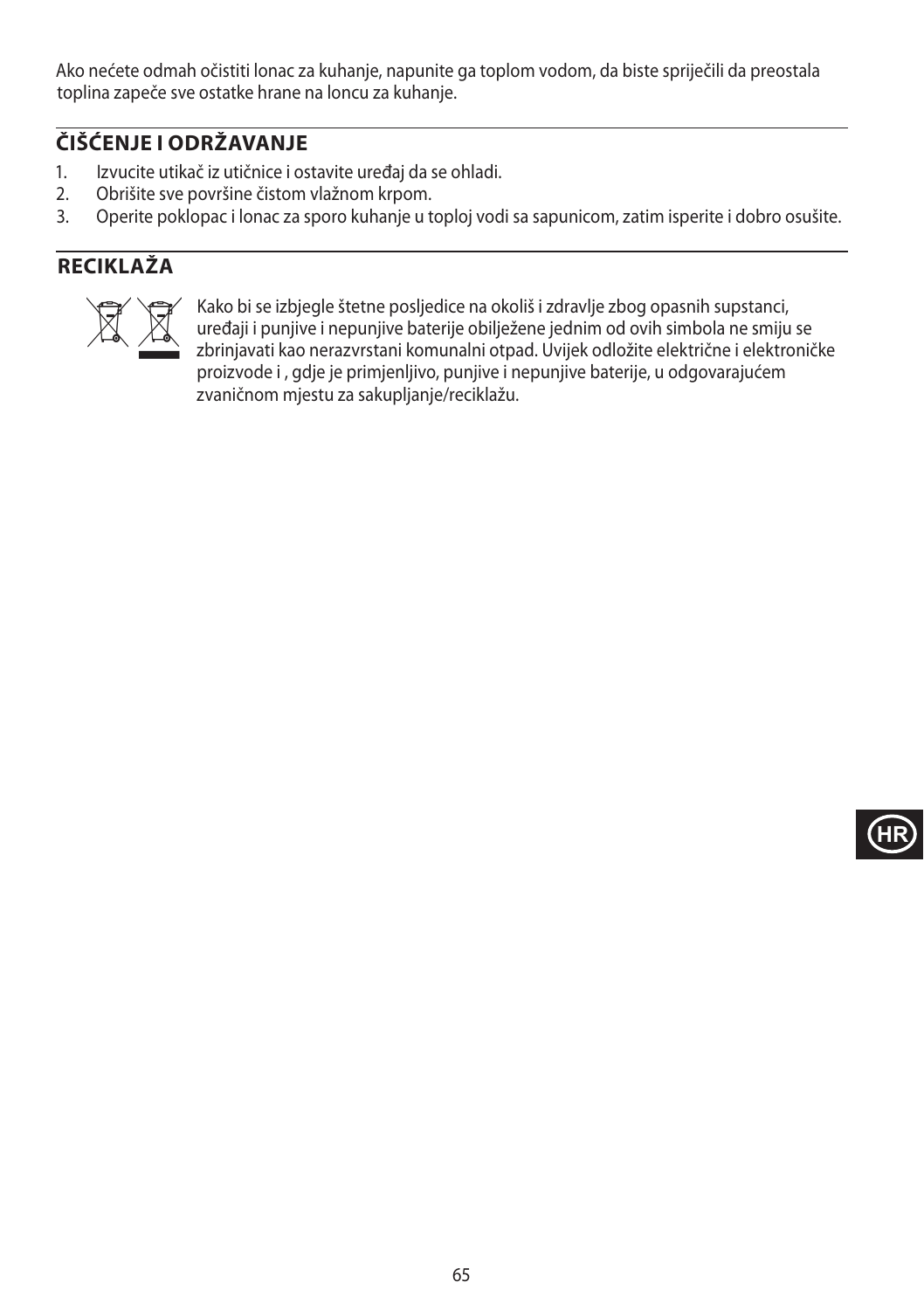Preberite navodila, jih shranite na varnem in jih predajte skupaj z napravo, če jo posredujete naprej. Pred uporabo odstranite vso embalažo.

# **POMEMBNA VAROVALA**

Sledite osnovnim varnostnim ukrepom, vključno z:

To napravo smejo uporabljati otroci, stari najmanj 8 let, in osebe z zmanjšanimi fizičnimi, čutnimi ali duševnimi sposobnostmi ali s pomanjkljivimi izkušnjami in znanjem, če so pri tem pod nadzorom/dobijo navodila in razumejo s tem povezana tveganja. Otroci se z napravo ne smejo igrati. Otroci ne smejo čistiti in vzdrževati naprave, če niso starejši od 8 let ter pod nadzorom. Napravo in kabel varujte pred dosegom otrok, mlajših od 8 let.

Če je kabel poškodovan, ga mora zamenjati proizvajalec, njegov servisni zastopnik ali kdo s podobnimi pooblastili, da se prepreči tveganje. Zloraba naprave lahko povzroči telesne poškodbe.

Priključke ohranite suhe.

- $\triangle$  Površine naprave se segrejejo. Zaradi preostale toplote bodo površine vroče tudi po uporabi.
- b Te naprave ne uporabljajte v bližini kadi, prh, lavorjev in drugih posod z vodo. Napravo postavite na stabilno vodoravno površino, ki je odporna proti vročini.
- Okoli naprave pustite najmanj 50 mm prostora.
- Naprave ne pokrivajte in nanjo ne dajajte drugih predmetov.
- Napravo odklopite, kadar je ne uporabljate, preden jo premaknete in pred čiščenjem.
- Naprave ne uporabljajte za nič drugega kot za namene, ki so opisani v teh navodilih.
- Naprave ne upravljajte, če je poškodovana ali če ne deluje pravilno.
- Lonec je primeren samo za plinske in kuhalne plošče. Ni primeren za indukcijska kuhališča.
- Pri kuhanju na štedilniku ne pustile lonca brez nadzora

# **SAMO ZA GOSPODINJSKO UPORABO**

## **RISBE**

| Lučka |
|-------|
|       |

- 2. Nastavitev temperature
- 3. Gumb pokrova
- 4. Pokrov
- 5. Lonec
- 6. Ročaj

# **PREDNOSTI POČASNEGA KUHANJA**

**Zdravje:** Nežno kuhanje uniči manj vitaminov in ohranja več hranilnih snovi ter okusov. **Varčnost:**Dolgo, počasno kuhanje lahko zmehča cenejše, bolj žilave kose mesa, pri tem pa porabi Približno četrtino moči običajnega najmanjšega obroča na kuhalni plošči.

**Udobje:** Sestavine pripravite večer prej, pred odhodom jih dajte v počasni kuhalnik, ko pridete domov, pa vas bo čakal okusen obrok.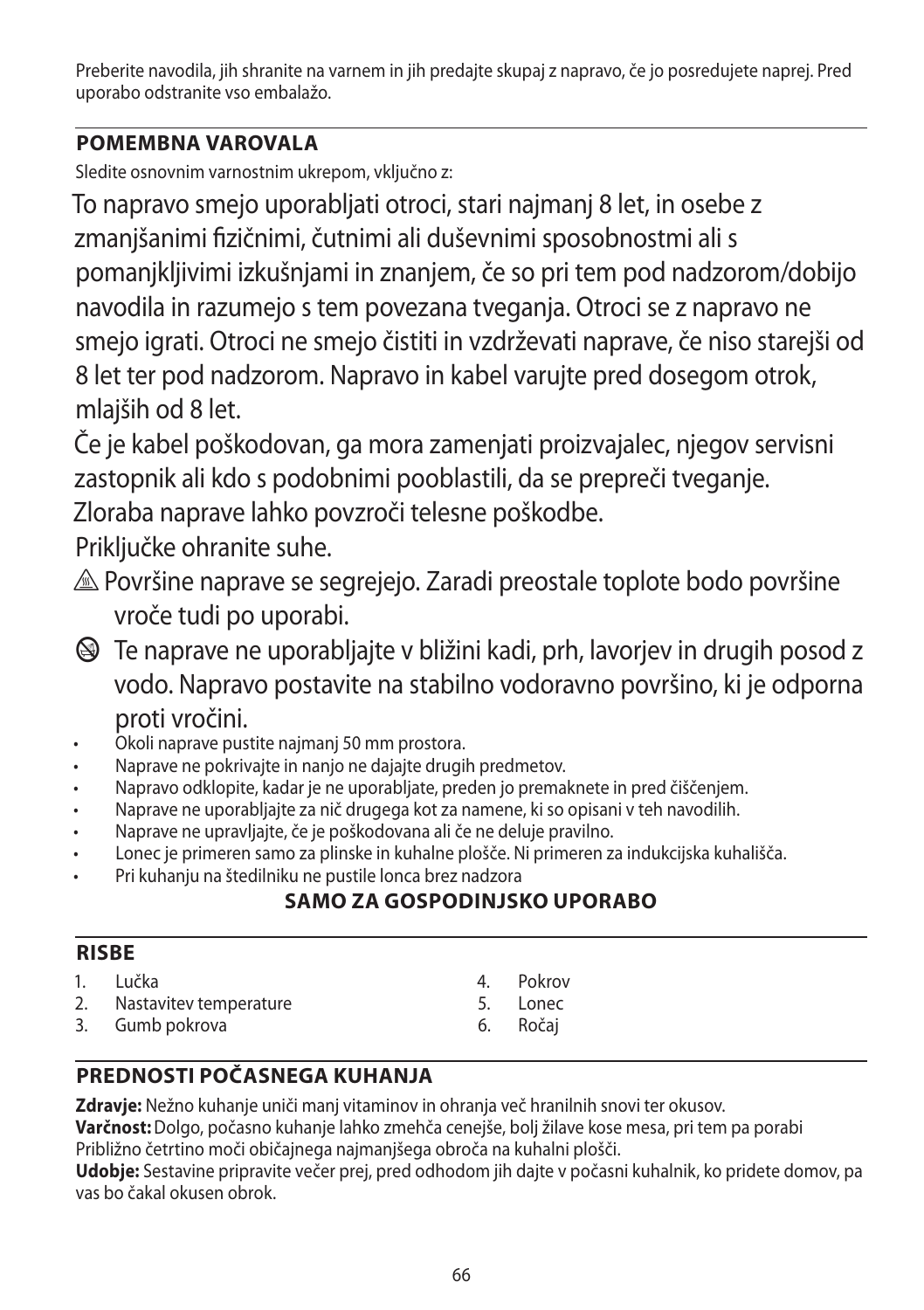## **NASTAVITEV TEMPERATURE**

- 0 izključeno<br>1 Za tradicio
- 1 Za tradicionalno počasno kuhanje.<br>2 za shitro kuhanje« kjer lahko napra
- 2 Za »hitro kuhanje«, kjer lahko napravo uporabite kot električni kuhalni lonec.<br>K Za vzdrževanie tople hrane po kuhaniu.
- Za vzdrževanje tople hrane po kuhanju.

# **SPLOŠNO**

- Pred dodajanjem v lonec zmrznjeno hrano v celoti odtalite.
- Zapecite meso in prepražite zelenjavo v ponvi ali loncu.
- Lonec lahko uporabite za peko pri visoki temperaturi, praženje ali cvrtje, primeren je samo za plinske in kuhalne plošče, pred uporabo počasnega kuhalnika.

#### **Meso**

- Med peko sokovi ne brizgajo in ne hlapijo, tako da se ohranita okus in hranilna vrednost. Velikost in oblika kosa, njegova kakovost ter deleži mesa, maščobe in kosti vsi vplivajo na čase kuhanja. To boste lahko kmalu presodili po svojih izkušnjah.
- Izogibajte se mesu, ki ima velik delež maščob, ali obrežite odvečne maščobe.

### **Perutnina**

- Umijte in posušite perutnino ter jo začinite zunaj in znotraj.
- Kožo zapecite v lastni maščobi ali na malo jedilnega olja v veliki ponvi.

### **Ribe**

- Da ribe ohranijo okus in teksturo, jih ne kuhajte dolgo.
- Dno kuhalnega lonca namastite z maslom ali margarino.
- Ribo očistite, obrežite in umijte. Posušite jo in postavite v kuhalni lonec.
- Začinite jo, poškropite z limoninim sokom in zalijte z vročo jušno osnovo, vodo ali vinom.
- Čez ribo položite nekaj koščkov masla in jo na nizki stopnji (1) kuhajte 2–3 ure.

## **Zelenjava**

- Hitro kuhano zelenjavo, na primer zmrznjen grah in sladko koruzo, morate odtajati ter dodati pol ure pred koncem kuhanja.
- Zelenjava, gomolji in čebulice (korenje, krompir, čebula) se kuhajo veliko dlje kot meso, zato jih narežite na rezine, paličice ali kocke debeline približno 5 mm in jih pred dodajanjem v kuhalni lonec nežno pokuhajte za 2–3 minute.

# **Stročnice (fižol, grah in leča)**

- Suh fižol (na primer rdeč) morate vreti najmanj 10 minut, preden ga dodate v počasni kuhalnik. Če ga uživate surovega ali premalo kuhanega, je strupen.
- Suh grah in fižol pred kuhanjem namočite za 8 ur (ali čez noč), da ju zmehčate.
- Leče vam ni treba namakati čez noč.
- Pri kuhanju z rižem uporabite vsaj 150 ml tekočine za kuhanje za vsakih 100 g riža. Ugotovili smo, da najboljše rezultate dosežete z rižem za preprosto kuhanje.
- Testenine se preveč zmehčajo, da bi jih lahko počasi kuhali. Če vaš recept zahteva testenine, jih vmešajte 30–40 minut pred koncem kuhanja.

### **Juha**

- Okusno domačo juho lahko pustite, da se počasi kuha ves dan ali čez noč.
- Meso in zelenjavo popecite v ponvi.
- Če želite jed zgostiti, vmešajte pšenično ali koruzno moko in postopoma dodajte jušno osnovo.
- Zavrite, začinite po okusu in dajte v lonec.
- Mleka ne dodajajte do zadnje pol ure pred kuhanjem. Tik pred postrežbo lahko dodate smetano ali jajčni rumenjak.

### **Sladice**

- Uporabite ognjevarno posodo za sladice, ki se prilega loncu za kuhanje brez dotikanja stranic.
- Lonec za kuhanje napolnite z dovolj vode, da pride do polovice posode.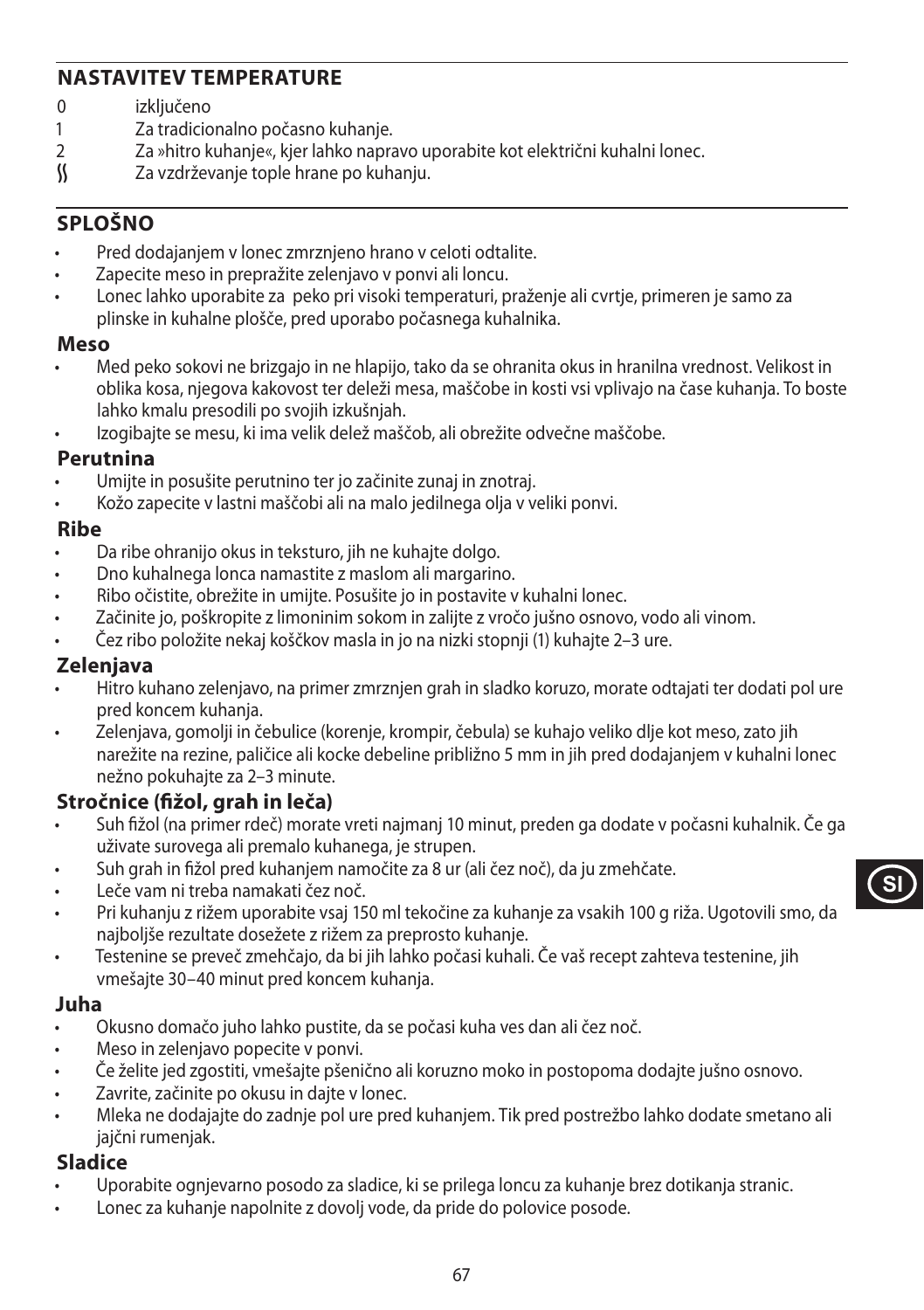## **Pašteta**

• Pašteto pripravite po receptu, nato pa kuhalni lonec uporabite preprosto kot vodno kopel, ki zagotavlja enakomerno blago temperaturo, ki je potrebna za kuhanje te jedi.

## **PRIPRAVA**

- 1. Odločite se, kdaj želite jesti in kdaj želite začeti kuhati.
- 2. Če želite jesti ob 18. uri in morate začeti kuhanje ob 8. uri, poiščite recept, ki traja približno 10 ur.
- 3. Napravo postavite na stabilno vodoravno površino, ki je odporna proti vročini.
- 4. Nastavitev temperature nastavite na 0.
- 5. Za recepte brez peke pri visoki temperaturi vstavite lonec v počasni kuhalnik, namestite pokrov.<br>6. Vtič vstavite v električno vtičnico.
- 6. Vtič vstavite v električno vtičnico.
- 7. Nastavite 2. stopnjo temperature in pustite, da se naprava predgreva 20 minut.
- 8. Zasvetila bo lučka.

# **PEKA PRI VISOKI TEMPERATURI**

### **Pomembne točke pri uporabi lonca za peko pri visoki temperaturi:**

#### **Pri peki pri visoki temperaturi na kuhalni plošči, se lonec zelo segreje. Ravnajte previdno s pomočjo kuhinjskih rokavic!**

#### **Na plinskih kuhališč vedno uporabite pravilne velikosti gorilnika. Ne uporabljajte na gorilniku, ki je večji od dna lonca.**

### **Uporabite kuhinjske rokavice za prijemanje lonca med uporabo in pri mešanju.**

- Za recepte, pri katerih morate sestavine peči pri visoki temperaturi, peči, dušiti ali cvreti. Vedno uporabljajte silikonske plastične ali lesene pripomočke odporne na vročino, da preprečite praskanje površine proti prijemanju. Nikoli ne uporabljajte kovinskih žlic, lopatic, klešč, vilic ali nožev, saj bodo poškodovali površino proti prijemanju.
- Če vaš recept zahteva peko pri visoki temperaturi, peko, dušenje ali cvrtje sestavin pred počasnim kuhanjem, odstranite lonec s počasnega kuhalnika in ga postavite neposredno na kuhalno ploščo za kuhanje sestavin, kot v običajni ponvi.
- Kuhalna plošča je primerna samo za plinsko in kuhalno ploščo. Ni primeren za indukcijska kuhališča.
- Pri kuhanju na štedilniku ne pustile lonca brez nadzora.
- Ne uporabljajte pokrova, ko pečete pri visoki temperaturi na štedilniku, saj se sestavine ne bodo pekle.
- Ko je hrana pečena ali porjavela, dodajte ostale sestavine in premešajte.
- S kuhinjskimi rokavicami primite oba ročaja in pazljivo postavite lonec za kuhanje nazaj v počasni kuhalnik.

# **DOLIVANJE**

Ko se kuhalni lonec segreje:

- 1. Uporabite gumb na pokrovu, da odstranite pokrov.
- 2. Sestavine dajte v kuhalni lonec in dodajte vrelo tekočino za kuhanje.
- 3. Znova namestite pokrov.
- 4. Nastavite 1. stopnjo temperature za tradicionalno počasno kuhanje ali 2. stopnjo za uporabo kot električni kuhalni lonec.

# **KONČANO?**

- 1. Nastavitev temperature nastavite na 0. Lučka se izključi.
- 2. Napravo odklopite.
- 3. Uporabite gumb na pokrovu, da odstranite pokrov.
- 4. Odstranite vso hrano iz lonca za kuhanje.

Če kuhalnega lonca ne boste takoj očistili, ga napolnite s toplo vodo, da preprečite, da bi preostala toplota zapekla ostanke hrane na kuhalni lonec.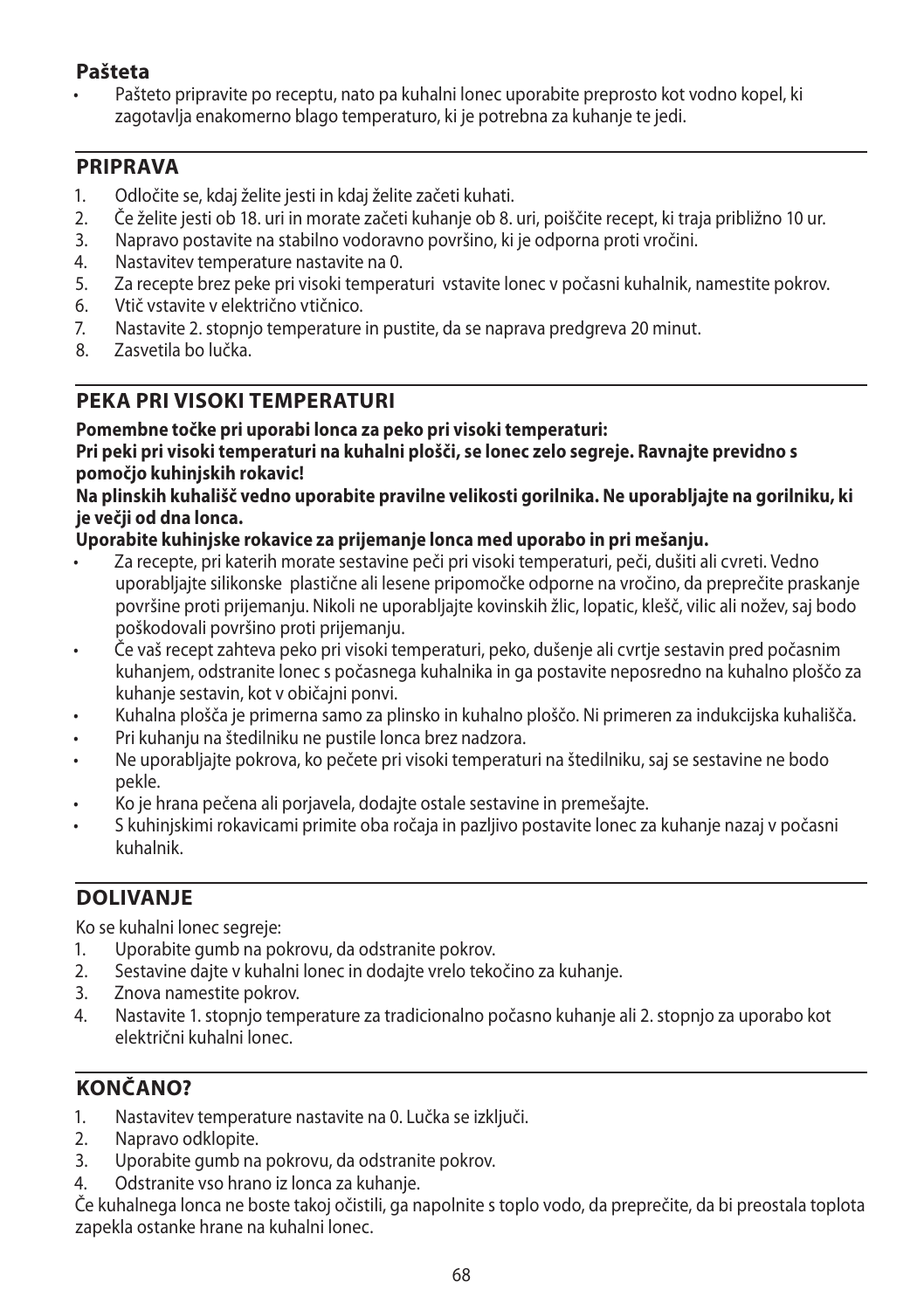# **NEGA IN VZDRŽEVANJE**

- 1. Odklopite napravo in pustite, da se ohladi.<br>2. Vse površine obrišite s čisto vlažno krpo.
- 2. Vse površine obrišite s čisto vlažno krpo.<br>3. Pokrov in lonec za kuhanje umijte v vroči
- 3. Pokrov in lonec za kuhanje umijte v vroči milnici s krpo ali gobico, nato pa ju splaknite in temeljito posušite.

# **RECIKLIRANJE**



Za preprečitev okoljskih in zdravstvenih težav zaradi nevarnih snovi naprav in<br>polnilnih in navadnih baterij, označenih z enim od teh simbolov, ni dovoljeno<br>odstraniti med nesortirane komunalne odpadke. Električne in elekt polnilnih in navadnih baterij, označenih z enim od teh simbolov, ni dovoljeno odstraniti med nesortirane komunalne odpadke. Električne in elektronske izdelke in, kjer velja, tudi polnilne in navadne baterije odstranite na ustreznem uradnem mestu za recikliranje/zbiranje.

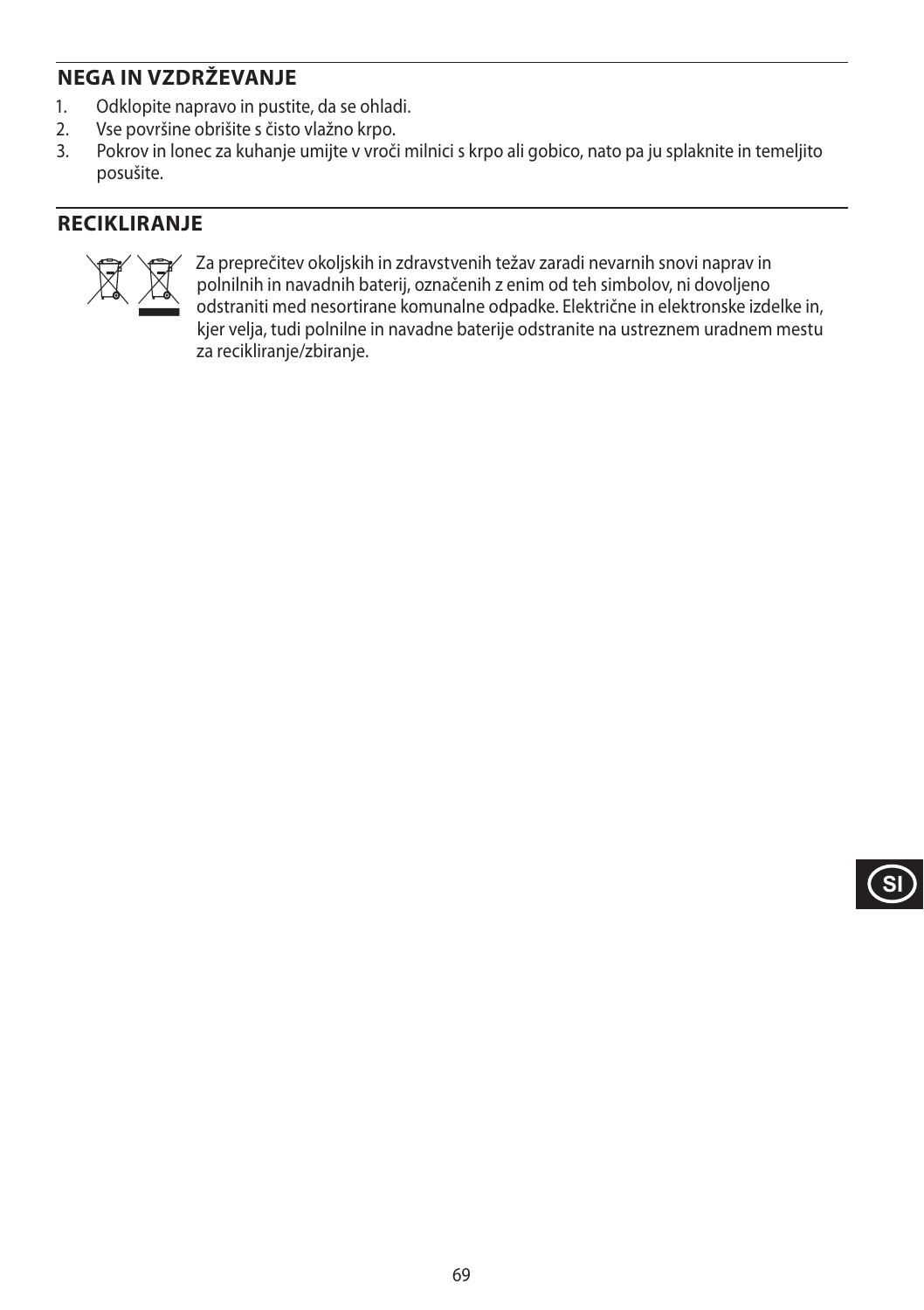Διαβάστε τις οδηγίες, φυλάξτε τις σε ασφαλές μέρος και σε περίπτωση που δώσετε τη συσκευή σε άλλον χρήστη, δώστε μαζί και τις οδηγίες. Αφαιρέστε όλα τα υλικά συσκευασίας πριν από τη χρήση.

# **ΣΗΜΑΝΤΙΚA ΜEΤΡΑ ΑΣΦAΛΕΙΑΣ**

Τηρείτε τα βασικά μέτρα ασφάλειας, συμπεριλαμβανομένων των παρακάτω:

Η παρούσα συσκευή μπορεί να χρησιμοποιηθεί από παιδιά ηλικίας άνω των 8 ετών και άτομα με μειωμένες σωματικές, αισθητήριες ή διανοητικές ικανότητες ή άτομα που δεν διαθέτουν επαρκή εμπειρία ή γνώση, υπό την προϋπόθεση ότι θα βρίσκονται υπό επίβλεψη ή θα λάβουν σχετικές οδηγίες και κατανοούν τους κινδύνους που ενέχει η χρήση της συσκευής. Τα παιδιά δεν πρέπει να χρησιμοποιούν τη συσκευή ως παιχνίδι. Ο καθαρισμός και η συντήρηση από χρήστη δεν πρέπει να πραγματοποιούνται από παιδιά, εκτός κι αν είναι άνω των 8 ετών και βρίσκονται υπό επίβλεψη. Να διατηρείτε τη συσκευή και το καλώδιο μακριά από παιδιά ηλικίας κάτω των 8 ετών.

Εάν το καλώδιο είναι φθαρμένο, πρέπει να αντικατασταθεί από τον κατασκευαστή, τον αντιπρόσωπό του ή κάποιο εξουσιοδοτημένο πρόσωπο προς αποφυγή κινδύνων.

Σε περίπτωση κακής χρήσης της συσκευής μπορεί να προκληθεί τραυματισμός.

Οι ακροδέκτες δεν πρέπει να βραχούν.

- ¬ Οι επιφάνειες της συσκευής θερμαίνονται υπερβολικά. Οι επιφάνειες θα συνεχίσουν να καίνε και μετά από τη χρήση λόγω της υπολειπόμενης θερμότητας.
- b Μην χρησιμοποιείτε αυτή τη συσκευή κοντά σε μπανιέρες, ντουζιέρες, νιπτήρες ή άλλα δοχεία που περιέχουν νερό.
- Αφήστε ελεύθερο χώρο 50 mm τουλάχιστον γύρω από τη συσκευή.
- Μην καλύπτετε τη συσκευή ή τοποθετείτε τίποτα πάνω σε αυτή.
- Αποσυνδέστε τη συσκευή από την πρίζα όταν δεν τη χρησιμοποιείτε, πριν τη μετακινήσετε και πριν από τον καθαρισμό.
- Μη χρησιμοποιείτε τη συσκευή για οποιονδήποτε σκοπό πέραν αυτού που περιγράφεται στις παρούσες οδηγίες.
- Μη χρησιμοποιείτε τη συσκευή εάν είναι φθαρμένη ή παρουσιάζει δυσλειτουργίες.
- Το σκεύος μαγειρέματος μπορεί να χρησιμοποιηθεί σε εστίες αερίου και ηλεκτρικές εστίες. Δεν είναι κατάλληλο για χρήση σε επαγωγικές εστίες.
- Μην αφήνετε το σκεύος μαγειρέματος χωρίς επιτήρηση, ενώ μαγειρεύετε στην εστία

# **ΑΠΟΚΛΕΙΣΤΙΚΑ ΓΙΑ ΟΙΚΙΑΚΗ ΧΡΗΣΗ**

# **ΣΧΕΔΙΑ**

- 1. Λυχνία
- 2. Διακόπτης θερμοκρασίας
- 3. Χερούλι καπακιού
- 4. Καπάκι
- 5. Σκεύος μαγειρέματος
- 6. Χειρολαβή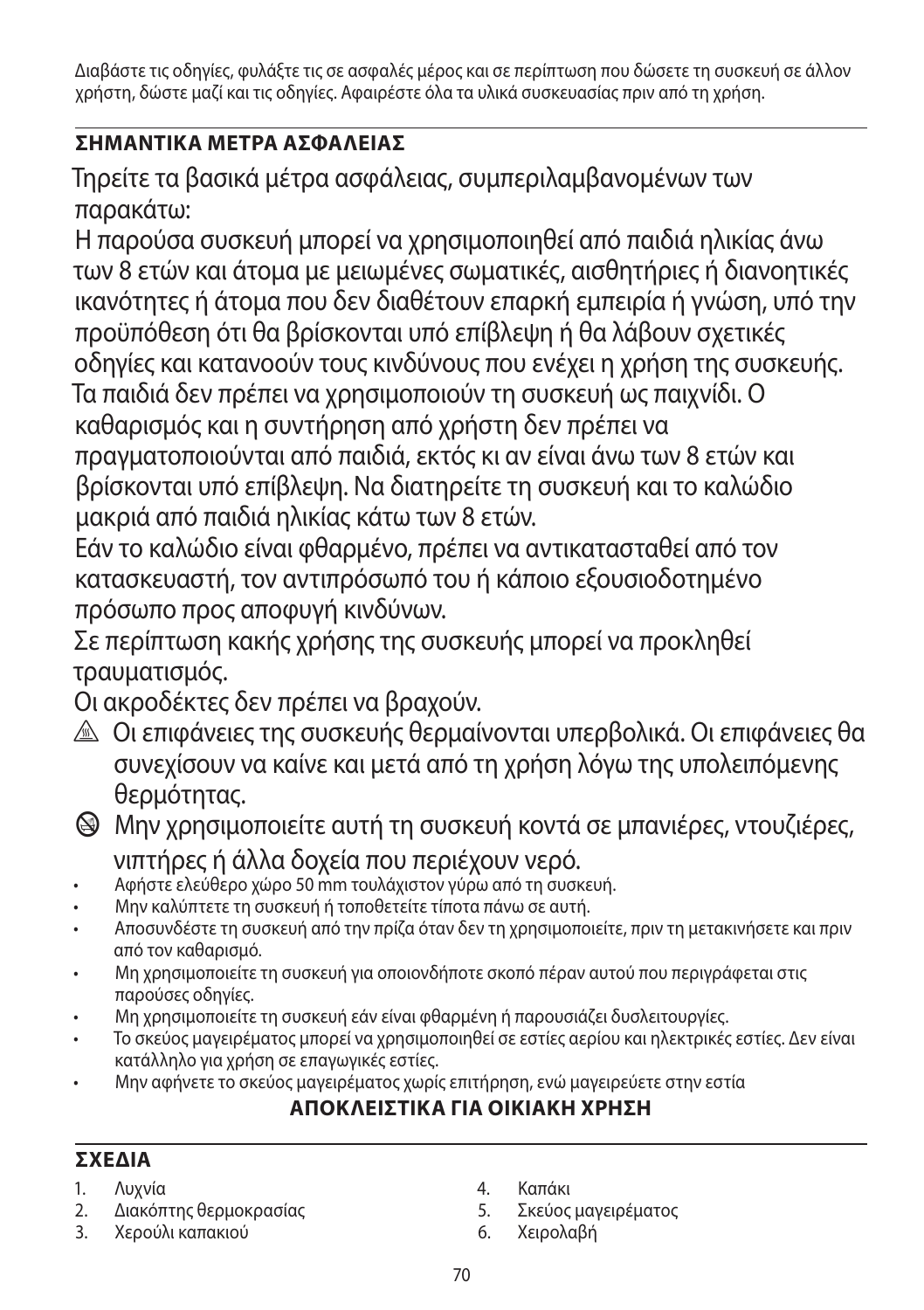# **ΤΑ ΟΦΕΛΗ ΤΟΥ ΑΡΓΟΥ ΜΑΓΕΙΡΕΜΑΤΟΣ**

**Υγεία:** Η ενέργεια του αργού μαγειρέματος διατηρεί τις ιδιότητες των βιταμινών, καθώς και περισσότερα θρεπτικά συστατικά και γεύσεις.

**Οικονομία:** Το παρατεταμένο, αργό μαγείρεμα μπορεί να μαλακώσει τα φθηνότερα, πιο σκληρά κομμάτια κρέατος και χρησιμοποιεί περίπου ένα τέταρτο της ενέργειας του μικρού ματιού μιας τυπικής κουζίνας. **Ευκολία:** Προετοιμάστε τα συστατικά την προηγούμενη νύχτα, τοποθετήστε τα στην κατσαρόλα υγιεινού μαγειρέματος προτού φύγετε για τη δουλειά σας και θα σας περιμένει ένα νόστιμο γεύμα όταν επιστρέψετε στο σπίτι σας.

## **ΔΙΑΚΟΠΤΗΣ ΘΕΡΜΟΚΡΑΣΙΑΣ**

- 0 απενεργοποίηση<br>1 Για παραδοσιακό
- 1 Για παραδοσιακό αργό μαγείρεμα.
- 2 Για «γρήγορο μαγείρεμα», χρησιμοποιήστε τη συσκευή ως ηλεκτρική κατσαρόλα.
- Για διατήρησης της θερμοκρασίας του φαγητού μετά το μαγείρεμα.

## **ΓΕΝΙΚA**

- Ξεπαγώστε εντελώς τα κατεψυγμένα φαγητά προτού τα προσθέσετε στην κατσαρόλα.
- Σοτάρετε το κρέας και τα λαχανικά σε τηγάνι ή στο σκεύος μαγειρέματος.
- Μπορείτε να χρησιμοποιήσετε το σκεύος μαγειρέματος για τσιγάρισμα, σοτάρισμα ή τηγάνισμα, είναι κατάλληλο μόνο για εστίες αερίου και ηλεκτρικές εστίες, πριν χρησιμοποιήσετε το slow cooker.

## **Κρέας**

- Κατά το ψήσιμο, οι χυμοί δεν εκκρίνονται ούτε εξατμίζονται, άρα διατηρείται οι γεύση και η θρεπτικές αξίες τους. Ο χρόνος μαγειρέματος εξαρτάται από πολλούς παράγοντες: το μέγεθος και το σχήμα του κομματιού, την ποιότητά του και την αναλογία άπαχου κρέατος, λίπους και οστών. Η εμπειρία θα σας βοηθήσει σύντομα στο να κρίνετε καλύτερα.
- Αποφύγετε κρέατα με υψηλή συγκέντρωση λίπους ή αφαιρέστε το επιπρόσθετο λίπος.

## **Πουλερικά**

- Πλύνετε και στεγνώστε τα πουλερικά και αλατοπιπερώστε τα.
- Τσιγαρίστε την πέτσα στο λίπος της ή με λίγο λάδι μαγειρέματος σε ένα μεγάλο τηγάνι.

### **Ψάρι**

- Για διατήρηση της γεύσης και της υφής, το ψάρι δεν πρέπει να μαγειρεύεται για μεγάλο χρονικό διάστημα.
- Λιπάνετε τη βάση της κατσαρόλας με βούτυρο ή μαργαρίνη.
- Καθαρίστε και πλύνετε το ψάρι. Στραγγίξτε και τοποθετήστε το στην κατσαρόλα.
- Αλατοπιπερώστε, ραντίστε με χυμό λεμονιού και προσθέστε ζεστό ζωμό, νερό ή κρασί.
- Μη βουτυρώσετε το ψάρι. Μαγειρέψτε το στη χαμηλή ένταση (1) για 2-3 ώρες.

### **Λαχανικά**

- Τα λαχανικά που μαγειρεύονται γρήγορα, όπως ο κατεψυγμένος αρακάς και το καλαμπόκι, πρέπει να έχουν ξεπαγώσει για να τα προσθέσετε μισή ώρα πριν από το τέλος του μαγειρέματος.
- Τα ριζώδη λαχανικά, οι κόνδυλοι και οι βολβοί (καρότα, πατάτες, κρεμμύδια) χρειάζονται αρκετά περισσότερο χρόνο για να μαγειρευτούν σε σχέση με το κρέας, άρα κόψτε τα σε χοντρές φέτες, μπαστουνάκια ή κύβους (περίπου 5 χιλιοστών) και σοτάρετέ τα ελαφρά για 2-3 λεπτά προτού τα προσθέσετε στην κατσαρόλα.

## **Όσπρια (φασόλια, αρακάς και φακές)**

- Πρέπει να βράσετε τα ξερά φασόλια (π.χ. μαυρομάτικα) για τουλάχιστον 10 λεπτά προτού τα προσθέσετε στην κατσαρόλα υγιεινού μαγειρέματος. Είναι δηλητηριώδη εάν καταναλωθούν ωμά ή μισοβρασμένα.
- Μουλιάστε τον ξηρό αρακά και τα φασόλια για 8 ώρες (ή από το προηγούμενο βράδυ) προτού τα μαγειρέψετε, για να μαλακώσουν.
- Δεν χρειάζεται να μουλιάσετε τις φακές από το προηγούμενο βράδυ.
- Για συνταγές με ρύζι, χρησιμοποιήστε τουλάχιστον 150 ml υγρό μαγειρέματος για κάθε 100 γρ. ρύζι.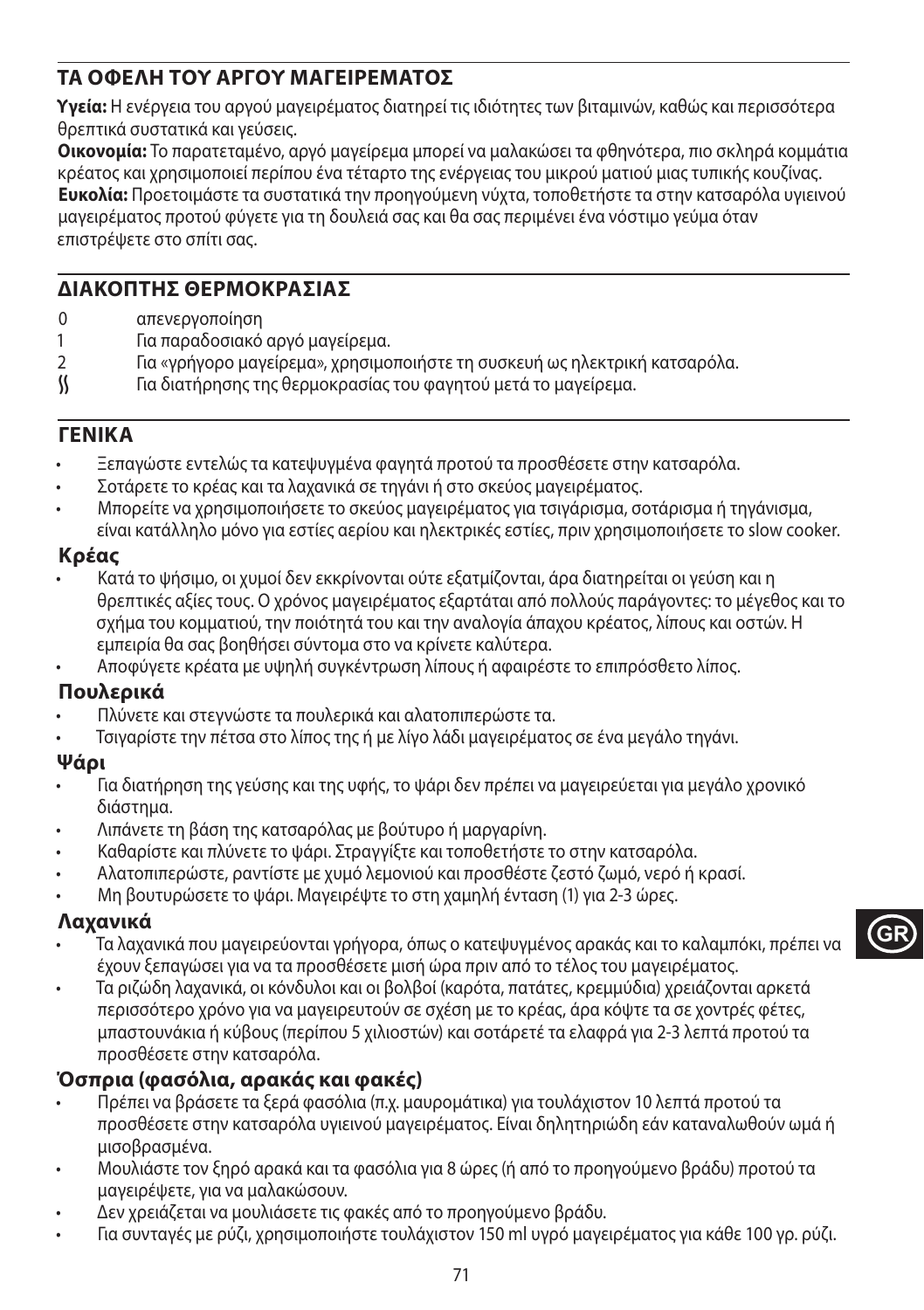Οι δοκιμές μας έχουν δείξει ότι το «ελαφρύ μαγείρεμα» του ρυζιού δίνει τα καλύτερα αποτελέσματα.

• Τα ζυμαρικά μαλακώνουν υπερβολικά πολύ με το αργό μαγείρεμα. Εάν η συνταγή σας περιέχει ζυμαρικά, προσθέστε και ανακατέψτε τα 30-40 λεπτά πριν τελειώσει το μαγείρεμα.

## **Σούπα**

- Μπορείτε να σιγοβράζετε νόστιμες, σπιτικές σούπες όλη μέρα ή από το προηγούμενο βράδυ.
- Σοτάρετε το κρέας και τα λαχανικά σε ένα τηγάνι.
- Εάν υπάρχει σάλτσα που θέλετε να σφίξει, προσθέστε αλεύρι ή κορν-φλάουρ και ανακατέψτε και μετά προσθέστε σταδιακά ζωμό.
- Αφήστε το φαγητό να πάρει μια βράση, προσθέστε αλατοπίπερο και μεταφέρετέ το στην κατσαρόλα.
- Μην προσθέσετε γάλα μέχρι το τελευταίο μισάωρο του μαγειρέματος. Μπορείτε να προσθέσετε κρέμα γάλακτος ή κρόκο αβγού ακριβώς πριν από το σερβίρισμα.

# **Πουτίγκες**

- Χρησιμοποιήστε μια πυρίμαχη λεκάνη που να χωράει στην κατσαρόλα χωρίς να αγγίζει τις πλευρές τις.
- Προσθέστε νερό στην κατσαρόλα μέχρι τη μέση της λεκάνης.

## **Πατέ**

• Προετοιμάστε το πατέ σύμφωνα με τη συνταγή και απλώς χρησιμοποιήστε την κατσαρόλα για παροχή της χαμηλής, ομοιόμορφης θερμοκρασίας που είναι απαραίτητη για το μαγείρεμα του πιάτου.

# **ΠΡΟΕΤΟΙΜΑΣΙΑ**

- 1. Αποφασίστε πότε θέλετε να γευματίσετε και πότε θέλετε να ξεκινήσετε το μαγείρεμα.<br>2. Ε Εάν θέλετε να νευματίσετε στις 6 μ.μ. και ποέπει να ξεκινήσετε το μανείρεμα στις 8 π.μ
- 2. Εάν θέλετε να γευματίσετε στις 6 μ.μ. και πρέπει να ξεκινήσετε το μαγείρεμα στις 8 π.μ., βρείτε μια συνταγή που χρειάζεται περίπου 10 ώρες.
- 3. Τοποθετήστε τη συσκευή σε σταθερή, πυράντοχη επιφάνεια.
- 4. Γυρίστε τον διακόπτη θερμοκρασίας στη θέση 0.
- 5. Για συνταγές χωρίς τσιγάρισμα, βάλτε το σκεύος μαγειρέματος στο slow cooker και μετά τοποθετήστε το καπάκι.
- 6. Συνδέστε το βύσμα στην πρίζα.
- 7. Γυρίστε τον θερμοστάτη στο 2 και αφήστε τη συσκευή να προθερμανθεί για 20 λεπτά.
- 8. Θα ανάψει η λυχνία.

# **ΤΣΙΓΑΡΙΣΜΑ**

**Σημαντικές οδηγίες όταν χρησιμοποιείτε το σκεύος μαγειρέματος για τσιγάρισμα: Όταν τσιγαρίζετε στην εστία, το σκεύος μαγειρέματος θα ζεσταθεί πάρα πολύ. Να είστε προσεκτικοί και να φοράτε γάντια φούρνου!**

**Σε εστίες αερίου, χρησιμοποιείτε πάντα το σωστό μέγεθος εστίας. Μην χρησιμοποιείτε μεγαλύτερη εστία από τη βάση του σκεύους μαγειρέματος.**

**Χρησιμοποιείτε γάντι φούρνου για να κρατάτε το σκεύος μαγειρέματος, όταν το χρησιμοποιείτε και όταν ανακατεύετε το φαγητό.**

- Για τις συνταγές που απαιτούν τσιγάρισμα, σοτάρισμα ή τηγάνισμα των υλικών. Χρησιμοποιείτε πάντα εργαλεία μαγειρέματος από σιλικόνη, πυράντοχο πλαστικό ή ξύλο για να μην δημιουργούνται γρατσουνιές στην αντικολλητική επιφάνεια. Μην χρησιμοποιείτε ποτέ μεταλλικά κουτάλια, σπάτουλες, λαβίδες, πιρούνια ή μαχαίρια, επειδή θα προκληθούν ζημιές στην αντικολλητική επιφάνεια.
- Αν η συνταγή απαιτεί τσιγάρισμα, σοτάρισμα ή τηγάνισμα των υλικών πριν από το αργό μαγείρεμα, τότε αφαιρέστε το σκεύος μαγειρέματος από το slow cooker και τοποθετήστε το απευθείας στην εστία για να μαγειρέψετε τα υλικά, όπως θα κάνατε και με ένα τηγάνι.
- Είναι κατάλληλο μόνο για χρήση σε εστίες αερίου και ηλεκτρικές εστίες. Δεν είναι κατάλληλο για επαγωγικές εστίες.
- Μην αφήνετε το σκεύος μαγειρέματος χωρίς επιτήρηση, ενώ μαγειρεύετε στην εστία.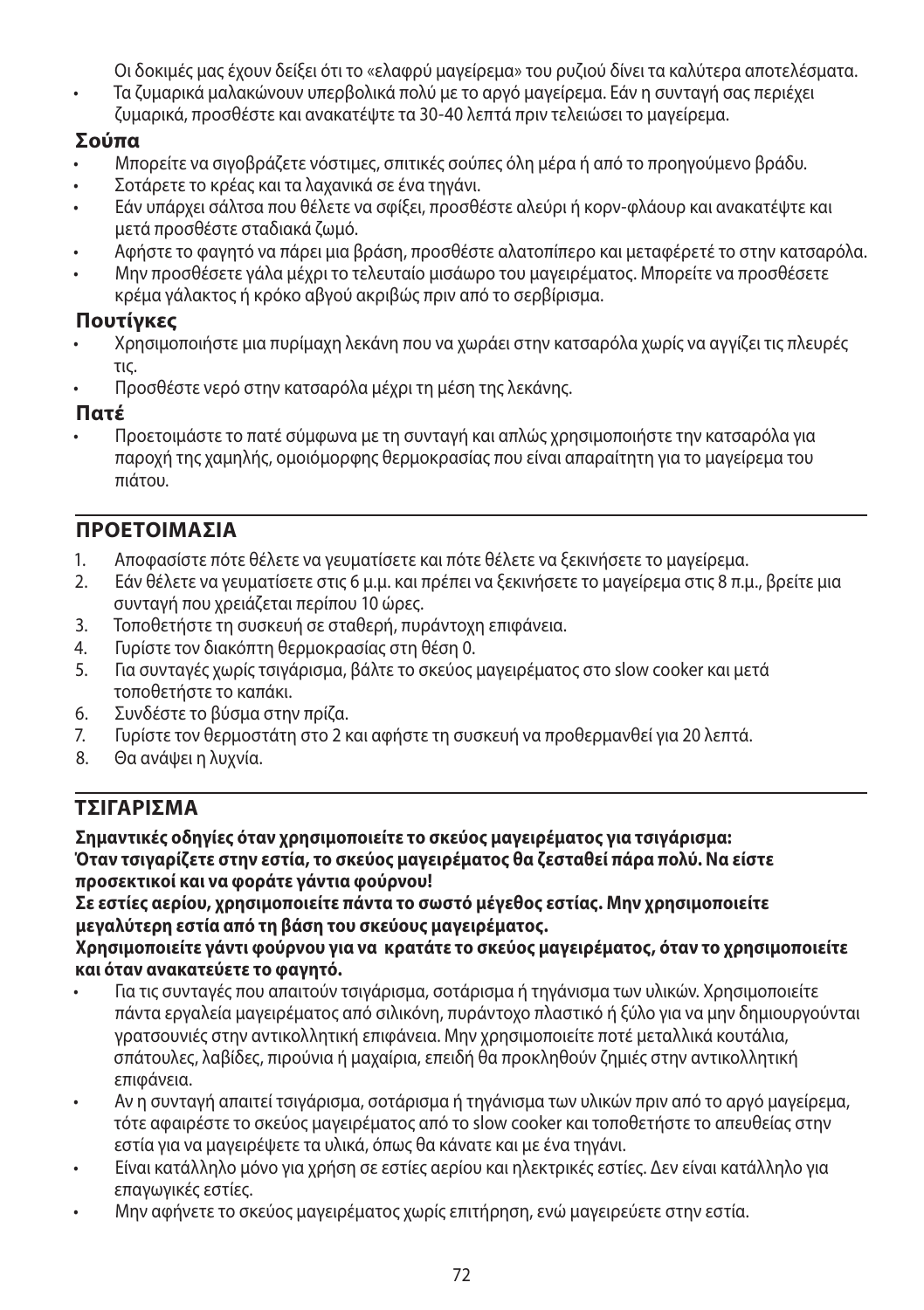- Μην χρησιμοποιείτε το καπάκι όταν τσιγαρίζετε στο μάτι της κουζίνας, διαφορετικά τα υλικά ούτε θα τσιγαριστούν ούτε θα σωταριστούν.
- Αφού τσιγαριστούν ή σοταριστούν όσο θέλετε, τότε προσθέστε τα άλλα υλικά και ανακατέψτε.
- Πιάστε και τα δύο χερούλια με γάντια φούρνου και τοποθετήστε προσεκτικά το σκεύος μαγειρέματος ξανά στο slow cooker.

## **ΠΛΗΡΩΣΗ**

Όταν η κατσαρόλα έχει ζεσταθεί:

- 1. Χρησιμοποιήστε το χερούλι του καπακιού για να αφαιρέσετε το καπάκι.
- 2. Τοποθετήστε τα συστατικά στην κατσαρόλα και προσθέστε τον βρασμένο ζωμό μαγειρέματος.
- 3. Τοποθετήστε πάλι το καπάκι.
- 4. Γυρίστε τον θερμοστάτη στο 1 για παραδοσιακό αργό μαγείρεμα ή στο 2 εάν χρησιμοποιείτε τη συσκευή ως ηλεκτρική κατσαρόλα.

# **ΤΕΛΕΙΩΣΑΤΕ;**

- 1. Γυρίστε τον διακόπτη θερμοκρασίας στη θέση 0. Η λυχνία θα σβήσει.
- 2. Αποσυνδέστε τη συσκευή από το ρεύμα.
- 3. Χρησιμοποιήστε το χερούλι του καπακιού για να αφαιρέσετε το καπάκι.
- 4. Αφαιρέστε όλο το φαγητό από την κατσαρόλα.

Εάν δεν σκοπεύετε να καθαρίσετε αμέσως την κατσαρόλα, γεμίστε την με χλιαρό νερό για να μην κολλήσουν τυχόν υπολείμματα φαγητού στην κατσαρόλα λόγω της θερμότητας.

## **ΦΡΟΝΤΙΔΑ ΚΑΙ ΣΥΝΤΗΡΗΣΗ**

- 1. Βγάλτε το βύσμα της συσκευής από την πρίζα και αφήστε την να κρυώσει.
- 2. Σκουπίστε όλες τις επιφάνειες με ένα καθαρό βρεγμένο πανί.
- 3. Πλύνετε το καπάκι και την κατσαρόλα με ζεστό νερό και υγρό πιάτων χρησιμοποιώντας ένα πανί ή σφουγγάρι, ξεπλύνετε και στεγνώστε την πλήρως.

## **ΑΝΑΚΥΚΛΩΣΗ**



ΜΓΙΣ Τα την αποφυγή προβλημάτων στο περιβάλλον και την υγεία λόγω επιβλαβών ουσιών,<br>Οι συσκευές και οι επαναφορτιζόμενες και μη επαναφορτιζόμενες μπαταρίες που<br>επισημαίνονται με κάποιο από αυτά τα σύμβολα, δεν πρέπει να οι συσκευές και οι επαναφορτιζόμενες και μη επαναφορτιζόμενες μπαταρίες που επισημαίνονται με κάποιο από αυτά τα σύμβολα, δεν πρέπει να απορρίπτονται με τα κοινά οικιακά απορρίμματα. Να απορρίπτετε πάντα τις ηλεκτρικές και ηλεκτρονικές συσκευές και, όπου χρειάζεται, τις επαναφορτιζόμενες και μη επαναφορτιζόμενες μπαταρίες, σε κατάλληλο, επίσημο σημείο συλλογής/ανακύκλωσης.

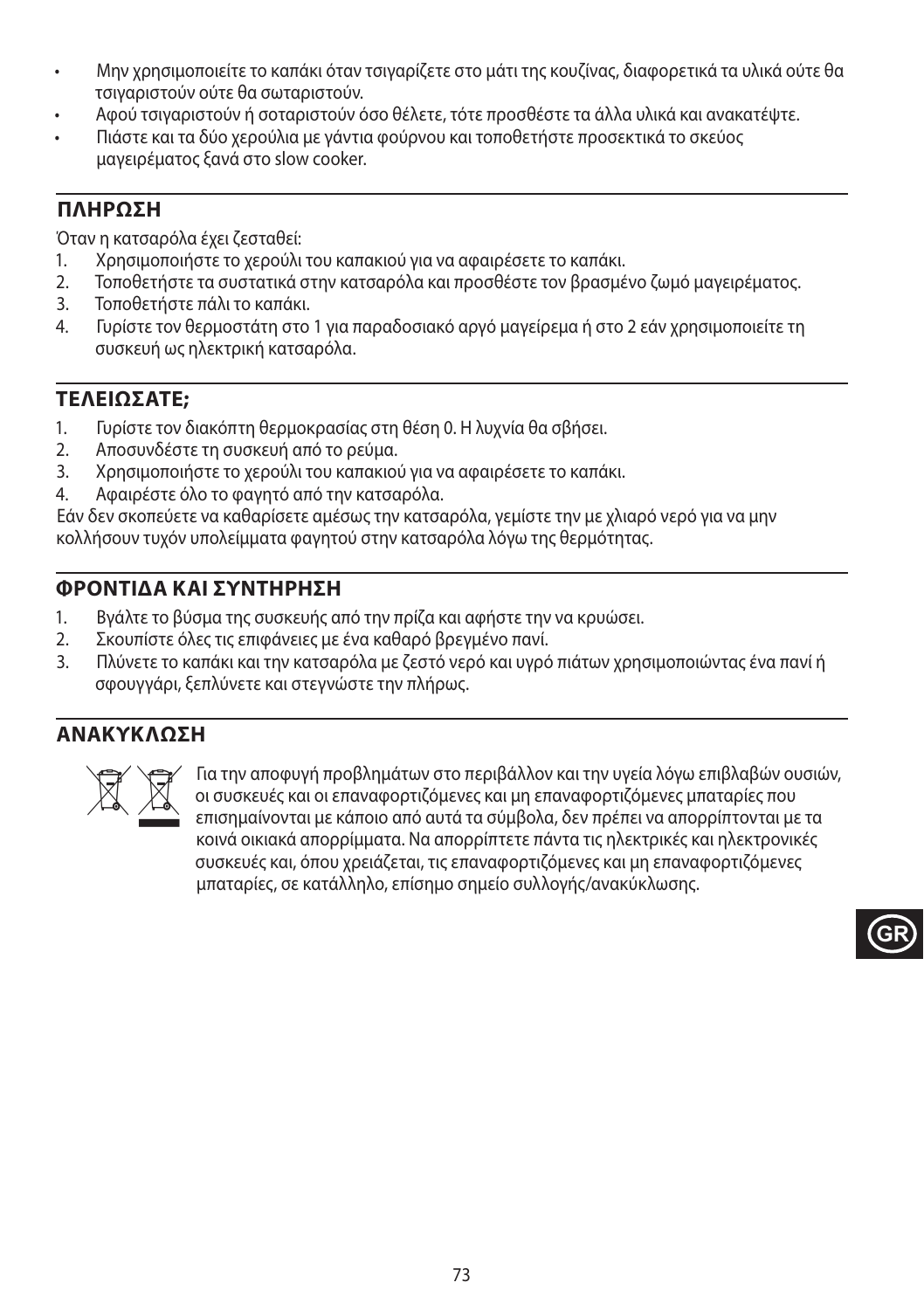A használati utasítást olvassa el és őrizze meg; és adja tovább a készülékkel együtt, ha azt továbbadja. Használat előtt teljes egészében távolítsa el a csomagolást.

# **FONTOS ÓVINTÉZKEDÉSEK**

Kövesse az alábbi alapvető biztonsági óvintézkedéseket:

Az eszközt 8 éves (vagy idősebb) gyermekek és csökkent fizikai, érzékszervi vagy mentális képességekkel rendelkező vagy tapasztalatlan személyek csak felügyelet alatt/mások utasításainak megfelelően és csak akkor használhatják, ha tisztában vannak a használatból eredő kockázatokkal. Gyermekek nem játszhatnak az eszközzel. A készülék tisztítását és karbantartását gyermekek csak felügyelet alatt és csak akkor végezhetik, ha 8 évesnél idősebbek. Tartsa az eszközt és a kábelt 8 éven aluli gyermekektől elzárva.

Ha a kábel megrongálódott, ki kell cseréltetni a gyártóval, egy szerviz munkatársával vagy egy hasonlóan szakképzett személlyel, hogy elkerülje a veszélyeket.

A készülék helytelen használata sérülést okozhat.

A csatlakozókat tartsa szárazon.

- $\triangle$  A készülék felületei felforrósodnak. A maradék hő miatt használat után forróak maradnak a felületek.
- $\circledast$  Ne használja a készüléket fürdőkád, zuhanyzó, medence vagy egyéb vizet tartalmazó edény mellett..
- Legalább 50mm helyet hagyjon szabadon a berendezés körül.
- Ne fedje le a készüléket és ne tegyen rá semmit.
- Húzza ki a készüléket, amikor nem használja, mozgatás és tisztítás előtt.
- A készüléket az utasításokban leírtakon kívül más célra ne használja.
- Ne működtesse a készüléket, ha az megrongálódott vagy hibásan működik.
- A főzőedény csak a gáz és az elektromos főzőlapokhoz alkalmas. Nem használható indukciós főzőlapon.
- Ne hagyja az edényt felügyelet nélkül, ha főz benne a tűzhelyen

# **CSAK HÁZTARTÁSI HASZNÁLATRA**

# **RAJZOK**

- 1. Hőmérséklet szabályozó<br>2. Fény
- Fény
- 3. Fedő fogantyú
- 4. Fedő<br>5. Főzőe
- 5. Főzőedény
- 6. Fogantyú

# **A LASSÚ FŐZÉS ELŐNYEI**

**Egészséges:** Az óvatos főzési eljárás csökkenti a vitaminok károsodását, és több tápanyagot és ízt őriz meg.

**Gazdaságos:** A hosszú, lassú főzés puhítja a gyengébb minőségű, rágósabb húsokat, és egy átlagos főzőlap kisebb főzőzónája által felhasznált energia mennyiség körülbelül negyedét használja.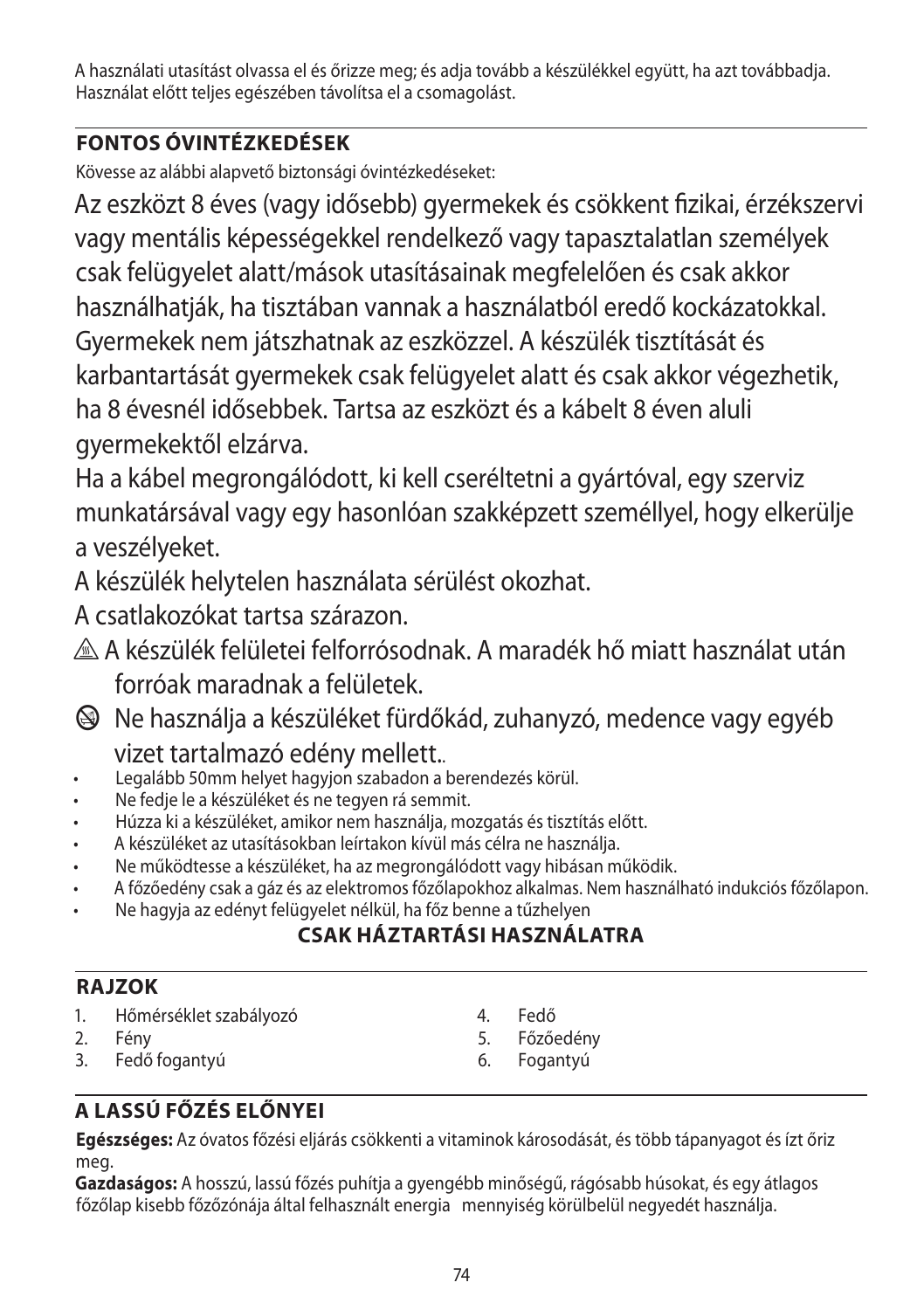**Kényelmes:** Készítse elő a hozzávalókat előző este, indulás előtt helyezze azokat a lassú főzőedénybe, és fogyassza el a fenséges ételt. mely Önre vár hazaérkezéskor.

## **HŐMÉRSÉKLET SZABÁLYOZÓ**

0 ki

- 1 A hagyományos lassú főzéshez.
- 2 "Gyors főzéshez" használja a készüléket elektromos főzőedényként.<br>K kez Az étel melegen tartásához főzés után.
- Az étel melegen tartásához főzés után.

# **ÁLTALÁNOS**

- Teljesen olvassza fel a fagyasztott hozzávalót, mielőtt a főzőfazékba teszi.
- Süssön húst és pirítson zöldségeket egy serpenyőben vagy a főzőedényben.
- A főzőedényt sütésre vagy pirításra használhatja, kizárólag gáz és elektromos főzőlapokhoz megfelelő a lassú kuktafazék használatát megelőzően.

### **Húsok**

- Sütéskor a szaft nem fröcsög és nem párolog el, így az ízek és a tápanyagok is megmaradnak. A pecsenye mérete és alakja, minősége, a sovány hús és zsír, valamint a csontok mennyisége mind hatással vannak a főzési időre. A megszerzett tapasztalata segít döntést hozni ezekről.
- Kerülje a nagy mennyiségű zsírt tartalmazó húsokat, vagy vágja le a felesleges kövér részeket.

## **Szárnyasok**

- Mossa meg és szárítsa meg a szárnyas húsát, majd kívül-belül fűszerezze be.
- Egy nagy serpenyőben a saját zsírjában vagy egy kis sütőolajban pirítsa meg a bőrét.

### **Halak**

- Az íze és textúrája megőrzése érdekében a halakat nem ajánlott sok ideig főzni.
- Vajjal vagy margarinnal kenje ki a főzőedény alját.
- Pucolja meg és mossa meg a halat. Száradás után helyezze a főzőfazékba.
- Fűszerezze meg, locsoljon rá citromlevet és adjon hozzá forró húsleves alaplevet, vizet vagy bort.
- Ne használjon túl sok vajat; és főzze a halat alacsony fokozaton (1) 2-3 órán át.

### **Zöldségek**

- Az előre főzött zöldségeket, mint a fagyasztott borsó vagy csemegekukorica, ki kell olvasztani, majd a főzés befejezése előtt fél órával kell az ételhez adni.
- A gyökérzöldségek, gumók és hagymák (pl. répa, krumpli, hagymafélék) sütése sokkal több időt vesz igénybe, mint a hús megsütése, így darabolja azokat körülbelül 5 mm vékony szeletekre, pálcikákra vagy kockára, és pirítsa 2-3 percig, mielőtt a főzőfazékba teszi őket.

## **Hüvelyesek (bab, borsó és lencse)**

- A szárított babot (pl. vörös babot) legalább 10 percig főznie kell, mielőtt beleteszi a lassú főzőedénybe. Az ilyen babok nyersen vagy főtlenül mérgezőek lehetnek.
- Főzés előtt 8 órán keresztül (akár egész éjszaka) áztassa a száraz babot vagy borsót, így azok megpuhulnak.
- A lencséket nem szükséges egész éjszakán át áztatni.
- Ha rizzsel főz, legalább 150 ml főzőlevet használjon 100 gramm rizshez. Mi úgy találtuk, hogy a "gyorsrizzsel" éri el a legiobb eredményt.
- A tésztafélék túlzottan ellágyulnak a lassú főzés során. Ha a receptben tésztára van szükség, azt 30-40 perccel a főzés befejezése előtt adja hozzá.

### **Levesek**

- Az ízletes, otthon készült leveseket egész nap vagy éjszaka párolhatjuk.
- Serpenyőben pirítsa meg a húst és a zöldségeket.
- Ha sűrítésre is szükség van, keverjen bele lisztet vagy kukoricalisztet, majd fokozatosan adja hozzá az alapanyagokat.
- Forralja fel, ízesítse, majd tegye át a főzőfazékba.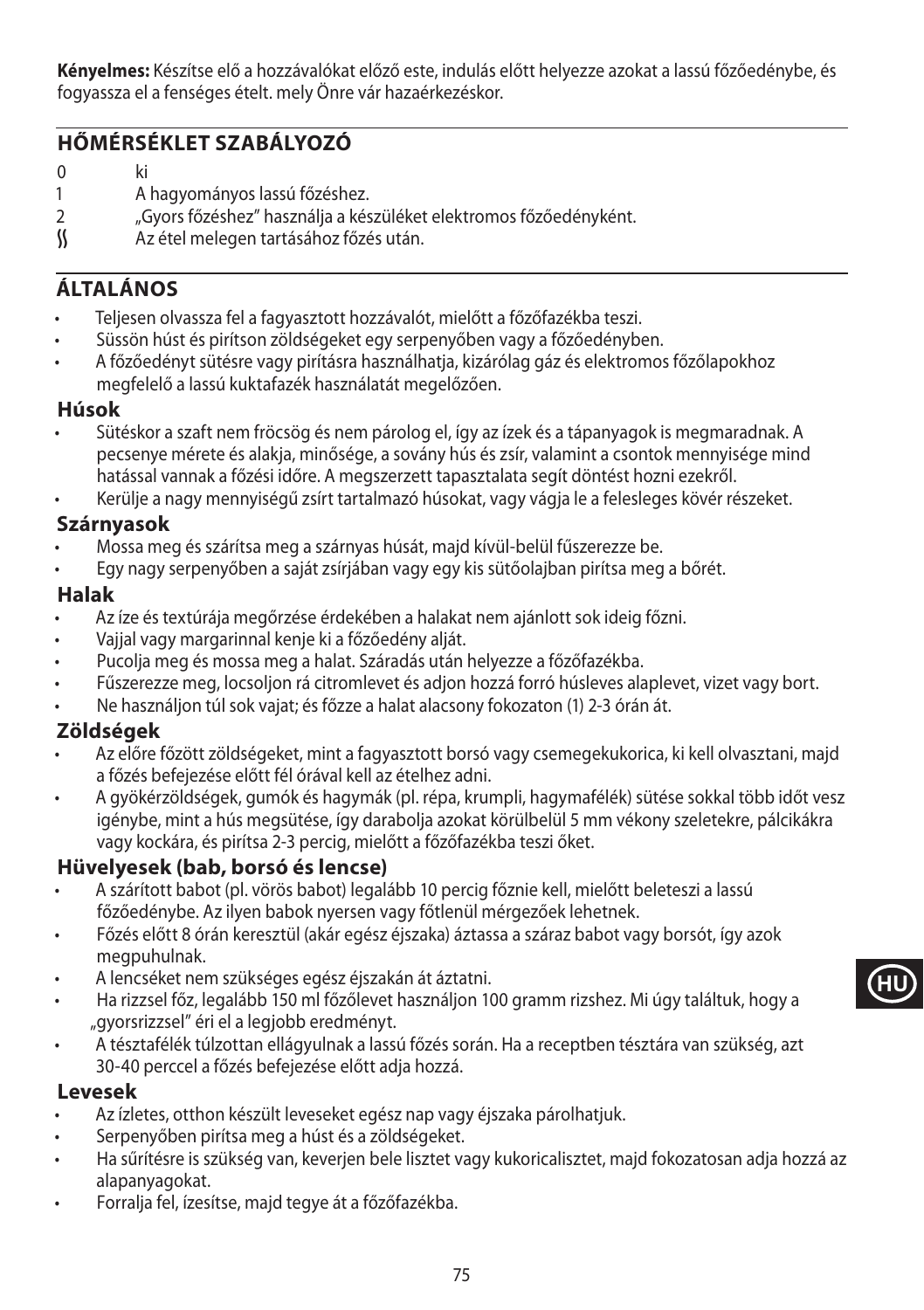• Tejet csak a főzés utolsó fél órájában adjon hozzá. Tejszínt vagy tojás sárgáját pedig csak tálalás előtt tegyen hozzá.

## **Felfújtak**

- Használjon hőálló tálat, melynek mérete illeszkedik a főzőfazékhoz, és oldalaik sehol nem érintkeznek.
- A tál elhelyezése után töltse fel a főzőfazekat vízzel, hogy legalább a tál feléig érjen.

## **Pástétomok**

• A recept szerint készítse el a pástétomot, a főzőfazekat pedig egyszerűen vízfürdőként használja, hogy biztosítsa a fogás megfőzéséhez szükséges egyenletes hőmérsékletet.

# **ELŐKÉSZÍTÉS**

- 1. Döntse el, mikor szeretné elfogyasztani az ételt, és mikor szeretné elkezdeni a főzést.
- 2. Ha este 6-kor szeretné enni, és a főzést reggel 8-kor el kell kezdenie, keressen egy olyan receptet, ahol a főzés 10 órát vesz igénybe.
- 3. Helyezze a készüléket egy stabil, sík, hőálló felületre.
- 4. A hőmérséklet szabályozót állítsa 0 állásba.
- 5. Ha a recept nem kéri az étel pirítását, helyezze a főzőedényt a lassú kuktafazékra, majd tegye rá a fedelet.
- 6. Helyezze be a dugót a csatlakozó aljzatba.
- 7. Állítsa a hőmérséklet szabályozót 2-es fokozatra, és hagyja, hogy a készülék 20 perc alatt felmelegedjen. A lámpa kigyullad.

# **PIRÍTÁS**

## **Fontos tudnivalók, ha pirításra használja a főzőedényt:**

### **Ha pirítást végez a főzőlapon, a főzőedény forró lesz. Óvatosan bánjon vele, használjon edényfogó kesztyűt!**

### **Gáztűzhelyen mindig a megfelelő méretű gázégőt használja. Ne használjon nagyobb gázégőt, mint az főzőedény alja.**

### **Használjon edényfogó kesztyűt, hogy megtartsa a főzőedényt a használat közben és amikor keverést végez.**

- Az olyan receptek esetében, amikor a hozzávalókat meg kell pirítani vagy sütni, mindig szilikon, hőálló műanyag vagy fa eszközöket használjon, hogy nehogy megsértse a teflon felületet. Soha ne használjon fém kanalat, spatulát, fogót, villát, vagy kést, mivel ezek károsíthatják a tapadásmentes felületet.
- Ha a recept kéri a hozzávalók pirítását vagy sütését a főzés előtt, akkor vegye le a főzőedényt a lassú kuktafazékról és helyezze azt közvetlenül egy főzőlapra, hogy megfőzze a hozzávalókat, mint egy hagyományos serpenyőben.
- A főzőlapot kizárólag gáz és elektromos főzőlapok esetében lehet használni. Nem használható indukciós főzőlapon.
- Ne hagyja az edényt felügyelet nélkül, ha főz benne.
- Ne használja a fedelet, amikor a tűzhely tetején végez pirítást, különben a hozzávalók nem fognak megpirulni.
- Ha a kellő mértékben megpirította az ételt, adjon hozzá további összetevőket, majd keverje át.
- Sütőkesztyűt használva fogja meg óvatosan mindkét fogantyút, majd óvatosan helyezze a főzőedényt vissza a lassú kuktafazékra.

# **MEGTÖLTÉS**

Mikor a főzőfazék felmelegedett:

- 1. Használja a fedő fogantyút a fedő levételéhez.
- 2. Tegye az összetevőket a főzőfazékba, majd adja hozzá a forró főzőfolyadékot.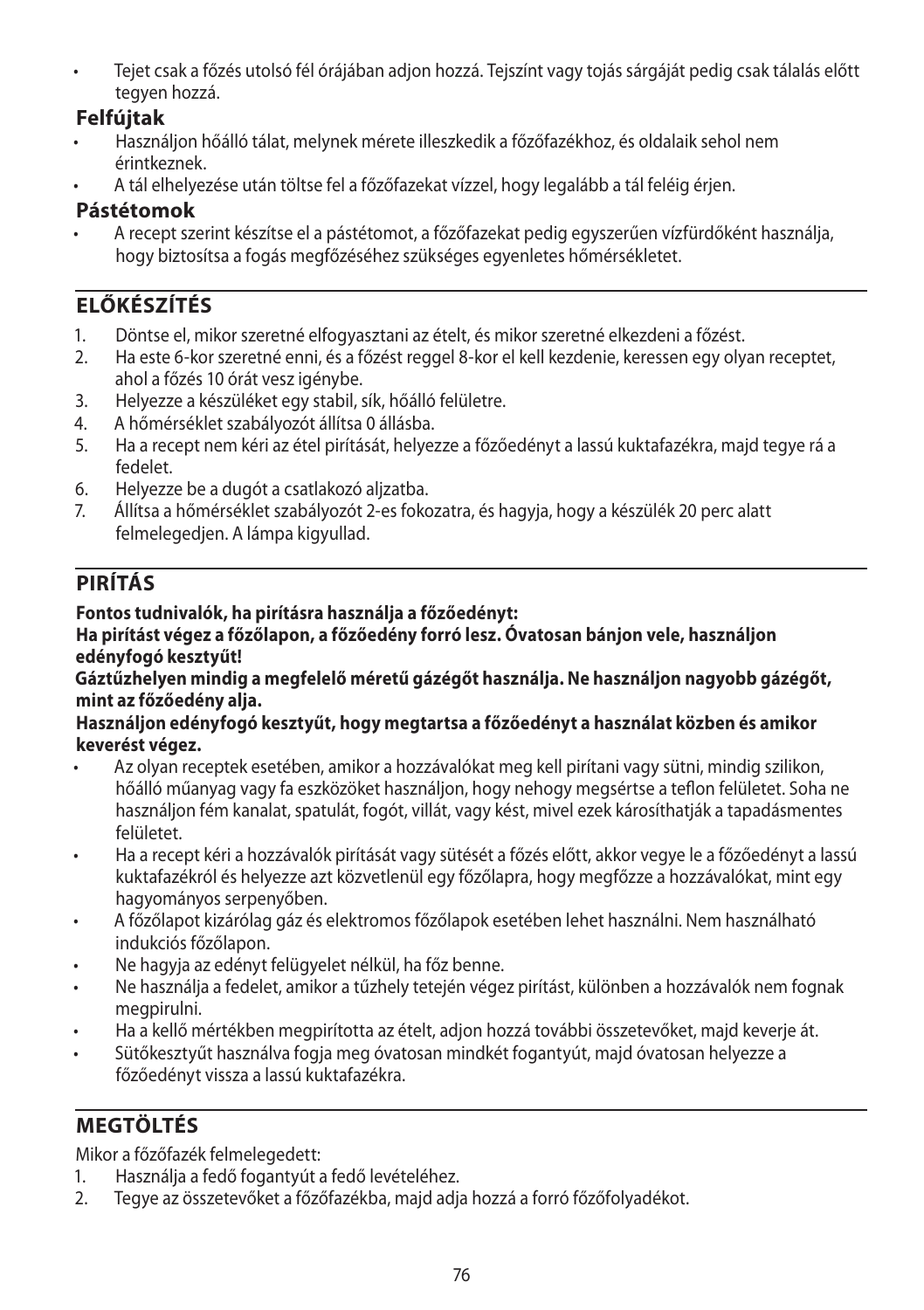- 3. Tegye vissza a fedelet.<br>4. Allítsa a hőmérséklet s
- 4. Állítsa a hőmérséklet szabályozót 1-es fokozatra a hagyományos főzéshez, és 2-es fokozatra, ha elektromos serpenyőként használja.

## **KÉSZ?**

- 1. A hőmérséklet szabályozót állítsa 0 állásba. A lámpa kialszik
- 2. Húzza ki a készüléket az aljzatból.<br>3. Használia a fedő fogantvút a fedő
- 3. Használja a fedő fogantyút a fedő levételéhez.
- 4. Távolítsa el az összes ételt a főzőfazékból.

Ha nem szándékozik azonnal megtisztítani a főzőfazekat, töltse fel meleg vízzel. Így megelőzi, hogy a maradék hő ráégesse az ételmaradványokat a főzőedény falára.

# **ÁPOLÁS ÉS KARBANTARTÁS**

- 1. Húzza ki a készüléket a konnektorból és hagyja kihűlni.
- 2. Az összes felületet törölje le tiszta nedves kendővel.
- 3. Szivacs vagy kendő használatával, forró, mosogatószeres vízben mossa el a főzőedényt és a fedelet, majd alaposan öblítse le és szárítsa meg.

## **ÚJRAHASZNOSÍTÁS**



Az alábbi jelölések valamelyikével ellátott készülékekben, valamint újratölthető és<br>nem újratölthető akkumulátorokban jelen lévő veszélyes anyagok jelentette<br>környezeti és egészségi kockázatok elkerülése érdekében ezeket t nem újratölthető akkumulátorokban jelen lévő veszélyes anyagok jelentette környezeti és egészségi kockázatok elkerülése érdekében ezeket tilos a háztartási hulladékkal együtt megsemmisíteni. Az elektromos és elektronikus termékeket, és, ha vannak, az újratölthető és nem újratölthető akkumulátorokat mindig a megfelelő hivatalos hulladék-újrahasznosító/begyűjtő központba kell vinni.

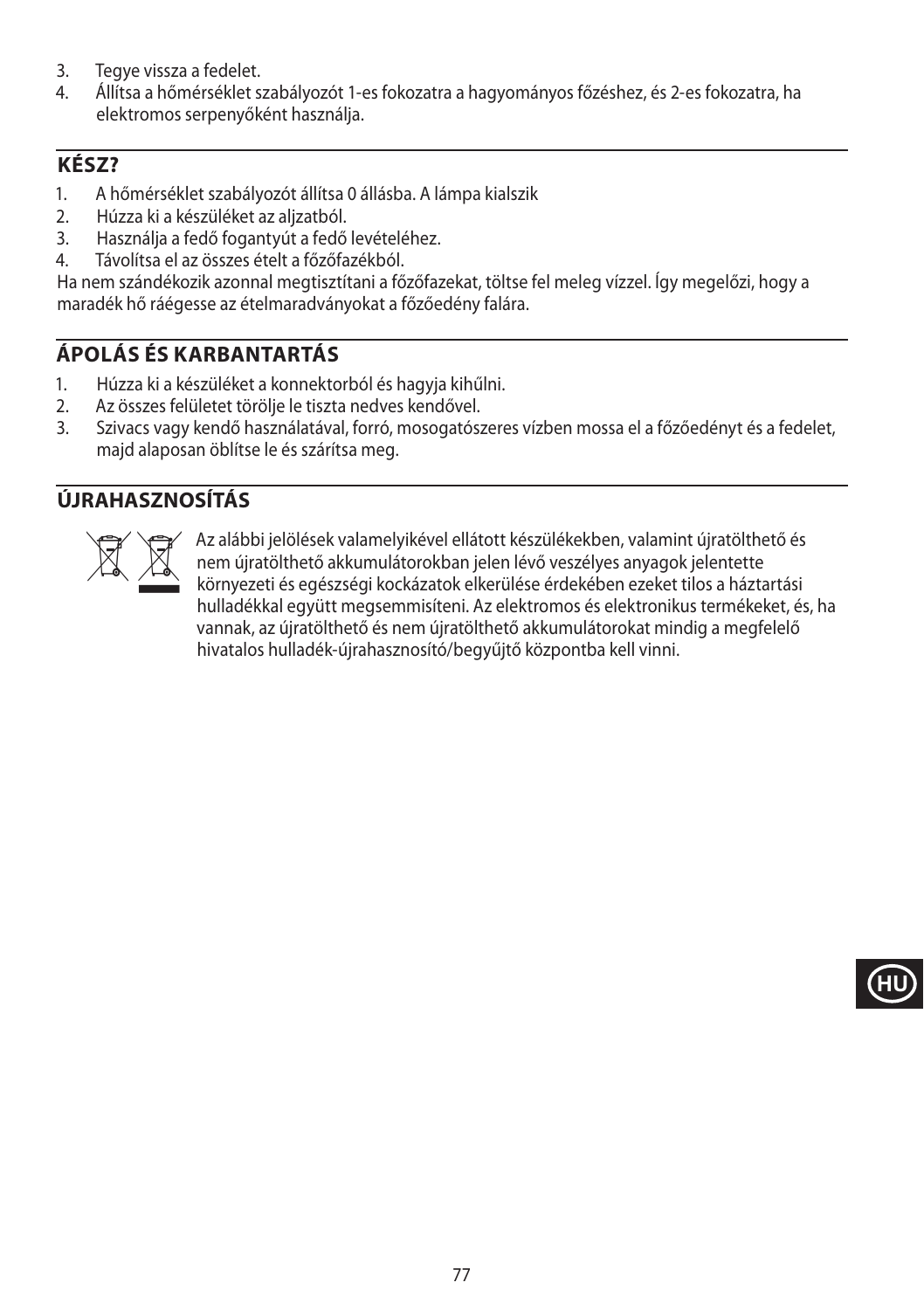Talimatları okuyun, güvenli bir yerde saklayın, cihazın el değiştirmesi halinde cihazla birlikte aktarın. Kullanmadan önce cihazın tüm ambalajını çıkarın.

# **ÖNEMLİ GÜVENLİK KURALLARI**

Aşağıdakiler dahil, tüm temel güvenlik önlemlerini izleyin:

Bu cihaz, 8 yaş ve üzeri çocuklar ve yetersiz fiziksel, duyumsal veya zihinsel kapasitelere sahip veya deneyim ve bilgisi bulunmayan kişiler tarafından, sadece denetim/talimat altında olmaları ve içerilen tehlikeleri anlamaları kaydıyla kullanılabilir. Çocuklar cihazla oyun oynamamalıdır. Temizlik ve kullanıcı bakımı işlemleri, 8 yaşın üzerinde ve denetim altında olmadıkları taktirde, çocuklar tarafından gerçekleştirilmemelidir. Cihazı ve kablosunu 8 yaşın altındaki çocuklardan uzak tutun.

Hasarlı elektrik kabloları, güvenlik açısından sadece üretici, üreticinin yetkili servisleri veya benzer niteliklere sahip kişiler tarafından değiştirilmelidir. Cihazın yanlış biçimde kullanılması, yaralanmalara yol açabilir.

Bağlantı parçalarını kuru tutun.

- </u> Cihazın yüzeyleri çok ısınabilir. Kalan ısı, yüzeyleri kullanımdan sonra sıcak tutmaya devam edecektir.
- b Bu cihazı banyo küvetleri, duş tekneleri, lavabolar veya su içeren diğer kapların yakınında kullanmayın.
- Cihazın çevresinde en az 50 mm boş alan bırakın.
- Cihazın üzerini örtmeyin veya üzerine herhangi bir şey yerleştirmeyin.
- Kullanmadığınız zamanlarda, hareket ettirmeden ve temizlemeden önce cihazın fişini prizden çekin.
- Cihazı, bu talimatlarda belirtilenler dışında bir amaçla kullanmayın.
- Hasarlı veya arızalı cihazları çalıştırmayın.
- Tencere sadece gazlı ve elektrikli ocaklarda kullanıma uygundur. Endüksiyon ocaklar için uygun değildir.
- Ocakta pişirme sırasında tencereyi gözetimsiz bırakmayın.

# **SADECE EV IÇI KULLANIM**

## **ÇIZIMLER**

- 1. Lamba 2. Isı kumandası
- 3. Kapak tutamağı
- 4. Kapak
- 5. Tencere
- 6. Sap

# **YAVAŞ PİŞİRMENİN FAYDALARI**

**Sağlık:** Hassas pişirme eylemi, vitamin hasarını azaltır ve besin değerlerini ve tatların çoğunu muhafaza eder.

**Ekonomi:** Uzun sürede ağır pişirme işlemi, sert et parçalarını daha hesaplı pişirebilir ve ortalama bir küçük elektrikli ocağın dörtte biri kadar güç harcar.

**Rahatlık:** Malzemeleri bir gece önceden hazırlayın, evden çıkmadan önce yavaş pişiriciye yerleştirin ve eve döndüğünüzde lezzetli bir yemekle karşılaşın.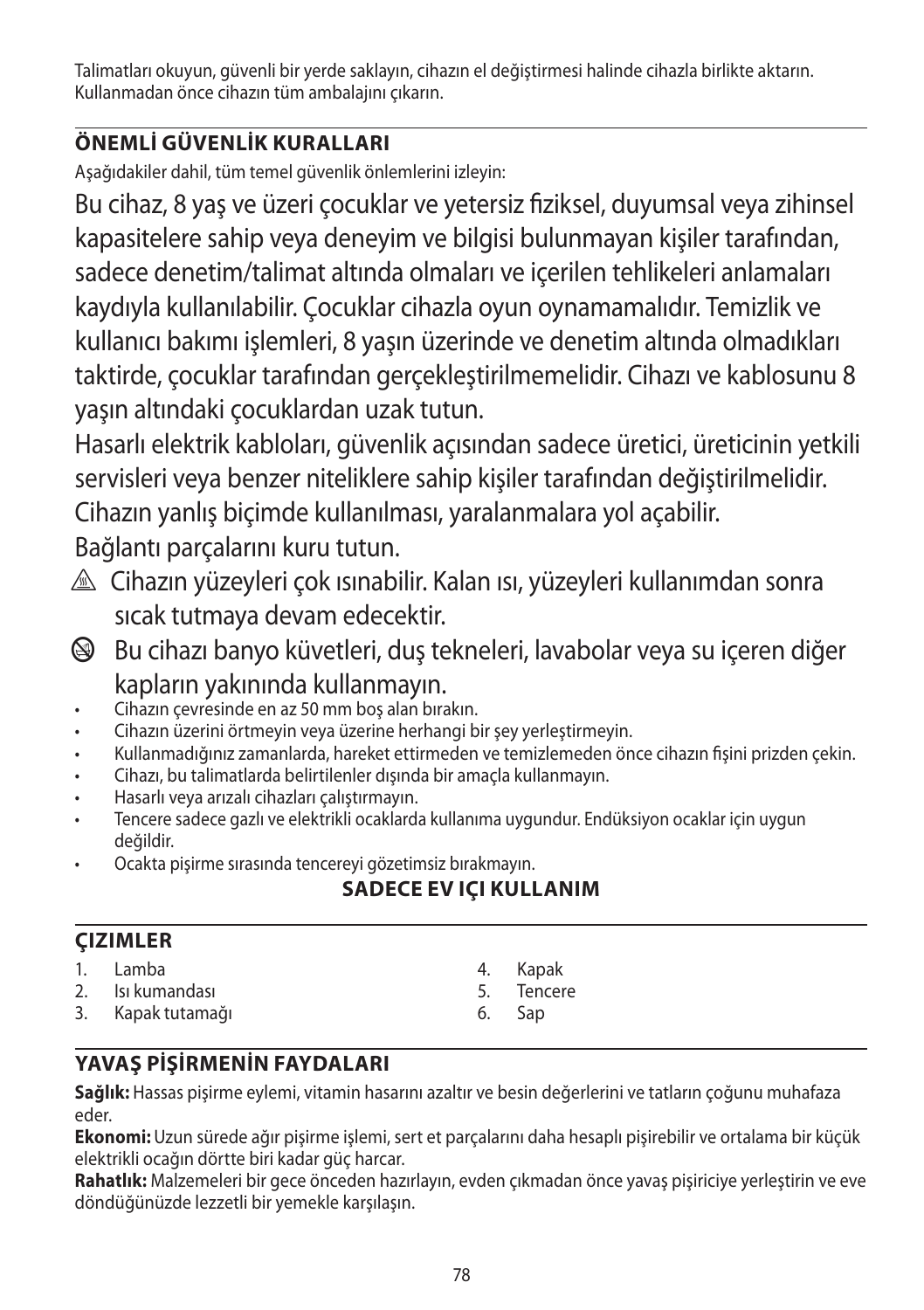## **ISI KUMANDASI**

- 0 kapalı<br>1 Gelene
- 1 Geleneksel ağır pişirme için.<br>2 "Hızlı pişirme" için, çibazın el
- 2 "Hızlı pişirme" için, cihazın elektrikli bir güveç tenceresi olarak kullanımı.
- Pişirme sonrasında yiyeceği sıcak tutmak için.

### **GENEL**

- Dondurulmuş yiyecekleri tencereye eklemeden önce tamamen çözdürün.
- Bir tavada veya tencerede eti kahverengileştirin ve sebzeleri sote edin.
- Tencereyi, elektrikli yavaş pişiriciyi kullanmadan önce yiyeceği kahverengileştirerek mühürlemek, sote etmek veya kızartmak için kullanabilirsiniz; gazlı ve elektrikli ocaklar için uygundur.

### **Et**

- Pişirme sırasında, etin suyu kendi içinde kaldığından veya buharlaşmadığından lezzet ve besin değerleri muhafaza edilir. Kemiklerin boyut ve biçimi, kalitesi ve yağ, kemik ve et oranı, etin pişme süresini etkileyen faktörlerdir. Deneyimleriniz kısa sürede size bunları değerlendirmenizde yardımcı olacaktır.
- Yağ oranı yüksek etlerden kaçının veya fazla yağlarını keserek temizleyin.

### **Kümes hayvanları**

- Kümes hayvanlarını yıkayarak kurutun ve iç ve dışlarını çeşitli baharatlarla lezzetlendirin.
- Büyük bir kızartma tavasında, az miktarda yağ ilave ederek veya kendi yağıyla derilerini kızartın.

### **Balık**

- Balığı, lezzet ve dokusunu korumak için uzun süre pişirmeyin.
- Tencerenin tabanını tereyağı veya margarinle yağlayın.
- Balığı temizleyin, dilimleyin ve yıkayın. Kurulayın ve tencereye yerleştirin.
- Limon suyu ve diğer malzemelerle tatlandırın ve ardından sıcak balık suyu, su veya şarap ekleyin.
- Balığın üzerine çok az miktarda tereyağı ilave edin ve düşük (1) ayarda 2-3 saat pişirin.

#### **Sebzeler**

- Dondurulmuş bezelye veya mısır gibi hızla pişen sebzeler, buzları çözdürüldükten sonra, pişirme süresinin son yarım saatinde yemeğe eklenmelidir.
- Soğanlı, kök sebzeler (havuç, patates, soğan) etlerden çok daha uzun sürede piştiklerinden bunları yaklaşık 5 mm kalınlığında dilimler, çubuklar veya küpler halinde kesin ve tencereye eklemeden önce yaklaşık 2-3 dakika hafifçe soteleyin.

### **Baklagiller (kurufasulye, nohut ve mercimek)**

- Kuru fasulyeleri (örn. barbunya) yavaş pişiriciye (slow cooker) eklemeden önce en az 10 dakika kaynatmalısınız. Bu tür yiyecekler, çiğ veya az pişirilmiş olarak yendiklerinde toksik madde salgılarlar.
- Kurufasulye ve nohut gibi yiyecekleri pişirmeden önce yumuşatmak için yaklaşık 8 saat önce (veya bir gece önceden) ıslatın.
- Mercimekleri önceden suda bekletmeniz gerekmez.
- Pirinci pişirirken, her 100 gr pirinç için en az 150 ml pişirme sıvısı kullanın. En iyi sonuçların "kolay pişen" pirinçlerle alındığını deneyimledik.
- Makarna, yavaş pişirildiğinde aşırı yumuşak hale gelir. Yemeğinizde makarna kullanmanız gerekiyorsa, pişirme süresinin son 30-40 dakikasında ilave edin.

### **Çorbalar**

- Lezzetli, ev yapımı çorbalar ağır ateşte tüm gün veya gece boyunca kaynatılabilir.
- Eti ve sebzeleri bir tavada kahverengileştirin.
- Çorbanın koyulaştırılması gerekiyorsa un veya mısır unu katın ve sonra yavaş yavaş et suyunu ilave edin.
- Kaynama noktasına gelinceye kadar pişirin, tuz ve diğer baharatlarla tatlandırın ve tencereye aktarın.
- Pişirme süresinin son yarım saatine gelinceye kadar süt eklemeyin. Krema veya yumurta sarısı, servis yapmadan hemen önce eklenebilir.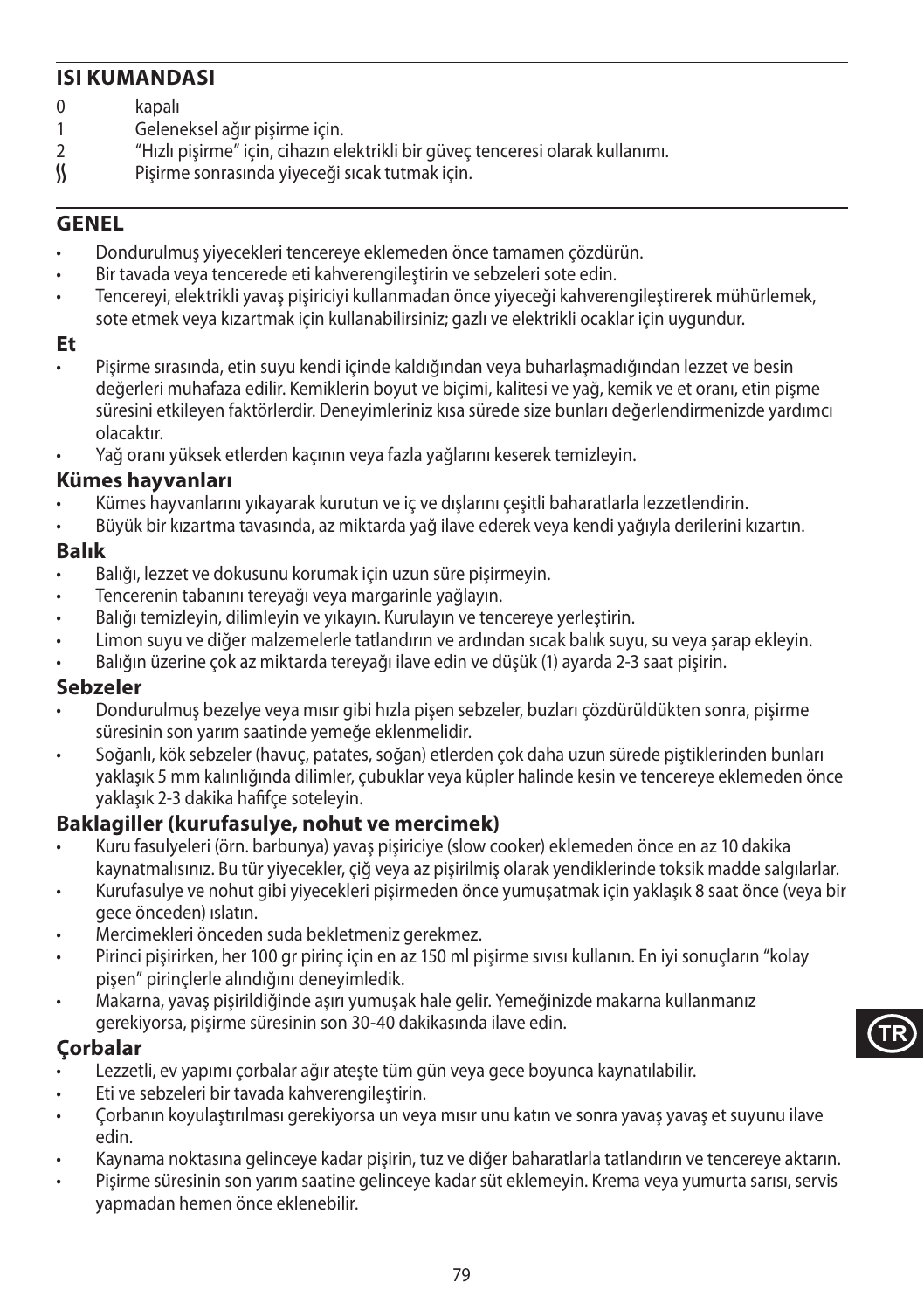## **Pudingler**

- Tencereye yan kısımlarına temas etmeyecek şekilde girebilen ısı geçirmez bir puding kabı kullanın.
- Tencereyi, puding kaplarının yarısına gelecek şekilde, yeterince suyla doldurun.

### **Pate**

Pateyi tarife göre hazırlayın ve tencereyi, bu yemeğin pişmesi için gerekli hafif ve eşit dağılan ısıyı sağlayacak bir su küveti gibi kullanın.

### **HAZIRLAMA**

- 1. Ne zaman yemeye ve ne zaman pişirmeye başlamak istediğinize karar verin.
- 2. Saat 18:00'de yemek istiyorsanız ve pişirmeye sabah saat 08:00'de başlamanız gerekiyorsa, pişmesi yaklaşık 10 saat sürecek bir tarif bulun.
- 3. Cihazı sabit, düz, ısıya dayanıklı bir zemin üzerine yerleştirin.
- 4. Isı kumandasını 0 simgesine ayarlayın.
- 5. Mühürleme gerektirmeyen tariflerde, tencereyi elektrikli yavaş pişiriciye yerleştirin, kapağı kapatın.
- 6. Fişi prize takın.
- 7. Isı kumandasını 2'ye ayarlayın ve cihazın 20 dakika ön ısınmasını bekleyin.
- 8. Lamba yanacaktır.

## **MÜHÜRLEME**

### **Tencereyi yiyeceği mühürlemek için kullanırken önemli noktalar:**

**Ocak üzerinde mühürleme yaparken tencere çok ısınacaktır. Fırın eldivenleri kullanarak dikkatle tutun!**

#### **Gazlı ocaklarda her zaman doğru alev boyutunu seçin. Tencerenin taban alanından daha geniş bir ateş kullanmayın.**

### **Kullanım ve karıştırma sırasında tencereyi tutmak için fırın eldieveninden yararlanın.**

- Malzemelerinin mühürlenmesi, kahverengileştirilmesi, sote edilmesi veya kızartılması gereken tarifler için uygundur. Yapışmaz yüzeyin çizilmesini önlemek için her zaman ısıya dayanıklı, silikon plastik veya ahşap mutfak aletleri kullanın. Yapışmaz yüzeye hasar vereceğinden kesinlikle metal kaşık, spatula, maşa, çatal veya bıçak kullanmayın.
- Tarifinizde malzemelerin ağır ateşte pişirilmeden önce mühürlenmesi, kahverengileştirilmesi, sote edilmesi veya kızartılması gerektiriyorsa, tencereyi elektrikli yavaş pişiriciden çıkarın ve malzemeleri normal bir kızartma tavasındaki gibi kızartmak için doğrudan ocağın üzerine yerleştirin.
- Sadece gazlı ve elektrikli ocaklarda kullanılmalıdır. Endüksiyon ocaklar için uygun değildir.
- Ocakta pişirme sırasında tencereyi gözetimsiz bırakmayın.
- Ocak üzerinde mühürleme yaparken kapağı kullanmayın; aksi takdirde malzemeler mühürlenmeyecek veya kahverengileşmeyecektir.
- Yiyecek gereken şekilde mühürlendiğinde veya kahverengi olduğunda, diğer malzemeleri ekleyin ve karıştırın.
- Tencerenin saplarını tutmak için fırın eldivenleri kullanın ve tencereyi elektrikli yavaş pişiriciye dikkatle geri yerleştirin.

# **DOLDURMA**

Tencere ısındığında:

- 1. Kapağı çıkarmak için kapak tutamağını kullanın.
- 2. Malzemeleri tencereye yerleştirin ve sonra kaynayan pişirme sıvısını ekleyin.
- 3. Kapağı tekrar yerleştirin.
- 4. Isı kumandasını, geleneksel yavaş pişirme için 1'e ve elektrikli tencere olarak kullanıyorsanız 2'ye ayarlayın.

## **BİTTİ Mİ?**

1. Isı kumandasını 0 simgesine ayarlayın. Lamba sönecektir.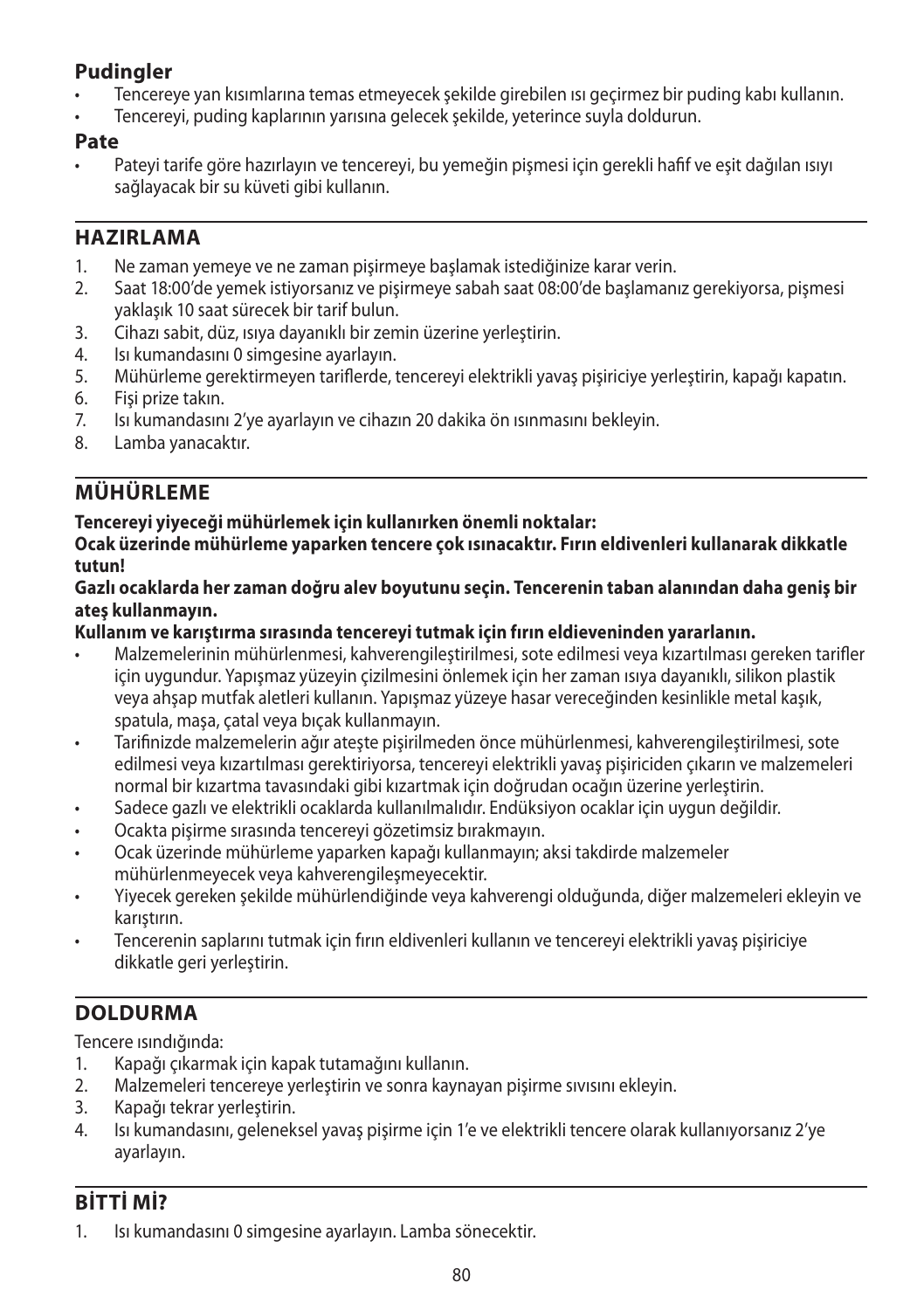- 2. Cihazın fişini prizden çekin.<br>3. Kapağı çıkarmak için kapak
- 3. Kapağı çıkarmak için kapak tutamağını kullanın.
- Tüm vivecekleri tencereden çıkarın.

Tencereyi hemen temizlemeyecekseniz, tencerenin sıcaklığının yiyecek kalıntılarını pişirmeye devam etmesini önlemek için ılık suyla doldurun.

### **TEMİZLİK VE BAKIM**

- 1. Cihazın fişini prizden çekin ve soğumaya bırakın.<br>2. Tüm vüzevleri nemli bezle silin.
- Tüm yüzeyleri nemli bezle silin.
- 3. Tencereyi ve kapağını, bir sünger veya bez kullanarak sıcak sabunlu suda yıkayın ve ardından durulayarak tamamen kurutun.

## **GERİ DÖNÜŞÜM**



Tehlikeli maddelerin yol açacağı çevre ve sağlık sorunlarını önlemek için, şu<br>sembollerden biri ile işaretlenmiş cihazlar ve şarj edilebilir ve tek kullanımlık<br>genel evsel atıklarla birlikte çöpe atılmamalıdır. Elektrikli sembollerden biri ile işaretlenmiş cihazlar ve şarj edilebilir ve tek kullanımlık piller genel evsel atıklarla birlikte çöpe atılmamalıdır. Elektrikli ve elektronik ürünleri ve ilgili olabilecek şarj edilebilir ve tek kullanımlık pilleri her zaman resmi, uygun bir geri dönüşüm/toplama noktasına bırakın.

Bakanlıkça tespit ve ilan edilen kullanım ömrü 7 yıldır

Taşıma ve nakliye sırasında dikkat edilecek hususlar : Ürünü düşürmeyiniz Darbelere maruz kalmamasını sağlayınız Cihazı nakliye sırasında orijinal ambalajında taşıyınız.

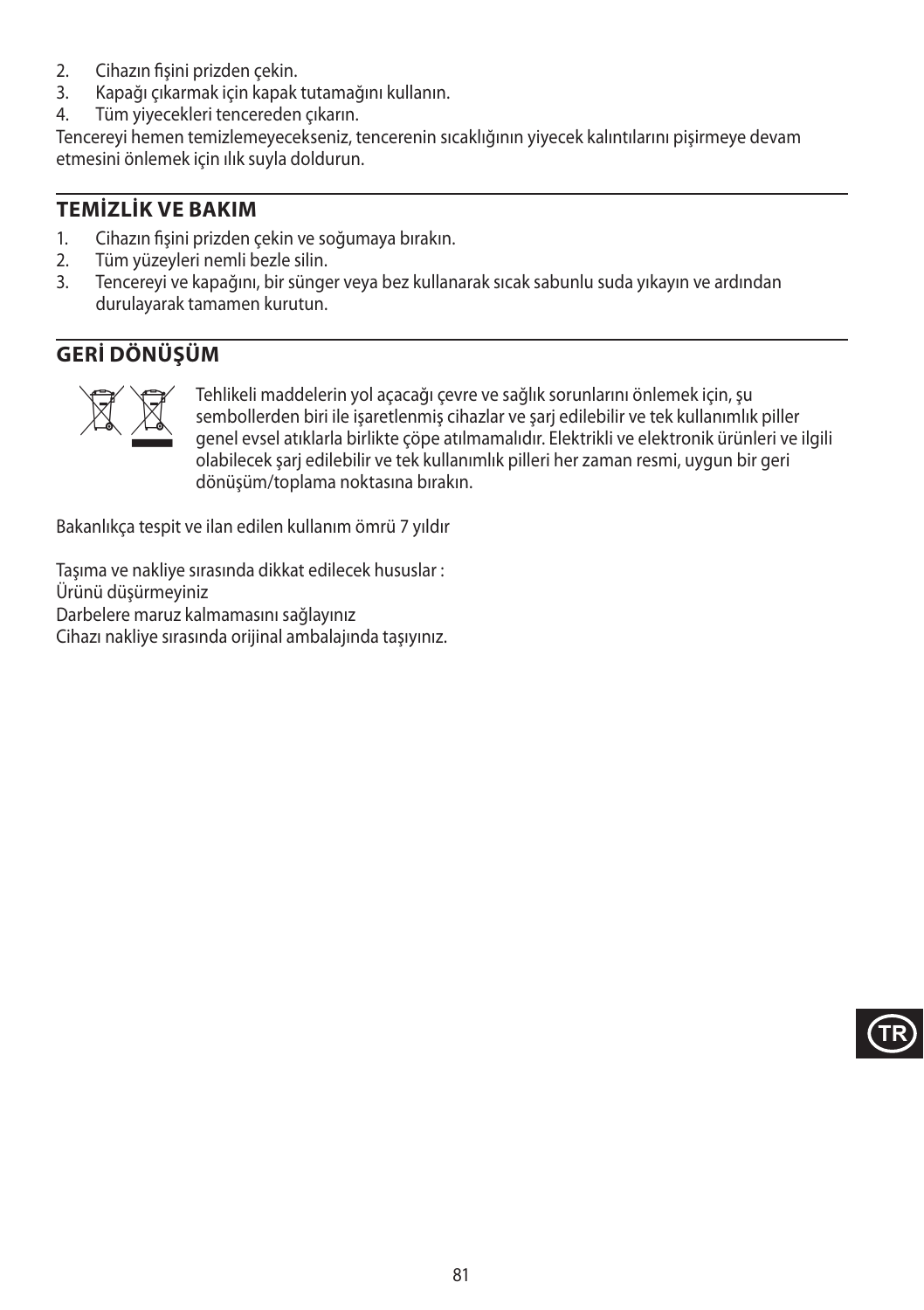Citiți instrucțiunile, păstrați-le într-un loc sigur; dacă dați aparatul altcuiva, nu uitați să dați și instrucțiunile. Îndepărtați toate ambalajele înainte de folosire.

# **PREVEDERI IMPORTANTE DE SIGURANŢĂ**

Respectați măsurile de siguranță de bază, inclusiv:

Aparatul poate fi folosit de copii în vârstă de 8 ani sau mai mari și de către persoane cu capacități fizice, senzoriale sau mentale reduse sau lipsă de experiență și cunoștințe dacă sunt supravegheați/instruiți și înțeleg pericolele la care se supun. Copiii nu trebuie să se joace cu aparatul.

Curățarea și utilizarea de către utilizator nu trebuie efectuate de copii decât dacă aceștia au peste 8 ani și sunt supravegheați. Nu lăsați aparatul și cablul la îndemâna copiilor sub 8 ani.

În cazul în care cablul este deteriorat, trebuie înlocuit de către fabricant, agentul de service sau orice altă persoană calificată, pentru a evita accidentele.

Utilizarea incorectă a aparatului poate produce leziuni.

Nu udati conectorii.

- $\triangle$  Suprafetele aparatului se vor încinge. Căldura reziduală va păstra suprafețele fierbinți după utilizare.
- $\bigcirc$  Nu folosiți acest aparat lângă cadă, duș, chiuvetă sau alte recipiente ce contin apă.
- Lăsați un spațiu de cel puțin 50 mm în jurul aparatului.
- Nu acoperiti aparatul sau nu asezati nimic pe el.
- Când nu utilizaţi aparatul, înainte de a-l muta şi înainte de a-l curăţa, scoateţi-l din priză.
- Nu folosiţi aparatul în niciun alt scop decât cel descris în aceste instrucţiuni.
- Nu operati aparatul dacă este stricat sau nu funcționează corect.
- Oala de gătit este destinată doar folosirii pe plite pe gaz şi electrice. Nu este destinată folosirii pe plite cu inducţie.
- Nu lăsaţi oala nesupravegheată atunci când gătiţi pe plită

# **EXCLUSIV PENTRU UZ CASNIC**

# **SCHIŢE**

- 1. Bec
- 2. Control temperatură
- 3. Mâner capac
- 4. Capac
- 5. Oală de gătit
- 6. Mâner

# **BENEFICIILE GĂTIRII LENTE**

**Sănătos:** Procesul delicat de gătire reduce daunele produse vitaminelor și reține mai bine nutrienții și aromele.

**Economic:** Procedeul de gătire îndelungată, lentă, poate frăgezi și bucăți de carne de o calitate inferioară, mai tari, utilizând un sfert din energia folosită de o oală cu diametru mic pe o plită medie.

**Practic:** Pregătiți ingredientele cu o seară înainte, introduceți-le în aparatul pentru gătire lentă înainte de a pleca de acasă, iar când vă veți întoarce vă va aștepta o masă delicioasă.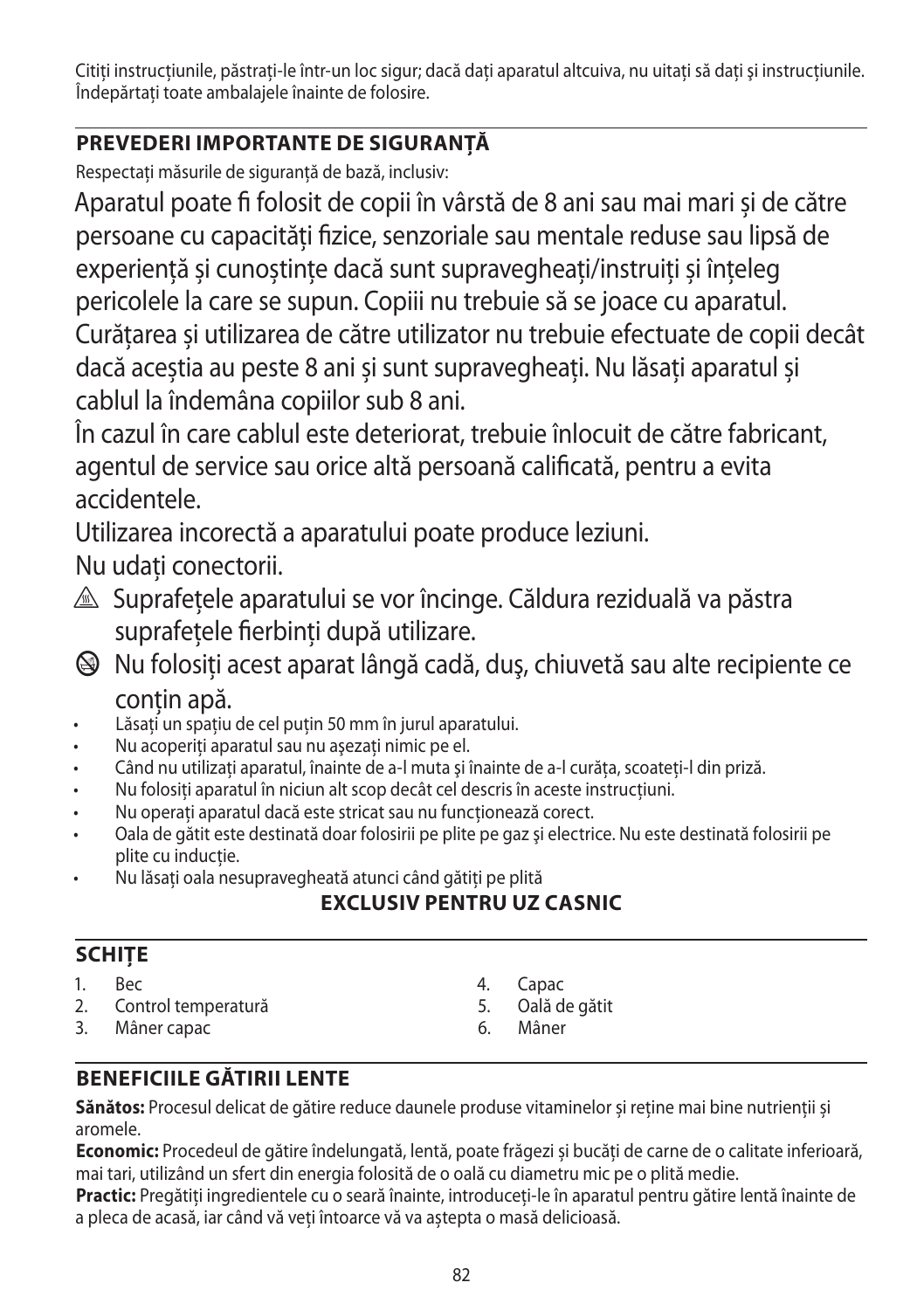## **CONTROL TEMPERATURĂ**

- 0 oprit<br>1 Pentr
- 1 Pentru gătirea lentă tradițională.<br>2 Pentru, gătire rapidă<sup>a</sup> folosind ar
- 2 Pentru "gătire rapidă", folosind aparatul drept cratiță electrică.<br>
S Pentru mentinerea mâncării calde după gătire.
- Pentru mentinerea mâncării calde după gătire.

### **GENERAL**

- Dezghețați complet alimentele congelate înainte de a le introduce în oală.
- Rumeniți carnea și prăjiți repede în grăsimi legumele, într-o cratită sau în oala de gătit.
- Puteți folosi oala de gătit pentru pârlit, rumenit, prăjit repede în grăsimi sau prăjit, doar pe plite pe gaz şi electrice, înainte de a folosi aparatul pentru gătire lentă.

### **Carne**

- În timpul prăjirii, sucurile nu ies și nu se evaporează, reținându-se astfel aroma și valoarea nutritivă. Mărimea și forma bucății de carne, calitatea acesteia și proporția de carne macră, grasă și os afectează toate durata de gătit. Veți învăța să apreciați aceste durate din experiență.
- Evitați carnea cu o proporție mare de grăsime, sau îndepărtați grăsimea în exces.

### **Pui**

- Spălați și uscați puiul și condimentați-l la interior și exterior.
- Rumeniți pielea în propria grăsime sau în puțin ulei de gătit, într-o tigaie mare.

### **Peşte**

- Pentru a păstra aroma și textura peștelui, acesta nu trebuie gătit mult.
- Ungeți fundul cratiței cu unt sau margarină.
- Curățați, porționați și spălați peștele. Uscați-l și introduceți-l în cratiță.
- Condimentați, presărați suc de lămâie, apoi adăugați supă fierbinte, apă sau vin.
- Presărați unt peste pește și gătiți la viteză mică (1), timp de 2-3 ore.

### **Legume**

- Legumele cu gătire rapidă precum mazărea și porumbul congelate trebuie dezghețate, apoi adăugate cu o jumătate de oră înainte de finalizarea procesului de gătit.
- Rădăcinoasele, legumele cu tuberculi și bulbi (morcovi, cartofi, ceapă) se gătesc mult mai lent decât carnea; vă recomandăm să le tăiați în felii, batoane sau bucăți cu o grosime de 5 mm și să le prăjești ușor 2-3 minute înainte de a le introduce în cratiță.

### **Leguminoase (fasole, mazăre și linte)**

- Trebuie să fierbeți fasolea uscată (spre ex. fasolea boabe roșie) timp de cel puțin 10 minute înainte de a o introduce în aparatul pentru gătire lentă. Aceasta este otrăvitoare dacă este consumată crudă sau nefiartă suficient.
- Lăsați 8 ore în apă fasolea și mazărea (sau peste noapte) înainte de a le găti, pentru a le înmuia.
- Lintea nu trebuie înmuiată peste noapte.
- Dacă gătiți cu orez, folosiți cel puțin 150 ml de lichid de gătit pentru fiecare 100 g de orez. AM descoperit să orezul "ușor de gătit" dă cele mai bune rezultate.
- Pastele se înmoaie prea mult pentru a fi gătite lent. Dacă rețeta dvs. necesită parte, introduceți-le cu 30-40 minute înainte de finalizarea procesului de gătit.

### **Supă**

- Supa de casă gustoasă poate fi lăsată la fiert toată ziua sau peste noapte.
- Rumeniți carnea și legumele într-o tigaie.
- Dacă sosul trebuie îngroșat, amestecați făină sau mălai, apoi adăugați treptat supă.
- Lăsati să clocotească, condimentați după gust, apoi transferați conținutul în oală.
- Nu adăugați laptele decât în ultima jumătate de oră a procesului de gătire. Smântâna sau gălbenușul de ou pot fi adăugate înainte de servire.

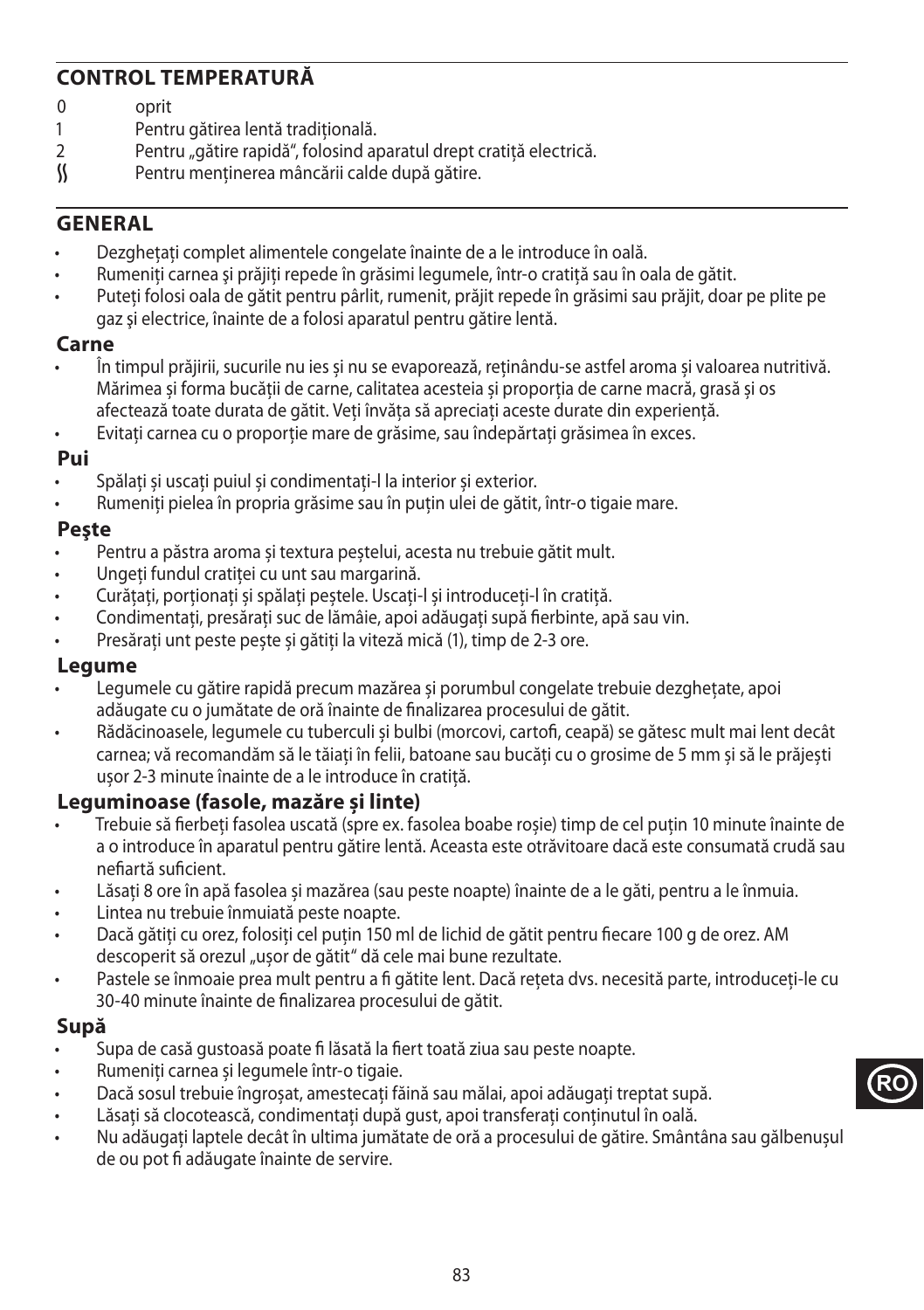## **Budincă**

- Folosiți o formă de budincă termorezistentă, care intră în oală fără a atinge laturile.<br>• Ilmpleți oala cu suficientă ană pentru a aconeri forma pe iumătate
- Umpleți oala cu suficientă apă pentru a acoperi forma pe jumătate.

## **Pâté**

• Preparați pâté-ul conform rețetei și folosiți oala doar drept baie de apă, pentru a conferi temperatura uniformă, delicată, necesară pentru gătirea acestui fel de mâncare.

### **PREPARARE**

- 1. Decideți când doriți să mâncați și când doriți să începeți să gătiți.
- 2. Dacă doriți să mâncați la 6 p.m. și va trebui să începeți să gătiți la 8 a.m., găsiți o rețetă care să dureze aproximativ 10 ore.
- 3. Asezați aparatul pe o suprafață stabilă, nivelață, termorezistentă.
- 4. Setați temperatura la 0.
- 5. Pentru rețete fără pârlire, puneți oala de gătit în aparatul pentru gătire lentă și fixați capacul.<br>6. Băgati întrerupătorul în priză.
- Băgați întrerupătorul în priză.
- 7. Setați temperatura pe poziția 2 și lăsați aparatul să se preîncălzească timp de 20 minute.
- 8. Becul se va aprinde.

# **PÂRLIRE**

## **Aspecte importante atunci când folosiţi oala de gătit pentru pârlire:**

**Atunci când pârliţi alimente pe plită, oala de gătit va deveni fierbinte. Manevraţi cu grijă, folosind mănuşi de bucătărie!**

Pe plitele cu gaz, folositi întotdeauna arzătorul de mărime corectă. Nu folositi pe un arzător care **este mai mare decât aria de bază a oalei de gătit.**

### **Folosiţi o mănuşă de bucătărie pentru a ţine oala de gătit în timpul utilizării şi atunci când amestecaţi.**

- Pentru retetele care necesită pârlirea, rumenirea, prăjirea repede în grăsimi sau prăjirea ingredientelor. Folositi întotdeauna ustensile din silicon, plastic termorezistent sau lemn pentru a evita zgârierea suprafeței non-aderente. Nu folosiți niciodată linguri, spatule, clești, furculite sau cutite, deoarece acestea vor deteriora suprafetele non-aderente.
- Dacă reteta dvs. necesită pârlirea, rumenirea, prăjirea repede în grăsimi sau prăjirea ingredientelor înainte de a le găti, scoateți oala de gătit din aparatul pentru gătire lentă și asezați-l direct pe o plită, pentru a găti ingredientele ca într-o tigaie normală.
- Este destinată doar folosirii pe plite pe gaz și electrice. Nu este destinată folosirii pe plite cu inducție.
- Nu lăsati oala de gătit nesupravegheată atunci când gătiti pe plită.
- Nu folositi capacul atunci când pârliti ingrediente pe plită, în caz contrar ingredientele nu se vor pârli sau rumeni.
- După ce alimentele sunt pârlite sau rumenite după cum trebuie, adăugați celelalte ingrediente și amestecati.
- Folosind mănuși de bucătărie, prindeți ambele mânere și introduceți cu atenție oala de gătit în aparatul pentru gătire lentă.

# **UMPLERE**

Când oala s-a încălzit:

- 1. Folositi mânerul capului pentru a scoate capacul.
- 2. Introduceți ingredientele în oală, apoi adăugați lichidul clocotit pentru gătit.
- 3. Reasezati capacul.
- 4. Setați temperatura pe poziția 1 pentru gătire lentă tradițională; setați-o pe poziția 2 dacă folosiți aparatul drept cratiță electrică.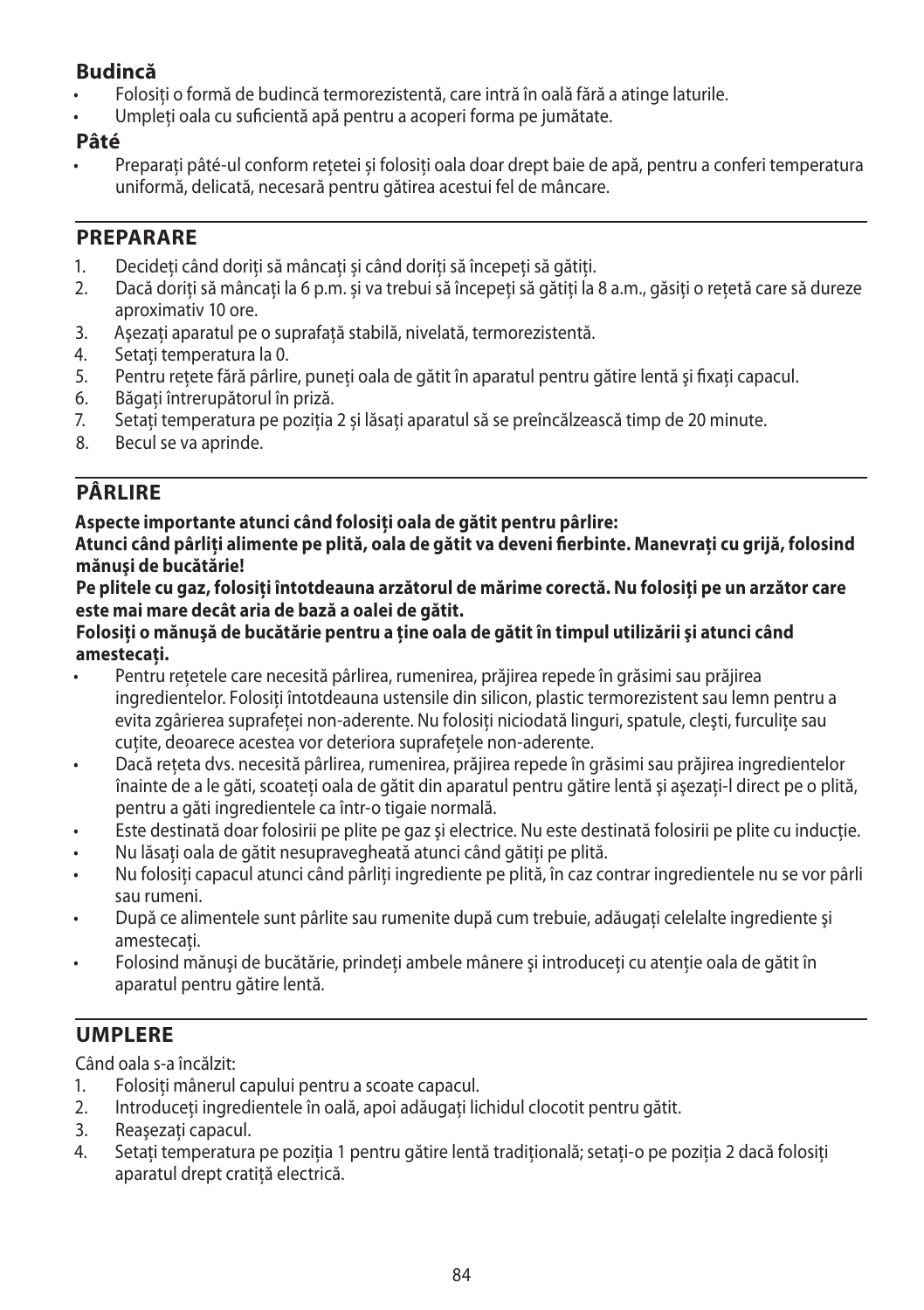## **GATA?**

- 1. Setați temperatura la 0. Becul se va stinge.
- 2. Scoateți aparatul din priză.<br>3 Eolositi mânerul capului ne
- Folositi mânerul capului pentru a scoate capacul.
- 4. Scoateți toate alimentele din oală.

Dacă nu intenționați să spălați imediat oala, umpleți-o cu apă caldă, pentru a preveni gătirea resturilor de alimente din oală cu căldura reziduală.

## **ÎNGRIJIRE ŞI ÎNTREŢINERE**

- 1. Scoateţi aparatul din priză şi lăsaţi-l să se răcească.
- 2. Ştergeţi suprafeţele exterioare cu o cârpă umedă curată.
- 3. Spălați capacul oalei cu apă fierbinte și detergent, folosind o cârpă sau un burete, apoi clătiți-l și uscați-l bine.

## **RECICLAREA**



Pentru a evita problemele de mediu și de sănătate cauzate de substanțele periculoase,<br>aparatele și bateriile reîncărcabile și cele obișnuite marcate cu unul dintre aceste<br>simboluri, nu trebuie eliminate împreună cu deșeuri aparatele și bateriile reîncărcabile și cele obișnuite marcate cu unul dintre aceste simboluri, nu trebuie eliminate împreună cu deșeurile municipale nesortate. Eliminați întotdeauna produsele electrice și electronice și, după caz, bateriile reîncărcabile și cele obișnuite, la un punct de reciclare/colectare corespunzător.

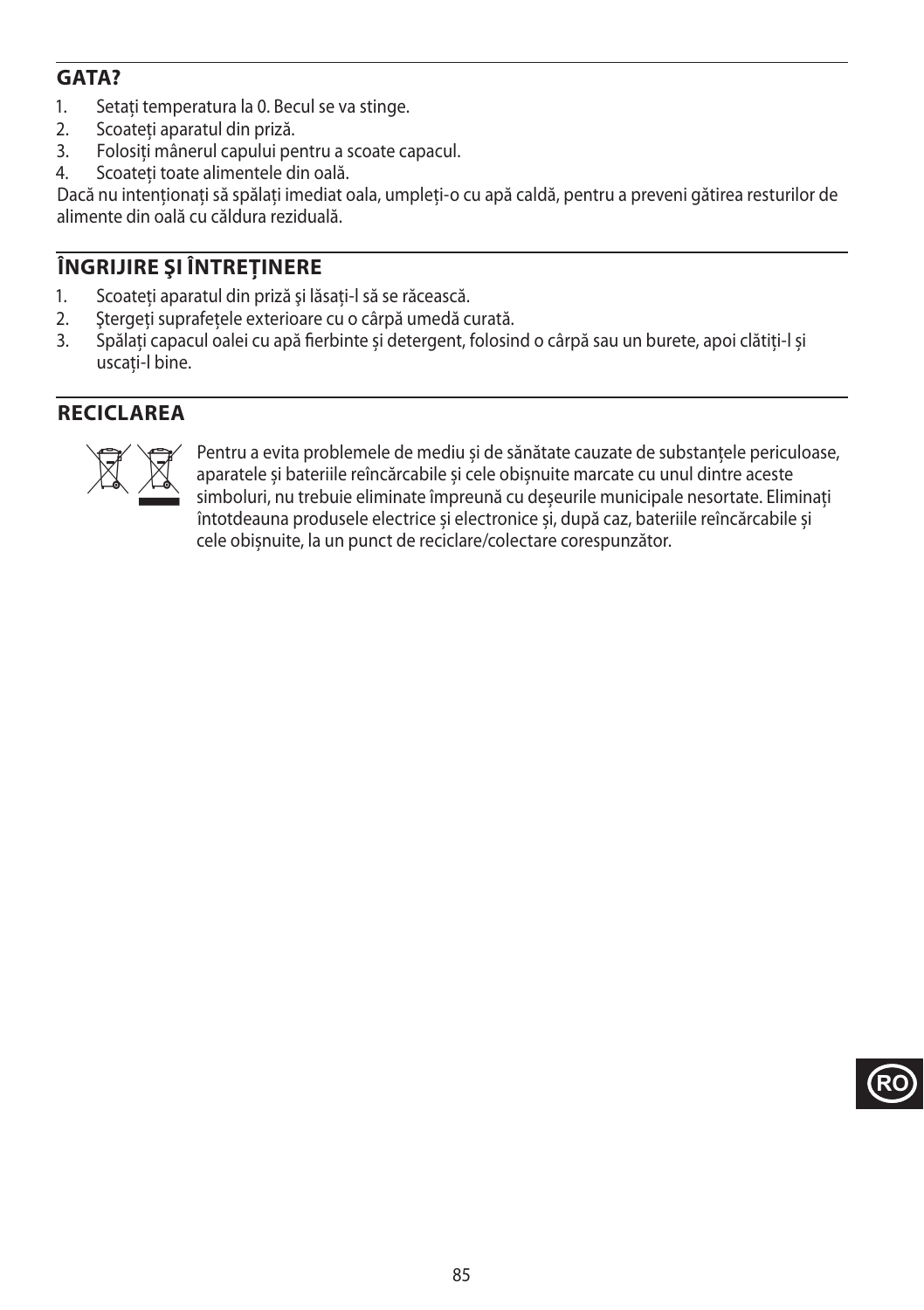Прочетете инструкциите, запазете ги и ги предавайте, ако предавате и уреда. Отстранете всички опаковки преди употреба.

## **ВАЖНИ ПРЕДПАЗНИ МЕРКИ**

Следвайте основните мерки за безопасност, включително:

Този уред може да се използва от деца над 8-годишна възраст, както и от хора с ограничени физически, сетивни или умствени способности, или липса на опит и познания, ако са наглеждани/инструктирани и разбират опасностите. С уреда не трябва да играят деца. Почистването и поддръжката не трябва да се извършват от деца, освен ако те не са над 8-годишна възраст и някой ги наглежда. Пазете уреда и кабела от деца под 8-годишна възраст.

Ако кабелът е повреден, той трябва да се подмени от производителя, негов представител за сервизно обслужване или друго квалифицирано за тази цел лице, за да се избегне всякакъв риск. Неправилната употреба на уреда може да доведе до нараняване. Поддържайте конекторите сухи

- $\triangle$  Повърхността на уреда ще се нагорещи. Остатъчната топлина ще поддържа повърхностите нагорещени след употреба.
- b Не використовуйте цей пристрій поблизу ван, душів, басейнів та інших резервуарів із водою.
- Освободете пространство от поне 50 мм около уреда.
- Не покривайте уреда и не поставяйте нищо отгоре му.
- Изключете уреда от контакта, когато не го използвате, преди да го преместите, както и преди почистване.
- Не използвайте уреда за други цели, освен тези, описани в настоящите инструкции.
- Не използвайте уреда, ако е повреден или не работи изрядно.
- Тенджерата е предназначена единствено за газови и електрически котлони. Не е подходяща за индукционни котлони.
- Не оставяйте тенджерата без наблюдение, докато готвите върху котлона

# **САМО ЗА ДОМАШНА УПОТРЕБА**

### **ИЛЮСТРАЦИИ**

- 1. Лампичка
- 2. Регулатор на температурата
- 3. Кръгла ръчка на капака
- 4. Капак
- 5. Тенджера
- 6. Дръжка

# **ПОЛЗИТЕ ОТ БАВНОТО ГОТВЕНЕ**

**Здраве:** Бавното готвене намалява загубата на витамини и запазва по-голяма част от хранителните съставки и вкус.

**Икономисване:** Чрез дълго и бавно готвене, по-евтините и по-твърди парчета месо омекват и изразходвате една четвърт от времето в малкия кръг върху средния котлон.

**Удобство:** Пригответе съставките вечерта преди готвенето, сложете ги уреда за бавно готвене преди да тръгнете и се насладете на вкусно ястие, когато се приберете вкъщи.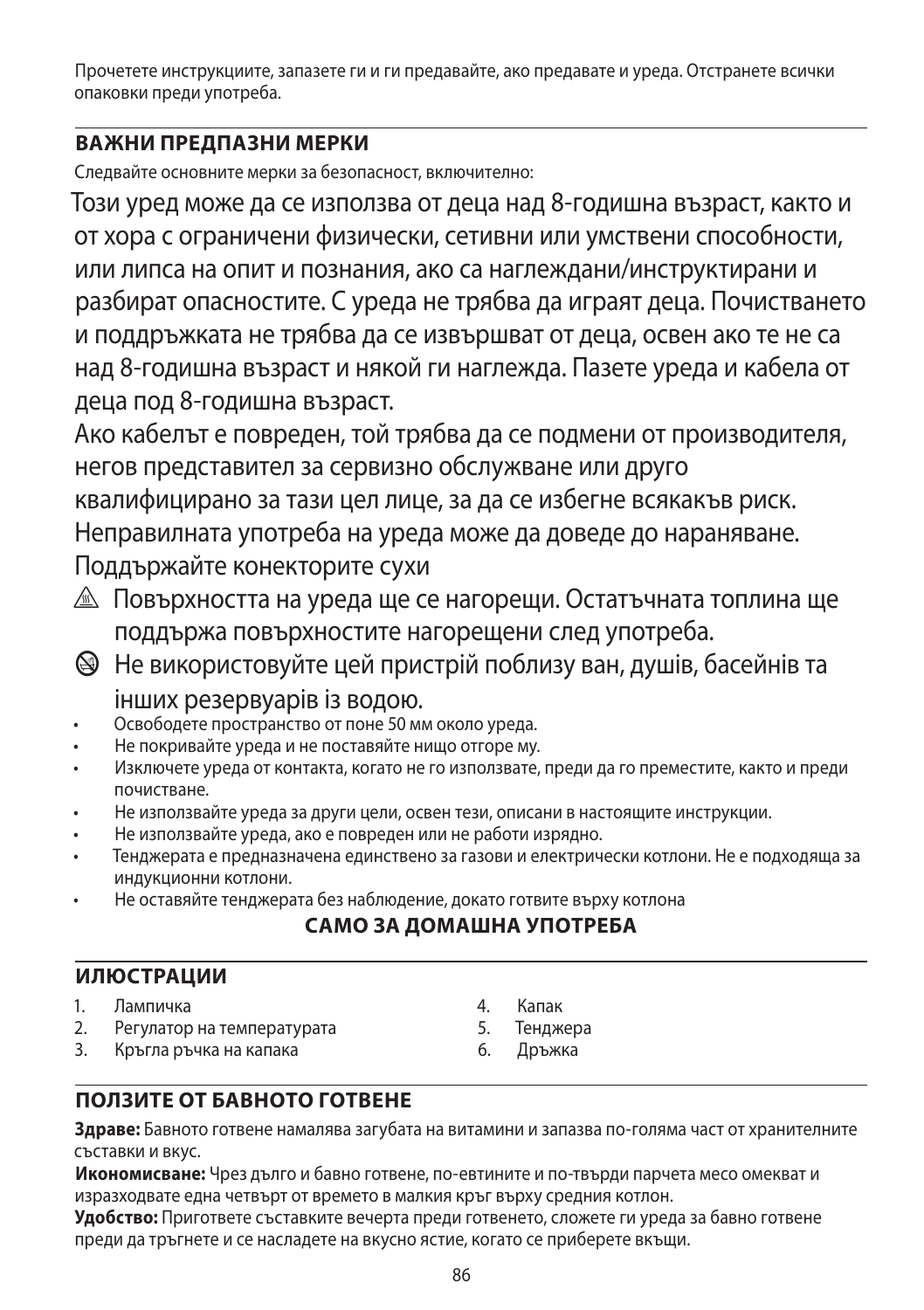### **РЕГУЛАТОР НА ТЕМПЕРАТУРАТА**

- $0$  изкл.<br>1 Затр
- 1 За традиционно бавно готвене.<br>2 3 денасо готвене" като използ
- 2 За "бързо готвене", като използвате уреда като електрическа тенджера.<br>∬ За поддържане на храната топла след приготвянето й.
- За поддържане на храната топла след приготвянето й.

### **ОБЩИ УКАЗАНИЯ**

- Размразете замразената храна напълно преди да я сложите в съда за готвене.
- Запържете месото и сотирайте зеленчуците в отделен тиган или в тенджерата.
- Тенджерата може да се използва за запичане, препичане, сотиране или пържене, и то единствено върху газови и електрически котлони, преди да пристъпите към използване на уреда за бавно готвене.

#### **Mесо**

- Когато печете, соковете не пръскат и не се изпаряват, като по този начин се запазват хранителните вещества и вкусът. Големината и размерът на парчето месо, качеството му, количеството жили, мазнина и кости, всичко това се отразява на времето за готвене. Вашият опит скоро ще Ви помогне да преценявате тези неща.
- Избягвайте месо, което е прекалено мазно или отстранявайте излишното количество мазнина.

#### **Птиче месо**

- Измийте и подсушете птичето месо и го овкусете отвътре и отвън.
- Запържете кожата в собствена мазнина или с малко количество олио в голям тиган за пържене до придобиване на златист цвят.

#### **Риба**

- За да се запази вкуса и текстурата, рибата не трябва да се готви дълго.
- Намазнете дъното на съда за готвене с масло или маргарин.
- Изчистете, обезкостете и измийте рибата. Подсушете и поставете в съда за готвене.
- Овкусете, напръскайте с лимонов сок и след това добавете горещ бульон, вода или вино.
- Не мажете от външната страна рибата с масло и гответе на ниска степен (1) за 2-3 часа.

#### **Зеленчуци**

- Зеленчуците, които се приготвят бързо, като замразен грах и царевица, първо трябва да се размразят и след това да се добавят половин час преди края на готвенето.
- Кореноплодните зеленчуци, грудки и луковици (моркови, картофи, лук) се готвят по-дълго време от месото, затова ги нарежете на парчета с дебелина от 5 мм – на резенчета, ленти или кубчета и ги задушете внимателно в продължение на 2 до 3 минути преди да ги добавите в съда за готвене.

#### **Бобови храни (фасул, грах и леща)**

- Трябва да варите боба (напр. червен боб) поне 10 мин. преди да го сложите да ври в уреда за бавно готвене. Той е отровен ако се яде суров или несварен.
- Накиснете граха и боба за 8 часа ( или за през нощта) преди да ги сготвите, за да омекнат.
- Не е необходимо да накисвате лещата за през нощта.
- Когато готвите с ориз, използвайте поне 150 мл. течност за готвене за всеки 100 г. ориз. Установили сме, че "полуготовият" ориз дава най-добри резултати.
- Макаронените изделия стават прекалено меки при бавно готвене. Ако рецептата Ви изисква макаронени изделия, ги добавете 30-40 мин. преди края на готвенето.

#### **Супи**

- Вкусни, домашно-приготвени супи могат да се оставят да къкрят цял ден или през нощта.
- Запържете месото или зеленчуците в тиган до получаването на златист цвят.
- Ако е необходимо да ги сгъстите, добавете пшенично или царевично брашно, след това постепенно добавяйте бульон.
- След като заври, овкусете по Ваш вкус и прехвърлете в съда за готвене.

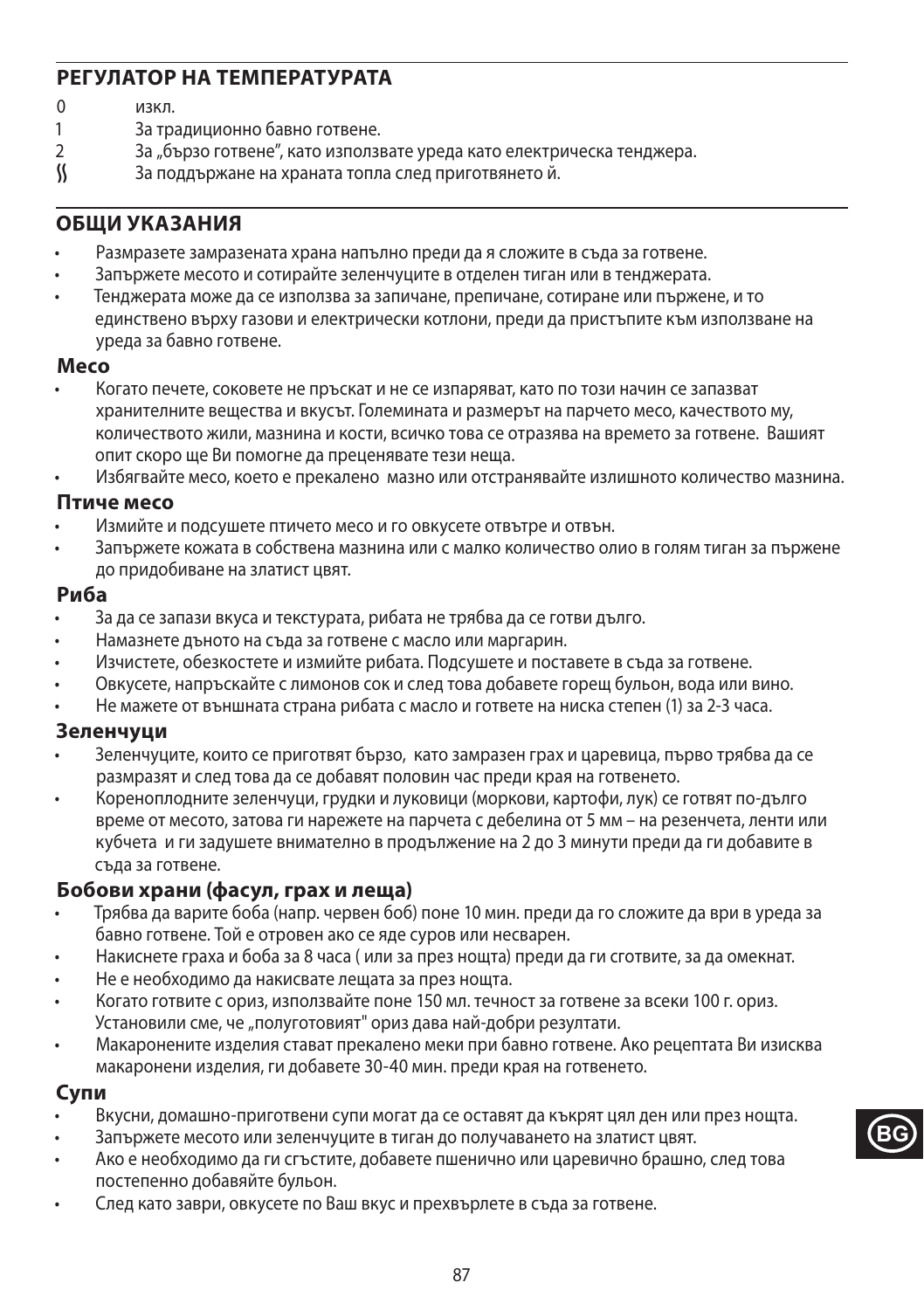• Добавете мляко половин час преди да приключи готвенето. Можете да добавите сметана и жълтък преди да сервирате.

### **Пудинг**

- Използвайте термоустойчив съд за пудинг, в който се побира съда за готвене без да се докосва до страните му.
- Напълнете уреда за готвене с достатъчно вода, която да стигне до половината на съда за пудинг.

### **Пай с месо, риба и др.**

• Пригответе пая, както е посочено в рецептата и просто използвайте съда за готвене за водна баня, за да осигурите слаба, равномерна температура, необходима за приготвянето на това ястие.

# **ПОДГОТОВКА**

- 1. Решете кога искате да се храните и кога да започнете готвенето.
- 2. Ако искате да се храните в 18.00 ч. и трябва да започнете да готвите в 08.00 ч., намерете рецепта, която отнема 10 часа.
- 3. Поставете уреда на твърда, равна, топлоустойчива повърхност.
- 4. Настройте контрола на температурата на 0.
- 5. За изпълнение на рецепти без запичане на продуктите, поставете тенджерата в уреда за бавно готвене и затворете плътно капака.
- 6. Включете щепсела в захранващия контакт.
- 7. Нагласете копчето за температурата на 2 и оставете уреда да се нагрее за около 20 минути.
- 8. Лампичката ще светне.

# **ЗАПИЧАНЕ**

#### **Важни съвети при използване на тенджерата за запичане:**

**Когато извършвате запичане върху котлона, тенджерата се нагорещява изключително много. Хващайте уреда внимателно като използвате кухненски ръкавици! Използвайте горелка с подходящ размер при готвене на газов котлон. Не използвайте горелка, по-голяма от основната зона на тенджерата. Използвайте ръкавица за фурна за придържане на тенджерата по време на готвене и при разбъркване.**

- За рецепти, които изискват запичане, сотиране или пържене. Използвайте силиконови, топлоустойчиви пластмасови или дървени прибори, за да избегнете надраскване на незалепващата повърхност. Не използвайте метални лъжици, шпатули, щипки, вилици или ножове, тъй като те повреждат незалепващото покритие.
- Ако рецептата изисква запичане, препичане, сотиране или пържене на продукти преди преминаване към бавно готвене, извадете тенджерата от уреда за бавно готвене и я поставете направо върху котлона, за да приготвите продуктите като с обикновен тиган.
- Предназначено единствено за газови и електрически котлони. Не е подходящо за индукционни котлони.
- Не оставяйте тенджерата без наблюдение, докато готвите върху котлона.
- Не използвайте капака при запичане върху горната част на фурната, в противен случай продуктите няма да се запекат или препекат.
- След достатъчно запичане или препичане на храната, добавете останалите продукти и разбъркайте.
- Хванете двете дръжки с ръкавици за фурна и внимателно върнете тенджерата обратно в уреда за бавно готвене.

# **ПЪЛНЕНЕ**

Когато съдът за готвене се нагрее:

- 1. Използвайте кръглата ръчка, за да отстраните капака.
- 2. Сложете съставките в съда за готвене и после добавете течността за готвене, след като тя заври.
- 3. Поставете обратно капака.
- 4. Нагласете копчето за регулиране на температурата на 1 за традиционно бавно готвене, а ако използвате като електрическа тенджера, нагласете на 2.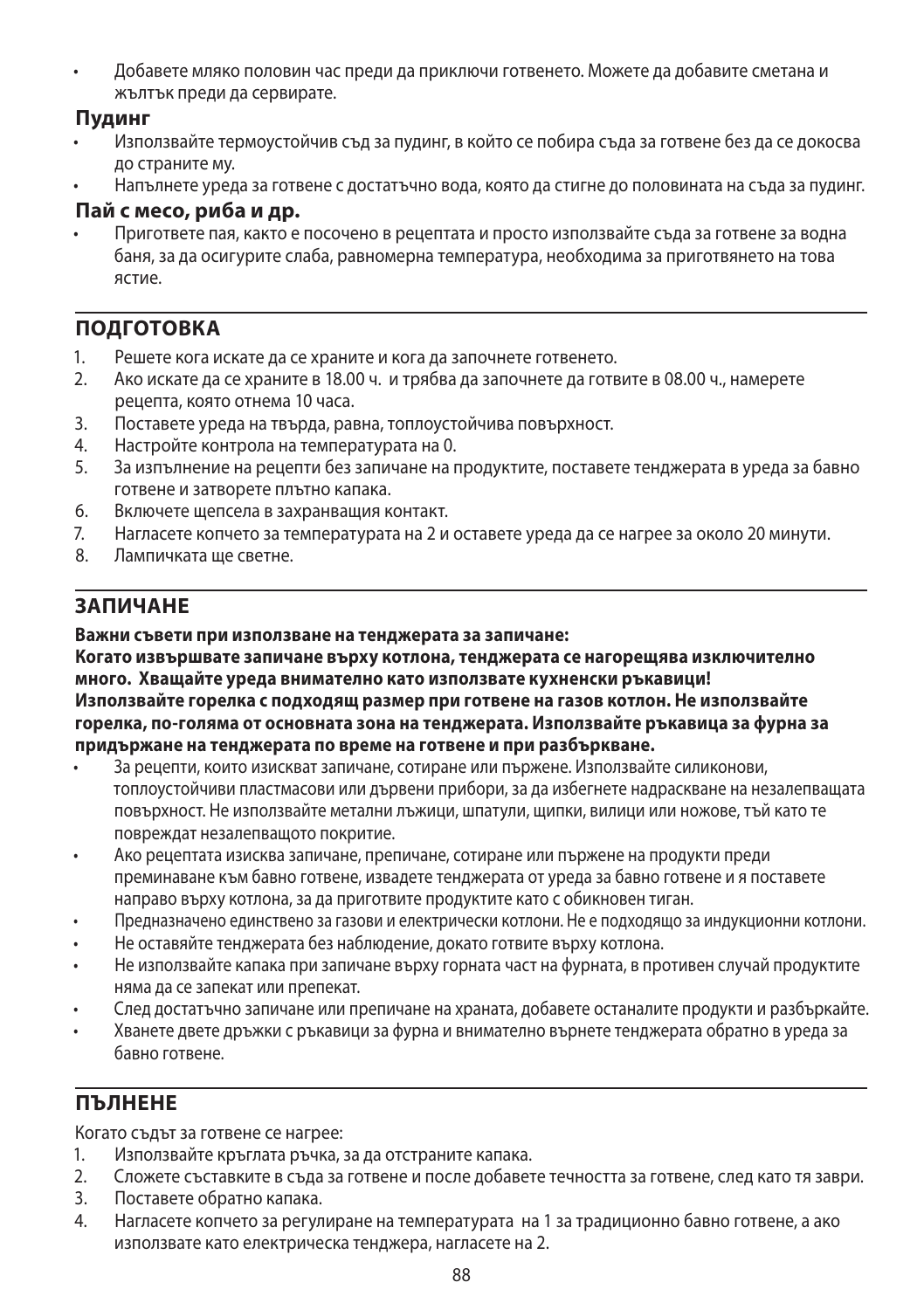# **ГОТОВО?**

- 1. Настройте контрола на температурата на 0. Лампичката ще угасне.
- 2. Изключете уреда от захранването.<br>3. Използвайте кръглата ръчка за ла
- 3. Използвайте кръглата ръчка, за да отстраните капака.
- 4. Премахнете храната от съда за готвене.

Ако няма да почиствате съда за готвене веднага, напълнете го с топла вода, за да не могат остатъците от храната да загорят поради остатъчната топлина.

## **ГРИЖИ И ПОДДРЪЖКА**

- 1. Изключете уреда от контакта и го оставете да изстине.
- 2. Почистете всички повърхности с чиста влажна кърпа.<br>3. Измийте капака и съла за готвене с гореша сапунена в
- Измийте капака и съда за готвене с гореша сапунена вода, като използвате парцал или гъба. След това изплакнете и подсушете.

## **РЕЦИКЛИРАНЕ**



3a да се избегнат екологични и здравни проблеми поради наличие на опасни (SM) субстанции, уредите, акумулаторните и неакумулаторните батерии, обозначе<br>един от тези символи, не трябва да се изхвърлят заедно с несортирани о субстанции, уредите, акумулаторните и неакумулаторните батерии, обозначени с един от тези символи, не трябва да се изхвърлят заедно с несортирани общински отпадъци. Винаги изхвърляйте електрически и електронни продукти и, където е приложимо, акумулаторни и неакумулаторни батерии, на подходящо официално място за рециклиране/събиране.

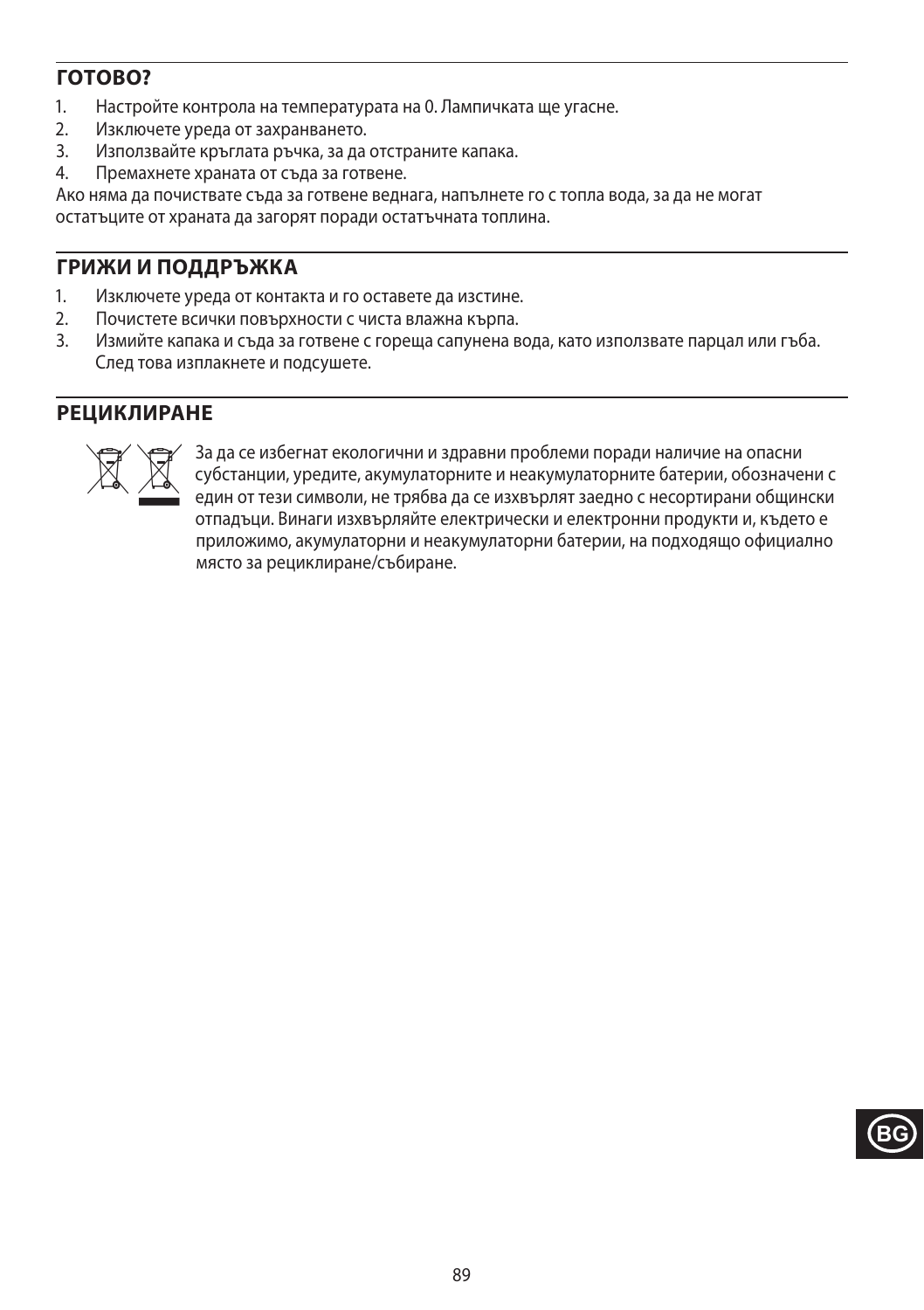اقرأ التعليمات واحفظها في مكان آمن. في حالة اهداء الجهاز لشخص آخر ارفق معه التعليمات. يجب ازالة جميع األغلفة قبل االستعمال. **اجراءات أمان ضرورية** بجب اتخاذ اجر اءات الأمان الأساسية التالية: يمكن استخدام هذا الجهاز بواسطة األطفال الذين تتراوح أعمارهم من 8 سنوات فما فوق واألشخاص ذوي القدرات الجسمانية أو الحسية أو العقلية المنخفضة أو عديمي الخبرة والمعرفة إذا تم اإلشراف عليهم/تعليمهم ويفهمون المخاطر المعنية. يجب إلا يعبث الأطفال بالجهاز . يجب عدم قيام الأطفال بالتنظيف والصيانة إلا إذا كانوا أكبر من 8 سنوات مع الإشراف عليهم. اجعل الجهاز والكبالت بعيدا عن متناول األطفال دون سن 8 سنوات. ّ إذا كان السلك متضررا فاطلب استبداله في الشركة المصنعة في مكتبها للبيع أو عن طريق مهني محترف، لمنع أي حادث ممكن. ال تغمر الجهاز في سائل. ¬ سوف تصبح أسطح الجهاز ساخنة. <sup>b</sup> ال تستخدم هذا الجهاز بالقرب من أحواض االستحمام أو الحمامات أو أي أحواض أخرى تحتوي على ماء اترك مسافة ال تقل عن 50 ملم حول الجهاز. ال تقم بتغطية الجهاز وال تضع أي شيء فوقه. افصل الجهاز عندما ال يكون قيد االستخدام وقبل نقله وقبل تنظيفه. ال تستخدم الجهاز ألغراض غير مقررة في التعليمات. ال تستخدم الجهاز إذا كان تالفا أو ال يعمل بصورة صحيحة. ال يصلح وعاء الطهي إال لمواقد الغاز والمواقد الكهربائية فقط. وال يصلح لمواقد الحث. ال تترك وعاء الطهي دون مراقبة عند الطهي على الموقد **لالستعمال المنزلي فقط** .4 غطاء **الرسومات فوائد الطهي البطيء الصحة** << يقلل الطبخ الرقيق اإلضرار بالفيتامينات ويحافظ على الكثير من المواد الغذائية والنكهات. **االقتصاد** << يمكن للطهي الطويل والبطيء ترقيق قطع اللحم الرخيصة والجامدة، ويستخدم نحو ربع طاقة الحلقة الصغيرة على المحور المتوسط. **الراحة** << قم بتحضير المكونات في الليلة السابقة وضعها في جهاز الطبخ البطيء قبل أن تغادر واستمتع بوجبة لذيذة في انتظارك عندما تصل إلى المنزل. **التحكم في درجة الحرارة** 0 إطفاء 1 للطبخ البطيء التقليدي. 2 "للطبخ السريع"، باستخدام الجهاز كقدر طهي بطيء كهربائي. O لحفظ الطعام دافئا بعد الطبخ. قم بإذابة الطعام المجمد تماما قبل إضافته إلى حلة الطبخ. **ّعام** قم بطهي اللحم والخضار في مقالة أو في وعاء الطهي. يمكنك استخدام وعاء الطهي للتحمير الشديد أو القلي المناسب لمواقد الغاز والمواقد الكهربائية فقط قبل استخدام جهاز الطهي البطيء. .1 لمبة .2 التحكم في درجة الحرارة .3 مقبض الغطاء .5 وعاء الطهي .6 مقبض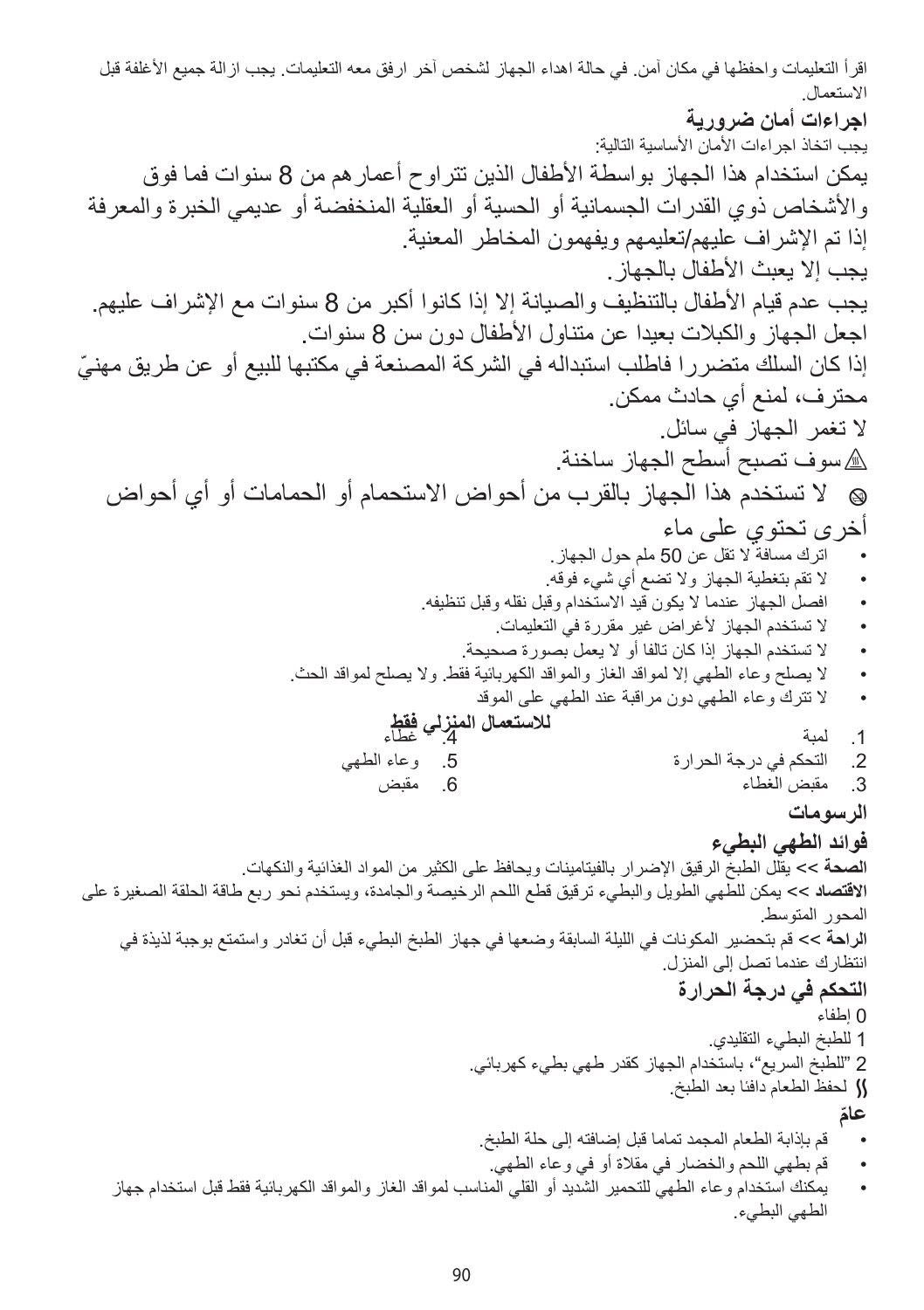**اللحم**

- ال يتم طرد العصائر أو تبخيرها عند التحمير ولذلك يتم االحتفاظ بالنكهة والقيمة الغذائية. ويؤثر حجم وشكل قطعة اللحم وجودتها ونسبة الدهون والعظام في كل أوقات الطهي. وسوف تساعدك الخبرة في الحكم على ذلك.
	- تجنب اللحوم عالية الدهون أو قم بقطع الدهون الزائدة.

**الدواجن**

- قم بغسل وتجفيف الدواجن وتتبيلها في الداخل والخارج.
- قم بتحمير الجلد بالدهن الخاص به، أو بقليل من زيت الطعام في مقالة كبيرة.

**السمك**

- للحفاظ على النكهة والملمس، يجب عدم طهي الأسماك لفترات طويلة.
	- قم بدهن قاعدة حلة الطبخ بالزبد أو السمن.
	- قم بتنظيف وتشذيب وغسل السمك. وجففه وضعه في حلة الطبخ.
- قم بالتتبيل والرش بعصير الليمون ثم أضف مرق ساخن أو ماء أو نبيذ.
- ضع زبده فوق السمك وقم بالطهي على نار منخفضة )1( لمدة 2-3 ساعات.

**الخضروات**

- يجب إذابة الخضروات المطبوخة بسرعة مثل البازالء المجمدة والذرة الحلوة ثم إضافة نصف ساعة قبل نهاية الطهي.
- تستغرق الخضروات الجذرية و الدرنات والبصلات (الجزر والبطاطس والبصل) وقتا أطول في الطهي أكثر من اللحوم ولذلك قطعها شرائح سميكة حوالي 5 ملم أو عصي أو قوالب وقم بقليها برفق لمدة 2-3 دقائق قبل إضافتها إلى حلة الطبخ.

**البقول )الفول والبازالء والعدس(**

- يجب أن تقوم بغلي الفاصوليا المجففة (مثل الفاصوليا الحمراء) لمدة 10 دقائق على الأقل قبل إضافتها إلى جهاز الطبخ البطيء. وهي سامة إذا تم أكلها نيئة أو مطبوخة أقل من الالزم.
	- انقع البازلاء المجففة والفاصوليا لمدة 8 ساعات (أو طوال الليل) قبل طهيها لتصبح طرية.
		- ال تحتاج لنقع العدس طوال الليل.
- عند الطبخ باألرز، استخدم 150 مللي لتر على األقل من سائل الطبخ لكل 100 جرام من األرز. وقد وجدنا أن األرز "سهل الطبخ" يعطي أفضل النتائج.
- تصبح المعكرونة لينة جدا أثناء الطهي البطيء. فإذا كانت وصفتك تتطلب معكرونة، فضعها لمدة 30-40 دقيقة قبل نهاية الطبخ.

**الحساء**

- يمكن ترك الحساء اللذيذ المصنوع في المنزل يغلي طوال اليوم أو طوال الليل.
	- قم بتحمير اللحم والخضار في مقالة.
- إذا كان التغليظ مطلوبا، قلبه في الدقيق أو دقيق الذرة ثم أضف المرق بالتدريج.
	- قم بالغلي والتتبيل حتى الطعم المطلوب وانقله إلى حلة الطبخ.
- ال تقم بإضافة حليب حتى النصف ساعة األخيرة من الطبخ. ويمكن إضافة كريم أو صفار بيض فقط قبل التقديم.

**حلوى البودنج**

- استخدم حوض بودنج عازل للحرارة مناسب لحلة الطبخ دون لمس الجانبين.
	- املأ حلة الطبخ بماء يكفي لملء نصف الحوض.

**الباتيه**

 قم بإعداد الباتيه كما في الوصفة واستخدم حلة الطبخ كحمام مائي لتوفير درجة الحرارة المنتظمة الرقيقة الالزمة لطبخ هذا الطبق.

### **التحضير**

**AE**

- .1 قرر متى تريد أن تأكل ومتى تريد بدء الطهي.
- 2. إذا كنت تر غب في تناول الطعام في الساعة 6 مساءً، عليك أن تبدأ الطبخ في الساعة 8 صباحاً، واعثر على وصفة تستغرق حوالي 10 ساعات.
	- .3 ضع الجهاز على سطح ثابت ومستوي ومقاوم للحرارة.
		- .4 قم بضبط التحكم في درجة الحرارة على .0
	- 5. للوصفات التي لا تستلزم التحمير ، ضع وعاء الطهي في جهاز الطهي البطيء وركب الغطاء.
		- .6 أوصل قابس الجهاز بالتيار الكهربائي.
		- .7 اضبط أداة التحكم في درجة الحرارة على 2 واترك الجهاز يسخن لمدة 20 دقيقة.
			- .8 سوف يضئ الضوء